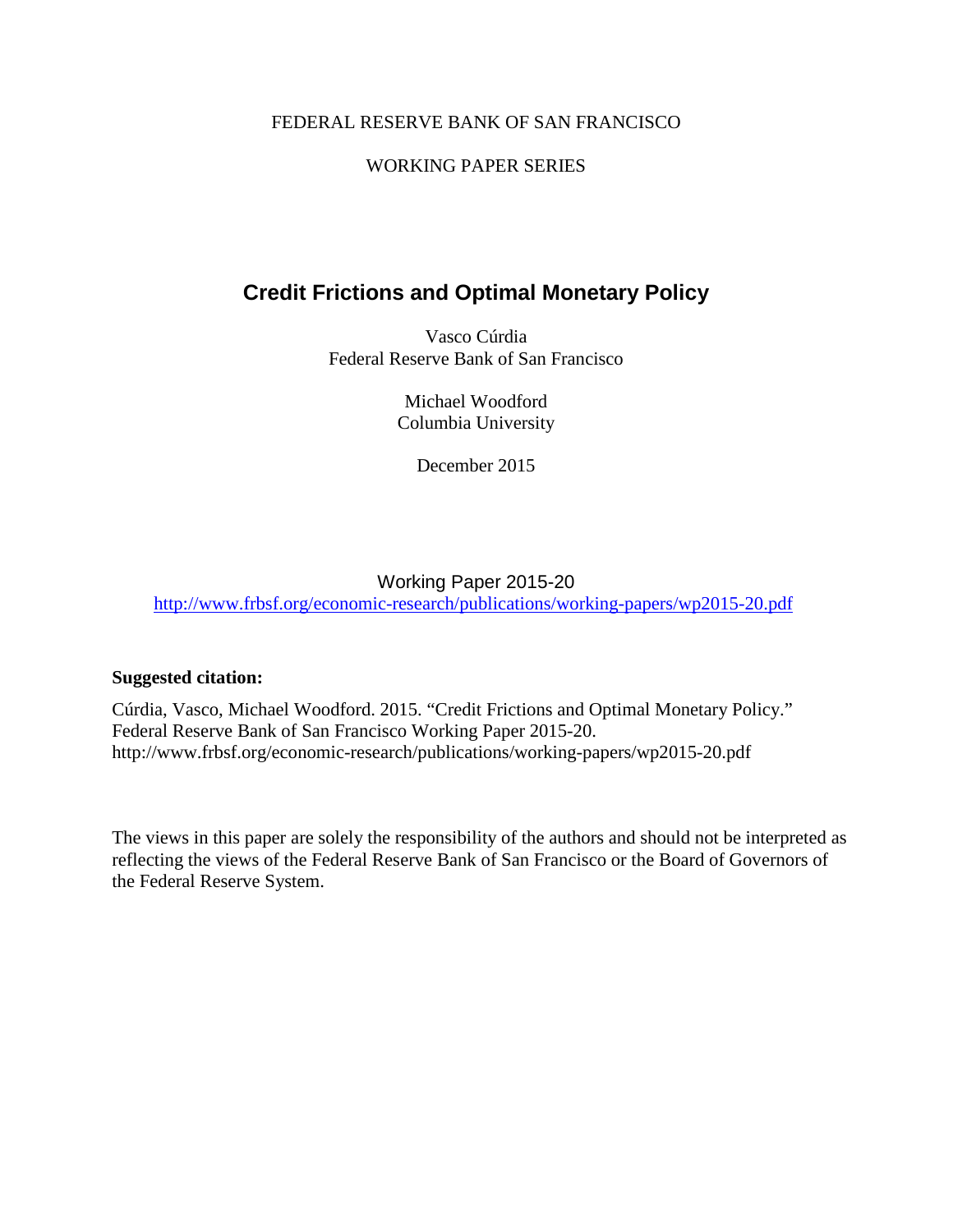<span id="page-1-0"></span>Vasco Cúrdia<sup>†a</sup> and Michael Woodford<sup>‡b</sup>

<sup>a</sup>Federal Reserve Bank of San Francisco <sup>b</sup>Columbia University

December 14, 2015

#### Abstract

We extend the basic (representative-household) New Keynesian [NK] model of the monetary transmission mechanism to allow for a spread between the interest rate available to savers and borrowers, that can vary for either exogenous or endogenous reasons. We find that the mere existence of a positive average spread makes little quantitative difference for the predicted effects of particular policies. Variation in spreads over time is of greater significance, with consequences both for the equilibrium relation between the policy rate and aggregate expenditure and for the relation between real activity and inflation.

Nonetheless, we find that the target criterion—a linear relation that should be maintained between the inflation rate and changes in the output gap—that characterizes optimal policy in the basic NK model continues to provide a good approximation to optimal policy, even in the presence of variations in credit spreads. Such a "flexible inflation target" can be implemented by a central-bank reaction function that is similar to a forward-looking Taylor rule, but adjusted for changes in current and expected future credit spreads.

JEL codes: E44, E52

Keywords: credit spreads, policy rules, target criterion, flexible inflation targeting, quadratic loss function

<sup>∗</sup>Revision of a paper prepared for the BIS annual conference, "Whither Monetary Policy?" Lucerne, Switzerland, June 26-27, 2008. We would like to thank Andy Atkeson, Olivier Blanchard, Bill Brainard, V.V. Chari, Fiorella DeFiore, Marco Del Negro, Gauti Eggertsson, Simon Gilchrist, Marvin Goodfriend, Charles Goodhart, Miles Kimball, John Leahy, Bennett McCallum, Tommaso Monacelli, Argia Sbordone, Frank Smets and Oreste Tristani for helpful comments, and the NSF for research support of the second author through a grant to the NBER. The content of this document does not necessarily reflect the views of the Federal Reserve Bank of San Francisco or the Federal Reserve System.

<sup>&</sup>lt;sup>†</sup> $E$ -*mail*: vasco.curdia@sf.frb.org

<sup>‡</sup>E-mail: michael.woodford@columbia.edu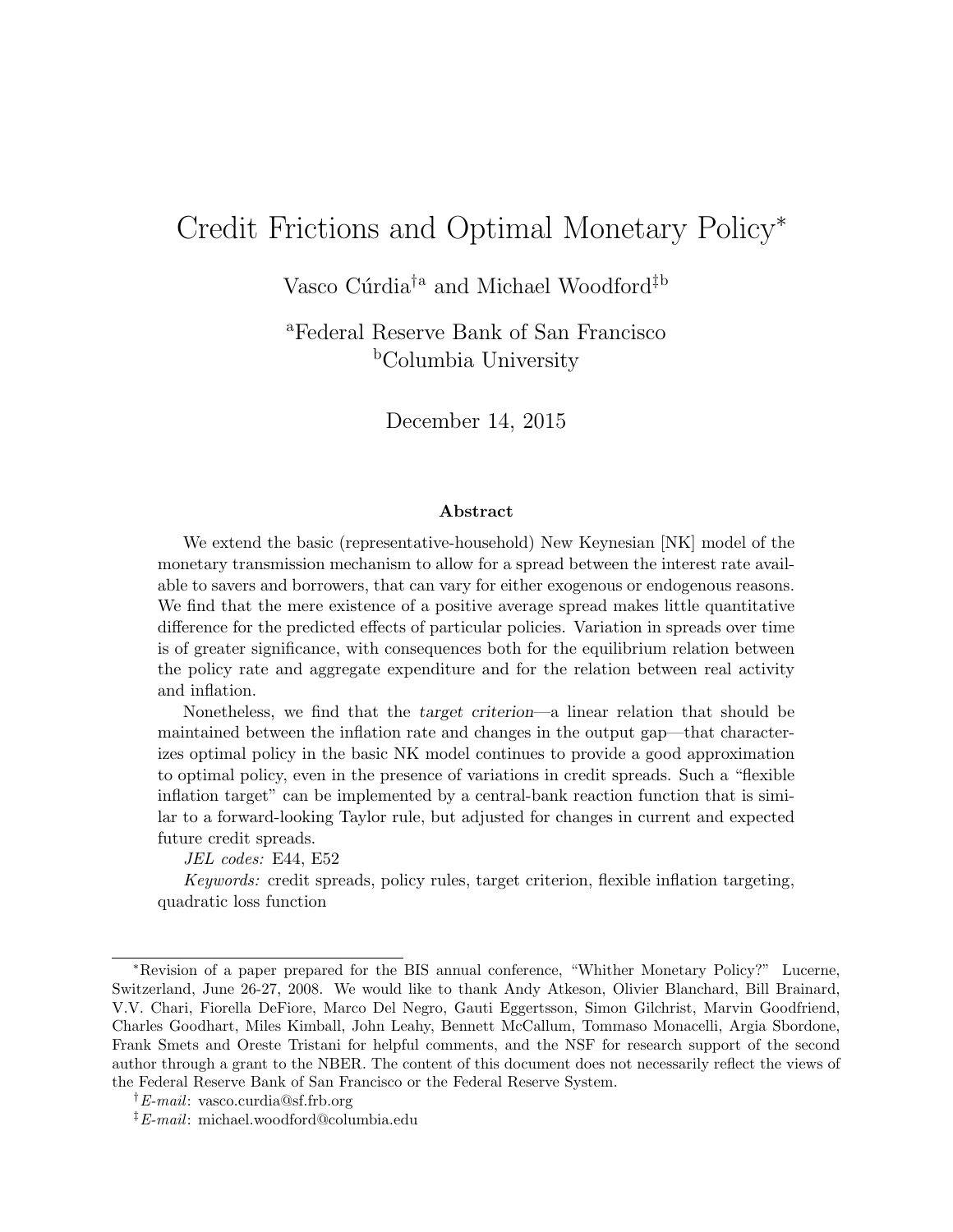# 1 Introduction

It is common for theoretical evaluations of alternative monetary policies — most notably, the literature that provides theoretical foundations for inflation targeting — to be conducted using models of the monetary transmission mechanism that abstract altogether from financial frictions.<sup>[1](#page-1-0)</sup> There is generally assumed to be a single interest rate — "the interest rate" that is at once the policy rate that constitutes the operating target for the central bank, the rate of return that all households and firms receive on savings, and the rate at which anyone can borrow against future income. In models with more complete theoretical foundations, this is justified by assuming frictionless financial markets, in which all interest rates (of similar maturity) must be equal in order for arbitrage opportunities not to exist. It is also common to assume a representative household, and firms that maximize the value of their earnings streams to that household, so that there is no need for credit flows in equilibrium in any event; such models imply that a breakdown of credit markets would have no allocative significance. Many of the quantitative DSGE models developed in central banks and other policy institutions before the recent financial crisis share these features.[2](#page-1-0)

Such models abstract from important complications of actual economies, even those that are financially quite sophisticated. Sizeable spreads exist, on average, between different interest rates; moreover, these spreads are not constant over time, especially in periods of financial stress. And "tighter" financial conditions, indicated by increases in the size of credit spreads, are commonly associated with lower levels of real expenditure and employment. This poses obvious questions for the practical application of much work in the theory of monetary policy.[3](#page-1-0) If a model is to be calibrated or estimated using time series data, which actual interest rate should be taken to correspond to "the interest rate" in the model? When the model is used to to give advice about how interest rates should respond to a particular type of shock, which actual interest rate (if any) should be made to respond in the way that "the interest rate" does in the model? How large an error is likely to be made by abstracting from credit frictions, with regard to the model's predictions for the variables that appear in it? Moreover, some questions clearly cannot even be addressed using models that abstract from credit frictions. Most notably, how should a central bank respond to a "financial shock" that increases the size of the spreads resulting from credit frictions?

This paper seeks to address these questions by presenting a simple extension of the basic

<sup>&</sup>lt;sup>1</sup>See, for example, [Clarida, Gali and Gertler](#page-57-0) [\(1999\)](#page-57-0) or [Woodford](#page-60-0) [\(2003\)](#page-60-0), among many other references. <sup>2</sup>The models of [Smets and Wouters](#page-59-0) [\(2003,](#page-59-0) [2007\)](#page-59-1) provide an especially influential example.

<sup>&</sup>lt;sup>3</sup>The pre-crisis generation of DSGE models was criticized on this ground by [Issing](#page-58-0) [\(2006\)](#page-58-0) and [Goodhart](#page-58-1) [\(2007\)](#page-58-1), among others.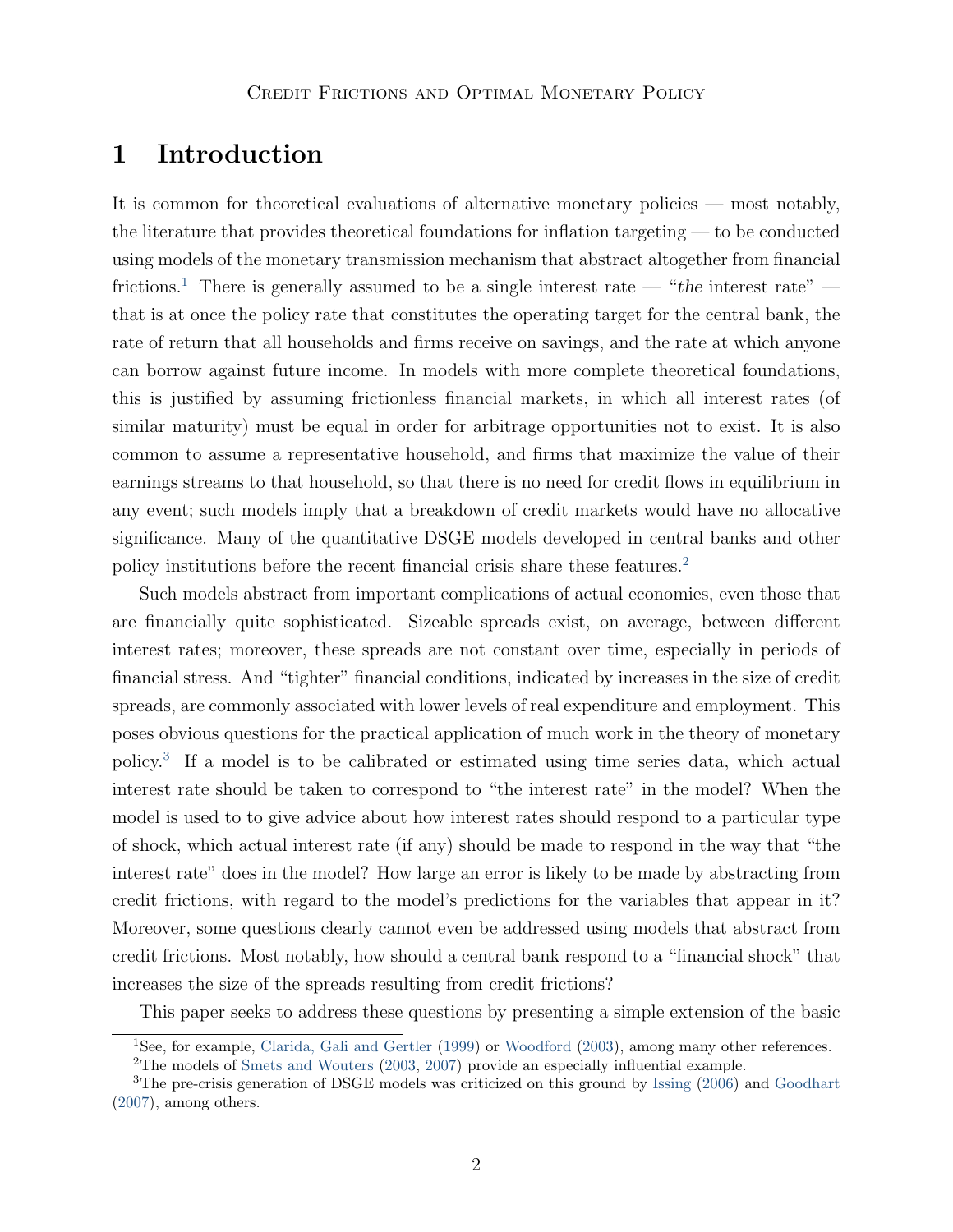"New Keynesian" model (as developed, for example, in [Woodford,](#page-60-0) [2003\)](#page-60-0) in which a credit friction is introduced, allowing for a time-varying wedge between the interest rate available to households on their savings and the interest rate at which it is possible to borrow. Financial intermediation matters for the allocation of resources due to the introduction of heterogeneity in the spending opportunities currently available to different households. While the model remains highly stylized, it has the advantage of nesting the basic New Keynesian model (extensively used in normative monetary policy analysis) as a special case, and of introducing only a small number of additional parameters, the consequences of which for conclusions about the monetary transmission mechanism and the character of optimal policy can be thoroughly explored. The approach taken also seeks to develop a tractable model, with as small a state space as is consistent with an allowance for financial frictions and heterogeneity, and hence only modestly greater complexity than the basic New Keynesian model.

Among the questions to be addressed are the following: If the parameters determining the degree of heterogeneity and the size of credit frictions are calibrated so as to match both the volume of bank credit and the spread between bank deposit and lending rates in the US economy, how much of a difference does this make (relative to the frictionless baseline) for the model's predictions for the response of the economy to various types of shocks, under a given monetary policy rule? How much of a difference does it make for the implied responses to real disturbances under an optimal monetary policy? How much of a difference does it make for the form of the quadratic stabilization objective that would correspond to the maximization of average expected utility? How much of a difference does it make for the form of the optimal target criterion for monetary stabilization policy? And how should policy optimally respond to a "financial shock"?

The model also provides perspective on "rules of thumb" for policy in times of financial turmoil proposed in the recent literature. For example, [McCulley and Toloui](#page-59-2) [\(2008\)](#page-59-2) and [Taylor](#page-60-1) [\(2008\)](#page-60-1) propose that the intercept term in a "Taylor rule" for monetary policy should be adjusted downward in proportion to observed increases in spreads.[4](#page-1-0) Here we use our simple model to ask whether it is correct to say that the "natural" or "neutral" rate of interest is lower when credit spreads increase (assuming unchanged fundamentals otherwise), and to the extent that it is, how the size of the change in the natural rate compares to the size of the change in credit spreads. We also ask whether it is approximately correct to say that a proper response to a "financial shock" is to conduct policy according to the same rule as

<sup>4</sup>Similarly, [Meyer and Sack](#page-59-3) [\(2008\)](#page-59-3) propose, as a possible account of recent U.S. Federal Reserve policy, a Taylor rule in which the intercept—representing the Fed's view of "the equilibrium real funds rate"—has been adjusted downward in response to credit market turmoil, and use the size of increases in spreads in early 2008 as a basis for a proposed magnitude of the appropriate adjustment.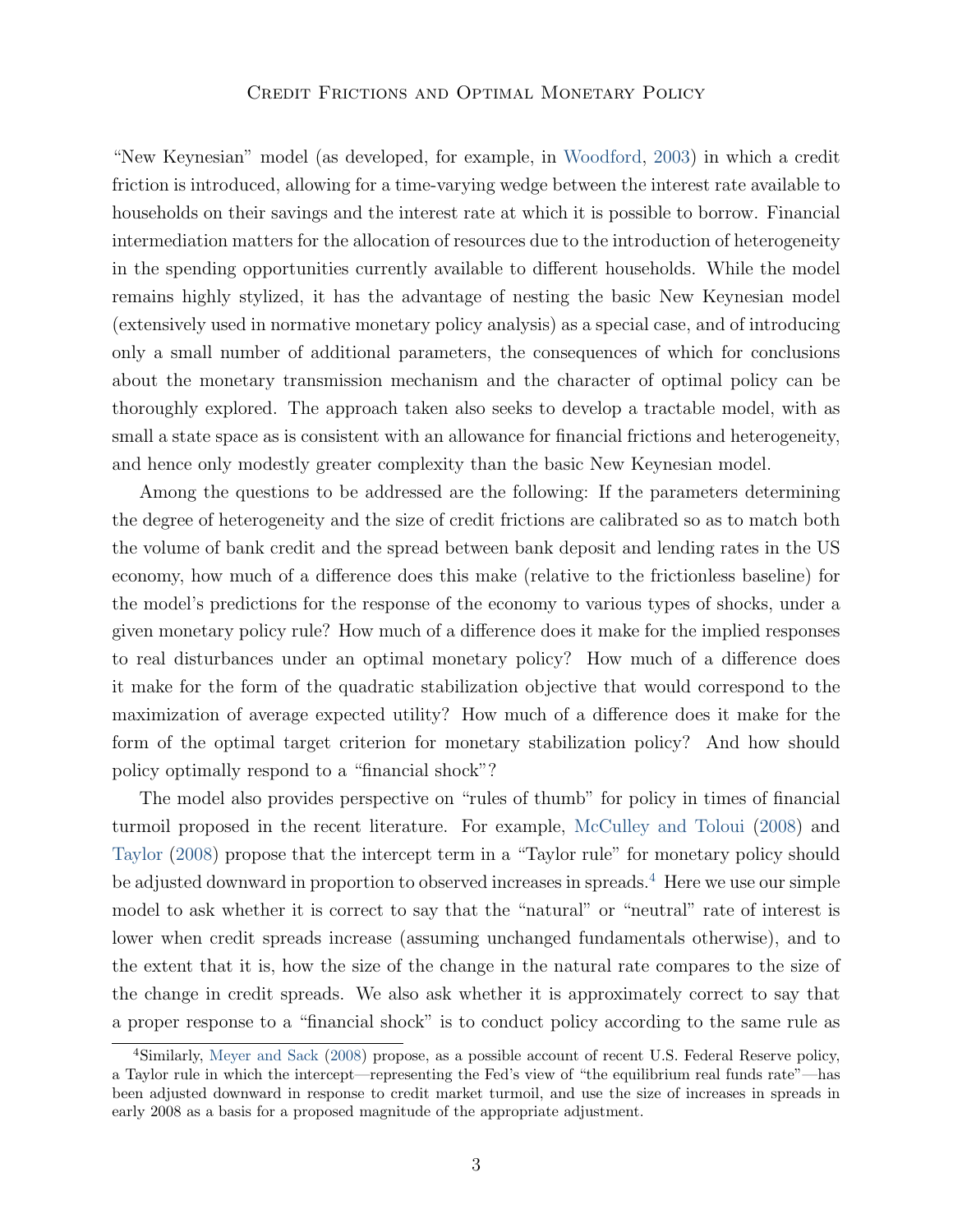under other circumstances, except with the operating target for the policy rate adjusted by a factor that is proportional to the increase in credit spreads; and again, to the extent that such an approximation is used, we ask what proportion of adjustment should be made. Curdia [and Woodford](#page-57-1) [\(2010\)](#page-57-1) use the framework presented in this paper to evaluate the positive and normative consequences of adopting the proposals of [McCulley and Toloui](#page-59-2) [\(2008\)](#page-59-2) and [Taylor](#page-60-1) [\(2008\)](#page-60-1) and find that an adjustment for variations in credit spreads can improve upon the standard Taylor rule, but the optimal size (and direction) of adjustment depends on the source of the variation in credit spreads.

Other authors have argued that if financial disturbances are an important source of macroeconomic instability, a sound approach to monetary policy will have to pay attention to the balance sheets of financial intermediaries. It is sometimes suggested that policy should respond to variations in the growth rate of monetary or credit aggregates, rather  $than - as$  in the case of both the Taylor rule and conventional prescriptions for "flexible" inflation targeting" — seeking to determine the appropriate level of short-term interest rates purely on the basis of observations of or projections for measures of inflation and real activity. Here we consider two possible interpretations of such proposals: as an argument for targeting monetary and/or credit aggregates, or at least adopting a target criterion that involves such variables along with others; or as an argument for their special value as indicators, so that such variables should receive substantial weight in the central bank's reaction function. We address the first issue by deriving an optimal target criterion for monetary policy, under certain simplifying assumptions, and seeing to what extent it involves either money or credit. We address the second issue, under assumptions that are arguably more realistic, by computing the optimal responses to shocks, and asking what kinds of indicator variables would allow a simple rule of thumb to bring about equilibrium responses of this kind.

Of course, we are not the first to investigate ways in which New Keynesian [NK] models can be extended to allow for financial frictions of one type or another. A number of authors have analyzed DSGE models with financial frictions of one type or another before the recent financial crisis.<sup>[5](#page-1-0)</sup> Many of the best-known contributions introduce obstacles to the willingness

<sup>5</sup>Probably the most influential early example was the model of [Bernanke, Gertler and Gilchrist](#page-56-0) [\(1999\)](#page-56-0). More recent contributions include [Christiano, Motto and Rostagno](#page-57-2) [\(2003,](#page-57-2) [2010\)](#page-57-3), [Christiano et al.](#page-57-4) [\(2008\)](#page-57-4), [Gertler, Gilchrist and Natalucci](#page-58-2) [\(2007\)](#page-58-2), and [Iacoviello](#page-58-3) [\(2005\)](#page-58-3). [Faia and Monacelli](#page-57-5) [\(2007\)](#page-57-5) consider how two different types of financial frictions affect welfare-based policy evaluation, though from a perspective somewhat different than the one taken here; they compare alternative simple rules, rather than computing optimal policy, as we do, and compute the welfare associated with a particular rule under a complete specification of shocks, rather than considering what a given simple rule implies about the equilibrium responses to shocks considered individually. Cúrdia [\(2008\)](#page-57-6) considers optimal policy in the spirit of the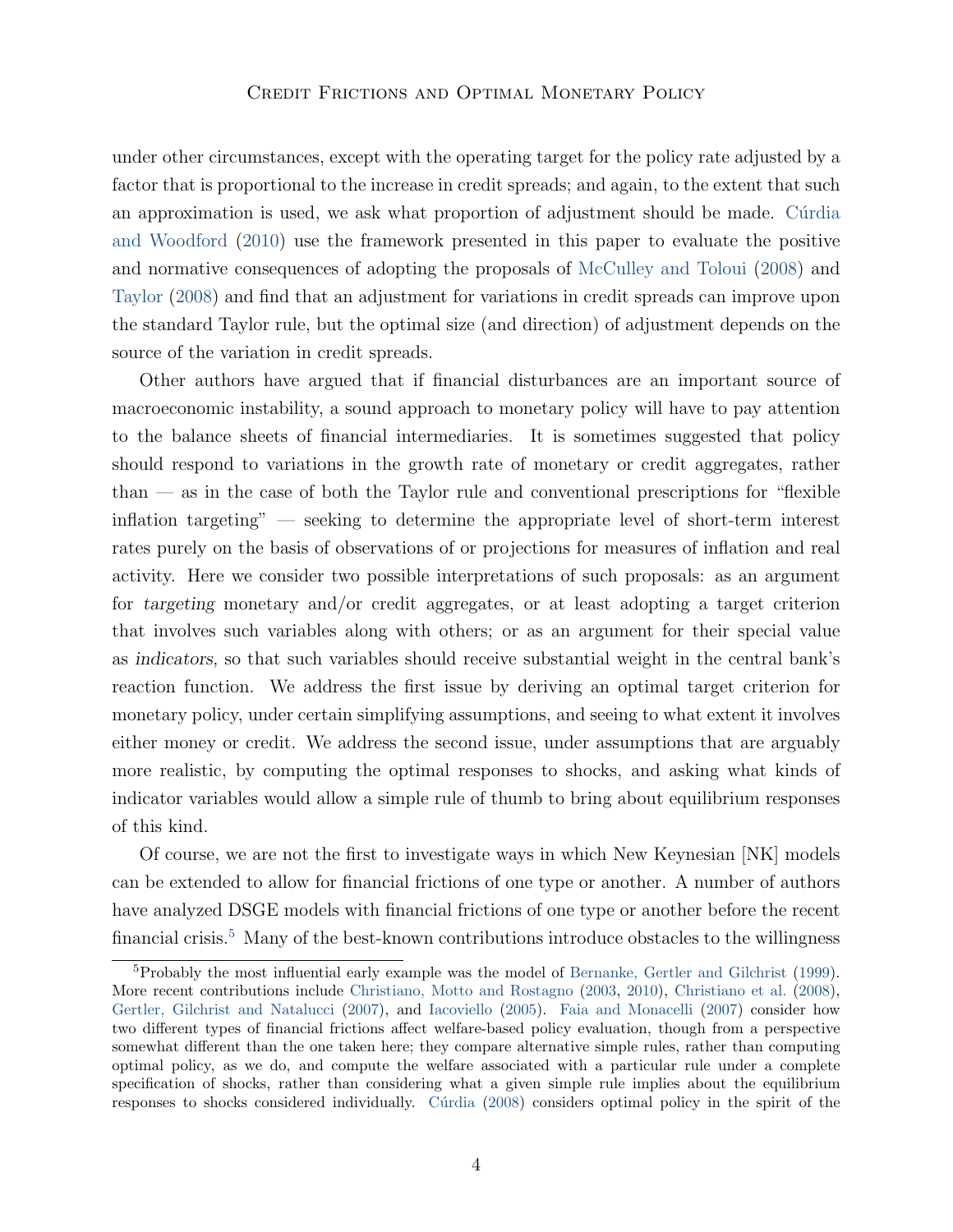of savers to lend to borrowers, but assume that borrowers directly borrow from the suppliers of savings. The recent financial crisis increased interest in models like ours that explicitly introduce intermediaries and allow for a spread between the interest received by savers and that paid by borrowers; early contributions include [Hulsewig, Mayer and Wollmershauser](#page-58-4) [\(2009\)](#page-58-4), [Teranishi](#page-60-2) [\(2008\)](#page-60-2), [Sudo and Teranishi](#page-60-3) [\(2008\)](#page-60-3), and [Gerali, Neri and Signoretti](#page-58-5) [\(2008\)](#page-58-5).[6](#page-1-0)

More recently, [Gertler and Kiyotaki](#page-58-6) [\(2010\)](#page-58-6) also seek to provide a canonical model of credit market frictions and economic activity. Their work extends the "financial accelerator" framework to the case in which financial intermediaries themselves are exposed to the risk of default and thus face constraints on their ability to attract deposits (unlike [Bernanke, Gertler](#page-56-0) [and Gilchrist,](#page-56-0) [1999\)](#page-56-0). Gertler and Kiyotaki use this model to discuss the consequences to real activity in the case of an imperfect interbank market, in which the banks cannot fully offset their risk exposure by pooling their loans. Their analysis is similar in spirit to ours but less focused on monetary policy. Related recent contributions include those of [Meh and](#page-59-4) [Moran](#page-59-4) [\(2010\)](#page-59-4), [Kiyotaki and Moore](#page-58-7) [\(2012\)](#page-58-7), and [Jermann and Quadrini](#page-58-8) [\(2012\)](#page-58-8).

In general, these models are fairly complex, in the interest of microfoundation and/or quantitative realism, and the results obtained are mostly numerical. Our aim here is somewhat different. While the interest of such analyses is clear, especially to policy institutions seeking quantitative estimates of the effects of particular contemplated actions, we believe that it is also valuable to seek analytical insights of the kind that can only be obtained from analyses of simpler, more stylized models. Here we focus on the consequences for monetary policy analysis of two basic features of economies — heterogeneity of non-financial economic units, of a kind that gives the financial sector a non-trivial role in the allocation of resources; and costs of financial intermediation, that may be subject to random variation for reasons relating largely to developments in the financial sector — in the simplest possible setting, where we do not introduce other departures from the basic NK model.

Two contributions have aims more closely related to ours. Like us, [Goodfriend and](#page-58-9) [McCallum](#page-58-9) [\(2007\)](#page-58-9) consider a fairly simple NK model, with new model elements limited to those necessary to allow for multiple interest rates with different average levels (including, like us, a distinction between bank lending rates and the policy rate).<sup>[7](#page-1-0)</sup> As in the present paper, a primary goal is to "investigate quantitatively how much a central bank can be misled by relying on a [NK] model without money and banking when managing its interbank-rate

present paper, but in a more complex model with features specific to emerging-market economies.

 ${}^{6}$ See [Gerali, Neri and Signoretti](#page-58-5) [\(2008,](#page-58-5) sec. 2) for a more detailed discussion of early work in this vein. See also [Brunnermeier, Eisenbach and Sannikov](#page-56-1) [\(2012\)](#page-56-1) for a very extensive survey of the macroeconomic implications of financial frictions of a variety of types.

<sup>&</sup>lt;sup>7</sup>This paper provides a quantitative analysis of type of model first proposed by [Goodfriend](#page-58-10) [\(2005\)](#page-58-10).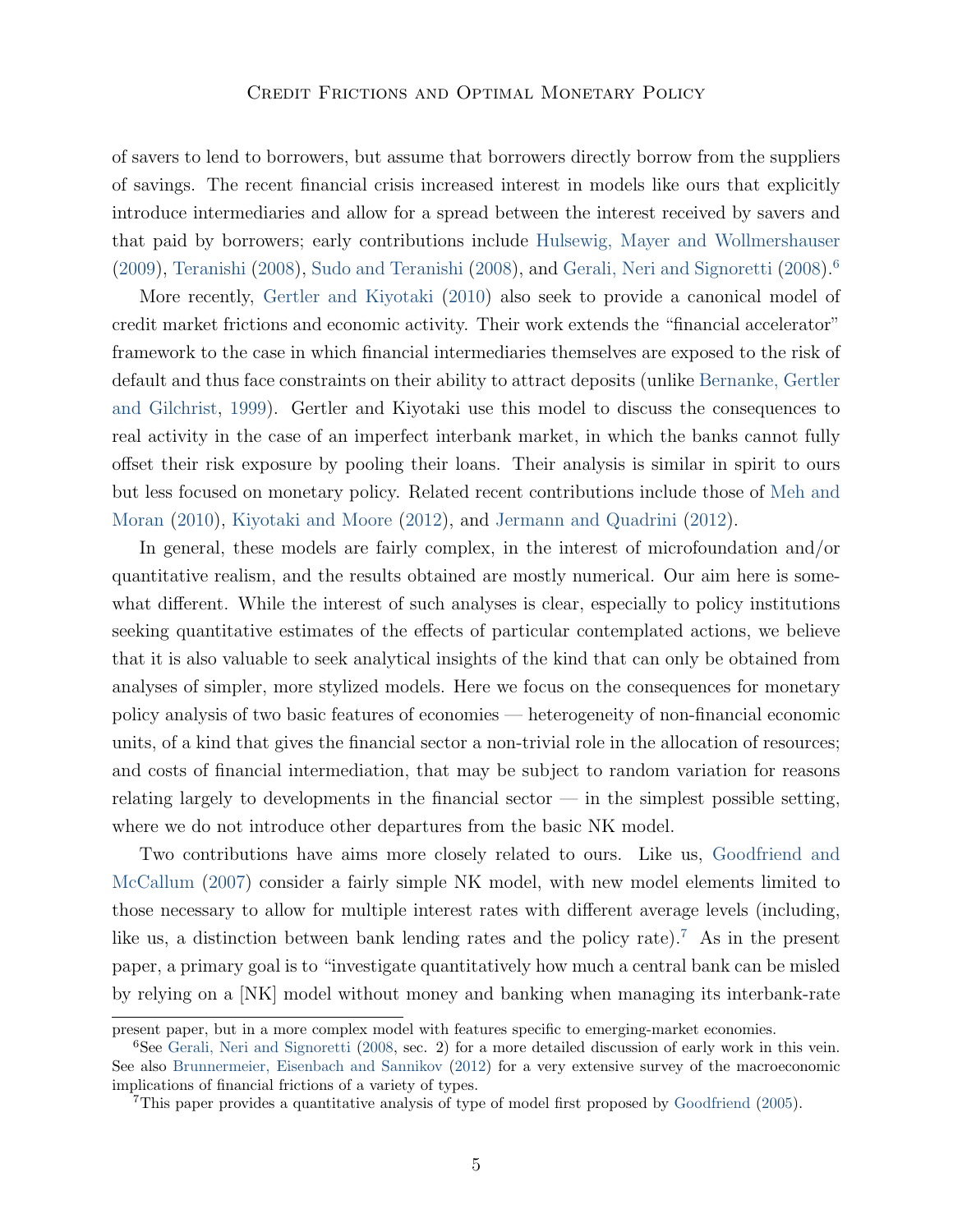policy instrument." [De Fiore and Tristani](#page-57-7) [\(2011\)](#page-57-7) also propose a simple generalization of the basic NK model in order to introduce a distinction between loan rates and the policy; also like us, they consider how financial frictions affect the "natural rate of interest," and the role of such a concept in inflation determination in an economy with credit frictions.

The approaches taken by these authors nonetheless differ from ours in important respects. In particular, unlike us, Goodfriend and McCallum assume a representative-household model; as a consequence, financial intermediation matters for resource allocation in their model only because they assume that certain liabilities of banks (transactions balances) play a crucial role in facilitating transactions. We instead treat the fact that some (but not all) financial intermediaries finance (some) of their lending by providing accounts that are useful as means of payment as inessential to the primary function of financial intermediaries in the economy; and in our model, for the sake of simplicity, we assume that intermediaries finance themselves entirely by issuing deposits that supply no transactions services at all (so that in equilibrium, deposits must pay the same interest rate as government debt).

De Fiore and Tristani instead have two types of infinite-lived agents ("households" and "entrepreneurs," following [Bernanke, Gertler and Gilchrist](#page-56-0) [\(1999\)](#page-56-0), one of which saves while the other borrows; but in their model, unlike ours, agents belong permanently to one of these categories, and one is tempted to identify the division between them with the division between households and firms in the flow of funds accounts. This would be desirable, of course, if one thought that the model did adequately capture the nature of that division, as the model would yield additional testable predictions. But in fact, there are both saving units and borrowing units at a given point in time, both in the household sector and in the firm sector; and a saving unit at one point in time need not be a saving unit forever. We accordingly prefer not to introduce a distinction between households and firms (or "households" and "entrepreneurs") at all, and also not to assume that the identities of our savers and borrowers are permanent.<sup>[8](#page-1-0)</sup> In addition, De Fiore and Tristani, like Goodfriend and McCallum, assume that money must be used in (some) transactions, while we abstract from transactions frictions of this kind altogether in order to simplify our analysis.[9](#page-1-0)

<sup>&</sup>lt;sup>8</sup>In fact, De Fiore and Tristani list as an important "undesirable property" of their model the fact that in it, "households and entrepreneurs are radically different agents" (p. 23), as the predicted equilibrium behavior of "households" as a group does not look much like that of the aggregate household sector in actual economies.

<sup>9</sup>Goodfriend and McCallum justify the introduction of a cash-in-advance constraint in their model, stating (footnote 6) that "medium-of-exchange money is implicitly central to our analysis because it is by managing the aggregate quantity of reserves, which banks hold to facilitate transactions, that monetary policy affects interest rates." However, while in their model, banks hold reserves at the central bank only because of a reserve requirement proportional to transactions balances, this need not be true in actual economies, a number of which (such as Canada) have abolished reserve requirements. Moreover, it is possible in principle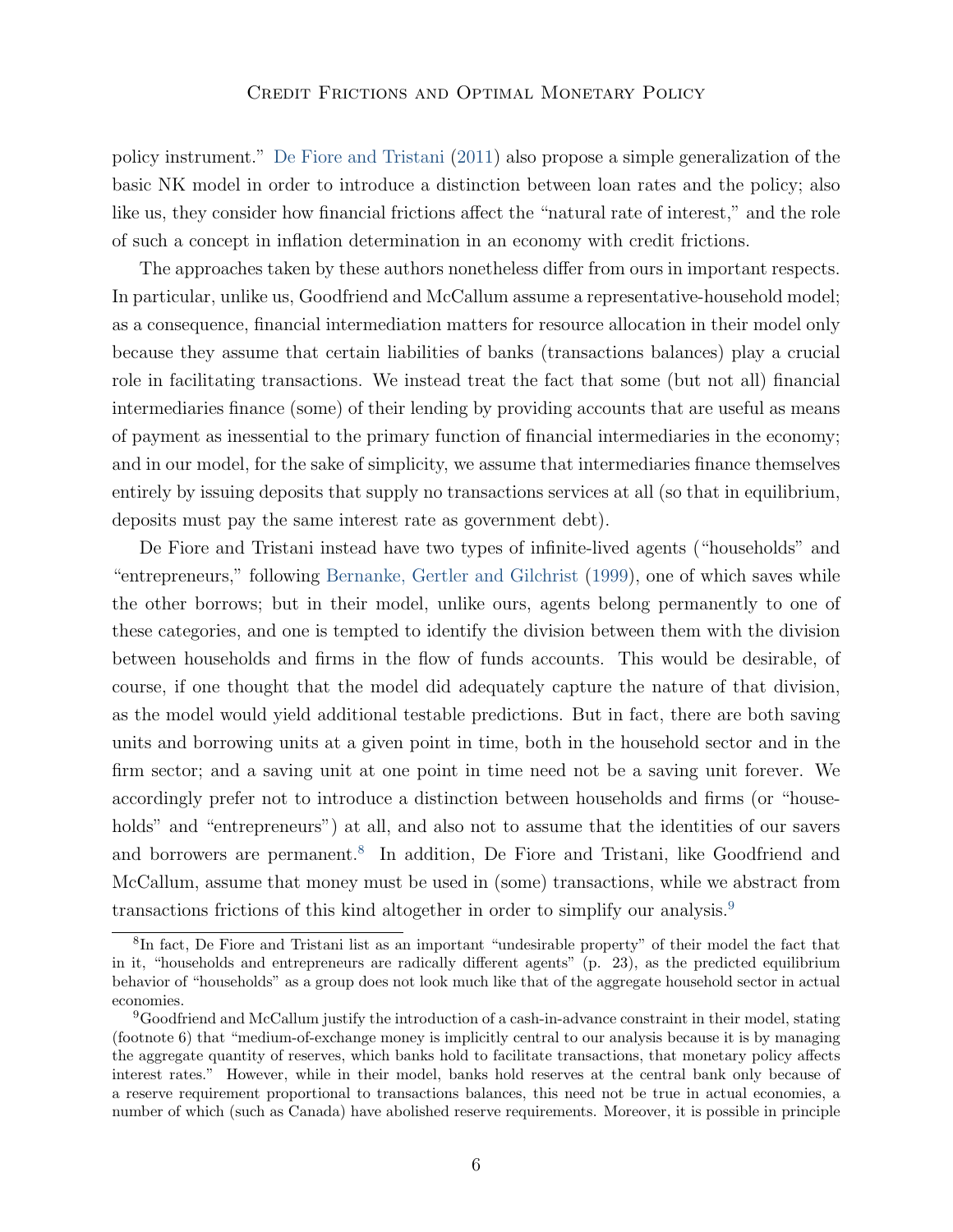With the extensive use of unconventional policies by central banks across the world in response to the financial crisis, models such as the one we discuss have been called to evaluate those policies. That goes beyond the scope of this paper. Curdia and Woodford [\(2011\)](#page-57-8) extend our framework to explicitly evaluate the use of the central bank's balance sheet to stabilize the economy, namely through "credit policy" — the purchase of illiquid assets by the central bank. [Gertler and Karadi](#page-58-11) [\(2011\)](#page-58-11) also analyze the use of "credit policy" through an extension of [Gertler and Kiyotaki](#page-58-6) [\(2010\)](#page-58-6).

We develop our model in section [2,](#page-7-0) and compare its structure with that of the basic NK model. We then consider, in section [3,](#page-25-0) the implications of the model for the equilibrium effects of a variety of types of exogenous disturbances, under a given assumption about monetary policy (such as that it conform to a "Taylor rule"), and ask to what extent the basic NK model gives incorrect answers to these questions. Section [4](#page-39-0) considers optimal monetary policy in the context of our model, defined to mean a policy that maximizes the average expected utility of households, and again considers how different the conclusions are from those derived from the basic NK model. We also discuss the way in which the interest-rate reaction function required to implement a "flexible inflation target" should involve responses to variations in credit spreads. Section [5](#page-51-0) summarizes our conclusions.

# <span id="page-7-0"></span>2 A New Keynesian Model with Financial Frictions

Here we sketch a model that introduces heterogeneity of the kind needed in order for financial intermediation to matter for resource allocation, and a limit on the degree of intermediation that occurs in equilibrium, with a minimum of structure. We stress the similarity between the model presented here and the basic New Keynesian model, and show how the standard model is recovered as a special case of the one developed here. This sets the stage for a quantitative investigation of the degree to which credit frictions of an empirically realistic magnitude change the predictions of the model.

for a central bank to control the interest rate in the interbank market for central-bank deposits without there being any demand for such reserves other than as a riskless store of value, as discussed in [Woodford](#page-60-0) [\(2003,](#page-60-0) chap. 2). Hence there is no need to introduce a demand for money for transactions purposes in our model, in order for it to be possible to suppose that the central bank controls a short-term nominal interest rate, that will correspond to the rate at which banks can fund themselves.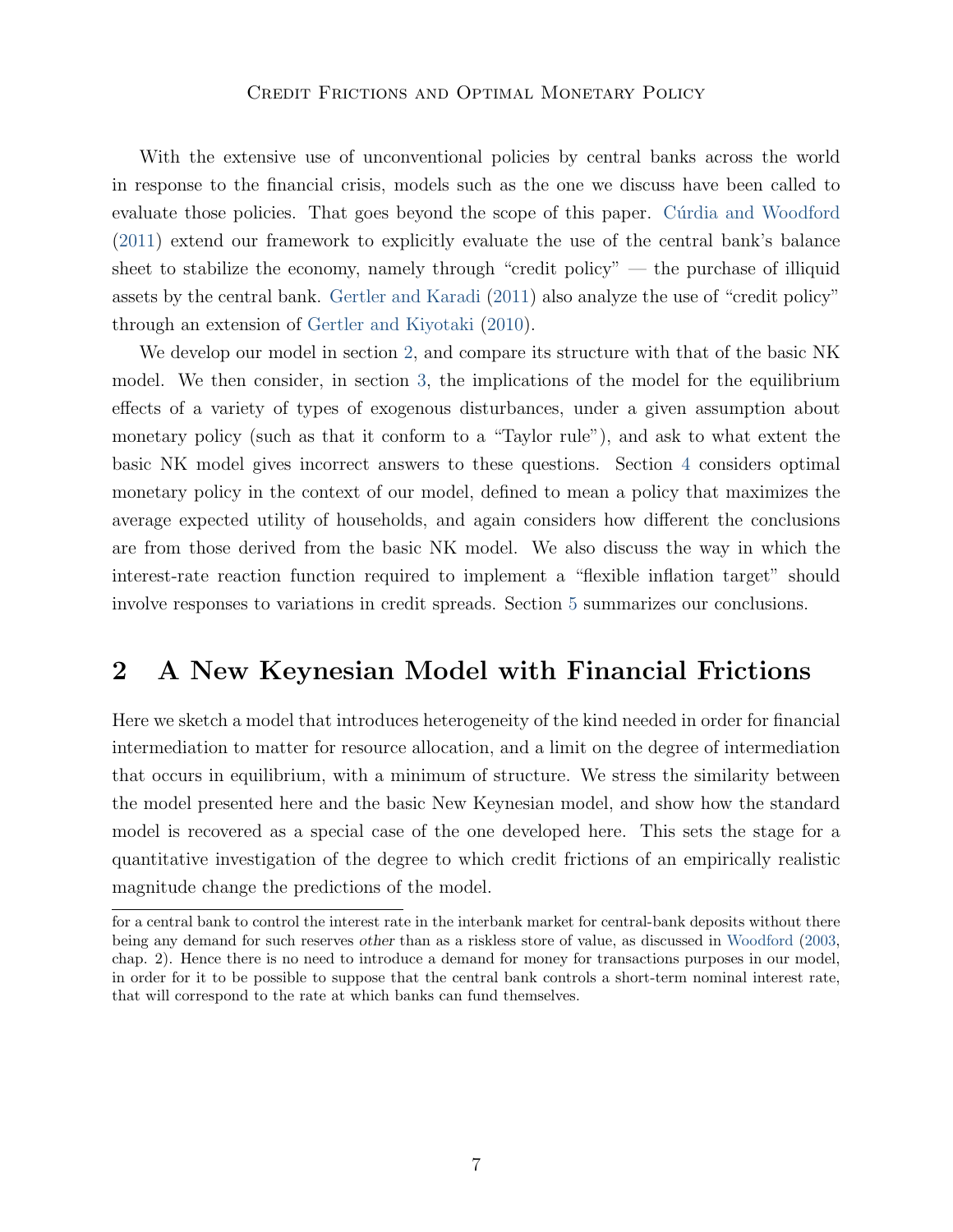### 2.1 Financial Frictions and Aggregate Demand

We depart from the assumption of a representative household in the standard model, by supposing that households differ in their preferences. Each household  $i$  seeks to maximize a discounted intertemporal objective of the form

$$
E_0 \sum_{t=0}^{\infty} \beta^t \left[ u^{\tau_t(i)} \left( c_t(i); \xi_t \right) - \int_0^1 v^{\tau_t(i)} \left( h_t \left( j; i \right); \xi_t \right) d_j \right],
$$

where  $\tau_t(i) \in \{b, s\}$  indicates the household's "type" in period t. Here  $u^b(c; \xi)$  and  $u^s(c; \xi)$ are two different period utility functions, each of which may also be shifted by the vector of aggregate taste shocks  $\xi_t$ , and  $v^b(h;\xi)$  and  $v^s(h;\xi)$  are correspondingly two different functions indicating the period disutility from working. As in the basic NK model, there is assumed to be a continuum of differentiated goods, each produced by a monopolistically competitive supplier;  $c_t(i)$  is a Dixit-Stiglitz aggegator of the household's purchases of these differentiated goods. The household similarly supplies a continuum of different types of specialized labor, indexed by  $j$ , that are hired by firms in different sectors of the economy; the additively separable disutility of work  $v^{\tau}(h; \xi)$  is the same for each type of labor, though it depends on the household's type and the common taste shock.<sup>[10](#page-1-0)</sup>

Each agent's type  $\tau_t(i)$  evolves as an independent two-state Markov chain. Specifically, we assume that each period, with probability  $1 - \delta$  (for some  $0 \leq \delta < 1$ ) an event occurs which results in a new type for the household being drawn; otherwise it remains the same as in the previous period. When a new type is drawn, it is b with probability  $\pi_b$  and s with probability  $\pi_s$ , where  $0 < \pi_b$ ,  $\pi_s < 1$ ,  $\pi_b + \pi_s = 1$ . (Hence the population fractions of the two types are constant at all times, and equal to  $\pi_{\tau}$  for each type  $\tau$ .) We assume moreover that

$$
u_c^b(c;\xi) > u_c^s(c;\xi)
$$

for all levels of expenditure  $c$  in the range that occur in equilibrium. (See Figure [1,](#page-61-0) where these functions are graphed in the case of the calibration discussed below.<sup>[11](#page-1-0)</sup>) Hence a change in a household's type changes its relative impatience to consume,  $12$  given the aggregate

<sup>&</sup>lt;sup>10</sup>As in [Woodford](#page-60-0) [\(2003\)](#page-60-0), the vector  $\xi_t$  may contain multiple elements, which may or may not be correlated with one another, so that the notation makes no assumption about correlation between disturbances to the utility of consumption and disturbances to the disutility of work.

<sup>&</sup>lt;sup>11</sup>In the equilibrium discussed below, in the case of small enough disturbances, equilibrium consumption by the two types varies in neighborhoods of the two values  $\bar{c}^b$  and  $\bar{c}^s$  shown in the figure.

 $12\text{As explained below, all households have the same expectations regarding their marginal utilities of }$ expenditure far in the future. Hence if type b households have a higher current marginal utility of expenditure, they also have a higher valuation of current (marginal) expenditure relative to future expenditure; thus we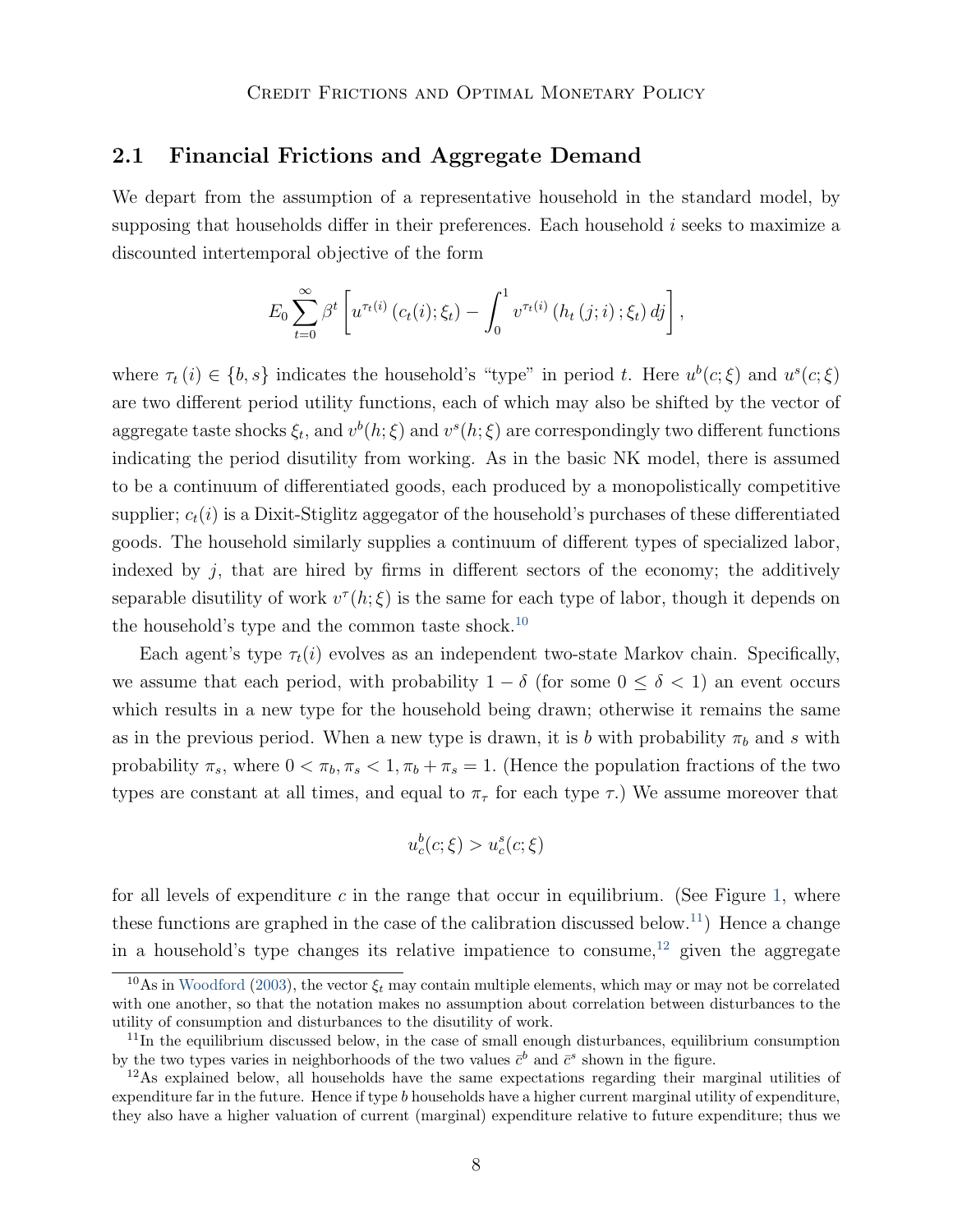state  $\xi_t$ ; in addition, the current impatience to consume of all households is changed by the aggregate disturbance  $\xi_t$ . We also assume that the marginal utility of additional expenditure diminishes at different rates for the two types, as is also illustrated in the figure; type b households (who are borrowers in equilibrium) have a marginal utility that varies less with the current level of expenditure, resulting in a greater degree of intertemporal substitution of their expenditures in response to interest-rate changes. Finally, the two types are also assumed to differ in the marginal disutility of working a given number of hours; this difference is calibrated so that the two types choose to work the same number of hours in steady state, despite their differing marginal utilities of income. For simplicity, the elasticities of labor supply of the two types are not assumed to differ.<sup>[13](#page-1-0)</sup>

The coexistence of the two types with differing impatience to consume creates a social function for financial intermediation. In the present model, as in the basic New Keynesian model, all output is consumed either by households or by the government;<sup>[14](#page-1-0)</sup> hence intermediation serves an allocative function only to the extent that there are reasons for the intertemporal marginal rates of substitution of households to differ in the absence of financial flows. The present model reduces to the standard representative-household model in the case that one assumes that  $u^b(c;\xi) = u^s(c;\xi)$  and  $v^b(h;\xi) = v^s(h;\xi)$ .

We shall assume that most of the time, households are able to spend an amount different from their current income only by depositing funds with or borrowing from financial intermediaries, and that the same nominal interest rate is available to all savers, and that a (possibly) different nominal interest is available to all borrowers,  $15$  independent of the quantities that a given household chooses to save or to borrow. (For simplicity, we shall also assume in the present exposition that only one-period riskless nominal contracts with the intermediary are possible for either savers or borrowers.) The assumption that households

may say that they are more impatient to consume.

<sup>&</sup>lt;sup>13</sup>As is specified below in our discussion of our calibrated examples, we assume that the function  $v^b(h;\xi)$ differs from  $v^s(h;\xi)$  only by a multiplicative factor.

<sup>&</sup>lt;sup>14</sup>The "consumption" variable is therefore to be interpreted as representing all of private expenditure, not only consumer expenditure. In reality, one of the most important reasons for some economic units to wish to borrow from others is that the former currently have access to profitable investment opportunities. Here we treat these opportunities as if they were opportunities to consume, in the sense that we suppose that the expenditure opportunities are valuable to the household, but we abstract from any consequences of current expenditure for future productivity. For discussion of the interpretation of "consumption" in the basic New Keynesian model, see [Woodford](#page-60-0) [\(2003,](#page-60-0) pp. 242-243).

<sup>15</sup>Here "savers" and "borrowers" identify households according to whether they choose to save or borrow, and not by their "type". We assume that at any time, each household is able to save or borrow (or both at once, though it would never make sense to do so) at market interest rates. In the equilibrium described below, it turns out that a household i borrows in period t if and only if  $\tau_t(i) = b$ , but this is a consequence of optimization rather than an implication of a participation constraint.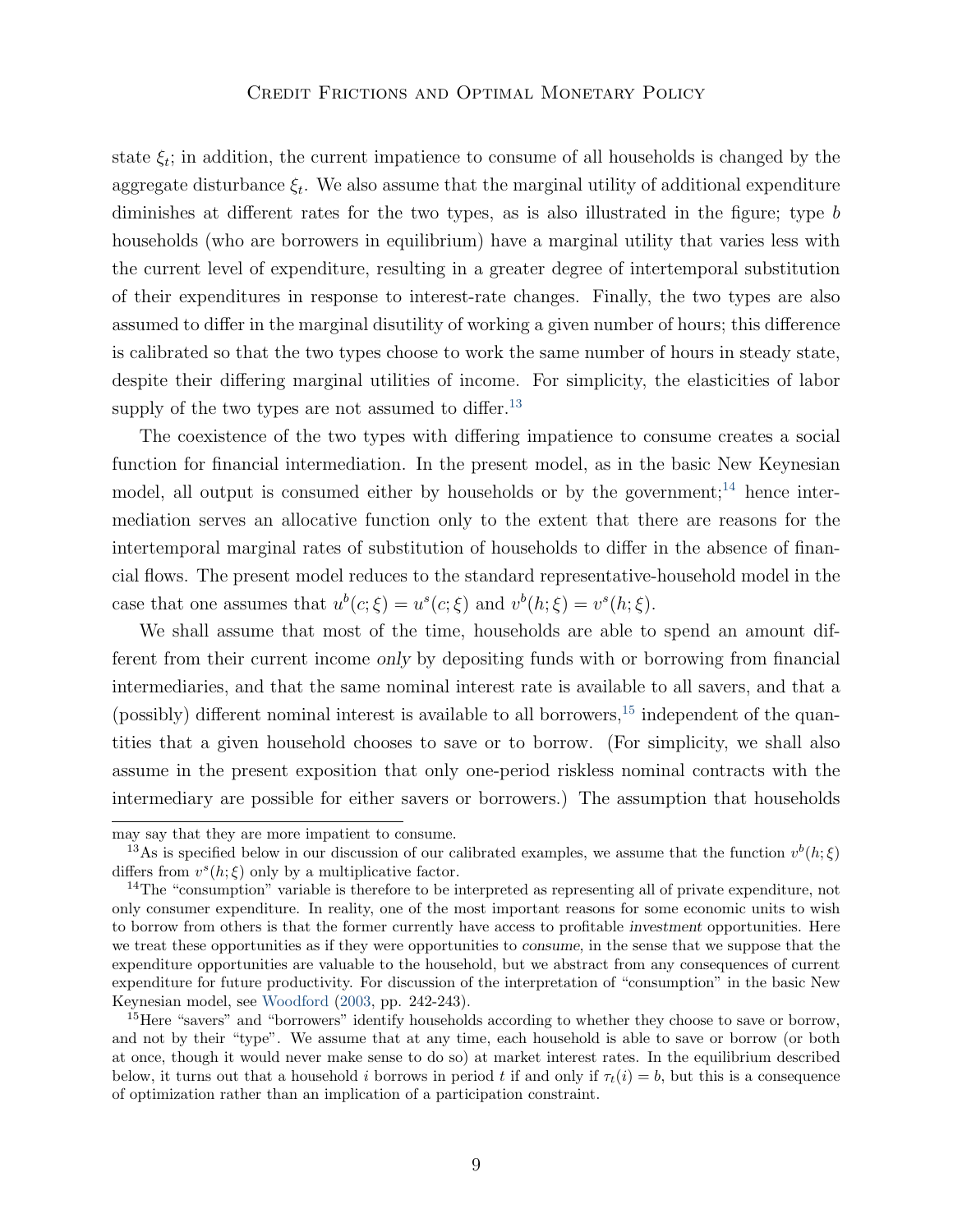cannot engage in financial contracting other than through the intermediary sector introduces the financial friction with which the paper is concerned.

Our analysis is simplified (though this may not be immediately apparent!) by allowing for an additional form of financial contracting. We assume that households are able to sign state-contingent contracts with one another, through which they may insure one another against both aggregate risk and the idiosyncratic risk associated with a household's random draw of its type, but that households are only intermittently able to receive transfers from the insurance agency; between the infrequent occasions when a household has access to the insurance agency, it can only save or borrow through the financial intermediary sector mentioned in the previous paragraph. The assumption that households are eventually able to make transfers to one another in accordance with an insurance contract signed earlier means that despite our assumption of infinite-lived households, households' respective marginal utilities of income do not eventually become more and more dispersed as a result of their differing individual type histories. This facilitates aggregation (so that our model still has a low-dimensional state space), and allows us to obtain stationary equilibrium fluctuations and to use local methods to characterize them. At the same time, the fact that households may go for years without access to insurance transfers means that there remains a non-trivial financial friction for the banking sector to partially mitigate.<sup>[16](#page-1-0)</sup>

To simplify the presentation, we assume here that the random dates on which a given household  $i$  has access to the insurance agency are the same dates as those on which it draws a new type. Thus with probability  $\delta$  each period, household i is unable to receive any insurance transfer in the current period, and also retains the same type as in the previous period. With probability  $1 - \delta$ , it learns at the beginning of the period that it has access to the insurance agency. In this case, it receives a net transfer  $T_t(i)$  (under the terms of an insurance contract signed far in the past), that may depend on the history of aggregate disturbances through the current period, and also on i's type history through the previous period (but not on its type in period  $t$ , which is not yet known). After receiving the insurance transfer, household i learns its new type (an independent drawing as explained above), and then makes its spending, saving and borrowing decisions as in any other period, but taking into account its new type and its post-transfer financial wealth.

Household *i*'s beginning-of-period (post-transfer) nominal net financial wealth  $A_t(i)$  is

<sup>16</sup>A similar device is commonly used in models of "liquidity," where access to frictionless financial intermediation is assumed to be possible only at discrete points in time, and that only a smaller class of exchanges are possible at interim dates. See, e.g., [Lucas and Stokey](#page-59-5) [\(1987\)](#page-59-5), [Lucas](#page-59-6) [\(1990\)](#page-59-6), [Fuerst](#page-57-9) [\(1992\)](#page-57-9), or [Lagos and](#page-59-7) [Wright](#page-59-7) [\(2005\)](#page-59-7). Here we use a similar device to facilitate aggregation, but without doing so in a way that implies that the allocative consequences of financial frictions are extremely transitory.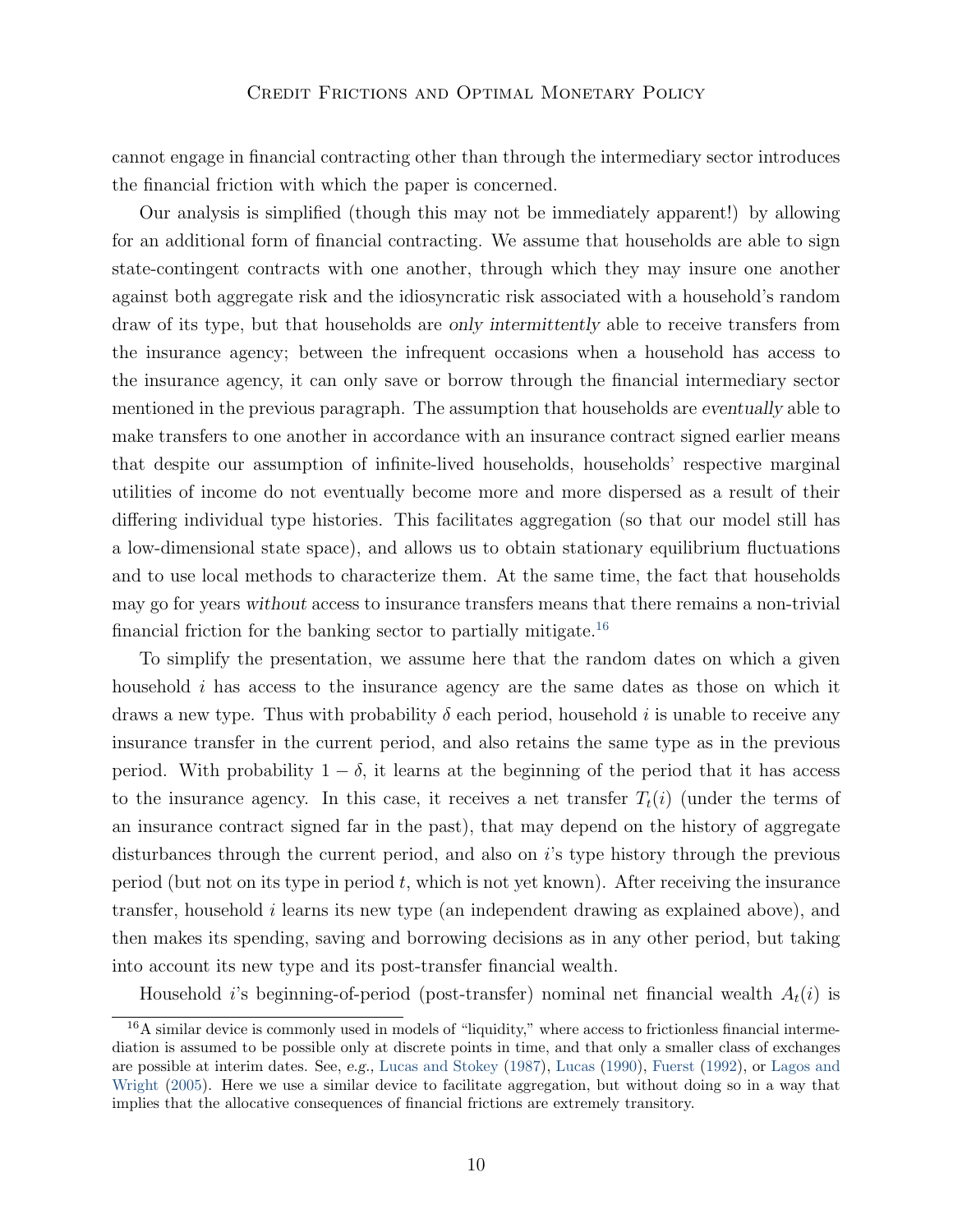then given by

<span id="page-11-0"></span>
$$
A_t(i) = [B_{t-1}(i)]^+ (1 + i_{t-1}^d) + [B_{t-1}(i)]^- (1 + i_{t-1}^b) + D_t^{int} + T_t(i), \qquad (2.1)
$$

where  $B_{t-1}(i)$  is the household's nominal net financial wealth at the end of period  $t-1$ ;

$$
[B]^{+} \equiv \max(B, 0), \qquad [B]^{-} \equiv \min(B, 0);
$$

 $i_t^d$  is the (one-period, riskless nominal) interest rate that savers receive at the beginning of period  $t + 1$  on their savings deposited with intermediaries at the end of period t, while  $i_t^b$  is the interest rate at which borrowers are correspondingly able to borrow from intermediaries in period t for repayment at the beginning of period  $t+1$ ; and  $D_t^{int}$  represents the distributed profits of the financial intermediary sector. We assume that each household owns an equal share in the intermediary sector,<sup>[17](#page-1-0)</sup> and so receives an equal share of the distributed profits each period; profits are distributed each period as soon as the previous period's loans and depositors are repaid. Note that the final term  $T_t(i)$  is necessarily equal to zero in any period in which household i does not have access to the insurance agency. A household's end-of-period nominal net financial wealth  $B_t(i)$  is correspondingly given by

<span id="page-11-1"></span>
$$
B_t(i) = A_t(i) - P_t c_t(i) + \int W_t(j)h_t(j;i)dj + D_t + T_t^g,
$$
\n(2.2)

where  $P_t$  is the Dixit-Stiglitz price index in period  $t$  (and hence the price of the composite consumption good);  $W_t(j)$  is the wage of labor of type j in period t;  $D_t$  represents the household's share in the distributed profits of goods-producing firms; and  $T_t^g$  $t^{g}$  is the net nominal (lump-sum) government transfer received by each household in period t.

Any pair of identically situated households with access to the insurance agency will contract with one another so that if, in any state of the world at some future date, they again each have access to the insurance agency at the same time, a transfer will take place between them that equalizes their marginal utilities of income at that time (if each has behaved optimally in the intervening periods). Given that they have identical continuation problems at that time (before learning their new types), as functions of their post-transfer financial wealths, such an agreement will ensure that their post-transfer financial wealths are identical (again, if each has behaved optimally<sup>[18](#page-1-0)</sup>). If we suppose that at some time in

<sup>&</sup>lt;sup>17</sup>We do not allow trading in the shares of intermediaries, in order to simplify the discussion of households' saving and borrowing decisions. Euler equations of the form  $(2.10)$ – $(2.11)$  below would still apply, however, even if households could also trade the shares of either banks or goods-producing firms.

<sup>&</sup>lt;sup>18</sup>It is important to note, however, that the contractual transfer  $T_t(i)$  is only contingent on the history of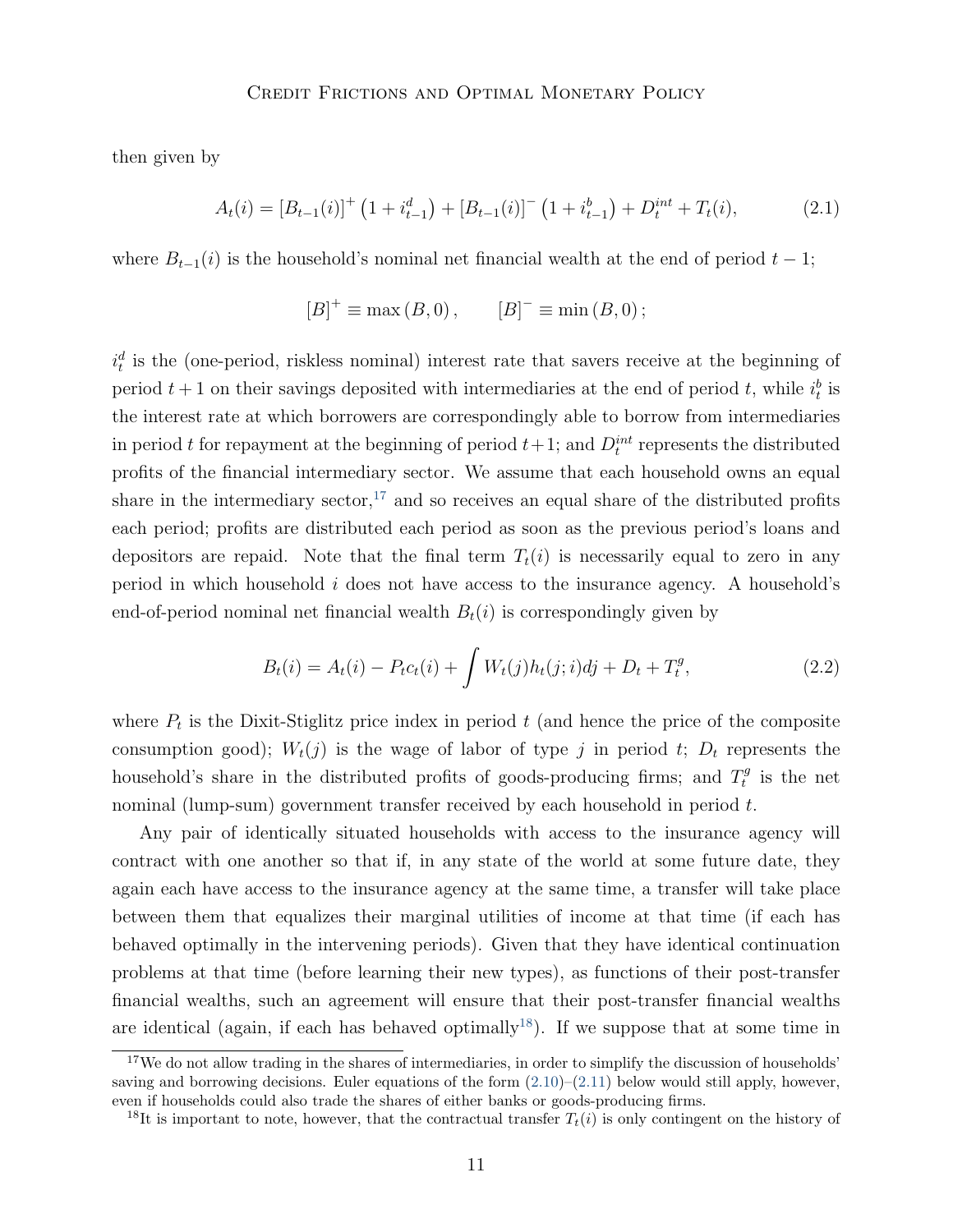the past, all households originally started with identical financial wealth and access to the insurance agency, then they should have contracted so that in equilibrium, in each period  $t$ , all those households with access to the insurance agency in period  $t$  will obtain identical post-transfer financial wealth. If we suppose, finally, that transfers through the insurance agency must aggregate to zero each period (because the agency does not accumulate financial assets or borrow), then each household with access to the insurance agency at the beginning of period  $t$  must have post-transfer wealth equal to

<span id="page-12-0"></span>
$$
A_t(i) = A_t \equiv \int A_t(h) dh.
$$
\n(2.3)

The beginning-of-period wealth of households who do not have access to the insurance agency is instead given by  $(2.1)$ , with  $T_t(i)$  set equal to zero.

If we let  $d_t$  denote aggregate real deposits with financial intermediaries at the end of period  $t,$ <sup>[19](#page-1-0)</sup> and  $b<sub>t</sub>$  aggregate real borrowing from intermediaries, then we must have

$$
P_t b_t = -\int_{\mathcal{B}_t} A_t(i)di, \qquad p_t[b_t^g + d_t] = \int_{\mathcal{S}_t} A_t(i)di,
$$

where  $\mathcal{B}_t$  is the set of households i for which  $A_t(i) < 0$ ,  $\mathcal{S}_t$  is the (complementary) set of households for which  $A_t(i) \geq 0$ , and  $b_t^g$  $t<sub>t</sub><sup>g</sup>$  is real government debt at the end of period t. We assume that government debt is held directly by savers, rather than by financial intermediaries, so that the rate of return that must be paid on government debt is  $i_t^d$ , the rate paid on deposits at the intermediaries. (For simplicity, we assume here that all government debt also consists of riskless, one-period nominal bonds, so that deposits and government debt are perfect substitutes.) The aggregate beginning-of-period assets  $A_t$  of households referred to in [\(2.3\)](#page-12-0) are then given by

<span id="page-12-1"></span>
$$
A_t = [(d_{t-1} + b_{t-1}^g)(1 + i_{t-1}^d) - b_{t-1}(1 + i_{t-1}^b)]P_{t-1} + D_t^{int},
$$
\n(2.4)

integrating  $(2.1)$  over all households i.

The supply of government debt evolves in accordance with the government's flow budget

aggregate and individual-specific exogenous states, and not on the actual wealth that household  $i$  has at the beginning of period t. Thus a spendthrift household is not insured an equal post-transfer wealth as other households, regardless of how much it has spent in past periods.

<sup>&</sup>lt;sup>19</sup>Here "real" deposits and other real variables are measured in units of the Dixit-Stiglitz composite consumption good, the price of which is  $P_t$ . Deposit contracts, loan contracts, and government debt are actually all assumed to be non-state-contingent nominal contracts. We introduce real measures of the volume of financial intermediation because we assume that the intermediation technology specifies real costs of a given volume of real lending.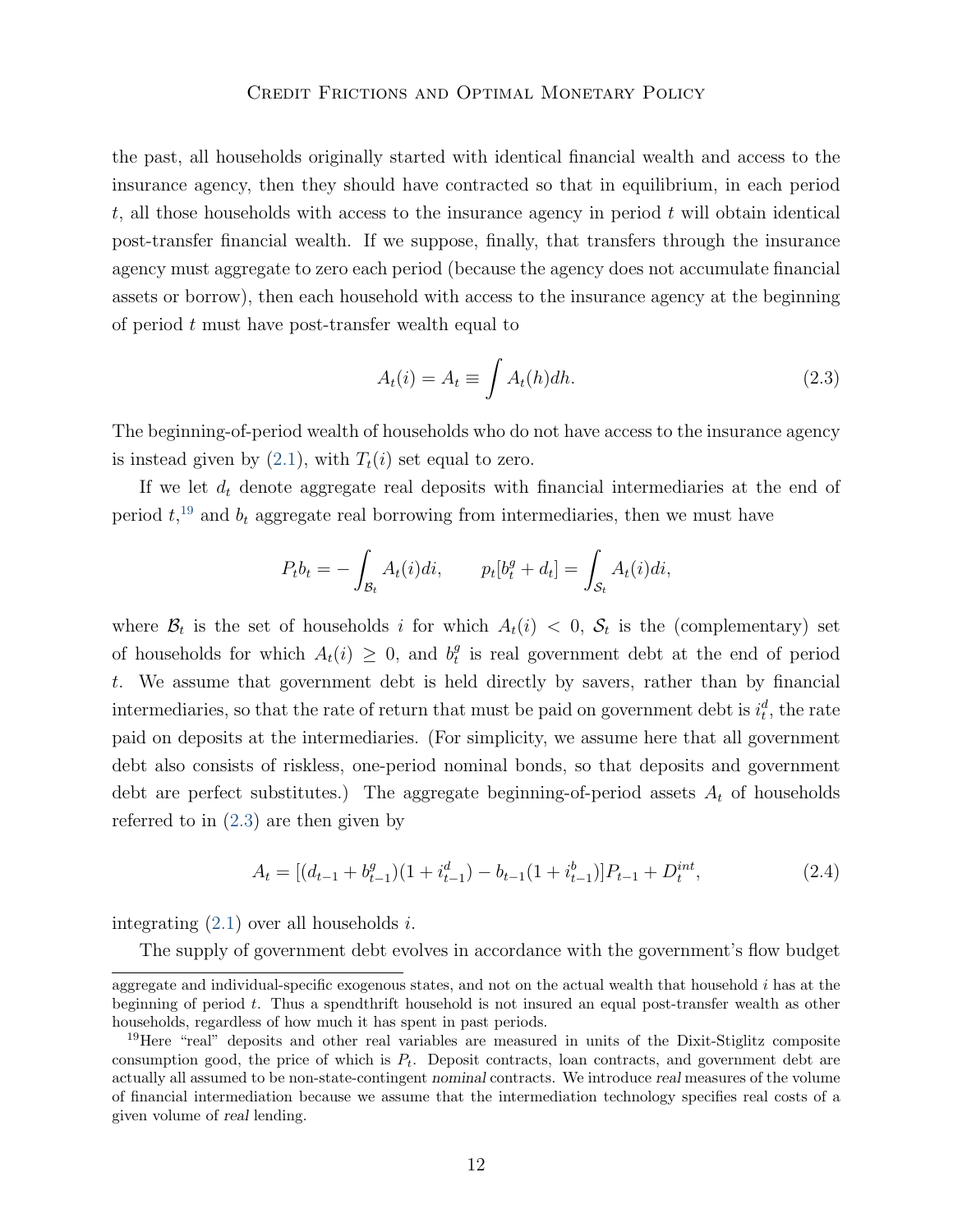constraint

<span id="page-13-3"></span>
$$
b_t^g = b_{t-1}^g (1 + i_{t-1}^d) / \Pi_t + G_t + T_t^g / P_t - \tau_t Y_t,
$$
\n(2.5)

where  $\Pi_t \equiv P_t/P_{t-1}$  is the gross rate of inflation,  $G_t$  is government purchases of the composite good,  $\tau_t$  is a proportional tax on sales of goods,<sup>[20](#page-1-0)</sup> and  $Y_t$  is the quantity of the composite good produced by firms. Given the sales tax, the distributed profits of firms are equal to

<span id="page-13-4"></span>
$$
D_t = (1 - \tau_t) P_t Y_t - \int W_t(j) h_t(j) dj,
$$
\n(2.6)

where  $h_t(j) \equiv \int h_t(j;i)di$  is aggregate labor hired of type j.

Households take as given the evolution of the two interest rates  $i_t^d$  and  $i_t^b$ . In equilibrium, these are linked by a relation of the form

<span id="page-13-1"></span>
$$
1 + i_t^b = (1 + i_t^d)(1 + \omega_t),
$$
\n(2.7)

where the credit spread  $\omega_t$  is determined by a structural relation

<span id="page-13-2"></span>
$$
\omega_t = \omega_t(b_t),\tag{2.8}
$$

reflecting the behavior of competitive intermediaries, explained further in the next section. We allow the credit spread to vary endogenously with the volume of private credit (reflecting capacity limits in the intermediary sector), but we also allow it to vary for exogenous reasons; the latter are the "purely financial disturbances" which will receive particular attention in our analysis.

The other aspect of the intermediary sector that matters for aggregate demand determination in our model is the use of resources by the intermediary sector. As is discussed further in the next section, we assume that the origination of real loans in the quantity  $b_t$  involves costs  $\Xi_t(b_t)$ . Using this general notation, market-clearing in the goods market requires that

<span id="page-13-0"></span>
$$
Y_t = \int c_t(i)di + G_t + \Xi_t(b_t)
$$
\n(2.9)

each period.

We turn now to the implications of optimal household decisions with regard to consumption, saving, and borrowing. A household for which  $A_t(i) > 0$  (i.e., a saver) must satisfy a

<sup>&</sup>lt;sup>20</sup>Note that there are two potential sources of government revenue in our model: variation in the size of the net lump-sum transfers  $T_t^g$ , and variation in the tax rate  $\tau_t$ . We introduce the process  $\{\tau_t\}$  as an additional source of time-varying supply-side distortions.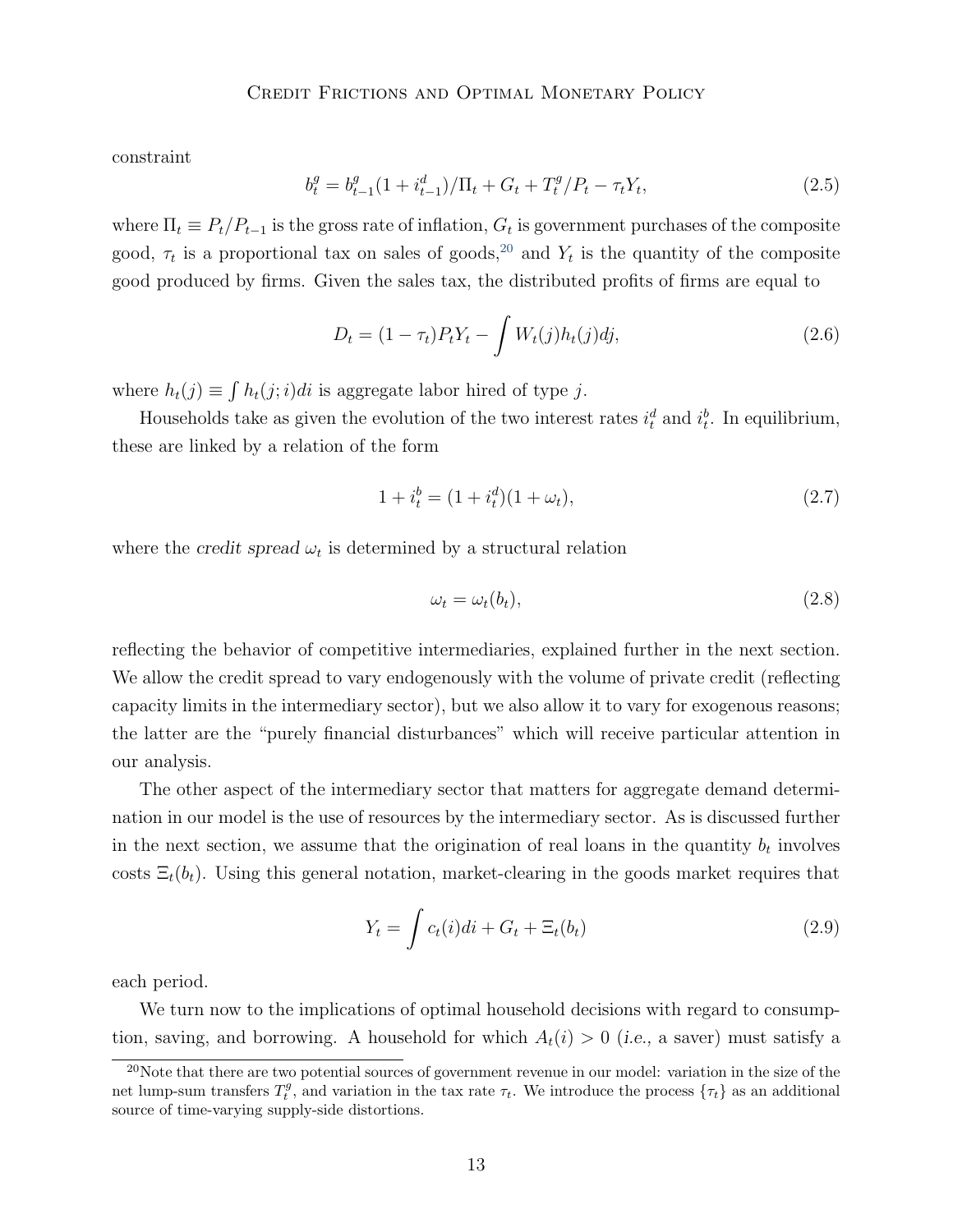first-order condition

<span id="page-14-0"></span>
$$
\lambda_t(i) = \beta(1 + i_t^d) E_t[\lambda_{t+1}(i)/\Pi_{t+1}] \tag{2.10}
$$

in period t, where  $\lambda_t(i) = u_c(c_t(i); \xi_t)$  is the household's marginal utility of (real) income in period t, while a household for which  $A_t(i) < 0$  (a borrower) must instead satisfy

<span id="page-14-1"></span>
$$
\lambda_t(i) = \beta(1 + i_t^b) E_t[\lambda_{t+1}(i) / \Pi_{t+1}]. \tag{2.11}
$$

We need not discuss the corresponding first-order condition for a household that chooses  $A_t(i) = 0$  exactly (though this is certainly possible, given the kink in households' budget sets at this point), as no households are in this situation in the equilibria that we describe here.

Under conditions specified in the Appendix, one can show that there is an equilibrium in which every household of type s has positive savings, while every household of type  $b$ borrows, in every period. Hence the interest rate that is relevant for a given household's intertemporal tradeoff turns out to be perfectly correlated with the household's type (though this is not due to participation constraints). Moreover, because in equilibrium, households that access the insurance agency in a given period t have the same marginal utility of income at the beginning of that period (before learning their new types), regardless of their past histories, it follows that in any period, all households of a given type have the same marginal utility of income, regardless of their histories. Hence we can write  $\lambda_t^{\tau}$  for the marginal utility of (real) income of any household of type  $\tau$  in period, where  $\tau \in \{b, s\}$ . Thus the equilibrium evolution of the marginal utility of income for all households can be described by just two stochastic processes,  $\{\lambda_t^b, \lambda_t^s\}.$ 

These two processes satisfy the two Euler equations

<span id="page-14-2"></span>
$$
\lambda_t^b = \beta E_t \left[ \frac{1 + i_t^b}{\Pi_{t+1}} \left\{ \left[ \delta + (1 - \delta) \pi_b \right] \lambda_{t+1}^b + (1 - \delta) \pi_s \lambda_{t+1}^s \right\} \right],\tag{2.12}
$$

<span id="page-14-3"></span>
$$
\lambda_t^s = \beta E_t \left[ \frac{1 + i_t^d}{\Pi_{t+1}} \left\{ (1 - \delta) \pi_b \lambda_{t+1}^b + \left[ \delta + (1 - \delta) \pi_s \right] \lambda_{t+1}^s \right\} \right] \tag{2.13}
$$

in each period. (These follow from  $(2.10) - (2.11)$  $(2.10) - (2.11)$  $(2.10) - (2.11)$ , taking into account the probability of switching type from one period to the next.) It follows that all households of a given type must also choose the same consumption in any period, and, assuming an interior choice for consumption by households of each type, these common consumption levels must satisfy

$$
\lambda_t^b = u^{b\prime}(c_t^b), \qquad \lambda_t^s = u^{s\prime}(c_t^s),
$$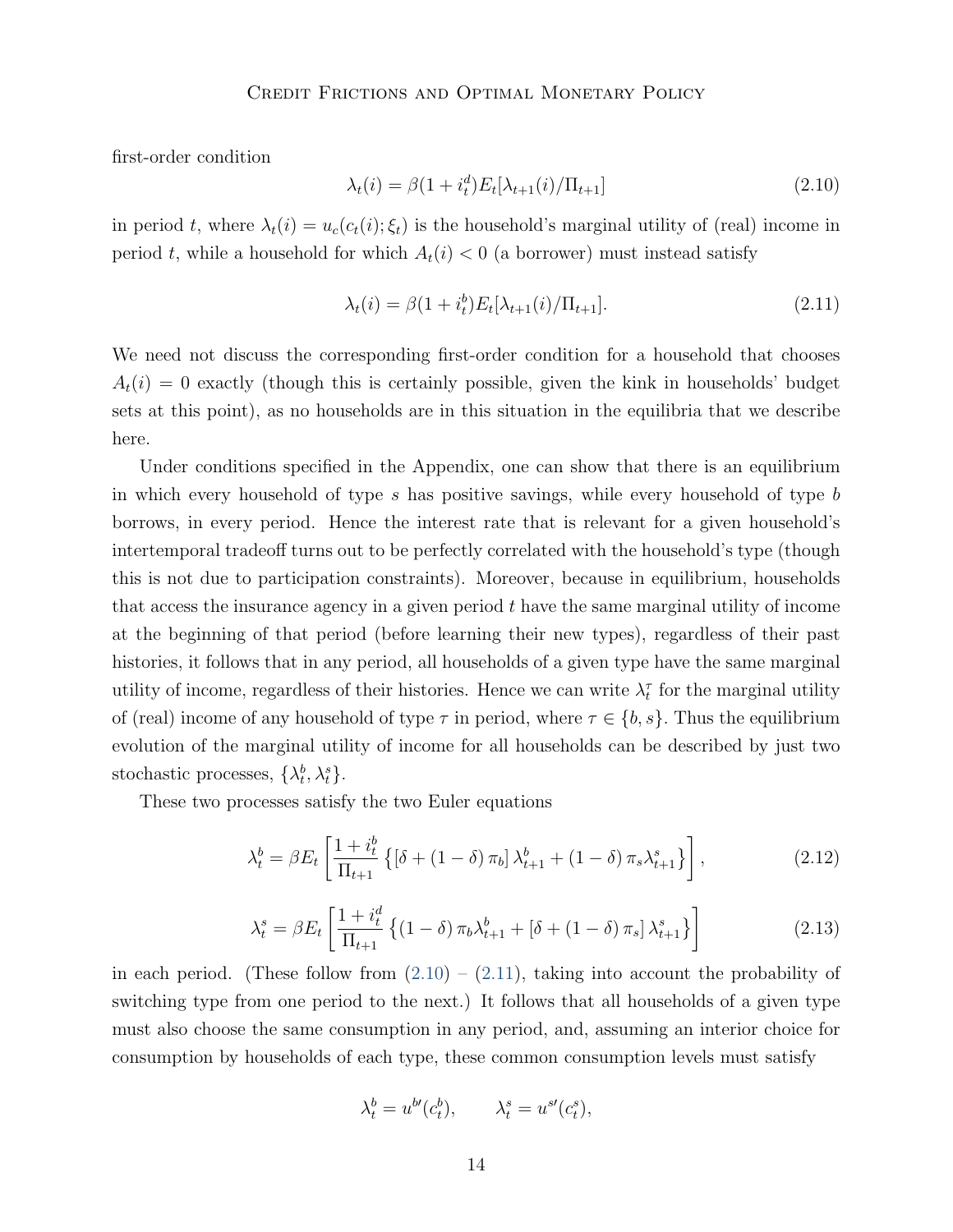which relations can be inverted to yield demand functions

<span id="page-15-1"></span>
$$
c_t^b = c^b(\lambda_t^b; \xi_t), \qquad c_t^s = c^s(\lambda_t^s; \xi_t). \tag{2.14}
$$

Substituting these into [\(2.9\)](#page-13-0) yields an equilibrium relation

<span id="page-15-0"></span>
$$
Y_t = \pi_b c^b(\lambda_t^b; \xi_t) + \pi_s c^s(\lambda_t^s; \xi_t) + G_t + \Xi_t(b_t)
$$
\n(2.15)

linking aggregate demand to the two marginal utilities of income and aggregate borrowing.

The three relations  $(2.12)$ – $(2.15)$  generalize the "intertemporal IS relation" of the basic NK model, which can be expressed by an equation relating aggregate demand to the marginal utility of income of the representative household (analogous to [\(2.15\)](#page-15-0)) and a single equation relating that marginal utility of income to the expected real rate of return implied by the model's single interest rate. The present model implies a similar relation between interest rates and the timing of expenditure as in the basic model. The main differences are (i) that now there are two different interest rates that each affect aggregate demand (though with the same sign), by affecting the expenditure decisions of different economic units, and (ii) that the resources used by the banking sector can also affect aggregate demand.

The presence of two interest rates relevant to aggregate demand determination does not mean there are two independent dimensions of monetary policy. Instead, the two rates must be linked by equations  $(2.7)$ – $(2.8)$ , determining the equilibrium credit spread.<sup>[21](#page-1-0)</sup> If we introduce no further frictions, the policy rate (which is a rate at which banks are willing to lend short-term funds to one another) corresponds to the deposit rate  $i_t^{d,22}$  $i_t^{d,22}$  $i_t^{d,22}$  and we may suppose that the central bank directly controls this rate.<sup>[23](#page-1-0)</sup> In the case that banking uses no real resources (so that  $\Xi_t(b_t) = 0$  regardless of the volume of lending) and the credit spread  $\omega_t$ is purely exogenous (i.e., independent of the volume of lending),  $^{24}$  $^{24}$  $^{24}$  the system consisting of equations  $(2.7)$ – $(2.8)$  and  $(2.12)$ – $(2.15)$  gives a complete account of how real aggregate de-

 $21$ Of course, there is an additional, independent dimension of central-bank policy if the central bank has measures, independent of its control of the policy rate, that can influence the financial frictions represented by the functions  $\Xi_t(b_t)$  or  $\chi_t(b_t)$  introduced in the next section. We leave this issue for future work.

<sup>&</sup>lt;sup>22</sup>We could introduce a distinction between the rate that banks pay depositors and the rate banks pay one another for overnight funds, by supposing, as [Goodfriend and McCallum](#page-58-9) [\(2007\)](#page-58-9) do, that banks must hold unremunerated reserves in proportion to their deposits, while required reserves are not increased by borrowing funds in the interbank market. We abstract from reserve requirements here.

<sup>&</sup>lt;sup>23</sup>The issues involved in discussing how the central bank actually controls the policy rate are no different here than in the case of the standard NK model. See, for example, [Woodford](#page-60-0) [\(2003,](#page-60-0) chap. 2).

 $^{24}$ The model of the credit spread explained in the next section implies that this would be true in the case that no real resources are used in intermediation, and the default rate is independent of the scale of lending, so that the function  $\chi_t(b)$  is linear.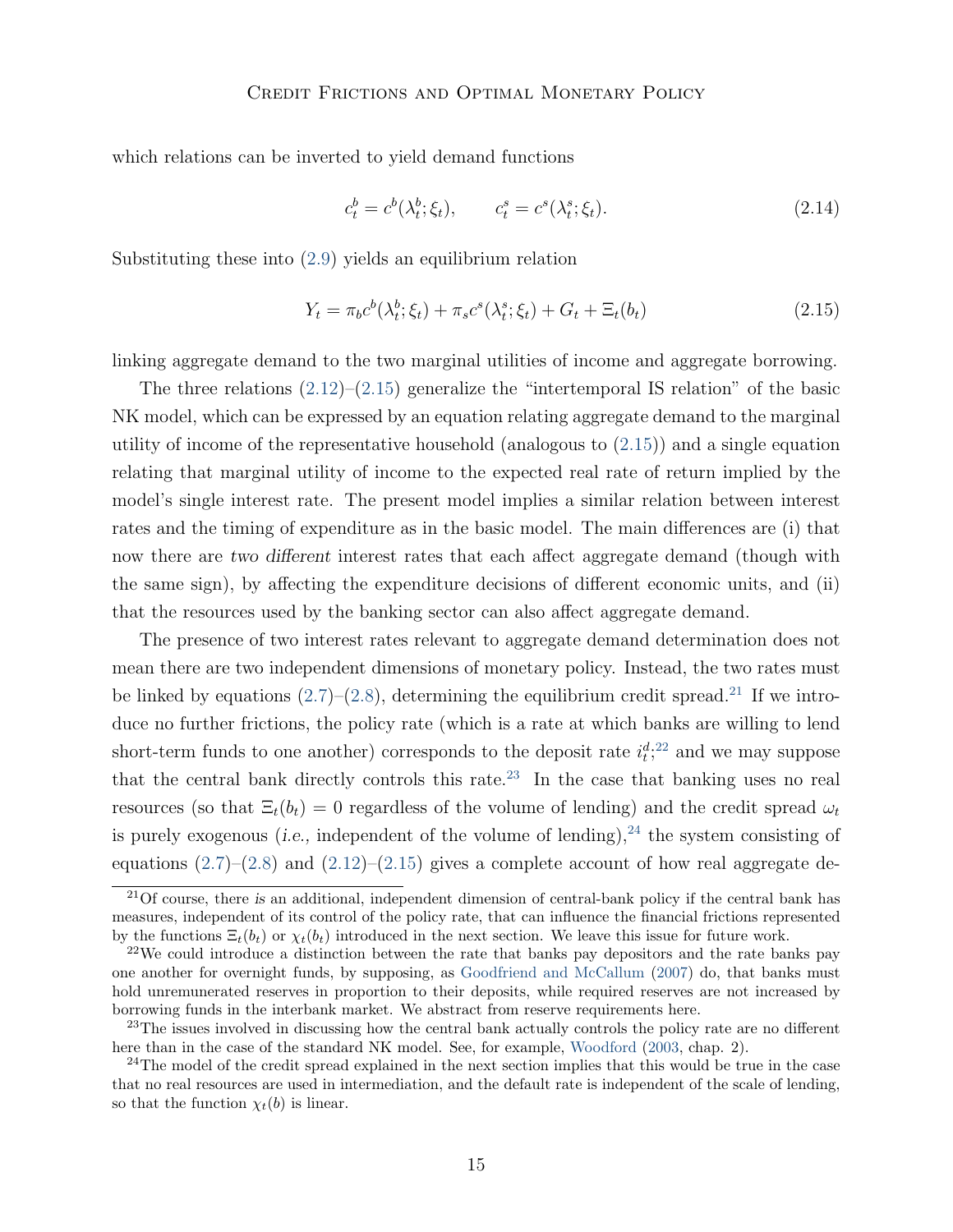mand is determined by the expected path of the policy rate  $i_t^d$  relative to expected inflation.<sup>[25](#page-1-0)</sup> This predicted relation between aggregate demand and the expected path of future interest rates is of essentially the same kind as in the basic NK model. Hence the introduction of financial frictions, of a kind capable of accounting for the observed average size and variability of spreads between deposit rates and lending rates, need not imply any substantial change in our understanding of the way in which central-bank control of short-term interest rates determines aggregate expenditure.

Indeed, the basic NK model remains nested as a special case of the model proposed here. In the case that both types of households have identical preferences  $(u^b(c;\xi) = u^s(c;\xi)$  and  $v^b(h;\xi) = v^s(h;\xi)$ , and the wedge between the deposit rate and lending rate is always zero  $(\omega_t(b) = 0$  at all times), our model is equivalent to the basic NK model. For in this case  $i_t^b = i_t^d$  at all times, so that there is a single interest rate; equations  $(2.12)$ – $(2.13)$  then imply that  $\lambda_t^b = \lambda_t^s$  at all times;<sup>[26](#page-1-0)</sup> and since the functions  $c^b(\lambda;\xi)$  and  $c^s(\lambda;\xi)$  must be identical in this case, equilibrium must involve  $c_t^b = c_t^s$  at all times. Equation [\(2.15\)](#page-15-0) then reduces simply to the standard relation  $Y_t = c_t + G_t$ , while equations  $(2.12)$ – $(2.13)$  imply that the common marginal utility of income of all households satisfies the usual Euler equation. Of course, this parameterization is not the one we regard as most empirically realistic (in particular, it would not account for observed spreads, as discussed below); but since the model has exactly the implications of the basic NK model for some parameter values, it becomes merely a quantitative issue to determine how different its predictions are for other parameter values. In fact, our results reported below suggest that for many questions, a reasonably parameterized version of this model yields predictions quite similar to those of an appropriately parameterized version of the basic NK model.

#### 2.2 The Intermediary Sector

Here we further explain our assumptions about the behavior of intermediaries and the determinants of the equilibrium credit spread  $\omega_t$ . We allow for two sources of credit spreads — one of which follows from an assumption that intermediation requires real resources, and the other of which does not — which provide two distinct sources of "purely financial" disturbances in our model.

First, we assume that real resources  $\Xi_t(b_t)$  are consumed in the process of originating loans

<sup>&</sup>lt;sup>25</sup>To be more precise, the expected path of real interest rates determines only desired current expenditure relative to expected future expenditure, so that current aggregate demand also depends on expected long-run output, just as in the basic NK model (see, e.g., [Woodford,](#page-60-0) [2003,](#page-60-0) chap. 4). The expected long-run level of output is determined by supply-side factors and by the long-run inflation target.

<sup>26</sup>See the Appendix for demonstration of this.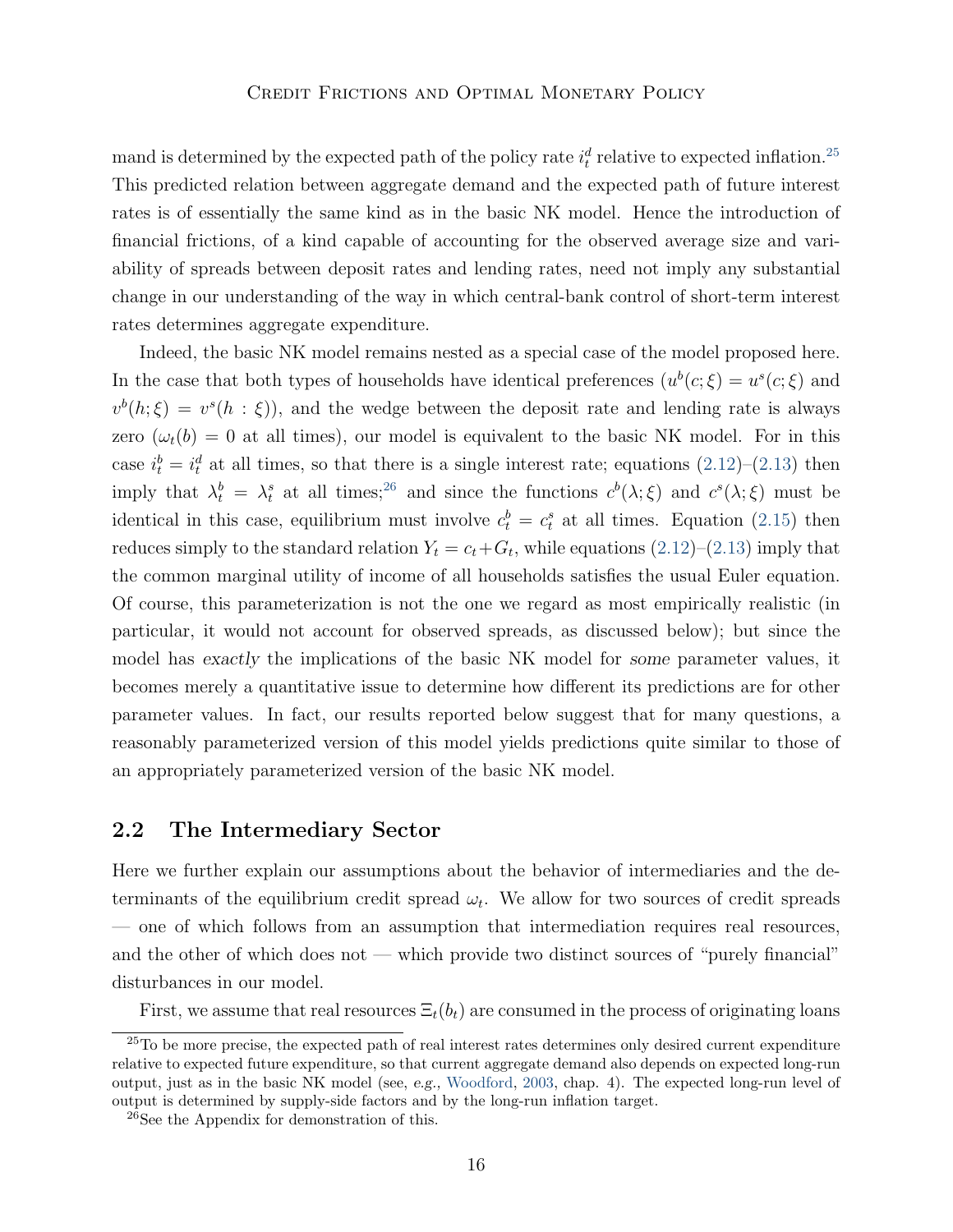of real quantity  $b_t$ , and that these resources must be produced and consumed in the period in which the loans are originated.<sup>[27](#page-1-0)</sup> The function  $\Xi_t(b_t)$  is assumed to be non-decreasing and at least weakly convex. Strict convexity of  $\Xi_t(b)$  would indicate increasing costs owing to a capacity constraint, e.g. the scarcity of available managerial time.

In addition, we suppose that in order to originate a quantity of loans  $b_t$  that will be repaid (with interest) in the following period, it is necessary for an intermediary to also make a quantity  $\chi_t(b_t)$  of loans that will be defaulted upon, where  $\chi_t(b_t)$  is also a non-decreasing, weakly convex function. (This function may also be strictly convex, due to reduced accuracy of screening the larger the volume of lending relative to the bank's capacity.)

We assume that the bank cannot tell the legitimate borrowers and fraudulent borrowers apart, and so must treat them equally. However, the bank is able to predict the fraction of its loans that will turn out to be fraudulent, and so correctly predicts that loan repayments in period  $t+1$  will total only  $P_t b_t (1 + i_t^b)$ , even though the loans extended had value  $P_t[b_t + \chi_t(b_t)]$ . The fact that the same interest rate must be charged for both types of loans means that the existence of the default risk increases the cost of financing projects that are known to the borrower to be riskless; so a credit spread due to this kind of risk represents a barrier to efficient financial intermediation. The opportunity to make a fraudulent loan contract is assumed to arrive randomly to each household with equal probability, regardless of the household's current type. Thus each household has additional real income each period equal to  $\chi_t(b_t)$ , its earnings from fraud. Each household also chooses how many legitimate loan contracts to enter into, understanding that these loans must be repaid; only type b households choose to enter legitimate loan contracts in equilibrium.

A bank collects deposits  $d_t$  in the largest quantity that can be repaid from the proceeds of its loans (anticipating that a certain fraction of the loans will not be repaid). Any excess funds received from depositors that are not lent out or used to pay the resource costs of loan origination are distributed immediately to the bank's shareholders. Thus real distributions in period t equal

$$
\Pi_t^{int} = d_t - b_t - \chi_t(b_t) - \Xi_t(b_t).
$$

 $27$ This real resource cost can be interpreted in either of two ways: either as a quantity of the composite produced good that is used in the activity of banking, or as a quantity of a distinct type of labor that happens to be a perfect substitute for consumption in the utility of households (so that the value of this labor requirement in units of the composite good is exogenously given). The interpretation that is chosen does not affect the validity of the equations given here, though it affects the interpretation of variables such as " $c_t$ " in terms of the quantities measured in national income accounts. See the Appendix for further discussion.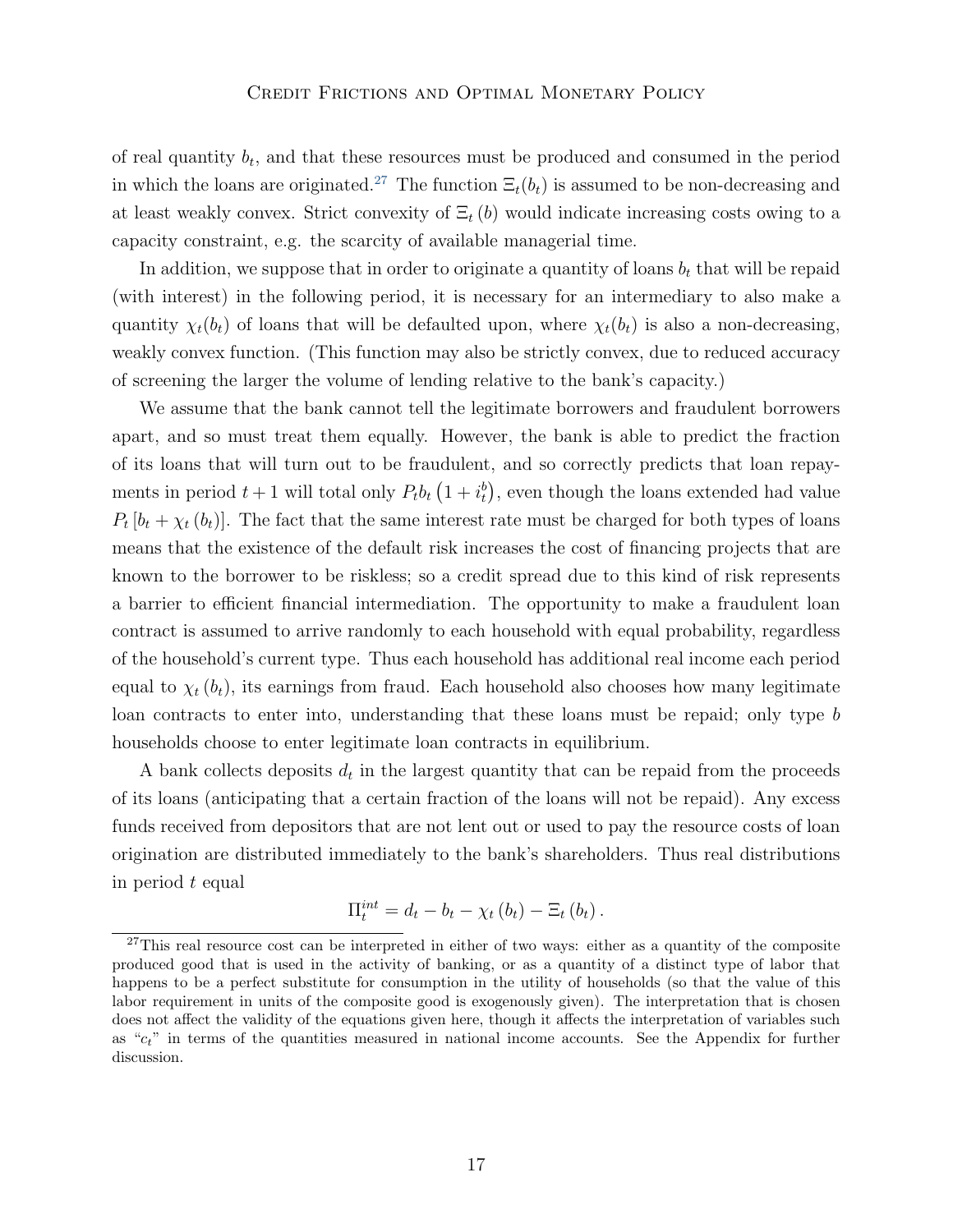Since deposits  $d_t$  satisfy  $(1 + i_t^d) d_t = (1 + i_t^b) b_t$ , it follows that

<span id="page-18-0"></span>
$$
d_t = (1 + \omega_t) b_t,\tag{2.16}
$$

and real distributions by intermediaries equal

$$
\Pi_t^{int} = \omega_t b_t - \chi_t (b_t) - \Xi_t (b_t).
$$

The income flow to households must also include households' earnings from fraud; hence we write<sup>[28](#page-1-0)</sup>

<span id="page-18-1"></span>
$$
D_t^{int} = P_t \left[ \omega_t b_t - \Xi_t \left( b_t \right) \right]. \tag{2.17}
$$

We assume competition among intermediaries, both in the loan market and the deposit market. Thus a given intermediary takes both  $i_t^b$  and  $i_t^d$  as given, independent of its own scale of operations, and chooses  $b_t$  to maximize  $\Pi_t^{int}$ , leading to the first-order condition for optimal credit supply

$$
\omega_t - \chi'_t(b_t) - \Xi'_t(b_t) = 0.
$$

Hence in equilibrium, competition between banks leads to an equilibrium credit spread

<span id="page-18-2"></span>
$$
\omega_t = \omega_t (b_t) \equiv \chi'_t (b_t) + \Xi'_t (b_t).
$$
\n(2.18)

Thus  $\chi_t(b_t)$  plays the role of a "markup" factor that can cause credit spreads in excess of the marginal resource cost of loan origination.

Like [Goodfriend and McCallum](#page-58-9) [\(2007\)](#page-58-9), we simply posit a reduced-form intermediation technology, rather than seeking to provide a deeper behavioral justification for the spread between the interest rate available to savers and the one at which it is possible to borrow. This means that we are unable to consider possible effects of central-bank policy on the efficiency of the banking system.[29](#page-1-0) We can, however, consider the consequences for the

<sup>&</sup>lt;sup>28</sup>The earnings from fraud are not actually collected from the intermediaries as a dividend to shareholders. But like those dividends, we assume that the earnings from fraud are a lump-sum distribution to each household, so there is no harm in combining the two sources of income in a single term. Both sources of income depend on activity in the intermediary sector, though for different reasons.

<sup>&</sup>lt;sup>29</sup>Certainly we do not deny that at least at certain times, central banks do seek to affect the efficiency of the banking system; this is true most obviously in the case of actions taken in a central bank's capacity as "lender of last resort" during a financial crisis. However, we regard such actions as representing a largely independent dimension of policy from monetary policy, by which we mean control of the supply of centralbank balances to the payments system, and of the overnight interest rate paid for such balances in the interbank market. (Additional lending to intermediaries through the discount window or similar facilities need not imply any increase in the total supply of central-bank deposits, as the actions of the Federal Reserve between September 2007 and September 2008 illustrated.) Here we are concerned solely with the analysis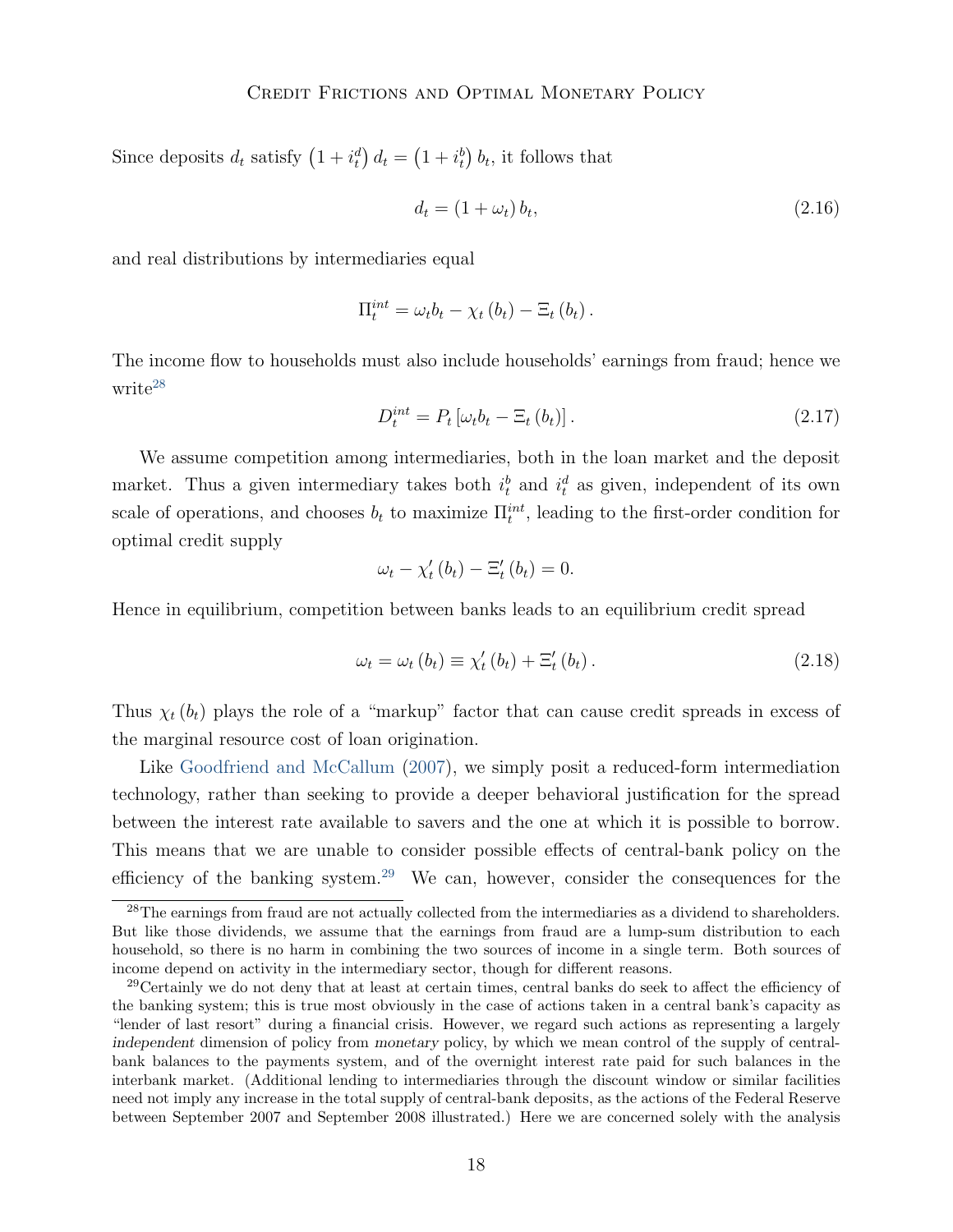effects of monetary policy, and for the optimal conduct of monetary policy, of the existence of, and of exogenous variation in, obstacles to fully efficient financial intermediation.

### 2.3 The Dynamics of Private Indebtedness

We allow in general for the possibility that aggregate real borrowing  $b_t$  from financial intermediaries may affect aggregate demand, by affecting the real resources used by the banking sector (the term  $\Xi_t(b_t)$  in [\(2.15\)](#page-15-0)), by affecting the equilibrium spread between the deposit rate and the lending rate (equation [\(2.8\)](#page-13-2)), or both. Hence in general a complete model of how interest-rate policy affects aggregate demand requires that we model the evolution of aggregate bank credit, or alternatively, of aggregate household indebtedness.

Integrating  $(2.1)$  over all those borrowers in period t who did not have access to the insurance agency in the current period, one finds aggregate net beginning-of-period assets for these households of

$$
-\delta P_{t-1}b_{t-1}(1+i_{t-1}^b) + \delta \pi_b D_t^{int}.
$$

Adding to this quantity the beginning-of-period assets  $(A_t)$  per household) of those households who did receive insurance transfers at the beginning period  $t$  and then learned that they are of type b, one obtains

<span id="page-19-0"></span>
$$
\int_{\mathcal{B}_t} A_t(i)di = (1 - \delta)\pi_b A_t - \delta P_{t-1}b_{t-1}(1 + i_{t-1}^b) + \delta \pi_b D_t^{int}
$$
\n(2.19)

for the aggregate beginning-of-period net assets of borrowers in period  $t$ . Moreover, integrating  $(2.2)$  over all period t borrowers, one obtains

$$
P_t b_t = -\int_{\mathcal{B}_t} A_t(i)di + \pi_b [P_t c_t^b - w_t^b - D_t - T_t^g],
$$

where  $w_t^{\tau}$  denotes the real wage income of each household of type  $\tau^{30}$  $\tau^{30}$  $\tau^{30}$  Finally, using [\(2.19\)](#page-19-0) to substitute for aggregate beginning-of-period assets, and then using [\(2.4\)](#page-12-1) to substitute for  $A_t$ , using [\(2.5\)](#page-13-3) to substitute for  $T_t^g$  $t_t^g$ , using [\(2.6\)](#page-13-4) to substitute for  $D_t$ , using [\(2.16\)](#page-18-0) to substitute for  $d_t$ , using [\(2.7\)](#page-13-1) to substitute for  $i_t^b$ , using [\(2.17\)](#page-18-1) to substitute for  $D_t^{int}$ , and using [\(2.15\)](#page-15-0) to

of the central bank's monetary policy decisions, taking as given the evolution of the intermediation frictions (that may reflect other dimensions of central-bank policy, as well as developments elsewhere in the economy).

<sup>&</sup>lt;sup>30</sup>The fact that each household of a given type has the same labor supply and same wage income follows from the fact that in equilibrium each has the same marginal utility of income; see the further discussion of labor supply below.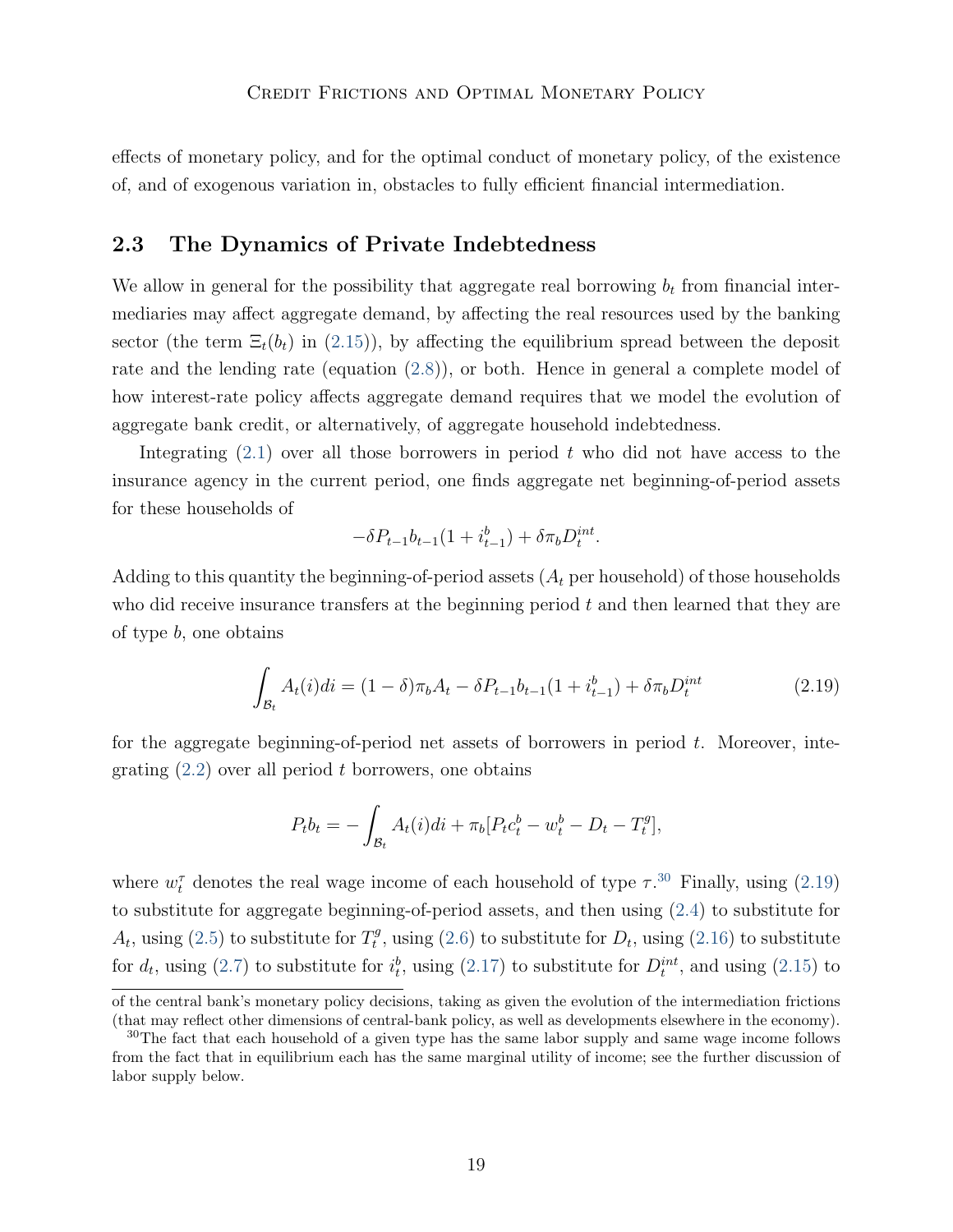substitute for  $Y_t$ , one obtains

<span id="page-20-1"></span>
$$
b_t = \delta[b_{t-1} + \pi_s \omega_{t-1} (b_{t-1}) b_{t-1} + \pi_b \Xi_{t-1} (b_{t-1})] (1 + i_{t-1}^d) / \Pi_t - \pi_b \Xi_t (b_t)
$$
  
 
$$
+ \pi_b [\delta b_{t-1}^g (1 + i_{t-1}^d) / \Pi_t - b_t^g] + \pi_b \pi_s [(c_t^b - c_t^s) - (w_t^b - w_t^s)], \tag{2.20}
$$

using the notation  $\omega_t(b_t)$  for the function defined in [\(2.18\)](#page-18-2).

The dynamics of private indebtedness thus depend, among other things, on the distribution of wage income across households of the two types. Any household  $i$ , if acting as a wage-taker in the market for labor of type j, will supply hours  $h_t(j;i)$  to the point at which

<span id="page-20-0"></span>
$$
v_h^{\tau_t(i)}(h_t(j;i);\xi_t) = \lambda_t(i)W_t(j)/P_t.
$$
\n(2.21)

Aggregation of the labor supply behavior of the two types is facilitated if, as in [Benigno and](#page-56-2) [Woodford](#page-56-2) [\(2005\)](#page-56-2), we assume the isoelastic functional form

$$
v^{\tau}\left(h;\xi_{t}\right) \equiv \frac{\psi_{\tau}}{1+\nu}h^{1+\nu}\bar{H}_{t}^{-\nu},
$$

where  $\{\bar{H}_t\}$  is an exogenous labor-supply disturbance process;  $\psi_b, \psi_s > 0$  are (possibly) different multiplicative coefficients for the two types; and the coefficient  $\nu \geq 0$  (inverse of the Frisch elasticity of labor supply) is assumed to be the same for both types. Solving [\(2.21\)](#page-20-0) for the competitive labor supply of each type and aggregating, we obtain

$$
h_t(j) = \bar{H}_t \left[ \frac{\tilde{\lambda}_t}{\psi} \frac{W_t(j)}{P_t} \right]^{1/\nu}
$$

for the aggregate supply of labor of type  $j$ , where

$$
\tilde{\lambda}_t \equiv \psi \left[ \pi_b (\frac{\lambda_t^b}{\psi_b})^{1/\nu} + \pi_s (\frac{\lambda_t^s}{\psi_s})^{1/\nu} \right]^\nu,
$$
\n
$$
\psi \equiv \left[ \pi_b \psi_b^{-1/\nu} + \pi_s \psi_s^{-1/\nu} \right]^{-\nu}.
$$
\n(2.22)

Alternatively, we obtain

$$
W_t(j)/P_t = \psi \tilde{\lambda}_t^{-1} (h_t(j)/\bar{H}_t)^{\nu}
$$
\n(2.23)

for the real wage required if firms are to be able to hire a quantity  $h_t(j)$  of labor of type j. More generally (and also as in Benigno and Woodford), we allow for the possibility of imperfect competition in the labor market, and suppose that the real wage required to hire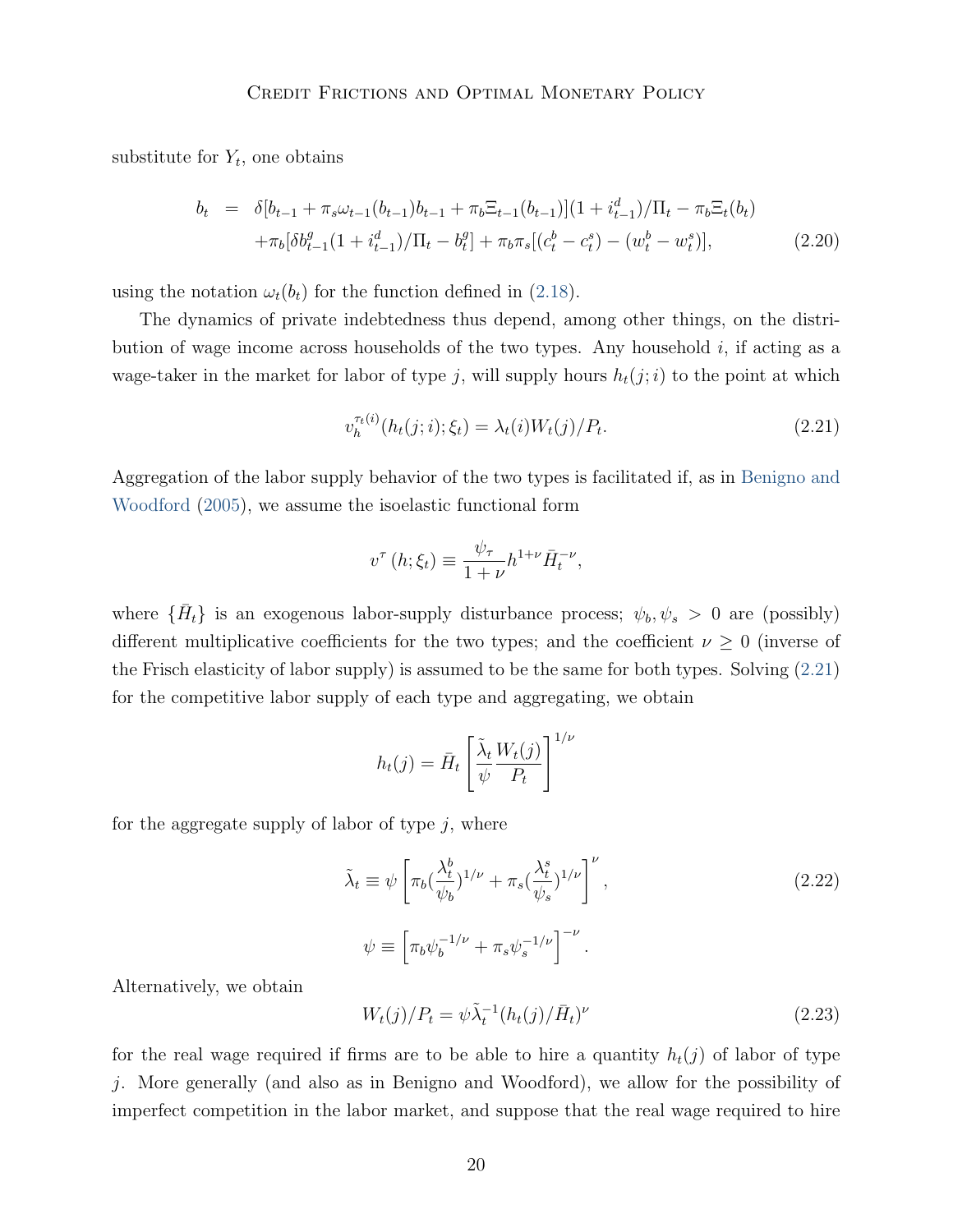a given aggregate quantity of labor of type  $j$  is given by

$$
W_t(j)/P_t = \mu_t^w \psi \tilde{\lambda}_t^{-1} (h_t(j)/\bar{H}_t)^{\nu}, \qquad (2.24)
$$

where  $\mu_t^w \geq 1$  is an exogenous, possibly time-varying markup factor, indicating variations in the market power of labor.

The above theory of labor supply implies that households of type  $\tau$  supply fraction  $\pi_\tau(\psi \lambda_t^{\tau}/\psi_\tau \tilde{\lambda}_t)^{1/\nu}$  of all labor of each type j, and hence receive that same fraction of aggregate labor income. However, in order to solve for the dynamics of private indebtedness, we must also determine the distribution of national income between labor and capital (since profits are distributed equally to all households, unlike wage income). Once again, aggregation is facilitated by assuming (as in Benigno and Woodford) an isoelastic production function

$$
y_t(i) = Z_t h_t(i)^{1/\phi}
$$

for each differentiated good *i*, where  $\phi \geq 1$  and  $Z_t$  is an exogenous, possibly time-varying productivity factor, common to all goods. Dixit-Stiglitz preferences (on the part of govern-ment as well as households<sup>[31](#page-1-0)</sup>) imply that the demand for each differentiated good i is given by

$$
y_t(i) = Y_t \left(\frac{p_t(i)}{P_t}\right)^{-\theta},
$$

where  $Y_t$  is demand for the composite good,  $p_t(i)$  is the price of good i,  $P_t$  is the price of the composite good, and  $\theta > 1$  is the elasticity of substitution across differentiated goods.

Using these relations to solve for the labor demand  $h_t(i)$  of each firm i as a function of its price, integrating over the firms in each industry  $j$  to find the total demand for labor of type  $j$ ,<sup>[32](#page-1-0)</sup> solving for the implied real wage for labor of type j, and finally integrating over all types of labor, we obtain a total wage bill

<span id="page-21-0"></span>
$$
\int W_t(j)h_t(j)dj = \psi \mu_t^w \frac{P_t}{\tilde{\lambda}_t \bar{H}_t^{\nu}} \left(\frac{Y_t}{Z_t}\right)^{1+\omega_y} \Delta_t, \qquad (2.25)
$$

<sup>&</sup>lt;sup>31</sup>Dixit-Stiglitz preferences imply that household utility depends only on the quantity purchased of a certain composite good, a CES aggregate of the purchases of the individual goods. We assume that government purchases quantity  $G_t$  of this same composite good, and that the composition of government purchases minimize the cost of obtaining that quantity of the composite good. We similarly assume that the resources  $\Xi_t$  used in intermediation are in units of the composite good, and that intermediaries obtain these resources at minimum cost.

 $32\text{Note that we assume, as in Woodford (2003, chap. 3), that all firms in a given industry re-evaluate their$  $32\text{Note that we assume, as in Woodford (2003, chap. 3), that all firms in a given industry re-evaluate their$  $32\text{Note that we assume, as in Woodford (2003, chap. 3), that all firms in a given industry re-evaluate their$  $32\text{Note that we assume, as in Woodford (2003, chap. 3), that all firms in a given industry re-evaluate their$  $32\text{Note that we assume, as in Woodford (2003, chap. 3), that all firms in a given industry re-evaluate their$ prices at the same time, so that the price  $p_t(i)$  is at each time the same for all firms i in industry j.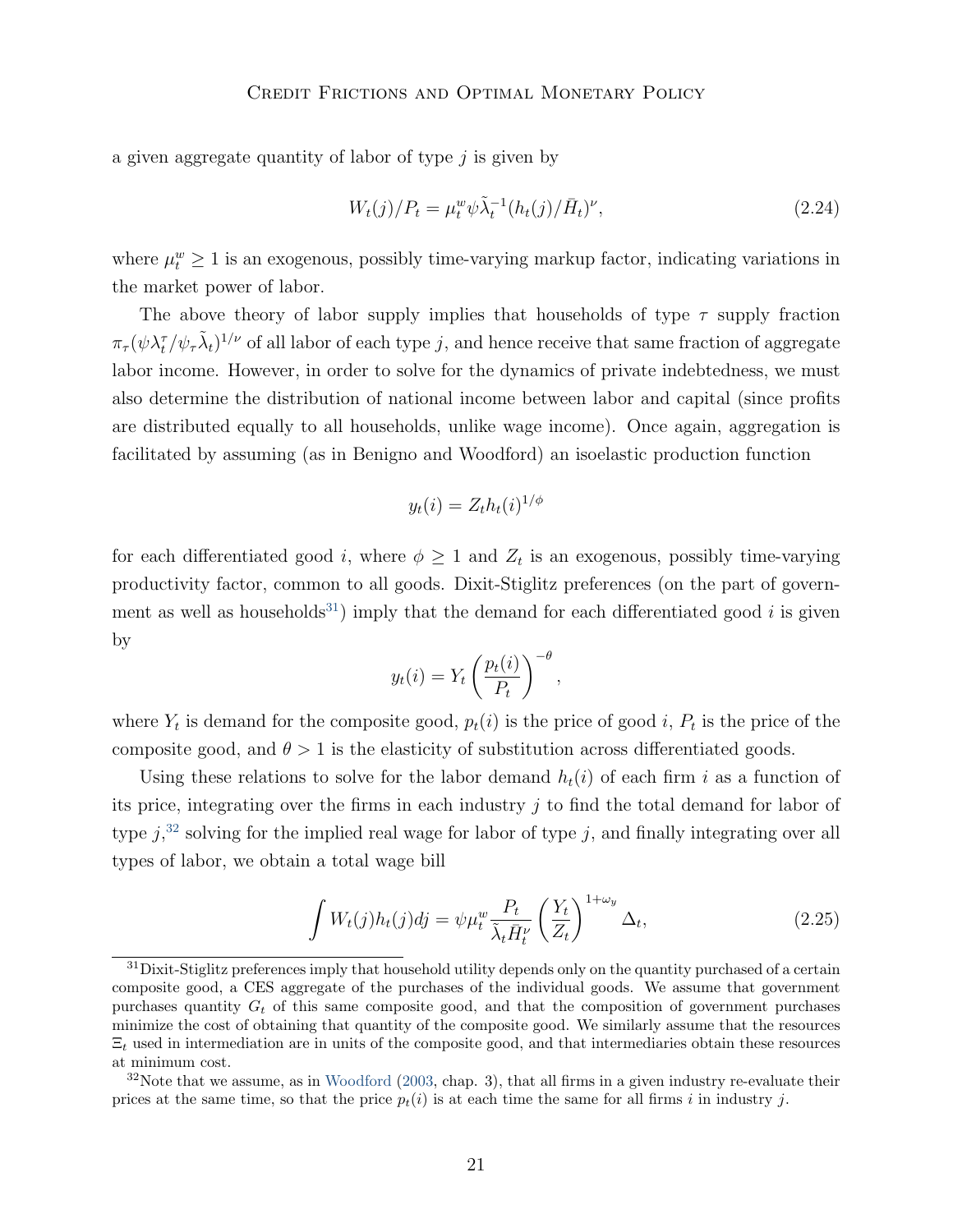where  $\omega_y \equiv \phi(1 + \nu) - 1 \geq 0$  and

$$
\Delta_t \equiv \int \left(\frac{p_t(i)}{P_t}\right)^{-\theta(1+\omega_y)} di \ge 1
$$

is a measure of the dispersion of goods prices (taking its minimum possible value, 1, if and only if all prices are identical). In the Calvo model of price adjustment, this dispersion measure evolves according to a law of motion

<span id="page-22-0"></span>
$$
\Delta_t = h(\Delta_{t-1}, \Pi_t),\tag{2.26}
$$

where the function  $h(\Delta, \Pi)$  is defined in the Appendix.

Using [\(2.25\)](#page-21-0) for the total wage bill and our conclusion regarding the distribution of the wage bill between households of the two types, we can solve for the wage income of households of each type. This solution, together with the consumption functions [\(2.14\)](#page-15-1), allows us to write the last term in square brackets in [\(2.20\)](#page-20-1) as a function of the form  $B(Y_t, \lambda_t^b, \lambda_t^s, \Delta_t; \tilde{\xi}_t)$ , defined in the Appendix, where the vector  $\tilde{\xi}_t$  of exogenous disturbances includes both the vector of preference shocks  $\xi_t$  and the additional exogenous disturbances  $A_t$  and  $\mu_t^w$ . The law of motion for private indebtedness  $b_t$  can then be written

<span id="page-22-1"></span>
$$
b_t = \delta[b_{t-1} + \pi_s \omega_{t-1} (b_{t-1}) b_{t-1} + \pi_b \Xi_{t-1} (b_{t-1})](1 + i_{t-1}^d) / \Pi_t - \pi_b \Xi_t (b_t) + \pi_b [\delta b_{t-1}^g (1 + i_{t-1}^d) / \Pi_t - b_t^g] + \pi_b \pi_s B(Y_t, \lambda_t^b, \lambda_t^s, \Delta_t; \tilde{\xi}_t).
$$
 (2.27)

This allows us to describe the evolution of real private debt as a function of its own past level, disturbances to the financial sector (possible exogenous shifts in the functions  $\Xi_t(b)$ and  $\omega_t(b)$ , the evolution of the policy rate  $i_t^d$  relative to inflation, the evolution of real government debt  $b_t^g$ <sup>g</sup>, and the additional aggregate variables  $(Y_t, \lambda_t^b, \lambda_t^s, \Delta_t; \tilde{\xi}_t)$  that determine the relative expenditure and the relative incomes of the two types of households.

The system of equations consisting of  $(2.7)$ – $(2.8)$ ,  $(2.12)$ – $(2.15)$ , and  $(2.26)$ – $(2.27)$ , together with a monetary-policy reaction function (such as a Taylor rule) to specify  $i_t^d$  (as a function of variables such as inflation and real activity) and a fiscal rule to specify the real public debt  $b_t^g$  $t$ <sup>q</sup> (also possibly as a function of variables such as inflation and real activity), then comprise a complete "aggregate demand block" for our model, that suffices to determine the evolution of the variables  $\{\lambda_t^b, \lambda_t^s, i_t^b, i_t^d, \Pi_t, \Delta_t, b_t\}$  given the evolution of  $\{Y_t\}$  and the exogenous disturbances. It remains to specify the model's "aggregate supply block," that determines aggregate output  $Y_t$  for any given evolution of inflation and other vari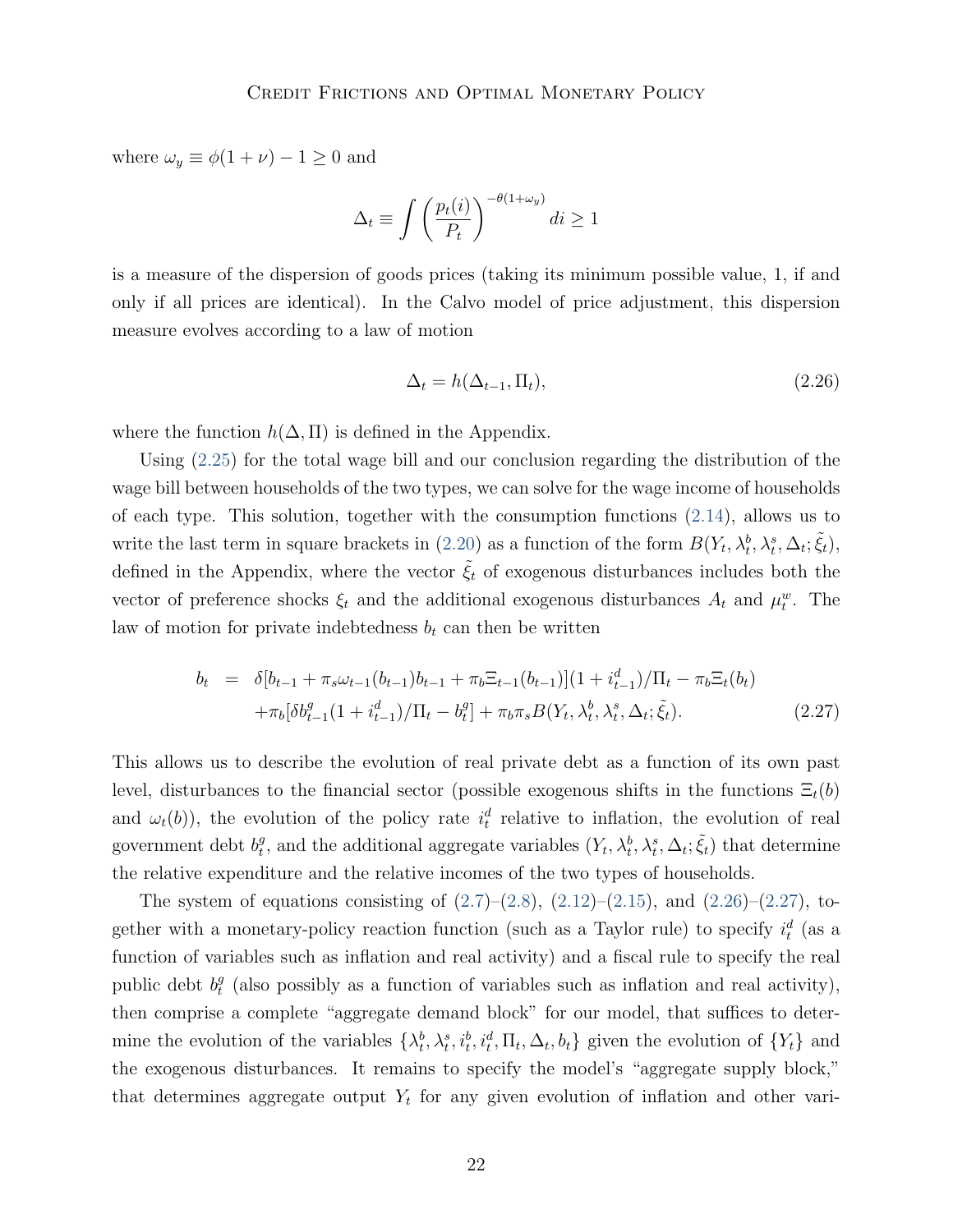ables, in order to have a complete general-equilibrium model of the monetary transmission mechanism.

A noteworthy property of this system is that when credit frictions matter, Ricardian equivalence generally does not obtain. Even if we consider alternative paths for  ${b<sub>t</sub><sup>g</sup>}$  while holding the path of distorting taxes  $\{\tau_t\}$  constant, so that contemplated changes in the path of government debt are achieved entirely through changes in the size of lump-sum transfers, a change in the path of the public debt will generally require a different equilibrium evolution of real activity, interest rates and inflation, contrary to the implication of the basic NK model.[33](#page-1-0) For [\(2.27\)](#page-22-1) implies that in the absence of any offsetting changes in the paths of other endogenous variables, a change in the path of  $\{b_t^g\}$  will require an offsetting change in the path of  ${b_t}$ ; essentially, government borrowing crowds out private borrowing, in the absence of changes in macroeconomic conditions that increase aggregate private saving.<sup>[34](#page-1-0)</sup> In the special case considered at the end of the previous section (when  $\Xi_t = 0$  and  $\omega_t$  is independent of the level of private debt), this change in the path of private indebtedness still has no consequences for the determination of aggregate output, interest rates or inflation, or for the allocation of consumption or labor effort between the two types of households, and so Ricardian equivalence still obtains. However, except in this special case, a change in the path of private indebtedness has consequences for aggregate demand determination, by changing the spread between the lending rate and the deposit rate, by changing the resources used by intermediaries, or both.

# 2.4 Aggregate Supply

It remains to specify the aggregate supply side of the model. This part of the model remains the same as the basic NK model (as expounded, for example, in Benigno and Woodford, 2005), except that in modelling the cost of supplying a given quantity of output (and hence

<sup>&</sup>lt;sup>33</sup>Crucial to this result is our assumption here that the government can borrow from the private sector at a rate more favorable than that available to private non-financial borrowers: the rate  $i_t^d$  at which intermediaries are able to obtain funding, rather than the rate  $i_t^b$  paid by households that must borrow from intermediaries. In effect, when the public debt is increased the government is (among other things) borrowing at this lower rate on behalf of households that would like to borrow at this rate but are assumed to be unable to do so on their own account. This increases aggregate demand in somewhat the same way as a reduction in credit spreads does.

<sup>&</sup>lt;sup>34</sup>In the simple case in which  $\omega_t(b_t) = \Xi_t(b_t) = 0$ , [\(2.27\)](#page-22-1) determines the evolution of an aggregate credit variable,  $b_t + \pi_b b_t^g$ , in a way that is independent of the composition of that variable, so that a unit increase in  $b_t^g$  requires a reduction of  $b_t$  by precisely  $\pi_b$  units, so that each borrowing household must borrow exactly one unit less for each unit that is borrowed (per capita) by the government. The relation between the evolution of the two variables is more complex when private indebtedness increases credit frictions while government debt does not, but the most important effect of government borrowing remains the "crowding out" of private borrowing.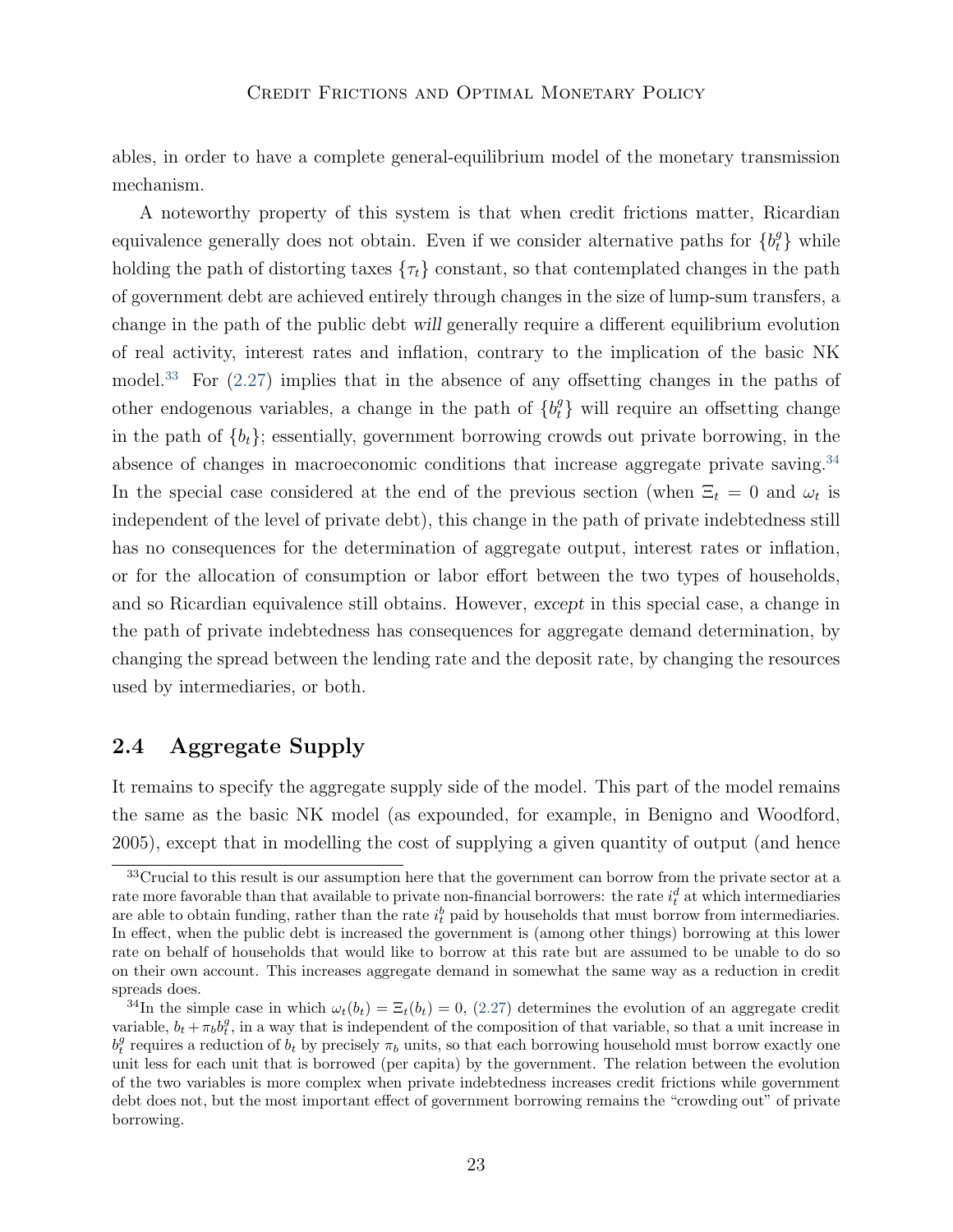the incentives of price-setters) we must take account of the differing labor supply behavior of savers and borrowers. The model of labor supply explained above implies that the equilibrium real marginal cost of supplying output in any industry  $j$  is equal to

$$
s_t(j) = \frac{\phi \psi \mu_t^w}{Z_t^{1+\omega_y} \bar{H}_t^{\nu}} \frac{y_t(j)^{\omega_y}}{\tilde{\lambda}_t}.
$$

This differs from the expression in Benigno and Woodford only in that the factor  $\tilde{\lambda}_t$  in the denominator is no longer the marginal utility of income of a representative household, and so is no longer so simply related to aggregate real expenditure.

As in the basic NK model, we assume staggered price adjustment of the kind first hypothesized by [Calvo](#page-57-10) [\(1983\)](#page-57-10). This implies an inflation equation of the form

<span id="page-24-1"></span>
$$
\Pi_t = \Pi(z_t),\tag{2.28}
$$

where  $z_t$  is a vector of two forward-looking variables, recursively defined by a pair of relations of the form

<span id="page-24-0"></span>
$$
z_t = G(Y_t, \lambda_t^b, \lambda_t^s; \tilde{\xi}_t) + E_t[g(\Pi_{t+1}, z_{t+1})],
$$
\n(2.29)

where the vector-valued functions  $G$  and  $g$  are defined in the Appendix. (Among the arguments of G, the vector of exogenous disturbances  $\tilde{\xi}_t$  now includes the sales tax rate  $\tau_t$ , in addition to the disturbances already mentioned; this is relevant to firms' pricing decisions, as they balance after-tax marginal revenue with the marginal cost of supplying more

These relations are of exactly the same form as in the basic NK model, except that two distinct marginal utilities of income are here arguments of G; in the case that  $\lambda_t^b = \lambda_t^s = \lambda_t$ , the relations [\(2.29\)](#page-24-0) reduce to exactly the ones in [Benigno and Woodford](#page-56-2) [\(2005\)](#page-56-2). The system  $(2.28)$ – $(2.29)$  indicates the nature of the short-run aggregate-supply trade-off between inflation and real activity at a point in time, given expectations regarding the future evolution of inflation and of the variables  $\{z_t\}$ . (The precise nature of the implied aggregate-supply relation is discussed further in section 2.1.) Equations  $(2.7)$ – $(2.8)$ ,  $(2.12)$ – $(2.15)$ ,  $(2.26)$ – $(2.27)$ , and [\(2.28\)](#page-24-1)–[\(2.29\)](#page-24-0), together with equations specifying interest-rate policy and the evolution of the public debt, then comprise a complete system of equations for determination of the endogenous variables  $\{Y_t, \lambda_t^b, \lambda_t^s, i_t^b, i_t^d, z_t, \Pi_t, \Delta_t, b_t\}$ , given the evolution of the exogenous disturbances.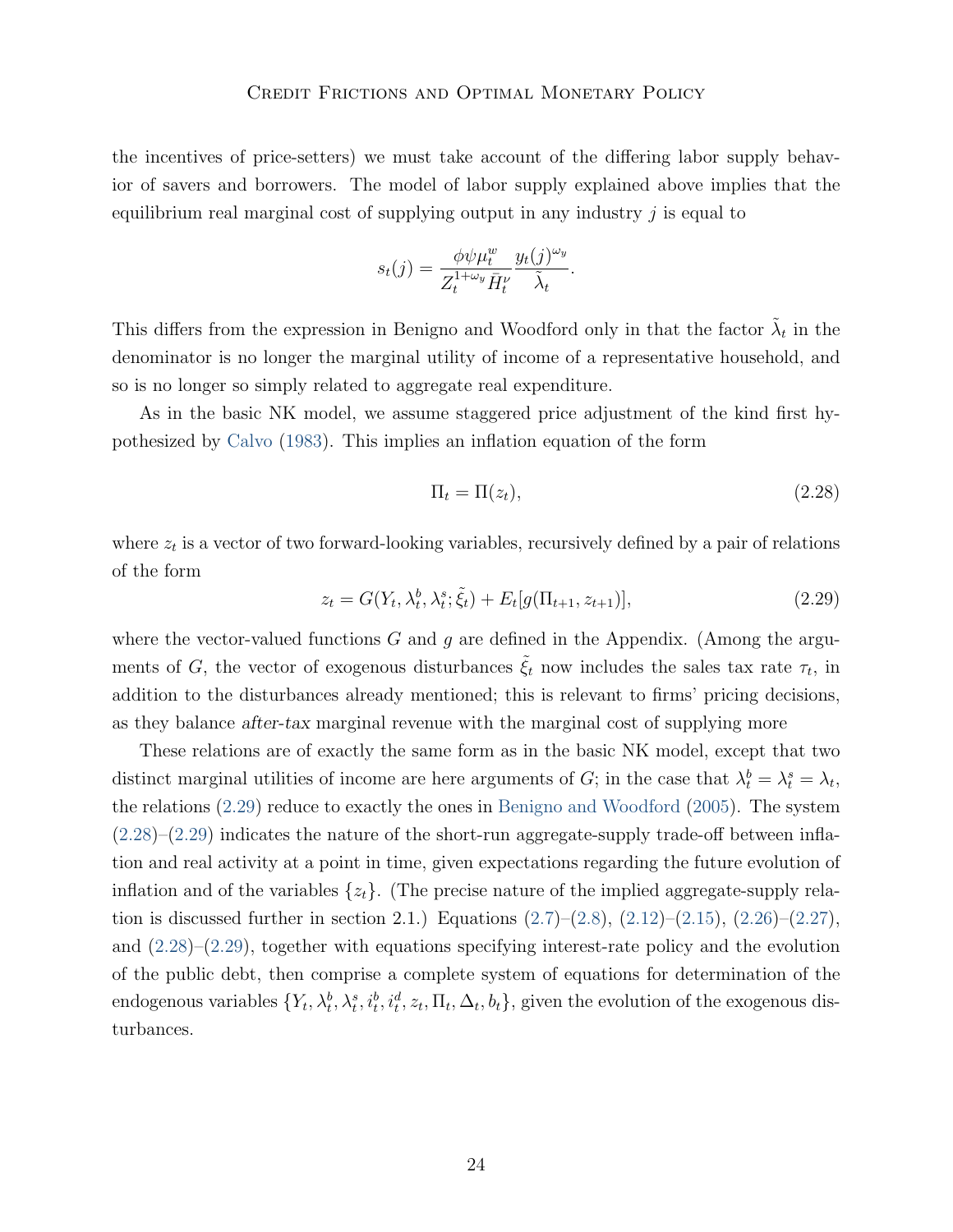# <span id="page-25-0"></span>3 Credit Frictions and the Propagation of Disturbances

We have shown that it is possible to generalize the basic NK model in a fairly straightforward way to incorporate credit frictions — more specifically, a spread between the deposit rate and the lending rate, that may be large or small, constant or variable, and exogenous or endogenous, depending how we choose to parameterize the model. This shows, at the very least, that the inherent structure of NK models does not in some way require one to ignore the existence of such frictions. But how much does this generalization change the implications of the resulting model?

In this section, we consider the effects on the economy of a variety of types of exogenous disturbances, including monetary policy shocks, under simple specifications of monetary policy. Our goal is not yet to compare monetary policies, but rather to compare the predictions of alternative model specifications; we wish to determine to what extent our conclusions about the consequences of a given monetary policy are affected by the introduction of heterogeneity and credit frictions.

### 3.1 Log-Linearized Structural Relations

To approach this question, we log-linearize the structural relations of our model around steady-state values of the various endogenous variables that represent a perfect foresight equilibrium in the case of no random variation in any of the exogenous disturbance processes, as discussed further in the Appendix. The solution to these linear equations under a correspondingly log-linear specification of monetary policy provides a linear approximation to the equilibrium responses to the various types of disturbances, in the case that these random variations are small enough. The linearity of the solution allows us to discuss the equilibrium responses to individual shocks independently of whether other exogenous variables change concurrently, and to discuss the size of the responses relative to the size of the shock without caring about the size of the shock that is considered.

We first summarize the structure of the log-linearized model, as these equations themselves provide considerable insight into the model's implications, and the similarities and differences between the predictions of the generalized model and those of the basic NK model (which is itself most familiar in its log-linearized form). We log-linearize the structural relations of the previous section around a steady state with zero inflation ( $\Pi = 1$ ). This means that in our analysis, we shall restrict attention to monetary policy rules that imply an inflation rate of zero, or one not far from zero, in the absence of stochastic disturbances. This simplification is familiar in the standard NK literature, and we follow it here in order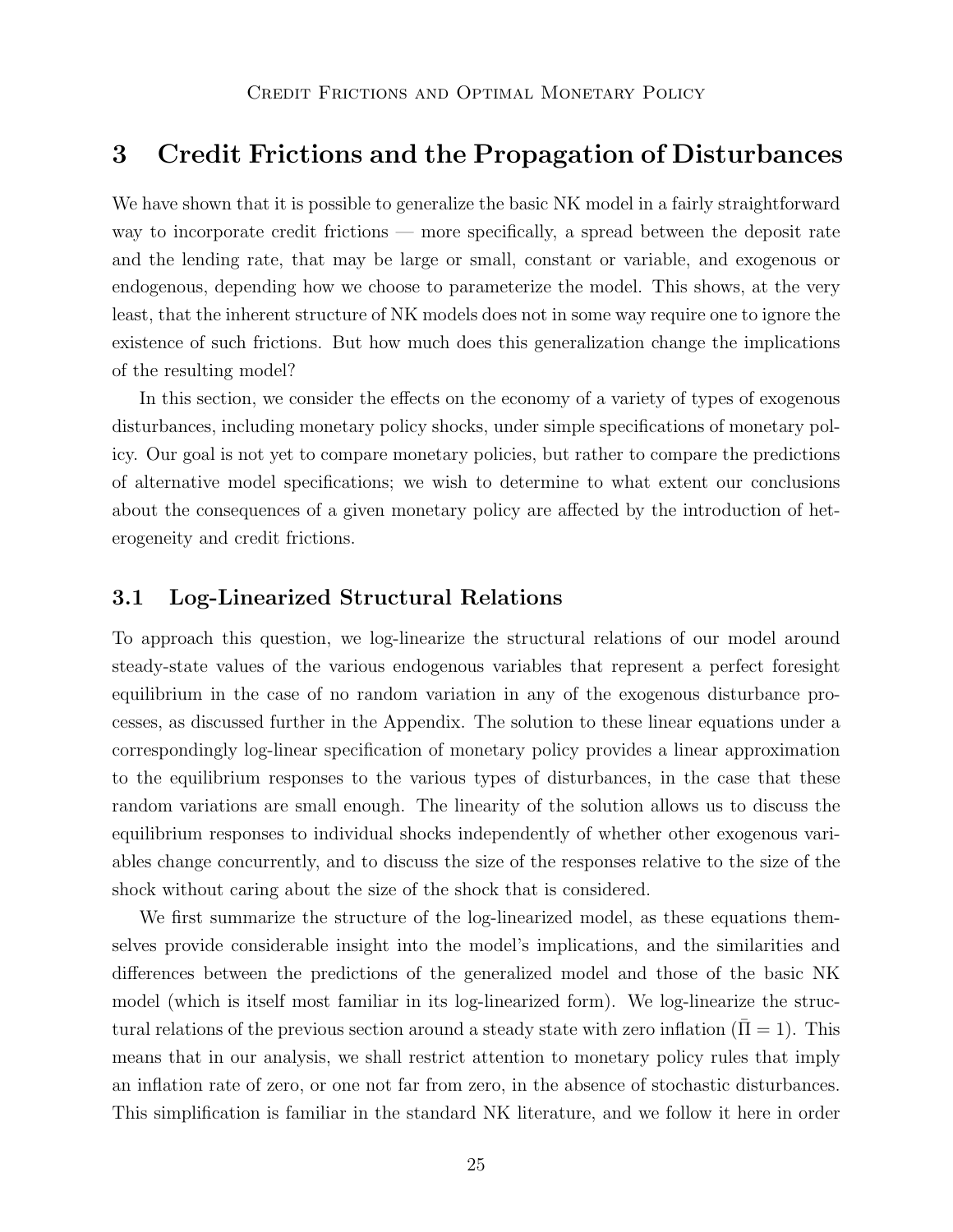to focus solely on the new complications introduced by heterogeneity and credit frictions. Moreover, we show in section 3 that according to the present model, optimal monetary policy has this property; hence the approximation adopted here suffices for the study of monetary policies that are close enough to optimal policy.

We turn first to the model's "aggregate demand" block. Log-linearization of equations  $(2.12)–(2.13)$  $(2.12)–(2.13)$  $(2.12)–(2.13)$  yields

<span id="page-26-1"></span>
$$
\hat{\lambda}_t^b = \hat{i}_t^b - E_t \pi_{t+1} + \chi_b E_t \hat{\lambda}_{t+1}^b + (1 - \chi_b) E_t \hat{\lambda}_{t+1}^s,
$$
\n(3.1)

<span id="page-26-0"></span>
$$
\hat{\lambda}_t^s = \hat{\imath}_t^d - E_t \pi_{t+1} + \chi_s E_t \hat{\lambda}_{t+1}^s + (1 - \chi_s) E_t \hat{\lambda}_{t+1}^b.
$$
\n(3.2)

Here we introduce the notation  $\hat{\lambda}_t^{\tau} \equiv \log(\lambda_t^{\tau}/\bar{\lambda}^{\tau})$  for  $\tau = b, s; \hat{\tau}_t^m \equiv \log(1 + i_t^m/1 + \bar{\tau}^m)$  for  $m = b, d$ ; and  $\pi_t \equiv \log \Pi_t$  for the rate of inflation. (In each case, a variable with a bar indicates the steady-state value of the corresponding variable, discussed in the Appendix.) The coefficients  $0 < \chi_b, \chi_s < 1$  are defined by

$$
\chi_{\tau} = \beta (1 + \bar{r}^{\tau}) [\delta + (1 - \delta) \pi_{\tau}]
$$

for  $\tau = b$ , s.

Log-linearization of [\(2.7\)](#page-13-1) similarly yields

<span id="page-26-3"></span>
$$
\hat{i}_t^b = \hat{i}_t^d + \hat{\omega}_t,\tag{3.3}
$$

where  $\hat{\omega}_t \equiv \log(1 + \omega_t/1 + \bar{\omega})$ . We can similarly log-linearize [\(2.8\)](#page-13-2) to obtain  $\hat{\omega}_t$  as a linear function of  $\hat{b}_t$ , where we define  $\hat{b}_t \equiv \log(b_t/\bar{b})$ .

Subtracting [\(3.2\)](#page-26-0) from [\(3.1\)](#page-26-1) then implies that

<span id="page-26-2"></span>
$$
\hat{\Omega}_t = \hat{\omega}_t + \hat{\delta} E_t \hat{\Omega}_{t+1},\tag{3.4}
$$

where  $\hat{\Omega}_t \equiv \hat{\lambda}_t^b - \hat{\lambda}_t^s$  is a measure of the inefficiency of financial intermediation, insofar as the marginal utilities of the two (ex ante identical) types would be equated if financial markets were frictionless, and

$$
\hat{\delta} \equiv \chi_b + \chi_s - 1 < 1.
$$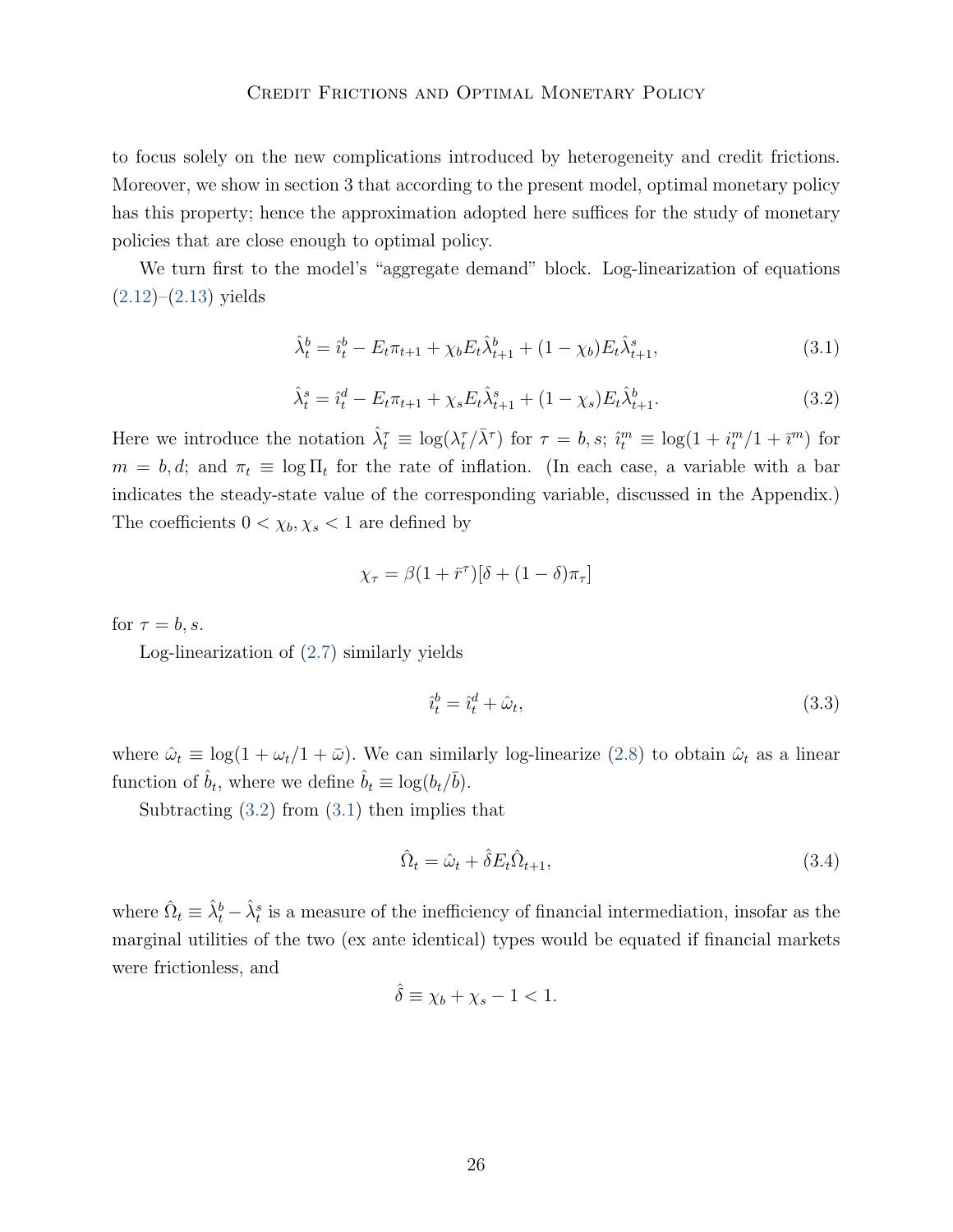Because  $\hat{\delta} < 1$ ,<sup>[35](#page-1-0)</sup> [\(3.4\)](#page-26-2) can be "solved forward" to yield

$$
\hat{\Omega}_t = \sum_{j=0}^{\infty} \hat{\delta}^j E_t \hat{\omega}_{t+j}.
$$

The system consisting of  $(3.1)$ – $(3.2)$  can then equivalently be expressed by  $(3.4)$  and a single additional equation that relates the average marginal utility of income to interest rates and the expected marginal utilities of income in the following period. The most useful equation of the latter sort is the one that involves the particular average of  $\hat{\lambda}^b_t$  and  $\hat{\lambda}^s_t$  that determines aggregate demand  $\hat{Y}_t$ .

Log-linearization of [\(2.15\)](#page-15-0) yields

<span id="page-27-1"></span>
$$
\hat{Y}_t = s_c \bar{c}_t - \bar{\sigma} (\hat{\lambda}_t + s_\Omega \hat{\Omega}_t) + \hat{G}_t + \hat{\Xi}_t, \tag{3.5}
$$

where we define  $\hat{Y}_t \equiv \log(Y_t/\bar{Y}), \ \hat{G}_t \equiv (G_t - \bar{G})/\bar{Y}, \text{ and } \hat{\Xi}_t \equiv (\Xi_t - \bar{\Xi})/\bar{Y};^{36} \ \hat{\lambda}_t \equiv \pi_b \hat{\lambda}_t^b + \bar{\Xi}$  $\hat{Y}_t \equiv \log(Y_t/\bar{Y}), \ \hat{G}_t \equiv (G_t - \bar{G})/\bar{Y}, \text{ and } \hat{\Xi}_t \equiv (\Xi_t - \bar{\Xi})/\bar{Y};^{36} \ \hat{\lambda}_t \equiv \pi_b \hat{\lambda}_t^b + \bar{\Xi}$  $\hat{Y}_t \equiv \log(Y_t/\bar{Y}), \ \hat{G}_t \equiv (G_t - \bar{G})/\bar{Y}, \text{ and } \hat{\Xi}_t \equiv (\Xi_t - \bar{\Xi})/\bar{Y};^{36} \ \hat{\lambda}_t \equiv \pi_b \hat{\lambda}_t^b + \bar{\Xi}$  $\pi_s \hat{\lambda}^s_t$  is the average (log) marginal utility of income; and the exogenous disturbance  $\bar{c}_t$  is a weighted average of changes in the impatience to consume of the two types of households. The coefficient  $\bar{\sigma}$  measures the (appropriately weighted) average<sup>[37](#page-1-0)</sup> sensitivity of households' expenditure decisions to variations in the marginal utility of income (or equivalently, their interest-sensitivity);

<span id="page-27-0"></span>
$$
\bar{\sigma} \equiv \pi_b s_b \sigma_b + \pi_s s_s \sigma_s > 0, \tag{3.6}
$$

where  $\sigma_{\tau}$  is each type's intertemporal elasticity of substitution and  $s_{\tau} \equiv \bar{c}^{\tau}/\bar{Y}$  is the steadystate share of each type's purchases in aggregate national expenditure. The coefficient

$$
s_{\Omega} \equiv \pi_b \pi_s \frac{s_b \sigma_b - s_s \sigma_s}{\bar{\sigma}} \tag{3.7}
$$

indicates the degree to which aggregate demand is affected by heterogeneity in the marginal utility of income, given the average marginal utility of income; this depends on the degree to which the expenditure decisions of borrowers are more interest-elastic than those of savers.

<sup>35</sup>See the Appendix for proof.

 $36\text{We do not define these last two hat variables as log deviations from the steady-state value, so that we$ can discuss calibrations in which  $\bar{G}$  or  $\bar{\Xi}$  may equal zero, though we still consider small non-zero values of the corresponding disturbances.

<sup>&</sup>lt;sup>37</sup>Definition [\(3.6\)](#page-27-0) implies that  $\bar{\sigma}$  is only actually an average of  $\sigma_b$  and  $\sigma_s$  in the case that  $\bar{G}=\bar{\Xi}=0$ . More generally,  $\bar{\sigma}$  is  $s_c$  times the average household intertemporal elasticity of substitution, where  $s_c \equiv \pi_b s_b + \pi_s s_s$ is the share of private expenditure in aggregate expenditure. In terms of the notation used in [Woodford](#page-60-0) [\(2003,](#page-60-0) pp. 80, 243),  $\bar{\sigma}$  is the coefficient analogous to  $\sigma$  in the representative-household model, while the coefficients  $\sigma_{\tau}$  are analogous to the intertemporal elasticity of substitution  $\sigma_C$ .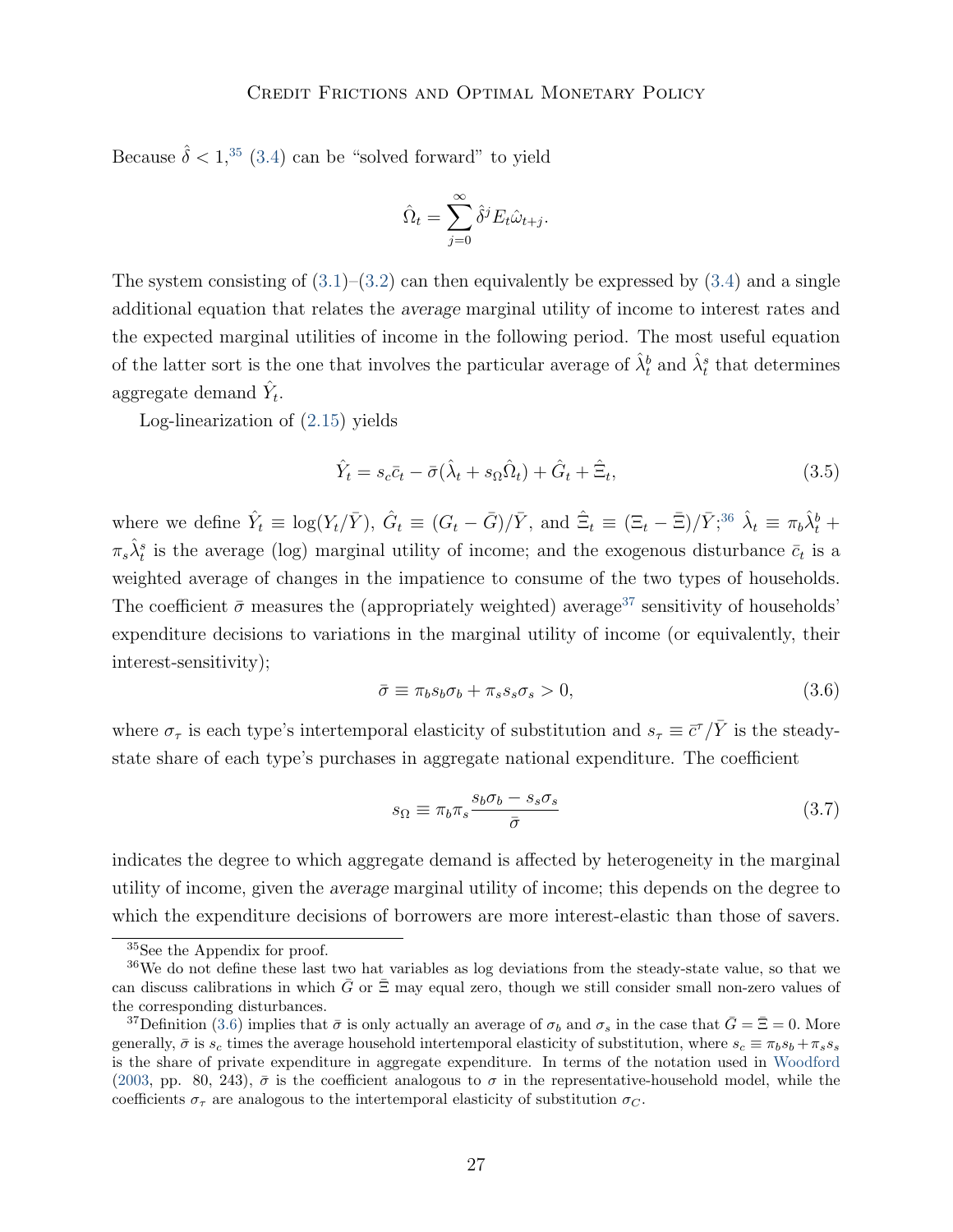(More precisely, what matters is how much the aggregate reduction in borrowing by borrowers, per percentage point increase in the interest rate that they face, exceeds the aggregate increase in saving by savers in response to an interest-rate increase of the same size.)

Solving [\(3.5\)](#page-27-1) for  $\hat{\lambda}_t$  as a function of aggregate expenditure, and substituting for  $\hat{\lambda}_t$  in the corresponding weighted average of [\(3.1\)](#page-26-1) and [\(3.2\)](#page-26-0), we obtain an "intertemporal IS relation"

<span id="page-28-0"></span>
$$
\hat{Y}_t = -\bar{\sigma}(\hat{i}_t^{avg} - E_t \pi_{t+1}) + E_t \hat{Y}_{t+1} - E_t \Delta g_{t+1} - E_t \Delta \hat{\Xi}_{t+1} \n- \bar{\sigma} s_\Omega \hat{\Omega}_t + \bar{\sigma} (s_\Omega + \psi_\Omega) E_t \hat{\Omega}_{t+1},
$$
\n(3.8)

where

<span id="page-28-1"></span>
$$
\hat{i}_t^{avg} \equiv \pi_b \hat{i}_t^b + \pi_s \hat{i}_t^d \tag{3.9}
$$

is the average of the interest rates that are relevant (at the margin) for all of the savers and borrowers in the economy,  $g_t \equiv \hat{G}_t + s_c \bar{c}_t$  is a composite "autonomous expenditure" disturbance as in [Woodford](#page-60-0) [\(2003,](#page-60-0) pp. 80, 249),

$$
\psi_{\Omega} \equiv \pi_b(1 - \chi_b) - \pi_s(1 - \chi_s),
$$

and  $\Delta$  indicates a first difference.

Note that the first four terms on the right-hand side of [\(3.8\)](#page-28-0) are exactly as in the basic NK model (with appropriate generalizations of the definitions of variables and coefficients to allow for heterogeneity), while the final two terms exist only in the case of credit frictions. An important difference between this relation and the standard "IS relation" is that the interest rate appearing in it is no longer the policy rate. Instead, [\(3.3\)](#page-26-3) together with [\(3.9\)](#page-28-1) imply that the policy rate  $\hat{i}_t^d$  and the rate that is relevant for the IS relation are linked by the equilibrium relation

<span id="page-28-2"></span>
$$
\hat{i}_t^{avg} = \hat{i}_t^d + \pi_b \hat{\omega}_t,\tag{3.10}
$$

indicating that the spread between them increases when credit spreads increase.

The complete aggregate demand block developed in section 1.1 can then be summarized (in our log-linear approximation) by the intertemporal IS relation [\(3.8\)](#page-28-0), together with [\(3.10\)](#page-28-2) connecting the average interest rate with the policy rate, the log-linear version of [\(2.8\)](#page-13-2) for the determination of the credit spread, and [\(3.4\)](#page-26-2) for the determination of the marginal-utility gap  $\hat{\Omega}_t$ . In the case that either  $\hat{\omega}_t$  or  $\hat{\Xi}_t$  depends (to first order) on the evolution of  $\hat{b}_t$ , completion of the system of equilibrium relations requires a law of motion for aggregate private indebtedness. Log-linearizing [\(2.27\)](#page-22-1), and using the same method as above to substitute for  $\hat{\lambda}_t^b$  and  $\hat{\lambda}_t^s$ , we obtain an equation for  $\hat{b}_t$  as a linear function of  $\hat{b}_{t-1}, \hat{i}_{t-1}^d - \pi_t, \hat{Y}_t, \hat{\Omega}_t, \hat{b}_t^g$  $_{t}^{g},\hat{b}_{t}^{g}$  $_{t-1}^g,$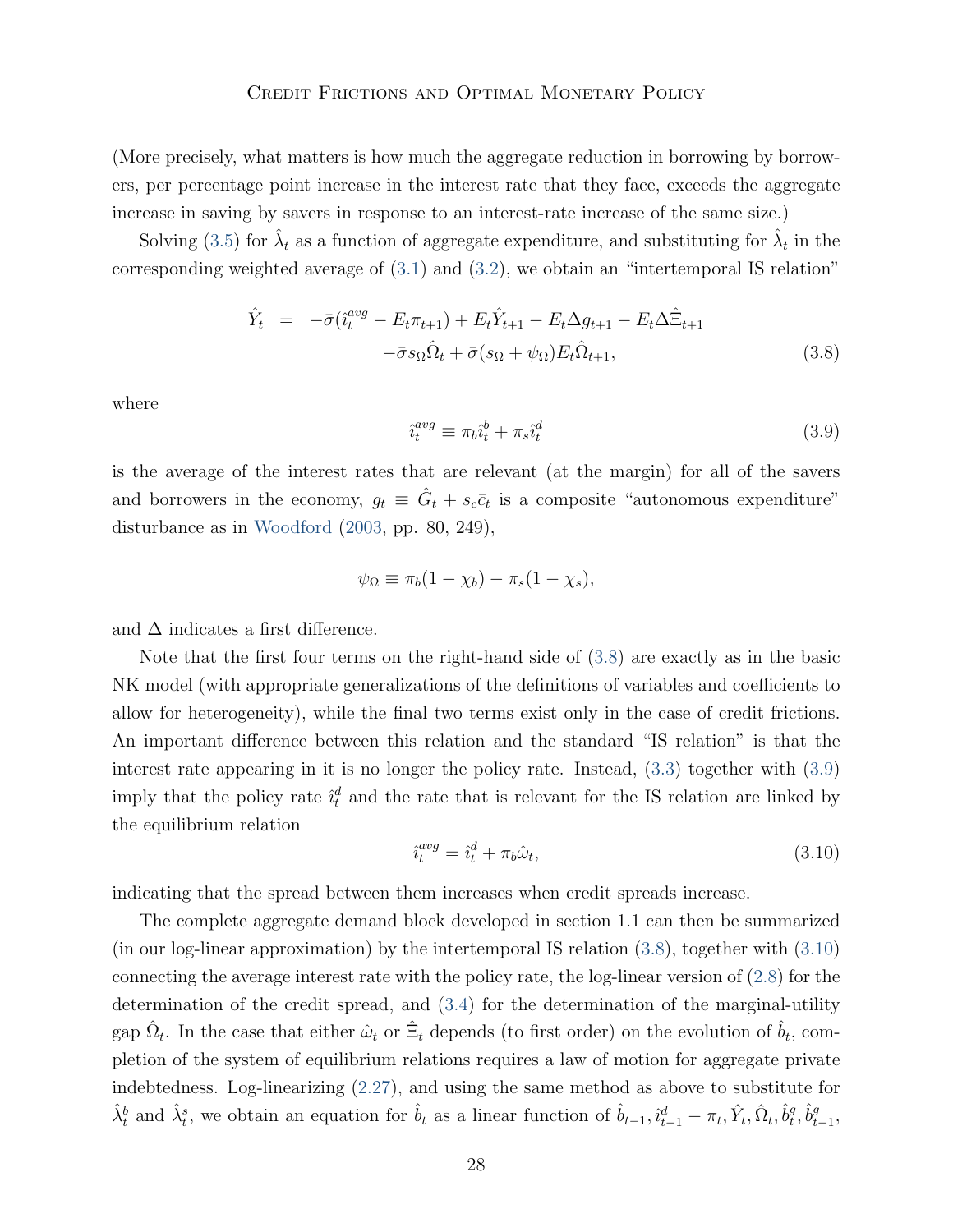and the exogenous disturbances. (See the Appendix for details.)

Log-linearization of the aggregate-supply block consisting of equations [\(2.28\)](#page-24-1)–[\(2.29\)](#page-24-0) yields the log-linear aggregate-supply relation

<span id="page-29-0"></span>
$$
\pi_t = \xi[\omega_y \hat{Y}_t - \hat{\lambda}_t - \nu \bar{h}_t - (1 + \omega_y)\hat{Z}_t + \hat{\mu}_t^w + \hat{\tau}_t] + \beta E_t \pi_{t+1},
$$
\n(3.11)

through calculations explained in the Appendix, where we define  $\hat{\tilde{\lambda}}_t \equiv \log(\tilde{\lambda}_t/\bar{\tilde{\lambda}}), \bar{h}_t \equiv$  $\log(\bar{H}_t/\bar{H})$ ,  $\hat{Z}_t \equiv \log(Z_t/\bar{Z})$ ,  $\hat{\mu}_t^w \equiv \log(\mu_t^w/\bar{\mu}^w)$ ,  $\hat{\tau}_t \equiv -\log(1 - \tau_t/1 - \bar{\tau})$ , and

$$
\xi \equiv \frac{1-\alpha}{\alpha}\frac{1-\alpha\beta}{1+\omega_y\theta} > 0
$$

(where  $0 < \alpha < 1$  is the fraction of prices that remain unchanged from one period to the next) determines the sensitivity of the inflation rate to variation in average marginal costs. Note that [\(3.11\)](#page-29-0) takes exactly the same form as in the basic NK model, except that here  $\hat{\tilde{\lambda}}_t$ replaces the marginal utility of income of the representative household.

It is also important to note that the "average" marginal utility of income  $\hat{\tilde{\lambda}}_t$  that enters the aggregate-supply relation is in general not exactly the same as the one that enters the aggregate-demand relation [\(3.5\)](#page-27-1). The two are related through the identity

$$
\hat{\tilde{\lambda}}_t = \hat{\lambda}_t + (\gamma_b - \pi_b)\hat{\Omega}_t,
$$

where

$$
\gamma_b \equiv \pi_b \left( \frac{\psi \bar{\lambda}^b}{\psi_b \bar{\tilde{\lambda}}} \right)^{1/\nu}.
$$

Using this to substitute for  $\hat{\tilde{\lambda}}_t$  in [\(3.11\)](#page-29-0), and then using [\(3.5\)](#page-27-1) to substitute for  $\hat{\lambda}_t$  as in the derivation of [\(3.8\)](#page-28-0), we obtain an aggregate-supply relation

<span id="page-29-1"></span>
$$
\pi_t = \kappa(\hat{Y}_t - \hat{Y}_t^n) + u_t + \xi(s_{\Omega} + \pi_b - \gamma_b)\hat{\Omega}_t - \xi\bar{\sigma}^{-1}\hat{\Xi}_t + \beta E_t \pi_{t+1},\tag{3.12}
$$

with a slope

$$
\kappa \equiv \xi(\omega_y + \bar{\sigma}^{-1}) > 0.
$$

Here the composite exogenous disturbance term  $\hat{Y}^n_t$  (the "natural rate of output") is a linear combination of the disturbances  $\bar{c}_t, \hat{G}_t, \bar{h}_t$ , and  $\hat{Z}_t$  (sources of variation in the flexible-price equilibrium level of output that, in the absence of steady-state distortions or financial frictions, correspond to variations in the efficient level of output, as discussed further in section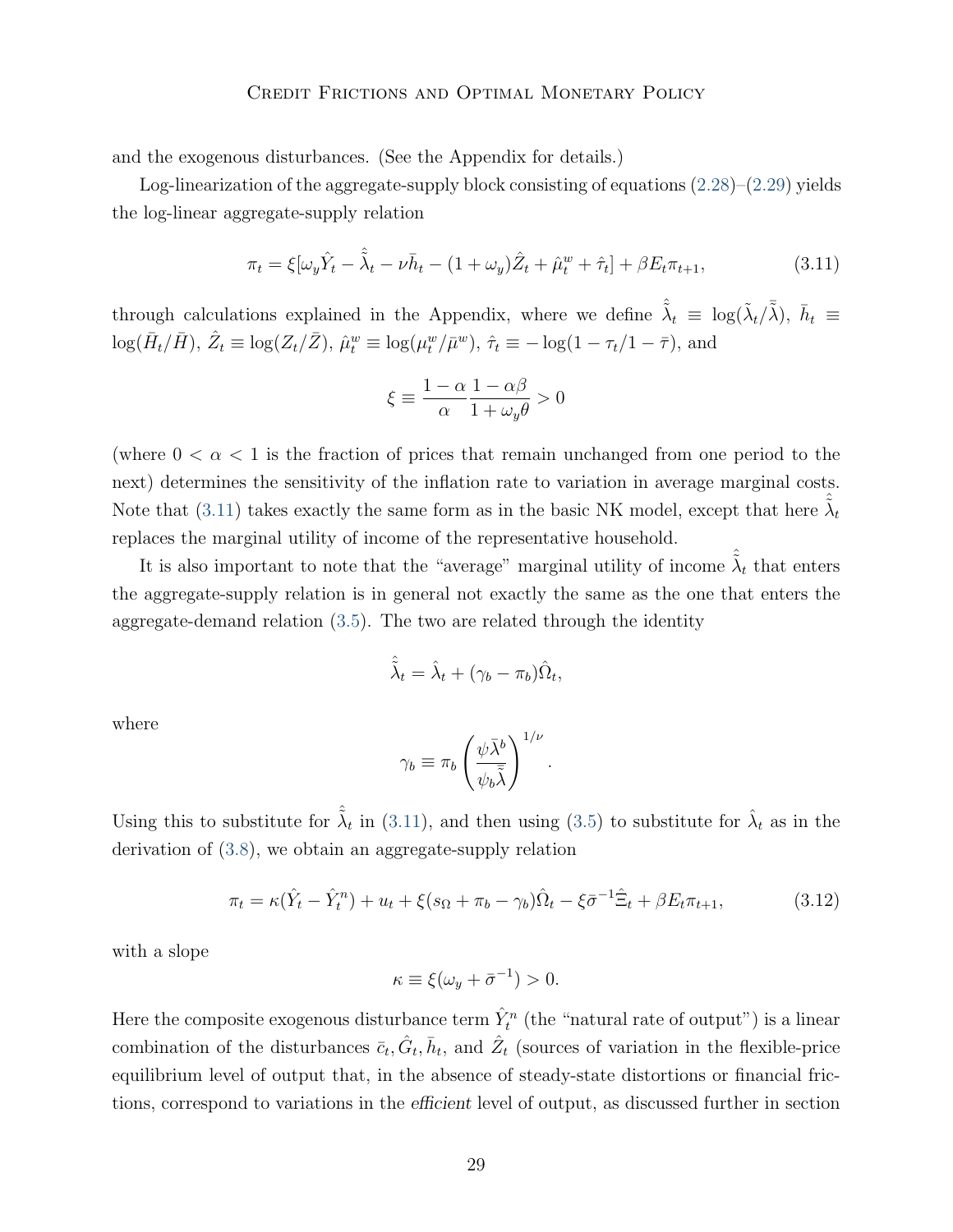3); the additional exogenous term  $u_t$  (the "cost-push shock") is instead a linear combination of the disturbances  $\hat{\mu}_t^w$  and  $\hat{\tau}_t$  (sources of variation in the flexible-price equilibrium level of output that do not correspond to any change in the efficient level of output). This is identical to the "new Keynesian Phillips curve" of the basic NK model, with the exception of the terms proportional to  $\hat{\Omega}_t$  and  $\hat{\Xi}_t$ , indicating "cost-push" effects of the credit frictions in our extended model.

Equations [\(3.8\)](#page-28-0) and [\(3.12\)](#page-29-1) are thus direct analogs of two of the equations of the canonical "three-equation model"; the third equation (a central-bank reaction function, such as a Taylor rule, for the policy rate as a function of inflation and output) is unchanged by the existence of credit frictions. In the case that both  $\{\hat{\omega}_t\}$  and  $\{\hat{\Xi}_t\}$  can be treated as exogenous processes (so that  $\{\hat{\Omega}_t\}$ ) is exogenous as well), these same three equations again provide a complete system for the determination of equilibrium inflation, output and interest rates, except that one must adjoin equation [\(3.10\)](#page-28-2) to connect the interest rate that appears in the IS relation to the policy rate. If one substitutes the central-bank reaction function for  $\hat{i}_t^d$ in  $(3.10)$ , in order to derive the implied response of the average interest rate — or if one supposes that the central bank uses the average interest rate as its operating target, a policy proposal that we analyze further in section  $3$  — then one again obtains a three-equation model directly analogous to the basic NK model. For example, if the central bank follows a Taylor rule of the form

<span id="page-30-0"></span>
$$
\hat{\imath}_t^d = \phi_\pi \pi_t + \phi_y \hat{Y}_t + \epsilon_t^m,\tag{3.13}
$$

then the complete model would consist of [\(3.8\)](#page-28-0), [\(3.12\)](#page-29-1), and

$$
\hat{i}_t^{avg} = \phi_\pi \pi_t + \phi_y \hat{Y}_t + \pi_b \hat{\omega}_t + \epsilon_t^m. \tag{3.14}
$$

The only differences relative to the basic NK model are that the interest rate appearing in this three-equation system is not the only relevant interest rate and may not correspond to the policy rate; that the numerical values of the coefficients  $\bar{\sigma}$  and  $\kappa$  must take appropriate account of the different degrees of interest-sensitivity of expenditure of different units in the economy; and that time-varying financial frictions are an additional source of disturbance terms in all three equations.

It follows that at least in this case, inflation and output determination can be understood in exactly the same way as in the basic NK model, regardless of the average size of credit frictions, or their degree of variability. For example, in the case that the monetary policy equation involves no response to lagged variables (or to any endogenous variables other than inflation, output, or forecasts of these), and the policy implies a determinate rational-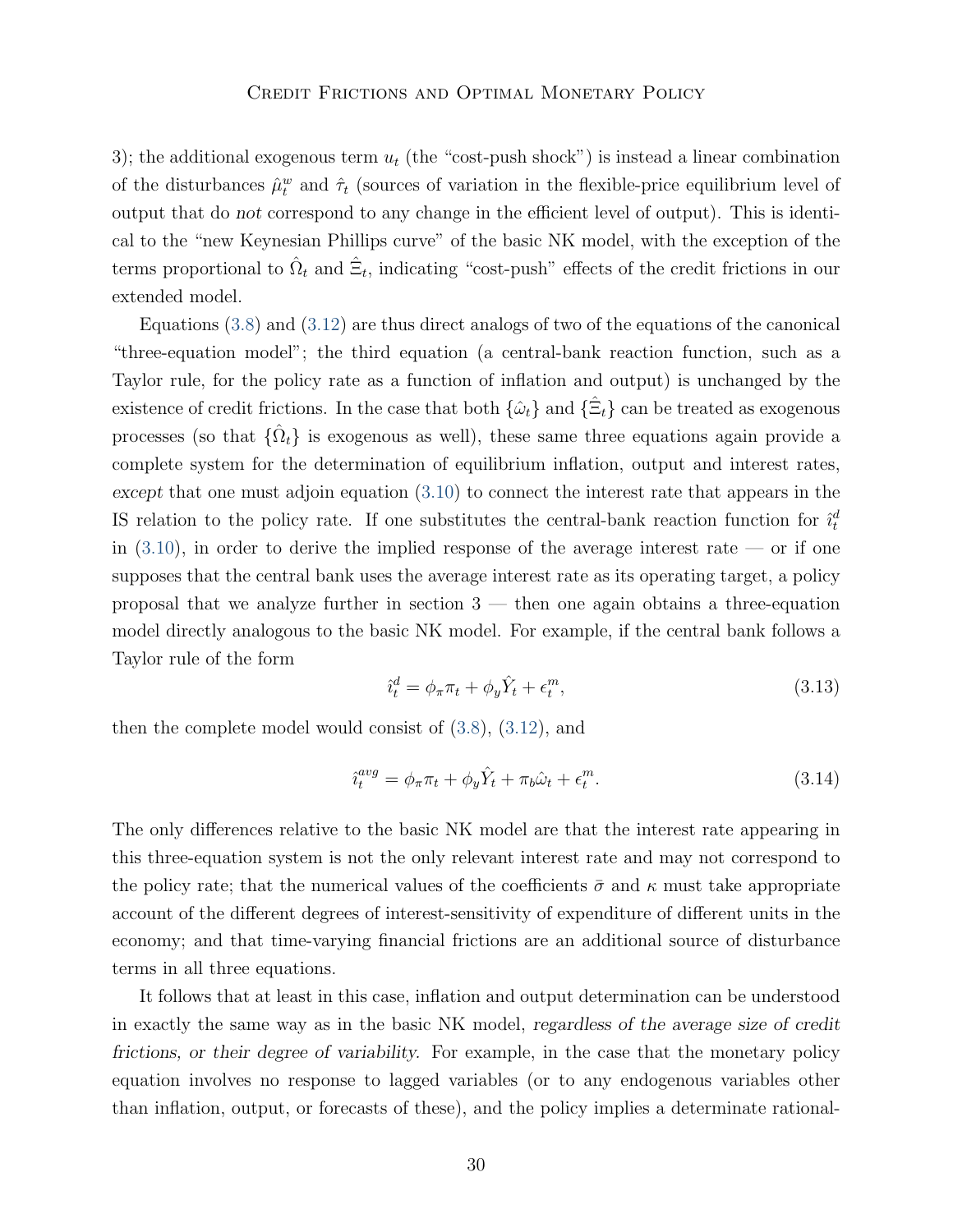expectations equilibrium, that equilibrium will make inflation, output and interest rates all a function solely of the economy's current state — to be precise, the current values of  $\hat{Y}_t^n, g_t, u_t, \hat{\omega}_t, \hat{\Xi}_t$ , and the monetary policy disturbance, and current information about the expected future evolution of these variables. (As has often been remarked of the basic NK model, the model is thus "purely forward-looking," and cannot explain inflation persistence other than as a consequence of persistence in the exogenous disturbances just mentioned.)

In the simple case of a monetary policy described by [\(3.13\)](#page-30-0), the conditions for determinacy of equilibrium remain exactly the same as in the basic NK model; in the case that  $\phi_{\pi}, \phi_{\psi} \geq$ 0, these amount simply to the requirement that the policy rule conform to the "Taylor Principle" [\(Woodford,](#page-60-0) [2003,](#page-60-0) p. 254), *i.e.*, that the response coefficients satisfy

$$
\phi_{\pi} + \frac{1-\beta}{\kappa} \phi_y > 1.
$$

If this condition is satisfied, one can solve for inflation as a function of current and expected future values of the disturbance processes in exactly the same way as is explained in Woodford (2003, chap. 4, secs. 2.2, 2.4), and the coefficients on current and expected future values of the disturbances  $\bar{c}_t, \hat{G}_t, \bar{h}_t, a_t, \hat{\mu}_t^w, \hat{\tau}^t$ , or  $\epsilon_t^m$  at all horizons are *identical* to the predictions of the basic NK model, if the latter model is calibrated to have the same values for the coefficients  $\beta, \xi, \bar{\sigma}$ , and  $\omega_y$ <sup>[38](#page-1-0)</sup>. The only difference in the solution is that shocks to the current or expected future values of the financial disturbances  $\hat{\omega}_t$  and  $\hat{\Xi}_t$  will affect equilibrium inflation as well.

Moreover, not only does the model predict the same numerical responses to non-financial disturbances, under given monetary-policy coefficients  $(\phi_{\pi}, \phi_y)$  — so that one's conclusions about the desirability of a particular choice of those coefficients, from the point of view of how they effect the economy's response to non-financial disturbances, will be unchanged — but the predicted responses to financial disturbances do not really involve any new considerations (beyond the mere fact that such disturbances can occur and ought to be measured in order to properly conduct policy). The effects of variations in the processes  $\{\hat{\omega}_t, \hat{\Xi}_t\}$  on inflation and output are predicted to be the same as the effects that other kinds of disturbances have, when they shift the three equations to a similar extent and with a similar expected degree of persistence. Thus the effects of financial shocks on inflation can be decomposed into three

<sup>38</sup>Of course, the numerical values of some of these coefficients may be different, owing to the existence of credit frictions, than they would be in an economy without such frictions, owing, for example, to an effect of steady-state distortions resulting from credit spreads on the steady-state level of output, and hence the point at which various elasticities are evaluated. This would not, however, affect the accuracy of predictions made by the NK model if it were correctly parameterized to match the elasticities observed in an actual economy.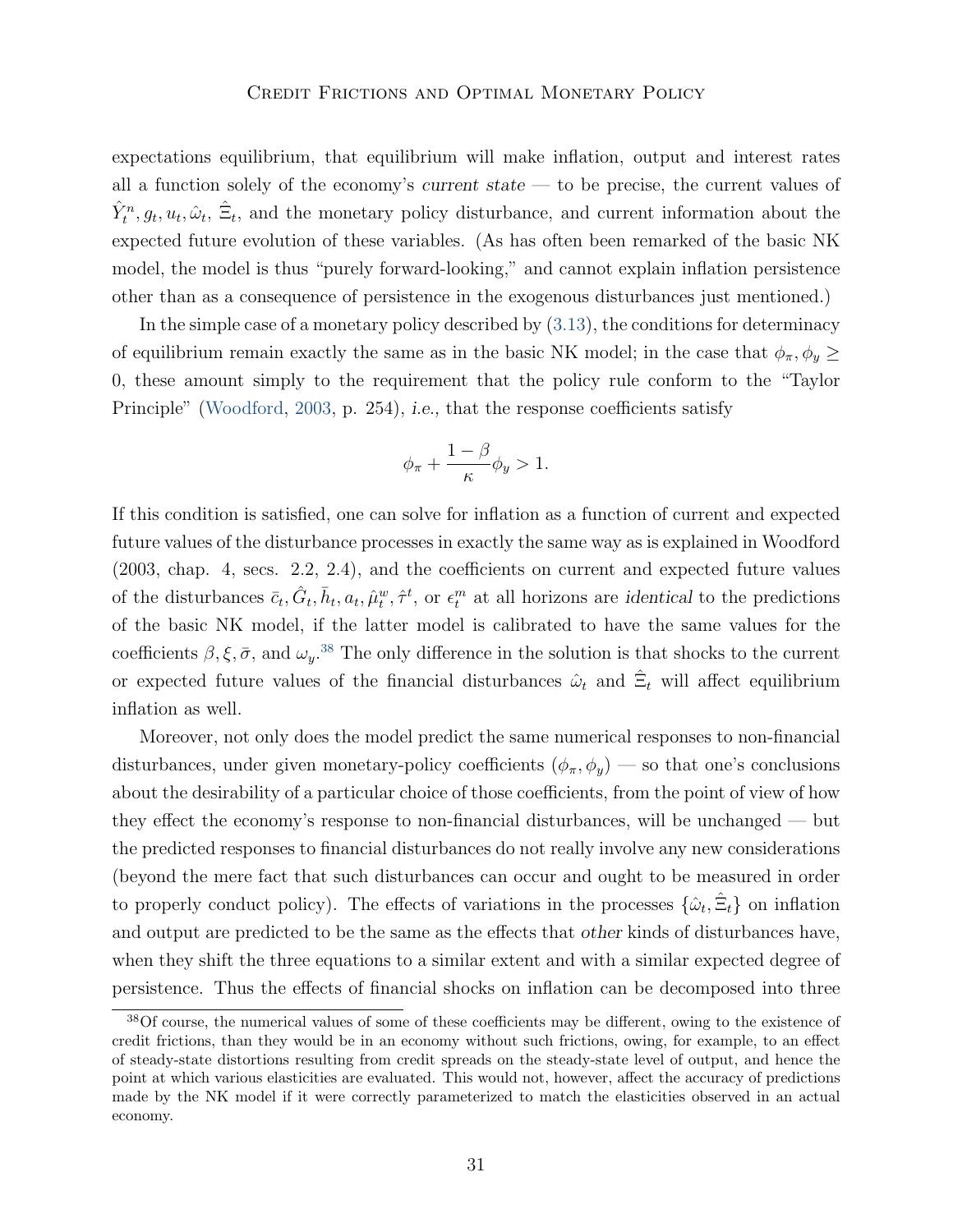types of effects that are already present in the basic NK model: the effects of a disturbance to the "natural rate of interest" (a shift in the real average interest rate consistent with a zero output gap), the effects of a "cost-push shock" (a shift in the size of output gap required for price stability), and the effects of a "monetary policy shock" (a change in the average interest rate relative to what would ordinarily follow from the current inflation rate and output gap, in this case due to a change in the credit spread rather than a change in the policy rate). Financial disturbances typically have effects of all three types; but their consequences can be easily understood if the consequences of those three general types of disturbances are already understood.

The case in which  $\{\hat{\omega}_t, \hat{\Xi}_t\}$  are both completely exogenous processes is, of course, a fairly special one. If one or both of them depends on the volume of bank lending, as allowed for in our exposition above, a larger system of equations, including the law of motion for private debt, is needed in order to predict the evolution of inflation, output and interest rates. We do not seek to present analytical results for this more complex case, but instead offer some illustrative numerical results.

# 3.2 Model Calibration

The numerical values for parameters that are used in our calculations are explained in the Appendix. Many of the model's parameters are also parameters of the basic NK model, and in the case of these parameters we assume similar numerical values as in the numerical analysis of the basic NK model in [Woodford](#page-60-0) [\(2003\)](#page-60-0). The new parameters that are also needed for the present model are those relating to heterogeneity or to the specification of the credit frictions. The parameters relating to heterogeneity are the fraction  $\pi_b$  of households that are borrowers, the degree of persistence  $\delta$  of a household's "type", the steady-state expenditure level of borrowers relative to savers,  $s_b/s_s$ , and the interest-elasticity of expenditure of borrowers relative to that of savers,  $\sigma_b/\sigma_s$ .<sup>[39](#page-1-0)</sup>

In the calculations reported here, we assume that  $\pi_b = \pi_s = 0.5$ , so that there are an equal number of borrowers and savers. We assume that  $\delta = 0.975$ , so that the expected time until a household has access to the insurance agency (and its type is drawn again) is 10 years. This means that the expected path of the spread between lending and deposit rates for 10 years or so into the future affects current spending decisions, but that expectations

<sup>&</sup>lt;sup>39</sup>Another new parameter as a consequence of heterogeneity is the steady-state level of government debt relative to GDP,  $\bar{b}^g/\bar{Y}$ . This parameter need not be specified in the representative-household basic NK model, since changes in it simply imply a different steady-state level of net transfers, and the size of these does not affect any of the equilibrium relations. In the model with heterogeneity, it does matter, because of the failure of Ricardian equivalence noted above. But in our baseline calculations, we assume that  $\bar{b}^g = 0$ .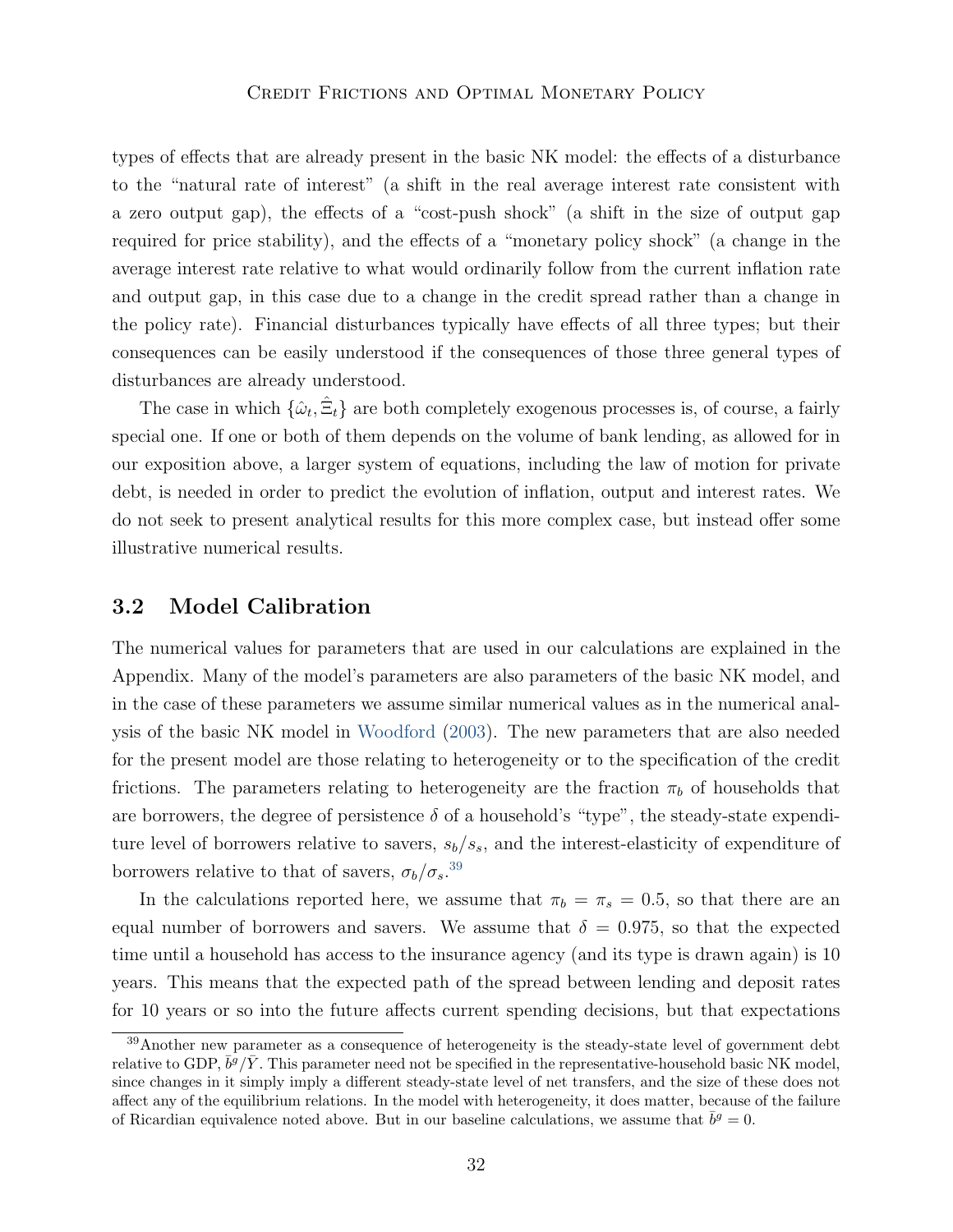regarding the spread several decades in the future are nearly irrelevant.

We calibrate the degree of heterogeneity in the steady-state expenditure shares of the two types so that the implied steady-state debt  $b$  is equal to 80 percent of annual steady-state output.[40](#page-1-0) This value matches the median ratio of private (non-financial, non-government, non-mortgage) debt to GDP over the period 1986-2008.<sup>[41](#page-1-0)</sup> This requires a ratio  $s_b/s_s = 1.27$ . We calibrate the value of  $\sigma_b/\sigma_s$  to equal 5. This is an arbitrary choice, though the fact that borrowers are assumed to have a greater willingness to substitute intertemporally is important, as this results in the prediction that an exogenous tightening of monetary policy (a positive value of the residual  $\epsilon_t^m$  in [\(3.13\)](#page-30-0)) results in a reduction in the equilibrium volume of credit  $b_t$  (see Figures [2](#page-62-0) and [5](#page-65-0) below). This is consistent with VAR evidence on the effects of an identified monetary policy shock on household borrowing.<sup>[42](#page-1-0)</sup>

It is also necessary to specify the steady-state values of the functions  $\omega(b)$  and  $\Xi(b)$ that describe the financial frictions, in addition to making clear what kinds of random perturbations of these functions we wish to consider when analyzing the effects of "financial shocks." We here mainly present results for two cases. In each case, we assume that there is no steady-state default risk  $(\bar{\chi}(b) = 0)$ , so that the steady-state credit spread is due entirely to the marginal resource cost of intermediation. But we do allow for exogenous shocks to the default rate (which then becomes slightly positive); specifically, we assume that

$$
\chi_t(b) = \tilde{\chi}_t b,
$$

where  $\{\tilde{\chi}_t\}$  is an exogenous disturbance process taking non-negative values. The "financial" shock" in Figure [15](#page-75-0) below is an exogenous increase in  $\tilde{\chi}_t$ .<sup>[43](#page-1-0)</sup>

We consider two cases that differ in the specification of the (time-invariant) intermediation technology  $\Xi(b)$ . In the case of a linear intermediation technology (not shown), we suppose that  $\Xi(b) = \bar{\omega}b$ , while in the case of a convex intermediation technology (shown in Figure [15\)](#page-75-0), we assume that

<span id="page-33-0"></span>
$$
\Xi(b) = \tilde{\Xi}b^{\eta} \tag{3.15}
$$

<sup>&</sup>lt;sup>40</sup>In our quarterly model, this means that  $\bar{b}/\bar{Y} = 3.2$ .

<sup>&</sup>lt;sup>41</sup>We exclude mortgage debt when calibrating the degree of heterogeneity of preferences in our model, since mortgage debt is incurred in order to acquire an asset, rather than to consume current produced goods in excess of current income.

<sup>42</sup>See, for example, [Den Haan, Sumner and Yamashiro](#page-57-11) [\(2010\)](#page-57-11).

<sup>43</sup>In treating the "financial shock" as involving an increase in markups but no increase in the real resources used in banking, we follow [Gerali, Neri and Signoretti](#page-58-5) [\(2008\)](#page-58-5). These authors cite the Eurosystem's quarterly Bank Lending Survey as showing that since October 2007, banks in the euro area had "strongly increased the margins charged on average and riskier loans" (p. 24).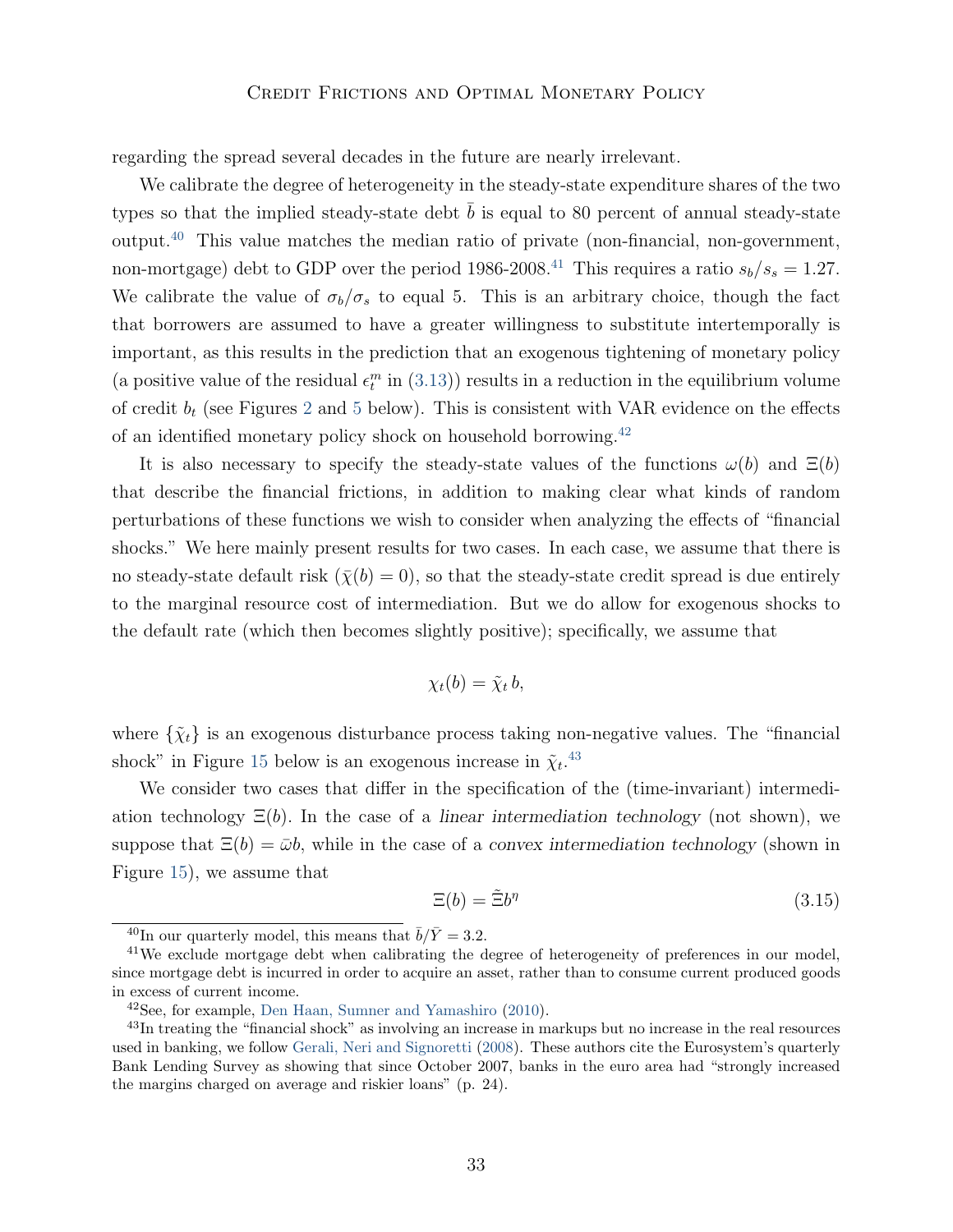for some  $\eta > 1^{44}$  $\eta > 1^{44}$  $\eta > 1^{44}$  In both cases, in our numerical analyses we assume a steady-state credit spread  $\bar{\omega}$  equal to 2.0 percentage points per annum,<sup>[45](#page-1-0)</sup> following [Mehra, Piguillem](#page-59-8) [and Prescott](#page-59-8)  $(2008)$ .<sup>[46](#page-1-0)</sup> (Combined with our assumption that "types" persist for 10 years on average, this implies a steady-state "marginal utility gap"  $\overline{\Omega} \equiv \overline{\lambda}^b/\overline{\lambda}^s = 1.22$ , so that there would be a non-trivial welfare gain from transferring further resources from savers to borrowers.) In the case of the convex technology, we set  $\eta$  so that a one-percent increase in the volume of credit increases the credit spread by one percentage point (per annum).<sup>[47](#page-1-0)</sup> The assumption that  $\eta > 1$  allows our model to match the prediction of VAR estimates that an unexpected tightening of monetary policy is associated with a slight reduction in credit spreads (see, e.g., [Lown and Morgan,](#page-59-9) [2002\)](#page-59-9). We have chosen a rather extreme value for this elasticity in our calibration of the convex-technology case, in order to make more visible the difference that a convex technology makes for our results. (In the case of a smaller value of  $\eta$ , the results for the convex technology are closer to those for the linear technology, and in fact are in many respects similar to those for an economy with no financial frictions at all.)

As a first exercise, we consider the implied equilibrium responses of the model's endogenous variables to the various kinds of exogenous disturbances, under the assumption that monetary policy is described by a Taylor rule of the form [\(3.13\)](#page-30-0). The coefficients of the monetary policy rule are assigned the values  $\phi_{\pi} = 2$  and  $\phi_{y} = 0.25$  as in Woodford (2003, chap. 4), allowing comparison between our quantitative results here and those presented there for a calibrated representative-household model. Among other disturbances, we consider the effects of random disturbances to the error term  $\epsilon_t^m$  in the monetary policy rule. Later, we consider the predicted dynamics under optimal monetary policy.

<sup>44</sup>One interpretation of this function is in terms of a monitoring technology of the kind assumed in [Good](#page-58-9)[friend and McCallum](#page-58-9) [\(2007\)](#page-58-9). Suppose that a bank produces monitoring according to a Cobb-Douglas production function,  $k^{1-\eta^{-1}} \Xi_t^{\eta^{-1}}$  $t$ , where k is a fixed factor ("bank capital"), and must produce a unit of monitoring for each unit of loans that it manages. Then the produced goods  $\Xi_t$  required as inputs to the monitoring technology in order to manage a quantity  $b$  of loans will be given by a function of the form [\(3.15\)](#page-33-0), where  $\tilde{\Xi} = k^{1-\eta}$ . A sudden impairment of bank capital, treated as an exogenous disturbance, can then be represented as a random increase in the multiplicative factor  $\tilde{\Xi}$ . This is another form of "financial" shock", with similar, though not identical, effects as the default rate shock considered in the numerical results presented below; see the Appendix for further discussion.

<sup>&</sup>lt;sup>45</sup>In our quarterly numerical model, this means that we choose a value such that  $(1 + \bar{\omega})^4 = 1.02$ .

<sup>&</sup>lt;sup>46</sup>Mehra et al. argue for this calibration by dividing the net interest income of financial intermediaries (as reported in the National Income and Product Accounts) by a measure of aggregate private credit (as reported in the Flow of Funds). As it happens, this value also corresponds to the median spread between the FRB index of commercial and industrial loan rates and the federal funds rate, over the period 1986-2007.

<sup>&</sup>lt;sup>47</sup>This requires that  $\eta = 51.6$ .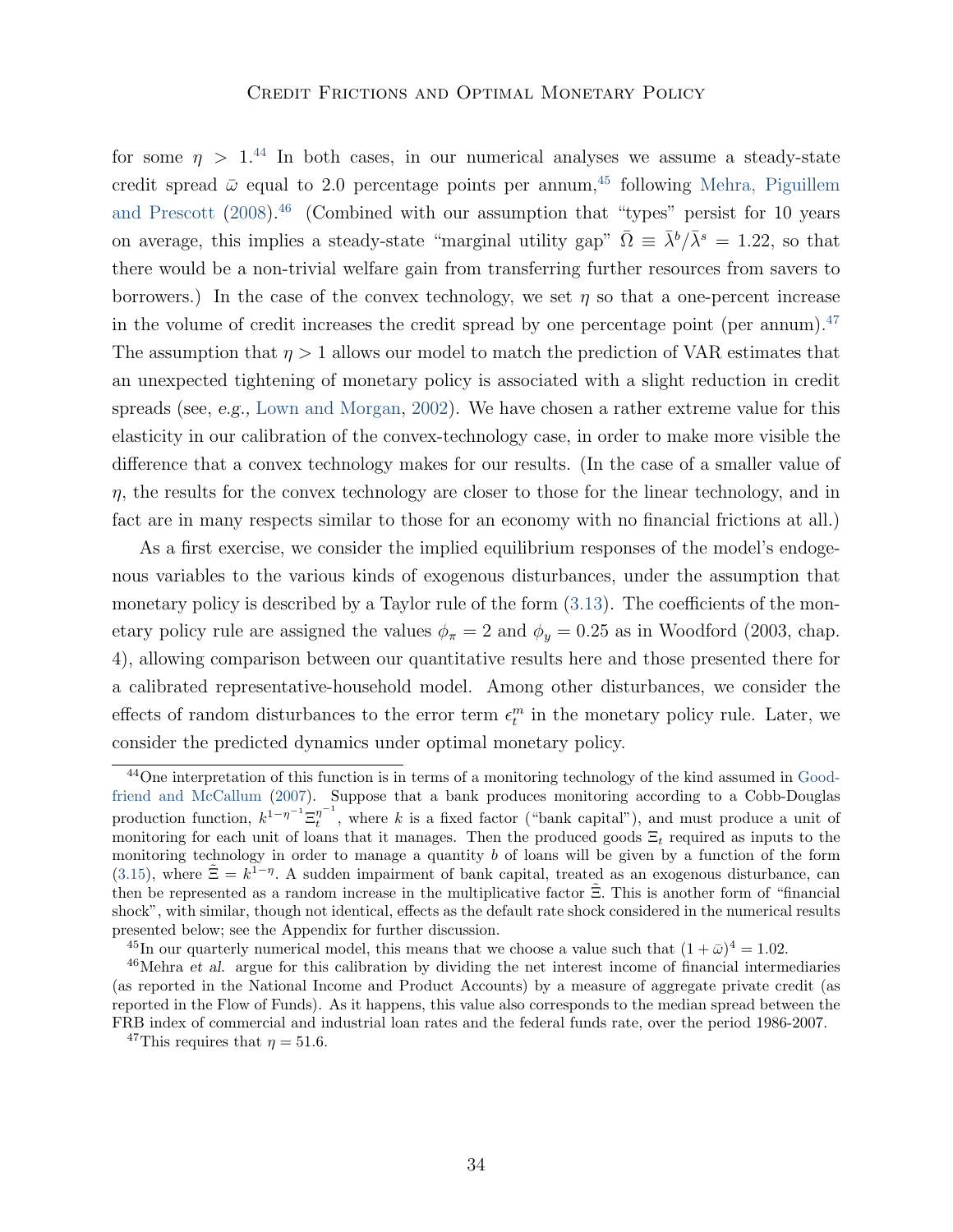## 3.3 Numerical Results

We begin by considering the predicted responses to aggregate disturbances of a kind that also exist in the basic NK model, in order to determine how accurate that model's answers are about the questions to which it gives answers. We first consider the case of a linear intermediation technology. In this case, the credit spread  $\omega_t$  evolves exogenously, as assumed in the discussion at the end of section 1.1, but  $\Xi_t$  is no longer independent of  $b_t$ . Nonetheless, in this case we continue to find that for a reasonable parameterization of the quantity of resources used in intermediation, the existence of credit frictions makes virtually no difference for the predicted equilibrium responses to shocks.

This is illustrated in Figures [2-](#page-62-0)[4](#page-64-0) for three particular types of exogenous disturbances. In Figure [2](#page-62-0) we consider the equilibrium responses to a contractionary monetary policy shock, represented by a unit (one percentage point, annualized) increase in  $\epsilon_t^m$ . We furthermore assume that the policy disturbance is persistent; specifically,  $\epsilon_t^m$  is assumed to follow an AR(1) process with coefficient of autocorrelation  $\rho = 0.75$ . The separate panels of the figure indicate the impulse responses of output, inflation,  $48$  the deposit rate, the lending rate,  $49$ and aggregate private debt respectively. Figure [3](#page-63-0) illustrates the equilibrium responses of the same variables to a unit positive innovation in the productivity factor, where the disturbance is again assumed to have an autocorrelation of 0.75, and monetary policy is conducted in accordance with [\(3.13\)](#page-30-0) with no random term. Figure [4](#page-64-0) shows the corresponding equilibrium responses in response to an increase in government purchases by an amount equal to one percent of total output.

In each figure, the predicted impulse responses under our model with financial frictions (the case labeled 'FF' in each figure) are contrasted with those under two variant parameterizations of the model. The case labeled 'NoFF' corresponds to an otherwise identical model in which  $\omega_t(b) \equiv 0$  and  $\Xi_t(b) \equiv 0$ , but we retain the heterogeneity in preferences, parameterized in the same way as in the 'FF' model. The case labeled 'RepHH' is one in which in addition to assuming zero credit frictions, we assume identical preferences for the two types; this model is equivalent to a representative-household model (specifically, to the basic NK model as presented in [Woodford,](#page-60-0) [2003,](#page-60-0) chap. 4). Comparison of these three cases allows us

<sup>&</sup>lt;sup>48</sup>In the plots, both the inflation rate and the interest rates are reported as annualized rates, so that 0.10 means an increase in the inflation rate of 10 basis points per annum. In terms of our quarterly model, what is plotted is not the response of  $\pi_t$ , but rather the response of  $4\pi_t$ .

<sup>&</sup>lt;sup>49</sup>In the present model, the spread between the deposit rate and the lending rate is exogenously fixed, and so these two variables necessarily respond by exactly the same amount, except in the case of a shock to the exogenous credit spread itself. However, we include both panels as we use the same format for the figures to follow, when inclusion of both is no longer redundant.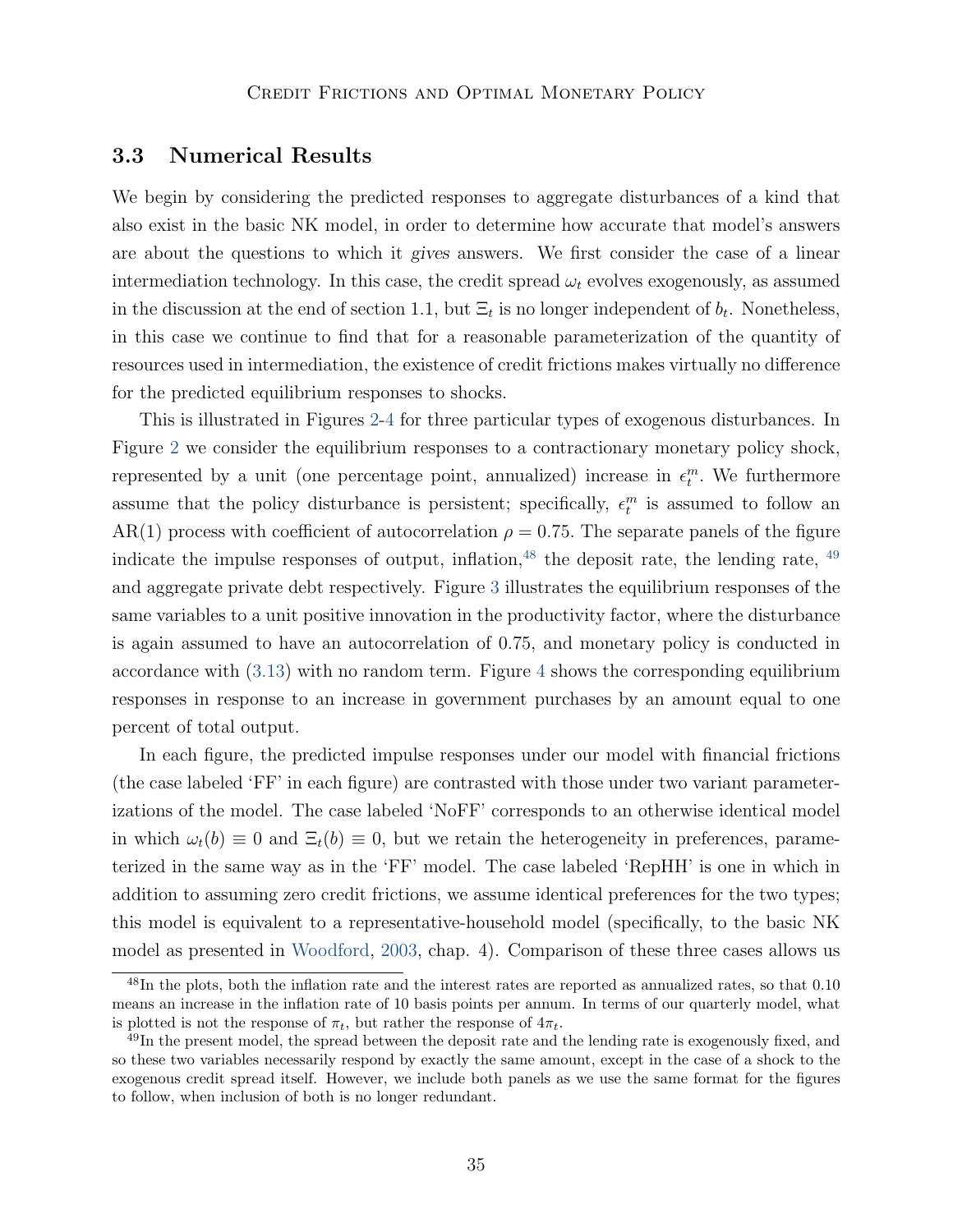to separately consider the degree to which credit frictions as opposed to heterogeneity make a difference.

In each of Figures [2](#page-62-0) through [4,](#page-64-0) we observe that the impulse responses of output, inflation, and the two interest rates are virtually identical under all three parameterizations of the model. (The same is true for the other aggregate disturbances that have analogs in the representative-household model — a common disturbance to the impatience to consume of all households, a disturbance to the disutility of work, a shock to government purchases, a shock to the tax rate, or a shock to the wage markup — though we do not include these figures here.) We have already explained in section 2.1 why this would be true in the case that the resources used in intermediation are independent of the volume of lending. Our numerical results indicate that even when we assume that intermediation uses resources (and indeed that credit spreads are entirely due to the marginal resource cost of making additional loans), and that the required resources are proportional to the volume of lending, heterogeneity and the existence of a steady-state credit spread (of a realistic magnitude) still make only a negligible difference. This is because the contribution of the banking sector to the overall variation in the aggregate demand for produced goods and services is still quite  $small.50$  $small.50$ 

Financial frictions matter somewhat more for equilibrium dynamics if we also assume that credit spreads vary endogenously with the volume of lending. Figures [5-](#page-65-0)[9](#page-69-0) show equilibrium responses of the same aggregate variables to a variety of types of exogenous disturbances, in the case of the "convex intermediation technology" calibration discussed in section 2.2. Figures [5](#page-65-0)[-7](#page-67-0) show responses to the same three kinds of shocks as in Figures [2-](#page-62-0)[4](#page-64-0) respectively, but for the alternative intermediation technology. Figure [8](#page-68-0) shows the corresponding responses to an exogenous increase in the impatience to consume of savers; and Figure [9](#page-69-0) shows responses to an exogenous increase in real government debt by an amount equal to 1 percent of GDP. In each case, the disturbance is modeled as an  $AR(1)$  process with autoregressive coefficient 0.75.

In the case of the monetary policy shock (Figure [5\)](#page-65-0), we again find that the equilibrium responses of output and inflation are nearly the same in all three models, though the 'FF model' is no longer quite so indistinguishable from the 'NoFF' model. The most important effect of allowing for endogeneity of the credit spread is on the implied responses of interest rates to the shock. Because credit contracts in response to this shock (as noted earlier, though

 $50$ Note that in each of Figures [2](#page-62-0)[-4,](#page-64-0) the existence of the credit frictions in the 'FF' model makes a substantial difference for the equilibrium evolution of credit  $b_t$  relative to the prediction of the 'NoFF' model. However, this change in the size of the banking sector does not have substantial consequences for aggregate output, employment, or inflationary pressure.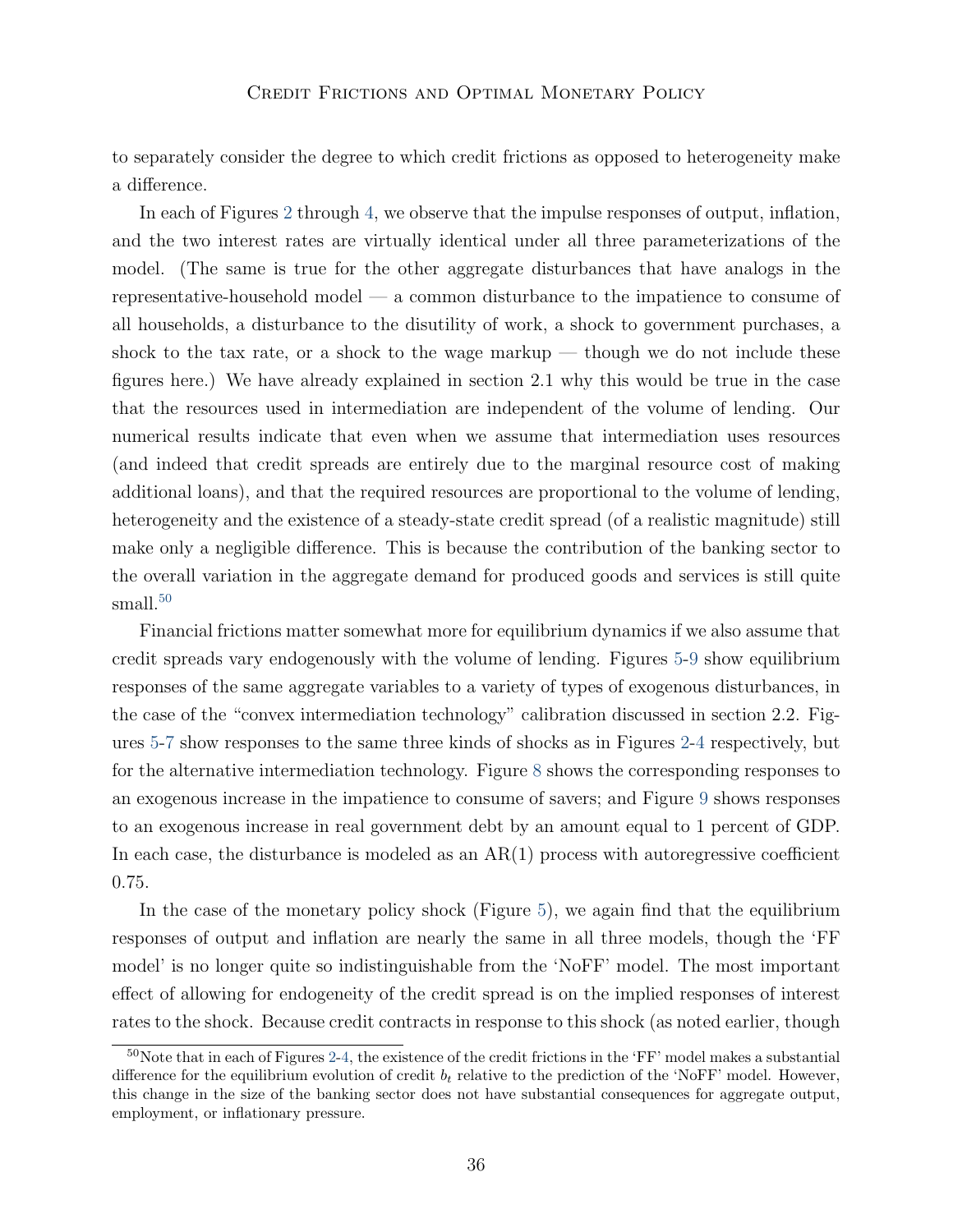now by less than in Figure [2\)](#page-62-0), the spread between the lending rate and the deposit rate decreases, in accordance with the empirical finding of [Lown and Morgan](#page-59-0) [\(2002\)](#page-59-0). This means that the deposit rate need no longer decline as much as does the lending rate. Moreover, because the reduced spread has an expansionary effect on aggregate demand, output declines slightly less in response to the shock than in the 'NoFF' model; this is also a reason for the deposit rate to decline less. Thus the most visible effect is on the predicted response of the deposit rate, which is visibly smaller in the 'FF model.' The effects of financial frictions are similarly mainly on the path of the deposit rate in the case of a shock to the sales tax rate  $\tau_t$  (not shown).

The effects of financial frictions are not quite as trivial in the case of the technology shock (Figure [6\)](#page-66-0). Though again the largest effect is on the path of the deposit rate, in this case the endogeneity of the credit spread also has non-negligible effects on the equilibrium response of output. (The primary reason for the difference is that this shock has a larger immediate effect on the path of credit, and hence a larger immediate effect on the equilibrium spread in the case of the convex technology.) Because an increase in productivity leads to an expansion of credit, credit spreads now increase in the 'FF model'; this is has a contractionary effect on aggregate demand, so that output increases less than in the 'NoFF model'. Similar effects of financial frictions are observed in the case of a disturbance to the disutility of working (an exogenous increase in the multiplicative factor  $\bar{H}_t$  in [\(2.23\)](#page-20-0)). The effects of an increase in the wage markup  $\mu_t^w$  or the tax rate  $\tau_t$  are likewise similar, but with opposite signs to the effects shown in Figure [6.](#page-66-0)

The effects of financial frictions are even more significant in the case of a shock to gov-ernment purchases (Figure [7\)](#page-67-0) or to the consumption demand of savers (Figure [8\)](#page-68-0).<sup>[51](#page-1-0)</sup> These are both disturbances that crowd out the expenditure of private borrowers (as the most interest-sensitive category of expenditure) to a significant extent, and so substantially reduce equilibrium borrowing and credit spreads. In each case, the reduction in spreads has a further expansionary effect on aggregate demand, so that output increases by more than in the 'NoFF' model.

Note that the effect would be quite different in the case of a shock to the consumption demand of borrowers rather than savers (not shown). In this case, private credit would increase rather than decreasing, and by less than in Figure [8,](#page-68-0) because of the greater interestelasticity of the demand of borrowers; this would imply a small increase in spreads, making the disturbance slightly less expansionary, but with a less dramatic effect than in Figure [8.](#page-68-0)<sup>[52](#page-1-0)</sup>

<sup>&</sup>lt;sup>51</sup>The shock considered here increases the value of  $c^{s}(\lambda)$  by one percent for each possible value of  $\lambda$ .

 $52$ The effect of financial frictions in this case is somewhat similar to the case of the technology shock shown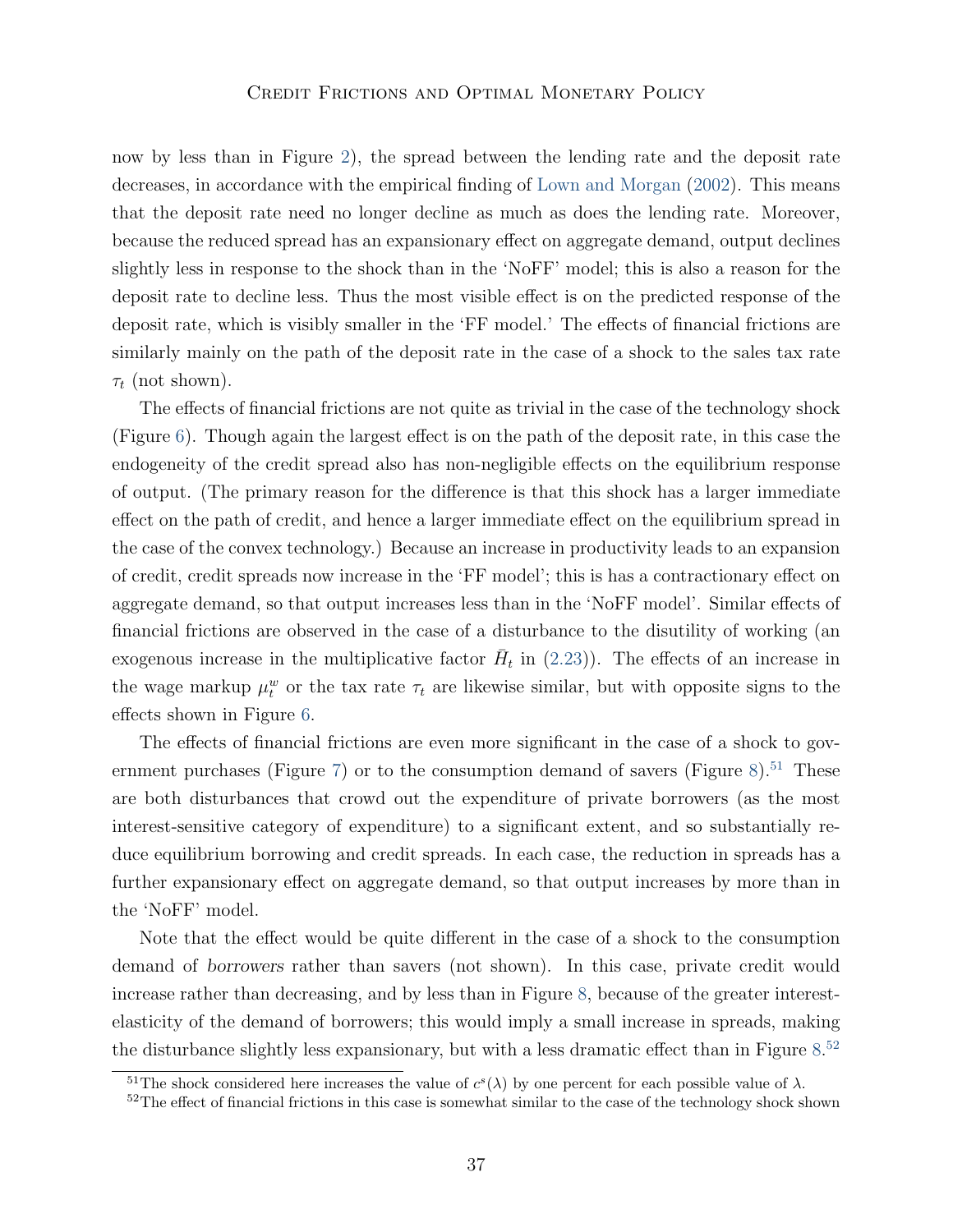The aggregate effects of financial frictions are even smaller in the case of a uniform increase in the consumption demand of both types of households, since in this case the effects of the two types of expenditure on equilibrium credit spreads partially offset one another.

Finally, the consequences of financial frictions are of particular qualitative significance in the case of a disturbance to the path of government debt (Figure [9\)](#page-69-0). Here we consider a disturbance to fiscal policy that temporarily increases the level of government debt, through a lump-sum transfer to households, which is then gradually taken back over a period of time, so that the path of real government debt is eventually the same as it would have been in the absence of the shock. In the case of the 'NoFF model', Ricardian equivalence holds, as in the representative household model; and so in these cases, the fiscal shock has no effect on output, inflation, or interest rates. However, an increase in government borrowing crowds out private borrowing, and in the case of the convex intermediation technology, the reduced private borrowing implies a reduction in spreads. This has an expansionary effect on aggregate demand, with the consequence that both output and inflation increase, as shown in the figure. $53$ 

To sum up, we find that under an empirically realistic calibration of the average size of credit spreads, the mere existence of a positive credit spread does not imply any substantial quantitative difference for our model's predictions, either about the effects of a monetary policy shock or about the effects of other kinds of exogenous disturbances under a given systematic monetary policy.<sup>[54](#page-1-0)</sup> What matters somewhat more is the degree to which there is variation in credit spreads. If spreads vary endogenously (as in our model with a convex intermediation technology), then the effects of disturbances are somewhat different, especially in the case of types of disturbances — such as variations in government borrowing, or changes in the relative spending opportunities available to savers as opposed to borrowers — that particularly affect the evolution of the equilibrium volume of private credit.

Another important difference of the model with credit frictions is the possibility of exogenous disturbances to the banking sector itself, represented by exogenous variation in either the intermediation technology  $\Xi_t(b)$  or the default rate  $\chi_t(b)$ . Again, these disturbances mat-

in Figure [6.](#page-66-0) See the Appendix for the corresponding figure.

<sup>&</sup>lt;sup>53</sup>Ricardian equivalence does not hold precisely in the 'FF model' even in the case of the linear intermediation technology. However, in this case (not shown) there is no reduction in credit spreads in response to the shock, and the only consequence for aggregate demand comes from the reduction in the resources used by the banking sector, so that shock is actually (very slightly) contractionary in this case. (See the Appendix for the corresponding figure.) But there is very little difference in the predictions of the 'NoFF' and 'FF' models in the case of that technology, so that we omit the figure here.

<sup>&</sup>lt;sup>54</sup>The Appendix includes figures with the equilibrium responses to all the exogenous disturbances considered, for both the exogenous spread (linear technology) and the endogenous spread (convex technology) cases.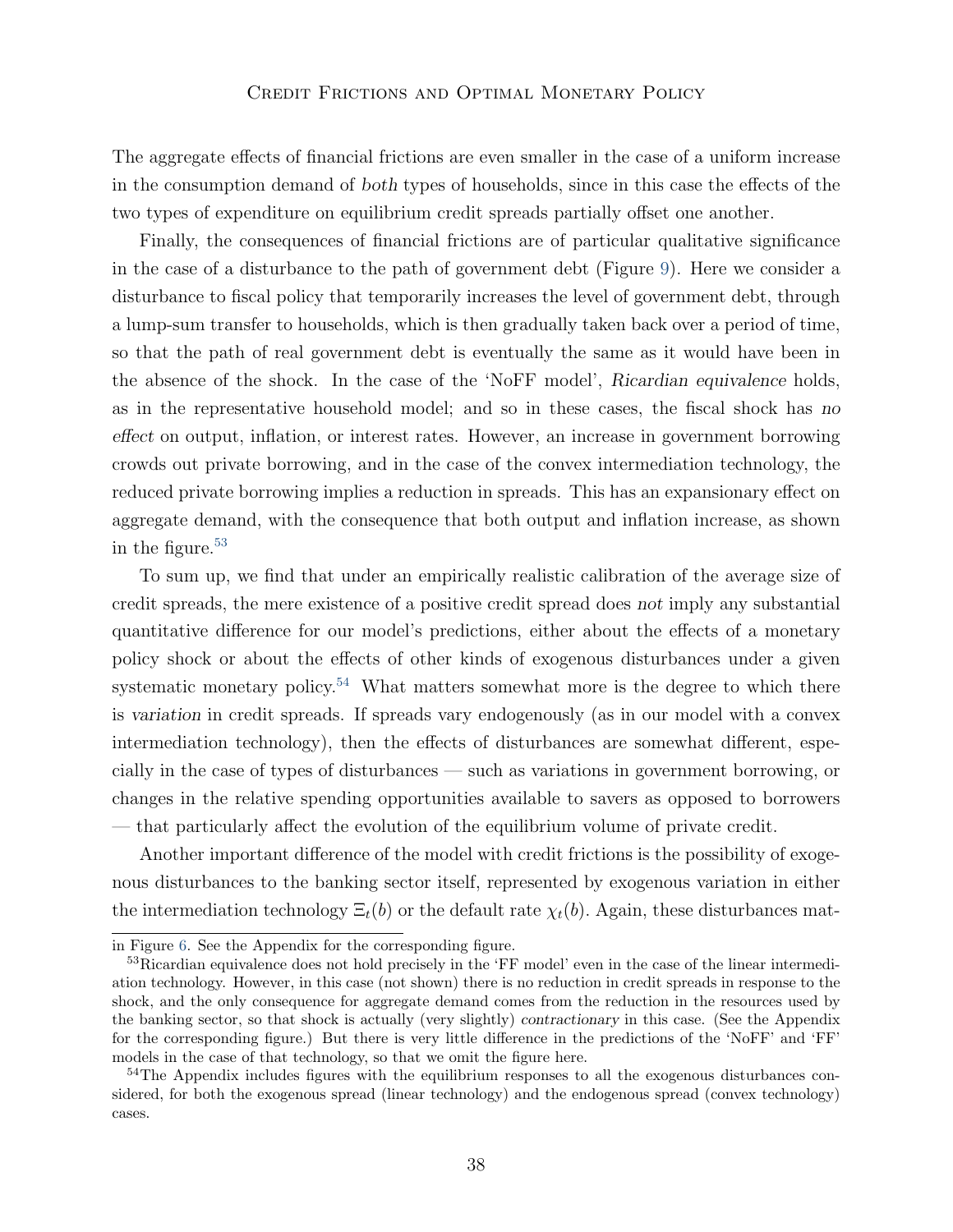ter to the determination of aggregate output, inflation and interest rates primarily to the extent that they imply variation in credit spreads. The equilibrium effects of disturbances of this kind under alternative monetary policies are considered further below (see Figure [15\)](#page-75-0).

# 4 Optimal Monetary Stabilization Policy

We turn now to the implications of credit frictions for optimal monetary policy. We shall suppose that the objective of policy is to maximize the average ex ante expected utility of the households. This implies an objective of the form

<span id="page-39-1"></span>
$$
E_0 \sum_{t=0}^{\infty} \beta U(Y_t, \lambda_t^b, \lambda_t^s, \Delta_t; \tilde{\xi}_t)
$$
\n(4.1)

where

<span id="page-39-0"></span>
$$
U(Y_t, \lambda_t^b, \lambda_t^s, \Delta_t; \tilde{\xi}_t) \equiv \pi_b u^b(c^b(\lambda_t^b; \xi_t); \xi_t) + \pi_s u^s(c^s(\lambda_t^s; \xi_t); \xi_t) - \frac{\psi}{1+\nu} \left(\frac{\tilde{\lambda}_t}{\tilde{\Lambda}_t}\right)^{-\frac{1+\nu}{\nu}} \bar{H}_t^{-\nu} \left(\frac{Y_t}{Z_t}\right)^{1+\omega} \Delta_t,
$$
(4.2)

and

$$
\tilde{\Lambda}_t \equiv \psi^{\frac{1}{1+\nu}} \left[ \pi_b \psi_b^{-\frac{1}{\nu}} \left( \lambda_t^b \right)^{\frac{1+\nu}{\nu}} + \pi_s \psi_s^{-\frac{1}{\nu}} \left( \lambda_t^s \right)^{\frac{1+\nu}{\nu}} \right]^{\frac{\nu}{1+\nu}}.
$$

Again, the derivation is provided in the Appendix. Note that the final term in [\(4.2\)](#page-39-0) represents the average disutility of working, averaging both over the entire continuum of types of labor j and over the two types of households, using the model of equilibrium labor supply discussed in section 1.2.

While one might reasonably consider the optimal use of fiscal policy for stabilization purposes as well, we shall here consider only the optimal conduct of monetary policy, taking as given the state-contingent evolution of the fiscal variables  $\{\tau_t, b_t^g\}$ . The problem with which we are concerned is thus the choice of state-contingent paths for the endogenous variables  $\{Y_t, \lambda_t^b, \lambda_t^s, i_t^b, i_t^d, z_t, \Pi_t, \Delta_t, b_t\}$ , consistent with the structural relations  $(2.7)$ – $(2.8)$ ,  $(2.12)$ – $(2.15)$ ,  $(2.26)$ – $(2.27)$ , and  $(2.28)$ – $(2.29)$ , so as to maximize  $(4.1)$ . Note that there is one fewer structural relations per period than endogenous variables, so that there is one dimension of variation of monetary policy each period, which may be thought of as the central bank's choice of the policy rate  $i_t^d$ .

We can analyze the solution to this optimization problem, by differentiating a Lagrangian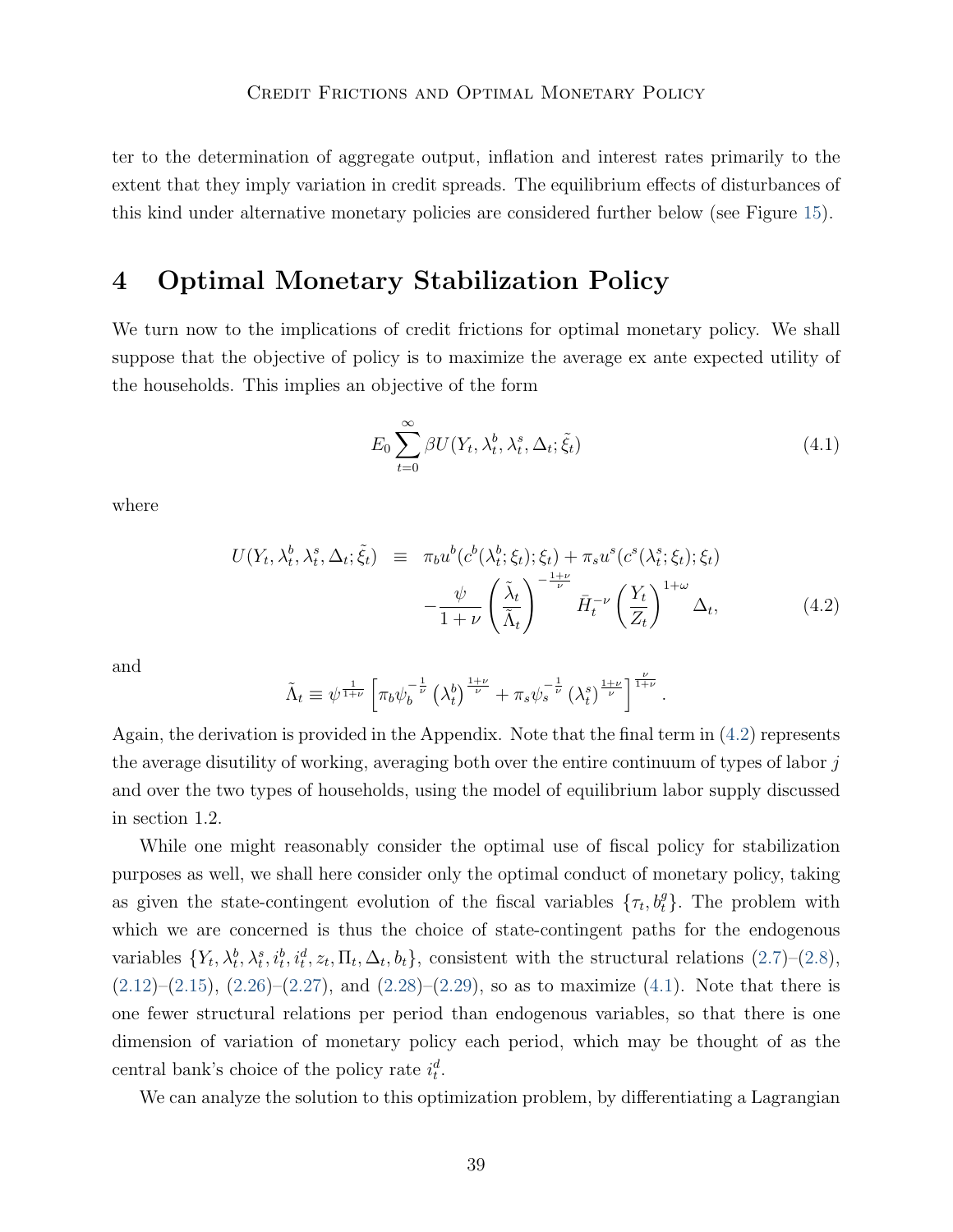to obtain a system of first-order conditions, that take the form of nonlinear (expectational) stochastic difference equations. (Details are given in the Appendix.) A first important conclusion, demonstrated in the Appendix, is that when there are no stochastic disturbances (i.e., each of the exogenous variables in  $\tilde{\xi}_t$  takes a constant value), the first-order conditions for optimality admit a stationary (or steady state) solution, in which the rate of inflation is zero. Hence under an optimal policy commitment, in the absence of stochastic disturbances the inflation rate will eventually converge to zero;<sup>[55](#page-1-0)</sup> and in the case of small enough stochastic disturbances, the optimal policy commitment will involve an inflation rate that fluctuates asymptotically around zero. To the extent that the disturbances are small enough for a linear approximation to the equilibrium relations to provide an adequate approximation to the equilibrium dynamics, optimal policy involves a long-run average inflation rate of zero, even in the stochastic case.

This result generalizes the one obtained by [Benigno and Woodford](#page-56-0) [\(2005\)](#page-56-0) for the case with representative-household, and implies that the optimal inflation target is independent of the (average) severity of the distortions resulting from credit frictions, just as it is independent of the severity of the steady-state distortions resulting from market power in the goods or labor markets or from distorting taxes. This indicates a first important respect in which conclusions about optimal policy derived from a model that abstracts from financial frictions continue to apply when one allows for such frictions. The result also justifies our attention here only to the consequences of alternative policies that imply a long-run average inflation rate near zero (as in our analysis of the consequences of a Taylor rule in section [2\)](#page-7-0); since we know that the optimal policy commitment involves inflation fluctuations around zero, we can restrict our analysis to policies with that property, both when seeking to further characterize optimal policy, and when investigating the desirability of simple policy rules that are intended to approximate optimal policy.

 $55$ Under a once-and-for-all commitment chosen to maximize the objective  $(4.1)$  at some initial date, under no constraints other than those required for a perfect foresight equilibrium from the time of adoption of the policy commitment onward — the "Ramsey" policy problem — a higher inflation rate will be chosen initially, in order to exploit the short-run aggregate-supply trade-off without having to take account of any consequences of anticipation of such inflation in the period prior to adoption of the policy; but the policy will involve a commitment to eventually reduce the inflation rate to zero, since the long-run inflation commitment internalizes the consequences of anticipation of the inflation rate in prior periods. (See [Woodford,](#page-60-0) [2003,](#page-60-0) chap. 7, for discussion of this in the context of the basic NK model.) Optimal policy "from a timeless perspective," in the sense defined in [Woodford](#page-60-0) [\(2003,](#page-60-0) chapter 7) and [Benigno and Woodford](#page-56-0) [\(2005\)](#page-56-0), instead involves zero inflation at all times, in the absence of stochastic disturbances.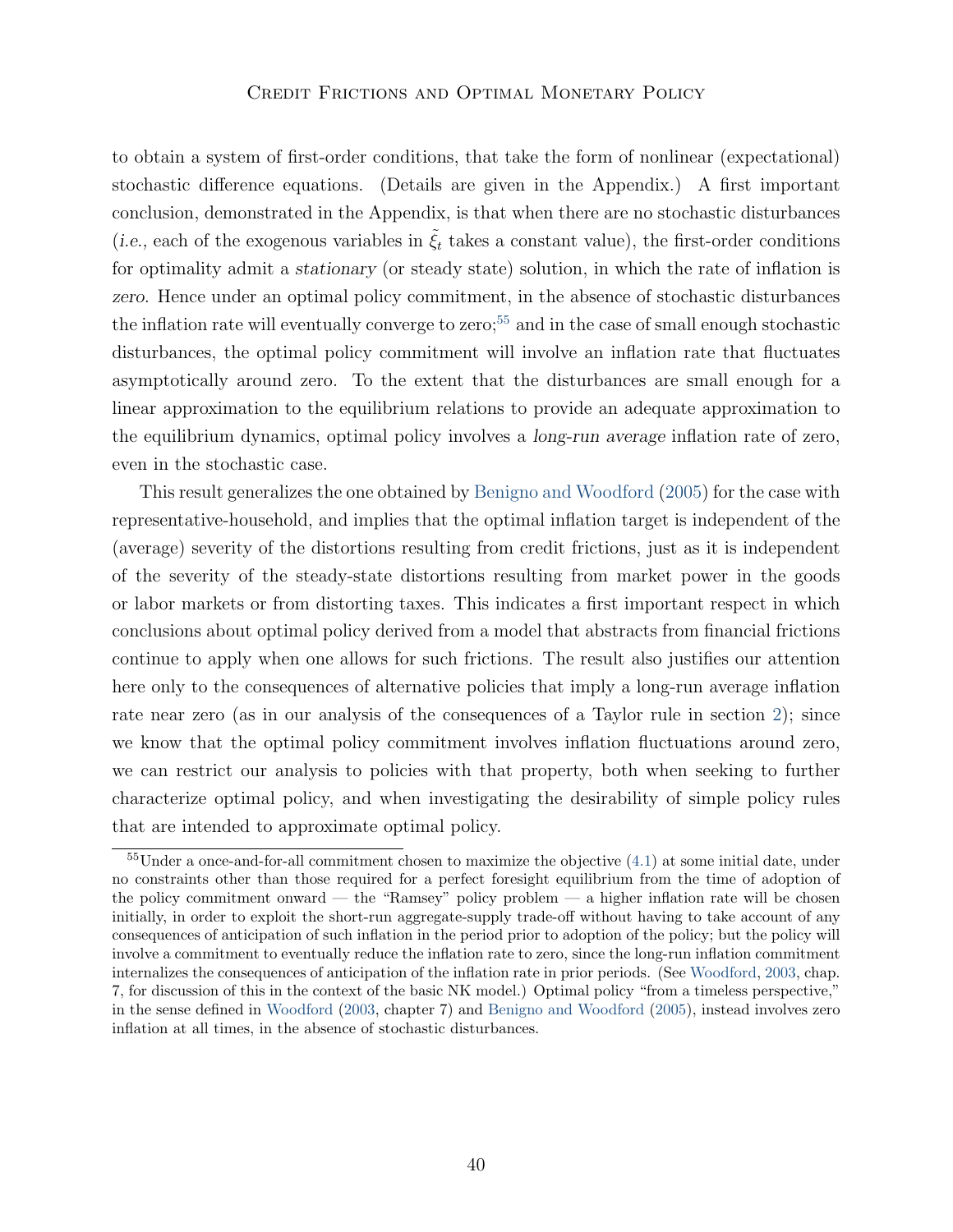## 4.1 Linear-Quadratic Analysis

Under certain simplifying assumptions, we can obtain an analytical solution for the optimal state-contingent policy — or more precisely, for a linear approximation to optimal policy, in the case of small enough fluctuations around the optimal (zero-inflation) long-run steady state — using the method of linear-quadratic approximation introduced in [Rotemberg and](#page-59-1) [Woodford](#page-59-1) [\(1997\)](#page-59-1) and further expounded by [Benigno and Woodford](#page-56-1) [\(2012\)](#page-56-1).<sup>[56](#page-1-0)</sup> Under these assumptions, we can derive a quadratic loss function for monetary stabilization policy with the property that minimization of the loss function is equivalent (in the case of small enough disturbances) to maximization of the utility-based objective [\(4.1\)](#page-39-1). The linear policy rule that minimizes the quadratic loss function subject to the linear constraints obtained by log-linearizing the model structural relations (as in section 2.1) then provides a linear approximation to optimal policy.

We begin by using structural relation [\(2.15\)](#page-15-0) together with the definition  $\Omega_t \equiv \lambda_t^b / \lambda_t^s$  to solve for  $\lambda_t^b$  and  $\lambda_t^s$  as functions of  $Y_t, \Omega_t, \Xi_t$ , and the exogenous disturbances. Substituting these solutions into [\(4.2\)](#page-39-0), we obtain a period utility function  $\tilde{U}(Y_t, \Omega_t, \Xi_t, \Delta_t; \tilde{\xi}_t)$  to replace the function  $U$  defined in [\(4.2\)](#page-39-0). We then compute a quadratic (Taylor-series) approximation to the function  $\hat{U}$  around the values of its arguments in the zero-inflation steady state,  $(\bar{Y}, \bar{\Omega}, \bar{\Xi}, 1; 0)$ . This takes an especially simple form under the following special assumptions: (i) the steady-state tax distortion  $\bar{\tau}$  exactly cancels the distortion resulting from market power in the goods markets  $(1 - \tau = \mu^p \equiv \theta/(\theta - 1))$ , so that in the zero-inflation steady state, price is equal to marginal cost; (ii) there is no steady-state wage markup  $(\bar{\mu}^w = 1)$ ; (iii) the steady-state credit spread  $\bar{\omega} = 0$  (which, because of relation [\(3.4\)](#page-26-0), implies that  $\bar{\Omega} = 1$  as well); and (iv) there are no resources consumed by the intermediary sector in steady state  $(\Xi = 0)$ . Note that the assumed absence of steady-state distortions of any of these kinds does not mean that we cannot consider the effects of these distortions; as with the other exogenous disturbances, we consider the effects of small departures from the steady-state values. But in the special case considered in this section, each of these distortions is assumed to be of order  $\mathcal{O}(|\xi|)$  in the notation of [Woodford](#page-60-0) [\(2003,](#page-60-0) chap. 6). Finally, we also assume (v) that the gradient  $\bar{\Xi}_b = 0$  in steady state as well, so that any endogenous variation in the resources used by the banking sector is of at most second order, though we allow for variations in the

<sup>&</sup>lt;sup>56</sup>These simplifying assumptions are not required in order to compute a valid LQ approximation to our policy problem, as explained in [Benigno and Woodford](#page-56-1) [\(2012\)](#page-56-1). However, in general, the algebraic expression of the solution to the LQ problem will be complex, so we discuss it here only in a special case allowing a solution of a simple form. The same general method is used, however, to approximately characterize optimal policy in the numerical results presented below, that do not rely upon the simplifying assumptions introduced in this section.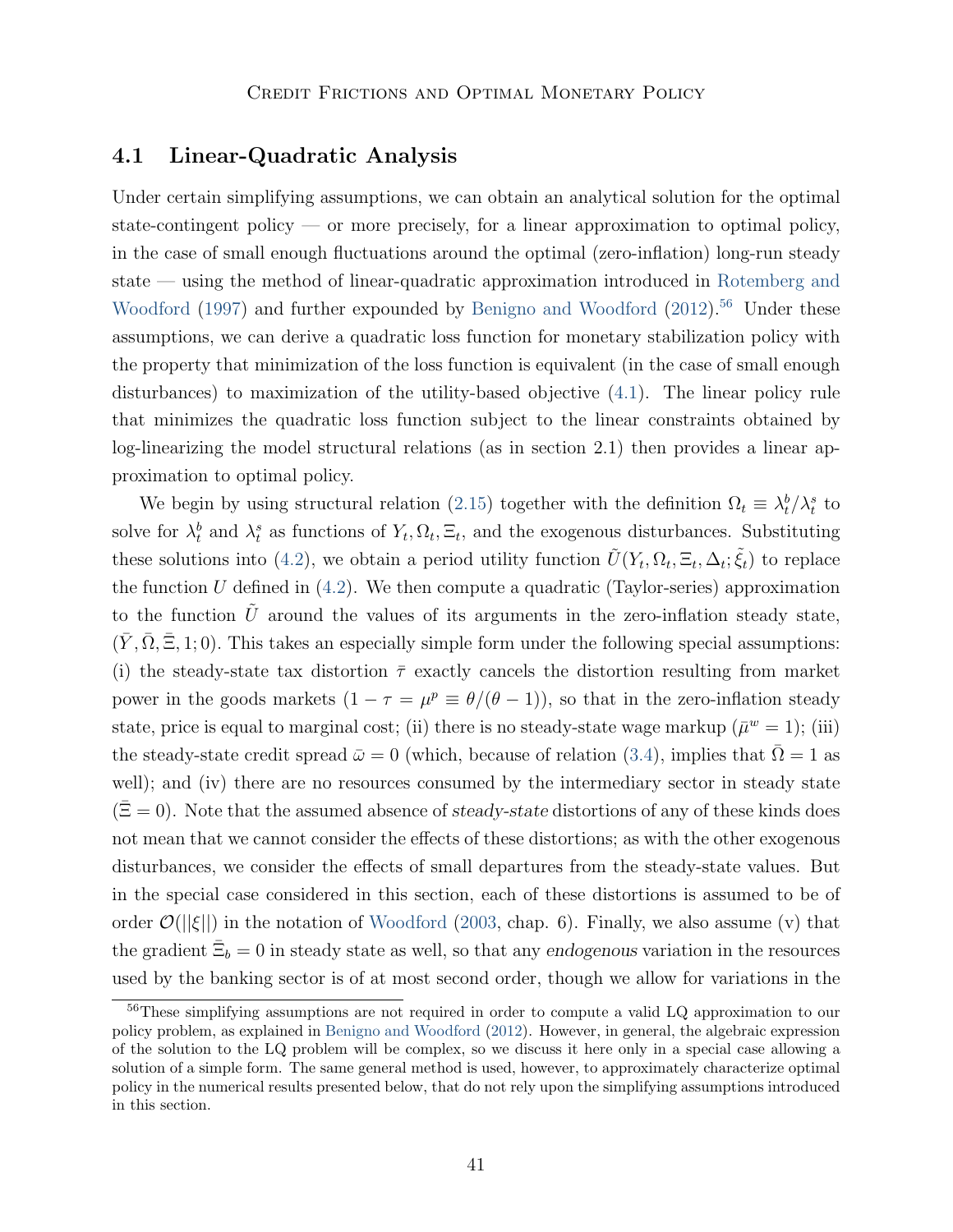intercept  $\Xi_t(\bar{b})$  that are of order  $\mathcal{O}(||\xi||)$ .<sup>[57](#page-1-0)</sup>

In this special case, the Taylor series approximation to the period utility function takes the simple form

<span id="page-42-0"></span>
$$
\tilde{U}_t = -\frac{\bar{\lambda}\bar{Y}}{2} \left\{ (\bar{\sigma}^{-1} + \omega_y)(\hat{Y}_t - \hat{Y}_t^*)^2 + \tilde{\lambda}_\Omega \hat{\Omega}_t^2 + (2/1 + \omega_y)\hat{\Delta}_t \right\} - \bar{\lambda}\Xi_t + \text{t.i.p.} + \mathcal{O}(||\xi||^3), (4.3)
$$

where the term "t.i.p." collects terms that are independent of monetary policy (because they depend only on exogenous disturbances) and the residual is of at most third order in the amplitude of the disturbances. Here

<span id="page-42-1"></span>
$$
\hat{Y}_t^* \equiv \hat{Y}_t^n + \frac{\bar{\sigma}^{-1}}{\bar{\sigma}^{-1} + \omega_y} \hat{\Xi}_t,\tag{4.4}
$$

where  $\hat{Y}_t^n$  is defined as in [\(3.12\)](#page-29-0), and  $\tilde{\Xi}_t$  measures the departure of the exogenous factor  $\tilde{\Xi}_t$  from its steady-state value.<sup>[58](#page-1-0)</sup> Thus the target level of output  $\hat{Y}_t^*$  is a function solely of exogenous disturbances, and indicates the optimal common level of production of each good given the current values of those disturbances, if one takes as given the marginal utility gap  $\hat{\Omega}_t$  (which determines the way in which a given aggregate consumption level must be allocated across the two types of households) and the quantity of resources  $\Xi_t$  that are consumed by the intermediary sector.<sup>[59](#page-1-0)</sup> Moreover,  $\bar{\lambda}$  is the common steady-state marginal utility of income of all households (under a calibration in which  $\overline{\Omega} = 1$ );  $\overline{\sigma}$  is the "aggregate" intertemporal elasticity of substitution defined in [\(3.6\)](#page-27-0) above; the coefficient  $\tilde{\lambda}_{\Omega} > 0$  is defined in the Appendix; and hats denote percentage deviations from the steady-state values of the various variables, as in section 2.1.

Taking a discounted sum of these terms, and using a second-order Taylor series approxi-mation to [\(2.26\)](#page-22-0) to substitute for the  $\hat{\Delta}_t$  terms in terms of inflation, we obtain a quadratic

 $57$ This last assumption is not necessary in order for the approximation [\(4.3\)](#page-42-0) to average utility to be valid, but it is necessary in order for the terms in [\(4.3\)](#page-42-0) that depend on policy to be purely quadratic, i.e., for them to include no linear terms. This last condition is necessary in order for the loss function to be evaluated to second order under alternative policies using only linear approximations to the model's structural relations, as discussed in [Woodford](#page-60-0) [\(2003,](#page-60-0) chap. 6) and [Benigno and Woodford](#page-56-1) [\(2012\)](#page-56-1).

<sup>&</sup>lt;sup>58</sup>Note that  $\hat{Y}_t^*$  is a modified version of  $\hat{Y}_t^n$  in which the term  $\hat{G}_t$  is replaced by  $\hat{G}_t + \tilde{\Xi}_t$ . Effectively, exogenous variations in  $\Xi_t(\bar{b})$  have an effect like that of variations in  $G_t$ , insofar as both represent variations in "autonomous expenditure" by sectors other than the private non-financial sector (represented by the "households" of our model). See the Appendix for details.

<sup>&</sup>lt;sup>59</sup>In a version of the model without financial frictions — so that  $\hat{\Omega}_t = \Xi_t = \tilde{\Xi}_t = 0$  at all times —  $\hat{Y}_t^n$  is the efficient level of output of each good, given current preferences and technological possibilities, as remarked earlier.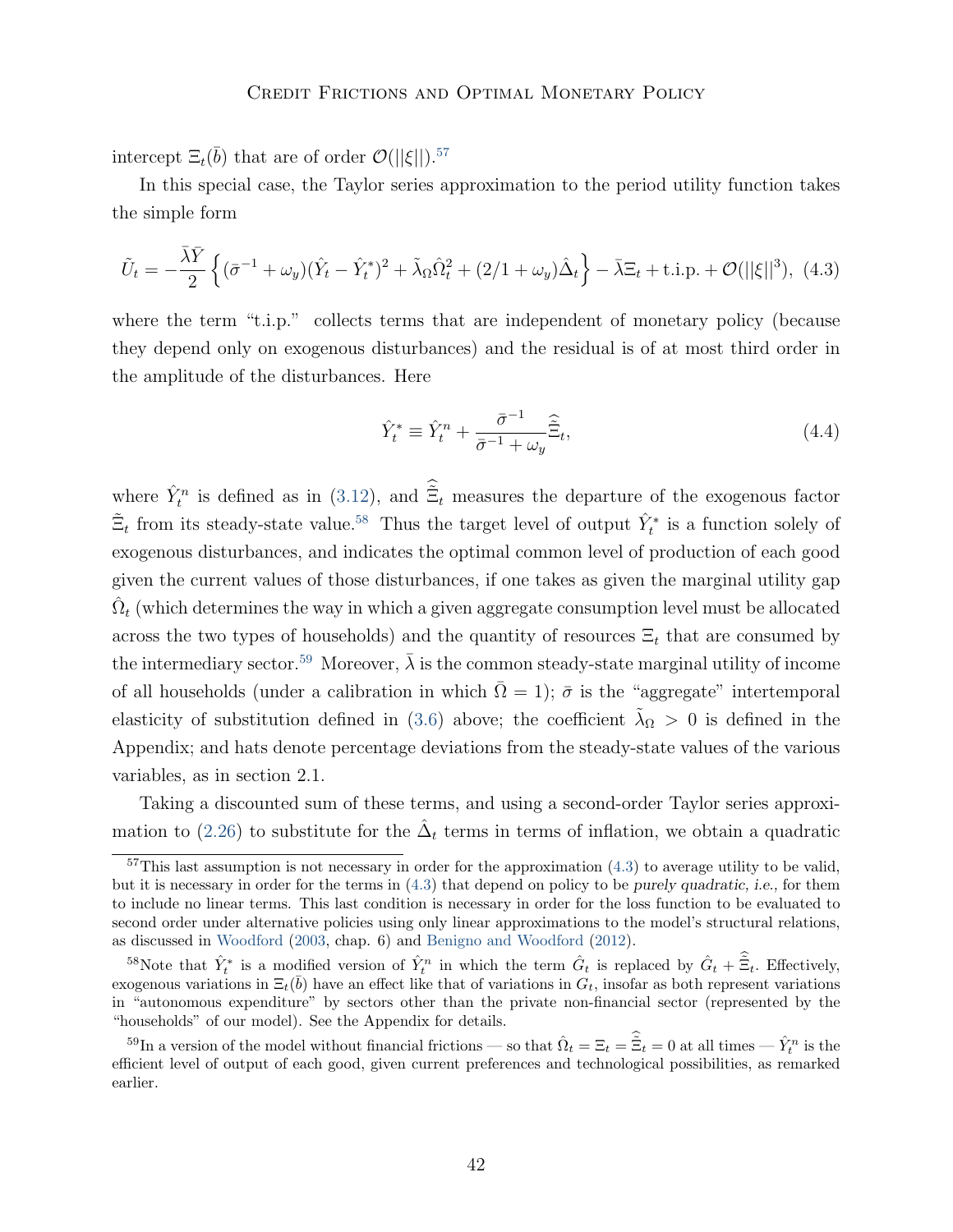objective

$$
\sum_{t=0}^{\infty} \beta^t \tilde{U}_t = -K \sum_{t=0}^{\infty} \beta^t L_t + \text{t.i.p.} + \mathcal{O}(||\xi||^3),\tag{4.5}
$$

where  $K > 0$  and the period loss function is of the form

<span id="page-43-0"></span>
$$
L_t = \pi_t^2 + \lambda_y (\hat{Y}_t - \hat{Y}_t^*)^2 + \lambda_\Omega \hat{\Omega}_t^2 + \lambda_\Xi \Xi_{bt} \hat{b}_t, \tag{4.6}
$$

for certain weights  $\lambda_y, \lambda_\Omega, \lambda_\Xi > 0$  defined in the Appendix. Maximization of average expected utility is thus equivalent (to the order of approximation required here) to minimization of the expected discounted value of the loss function [\(4.6\)](#page-43-0). And because the terms in [\(4.6\)](#page-43-0) are purely quadratic, the loss function can be evaluated to second order using only a log-linear approximation to the equilibrium dynamics of the endogenous variables under a given policy. Hence it is possible to use the log-linearized structural relations (derived in section 2.1) as the constraints in our (approximate) optimal policy problem. We thus obtain a linear-quadratic (LQ) problem, the solution to which provides a log-linear (approximate) characterization of optimal policy.

It is noteworthy that in [\(4.6\)](#page-43-0), both the effects of the various types of exogenous disturbances (other than the "purely financial" disturbance  $\tilde{\Xi}_t$ ) on the "target" level of output  $\hat{Y}_t^*$ and the relative weight  $\lambda_y$  placed on the output-gap stabilization objective are identical (as functions of the model parameters) to those in the corresponding derivation for the basic NK model, modulo the need to "average" the preferences of the two types of households in defining both the elasticity  $\bar{\sigma}$  and the composite disturbance to "autonomous expenditure"  $g_t$ . In particular, not only is the output gap appearing here the same one that appears in the aggregate-supply relation  $(3.12)$  — again except for the effect of the purely financial disturbance  $\tilde{\Xi}_t$  — just as in the basic NK model; but in addition the weight is given by  $\lambda_y = \kappa/\theta$ , where  $\kappa$  is the slope of the inflation/output-gap tradeoff in [\(3.12\)](#page-29-0), again as in the basic NK model. Thus in the special case that there are no financial frictions (i.e.,  $\omega_t = \tilde{\Xi}_t = \Xi_t = 0$  at all times), so that the last two terms in [\(4.6\)](#page-43-0) vanish, along with the non-standard terms in [\(3.12\)](#page-29-0), and  $\hat{Y}_t^*$  is simply equal to  $\hat{Y}_t^n$ , both the welfare-based loss function and the aggregate-supply relation (that defines the available trade-off between dynamic paths for the two variables in the loss function) are of exactly the same form as in the basic NK model, once one defines "average" variables appropriately. The existence of preference heterogeneity of the kind assumed in the present model — heterogeneity both with respect to the interest-sensitivity of different units' expenditure decisions and with respect to the time variation in their opportunities for productive expenditure — does not in itself require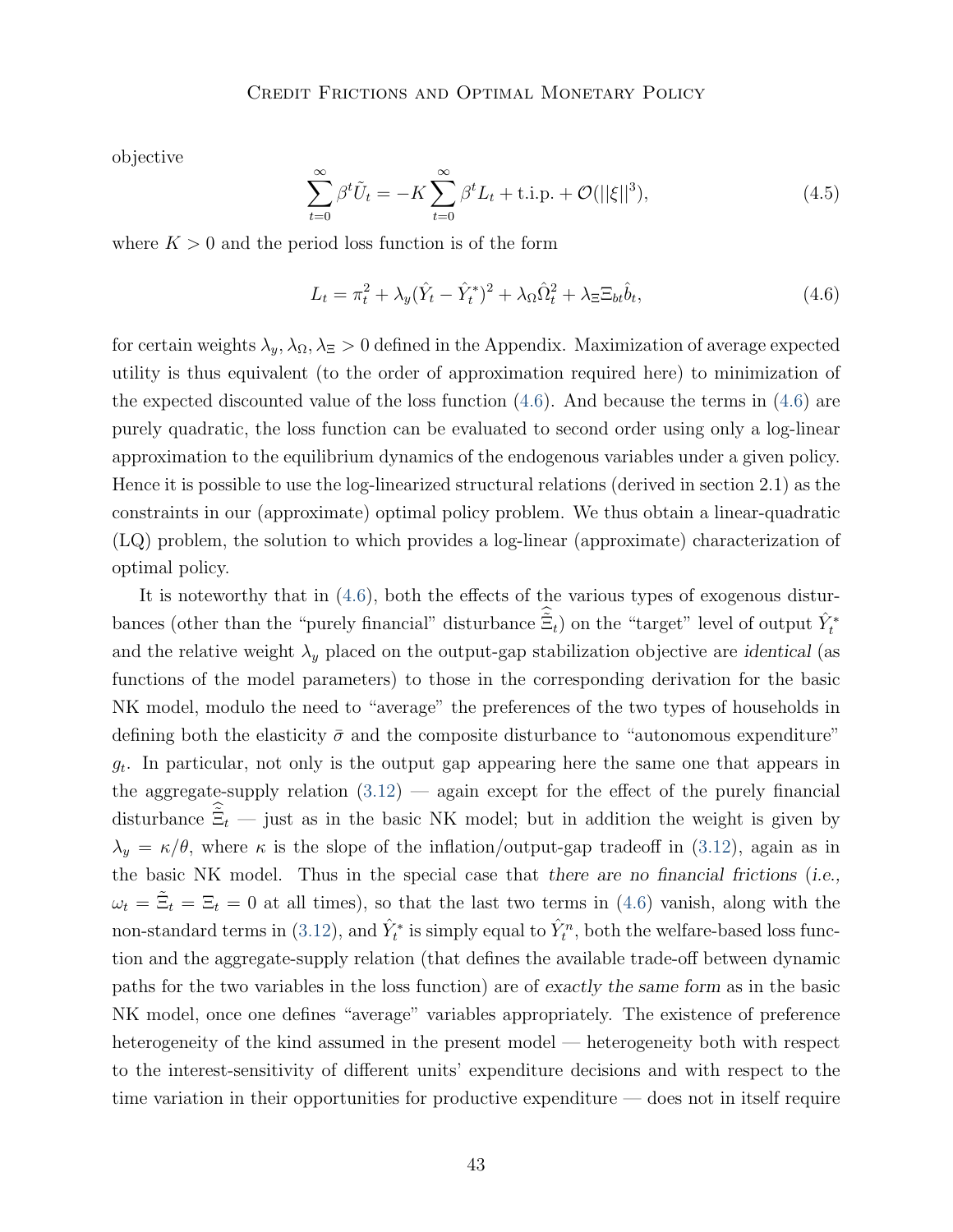any substantial modification of the theory of optimal monetary stabilization policy.

If we instead allow for time-varying financial frictions (though no steady-state distortions, as explained above), but assume that there is no endogenous variation in these frictions  $-i.e.,$ that  $\{\omega_t, \Xi_t\}$  are exogenous processes, independent of the evolution of private indebtedness<sup>[60](#page-1-0)</sup> — we continue to obtain a very simple characterization of optimal policy. In this case, the final term in [\(4.6\)](#page-43-0) is zero, and the penultimate term is independent of policy (to second order), since the log-linear approximate structural relation [\(3.4\)](#page-26-0) implies that if  $\{\omega_t\}$  is an exogenous process,  $\{\Omega_t\}$  is also an exogenous process, at least up to a residual that is at most of second order, so that  $\hat{\Omega}_t^2$  is exogenous, at least up to a residual of order  $\mathcal{O}(||\xi||^3)$ . Hence the loss function can be written (ignoring terms independent of policy) in the standard New Keynesian form, which is to say, as

<span id="page-44-0"></span>
$$
E_0 \sum_{t=0}^{\infty} \beta^t [\pi_t^2 + \lambda_y x_t^2], \qquad (4.7)
$$

where  $x_t \equiv \hat{Y}_t - \hat{Y}_t^*$  is the welfare-relevant output gap. In this case, the appropriate objectives of stabilization policy remain as in the basic NK model; the only differences made by financial frictions relate to the feasible paths for inflation and the output gap, and to the path for the policy rate required to implement given paths for inflation and the output gap.

Time-variation in financial frictions does matter for the optimal conduct of monetary policy, because they shift both the IS relation [\(3.8\)](#page-28-0) and the aggregate-supply relation [\(3.12\)](#page-29-0)). However, only the latter relation represents a constraint upon the set of achievable outcomes for the target variables, inflation and the output gap. And the only effect of financial frictions on this relation is the presence of an additional additive disturbance term. The first-order conditions that characterize the solution to the LQ problem of minimizing [\(4.7\)](#page-44-0) subject to the constraint that [\(3.12\)](#page-29-0) hold each period are unaffected by the additional disturbance terms, and so is the optimal target criterion that expresses the linear relation that must exist between the evolution of inflation and of the output gap in order for the first-order conditions for optimality to be satisfied. Just as in the basic NK model, the optimal target criterion is of the form<sup>[61](#page-1-0)</sup>

<span id="page-44-1"></span>
$$
\pi_t + (\lambda_y/\kappa)(x_t - x_{t-1}) = 0.
$$
\n(4.8)

<sup>&</sup>lt;sup>60</sup>For example, we may assume that (i) no real resources are used in intermediation, so that  $\Xi_t(b) = 0$ , and the credit spread  $\omega_t$  is due entirely to default risk; and (ii) the default rate  $\tilde{\chi}_t$  evolves exogenously, and is unaffected by the volume of bank lending.

 $61$ See [Woodford](#page-60-0) [\(2003,](#page-60-0) chap. 7) for derivation of this characterization of optimal policy in the case of the basic NK model, and for further discussion of the implementation of optimal policy using a target criterion.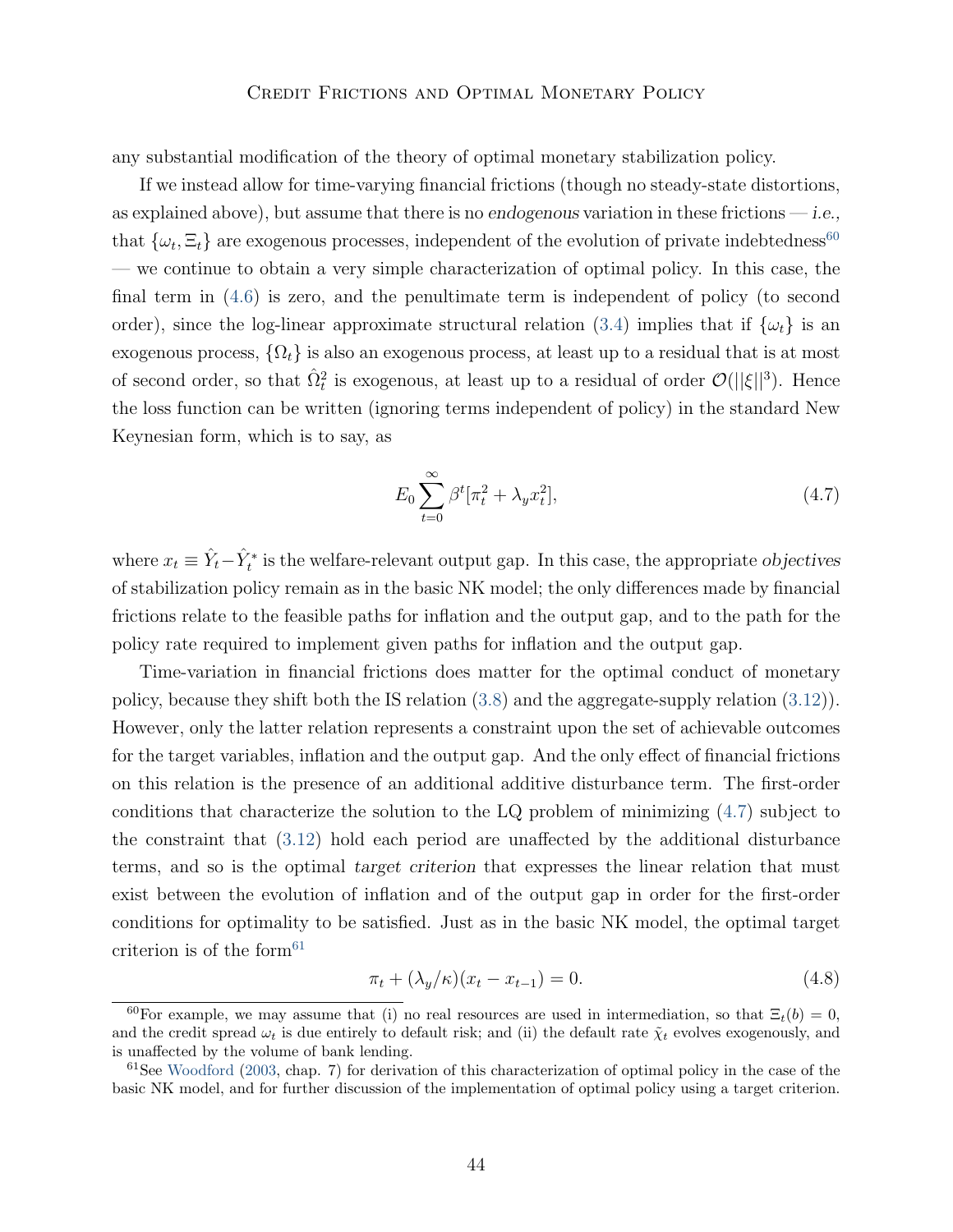While the state-contingent paths for inflation and the output gap that *satisfy* this criterion are different in the case of a time-varying credit spread, the criterion that the central bank should use at each point in time to determine if policy remains on track is unchanged. Not only can optimal policy still be characterized as "flexible inflation targeting," but the optimal target criterion is of an identical form to what is optimal in the absence of credit frictions.

## 4.2 Implementing the Optimal Policy

The implementation of an optimal policy does require the central bank to monitor the varying size of the credit frictions — more precisely, the varying size of credit spreads — in order to determine how it must act in order to ensure fulfillment of the target criterion [\(4.8\)](#page-44-1). These matter for two reasons. First, the paths of inflation and the output gap consistent with [\(4.8\)](#page-44-1) depend in general on the evolution of credit spreads, because of the effect of those spreads on the aggregate-supply trade-off [\(3.12\)](#page-29-0). And second, the path of policy rates required to implement given (feasible) paths for inflation and output depends on the path of credit spreads, because of their effects on both the relation [\(3.8\)](#page-28-0) between average interest rates and expenditure and the relation [\(3.10\)](#page-28-1) between the policy rate and the relevant "average" interest rate.

The required adjustment of the policy rate follows from standard treatments (e.g., [Clar](#page-57-0)[ida, Gali and Gertler,](#page-57-0) [1999;](#page-57-0) [Woodford,](#page-60-0) [2003,](#page-60-0) chap. 7) of the optimal interest-rate response to "cost-push shocks" and variations in the natural rate of interest in the context of the basic NK model. Variations in credit spreads result in a total cost-push term in the aggregatesupply relation equal to  $62$ 

$$
u_t^{FF} = u_t + \xi s_\Omega \hat{\Omega}_t,
$$

where  $u_t \equiv \xi(\hat{\mu}_t^w + \hat{\tau}_t)$  is the cost-push term in the absence of financial frictions (but taking account of preference heterogeneity), and the coefficient  $s_{\Omega}$  is defined as in [\(3.7\)](#page-27-1); and they similarly result in a natural rate of interest (understood to mean the real value of the relevant average rate of interest that would be required to maintain a zero output gap at all times) equal to

$$
r_t^{n,FF} = r_t^n + s_\Omega E_t \Delta \hat{\Omega}_{t+1} - (\bar{\sigma} + \omega_y^{-1})^{-1} E_t \Delta \hat{\Xi}_t,
$$

where  $r_t^n$  is similarly the natural rate of interest in the absence of financial frictions (but

<sup>&</sup>lt;sup>62</sup>The cost-push effect of variations in  $\hat{\Omega}_t$  here has a simpler expression than in [\(3.12\)](#page-29-0), because of the assumption in this section that  $\overline{\Omega} = 1$ , which implies that  $\gamma_b = \pi_b$ . The effect of variations in  $\hat{\Omega}_t$  on the natural rate of interest given below is similarly simpler than the one indicated in [\(3.8\)](#page-28-0), because  $\psi_{\Omega} = 0$  in the special case in which  $\overline{\Omega} = 1$ .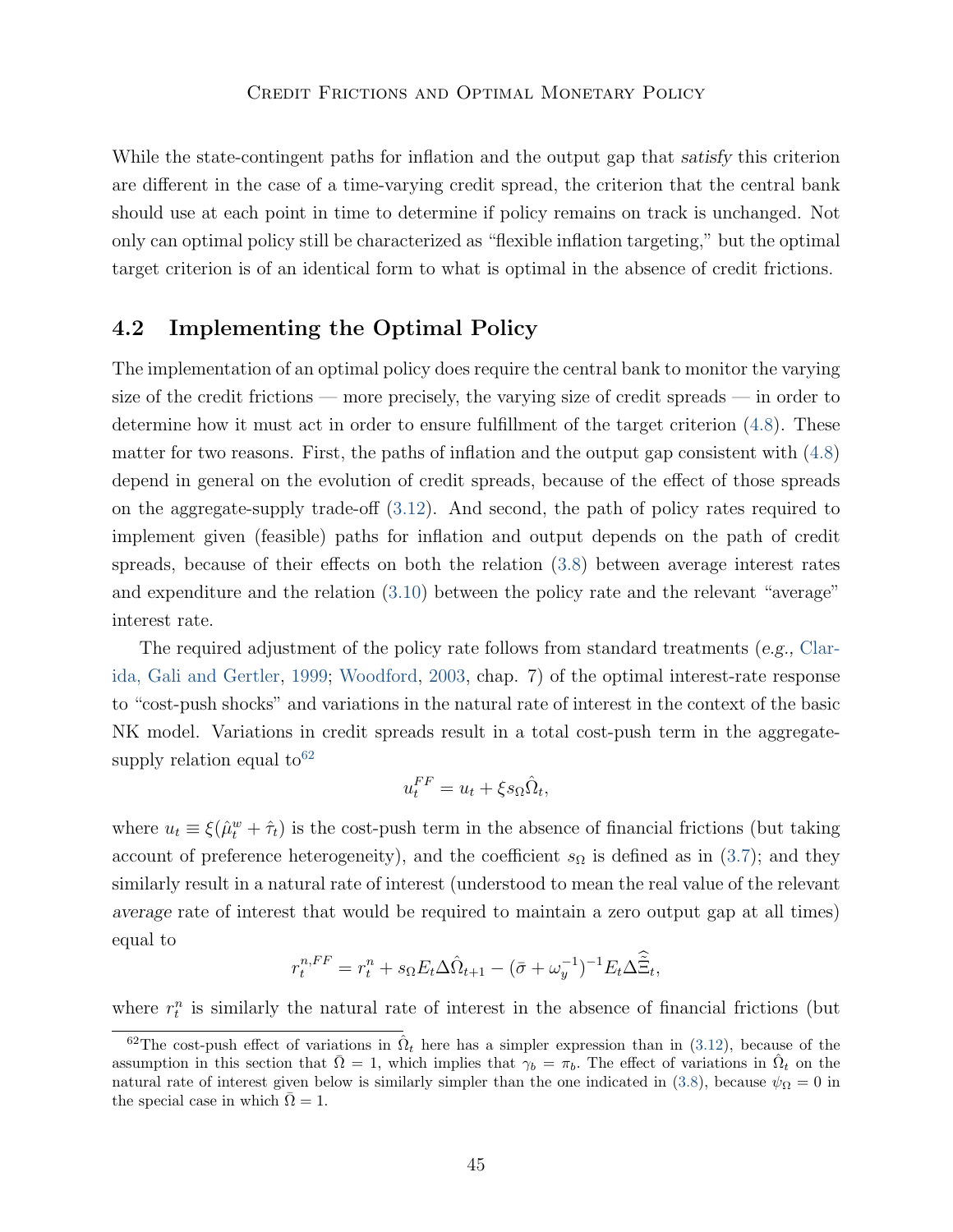taking account of preference heterogeneity). The standard theory of how "the interest rate" should be adjusted in response to exogenous variations in the processes  $\{u_t, r_t^n\}$  continues to apply under this extension of the basic NK model, but it now should be understood to determine the optimal operating target for the average interest rate  $\hat{i}^{avg}_t$  $_{t}^{avg}$ . The required adjustment of the central bank's policy rate  $i_t^d$  is then given by [\(3.10\)](#page-28-1), and this relation is also shifted when credit spreads change.

A useful description of the ultimate implications for interest-rate policy can be given by solving equilibrium relations [\(3.8\)](#page-28-0), [\(3.10\)](#page-28-1) and [\(3.12\)](#page-29-0) for the policy rate required in order for the equilibrium values of  $\pi_t$  and  $x_t$  to satisfy the target criterion [\(4.8\)](#page-44-1). In this exercise we take as given the values of the expectations  $E_t \pi_{t+1}$  and  $E_t x_{t+1}$ , as well as the values of all predetermined or exogenous variables; solve for the implied values of  $\pi_t$  and  $x_t$  conditional upon the choice of  $i_t^d$ ; substitute these solutions for  $\pi_t$  and  $x_t$  into the target criterion; and then solve for the value of  $i_t^d$  that implies that [\(4.8\)](#page-44-1) should be satisfied. The resulting interest-rate reaction function is what [Evans and Honkapohja](#page-57-1) [\(2006\)](#page-57-1) call an "expectationsbased reaction function." Because it responds directly to (observed) current expectations, such a policy ensures that the target criterion is satisfied regardless of whether expectations are those consistent with the optimal equilibrium. Such an approach to the implementation of policy has important advantages; in particular, it ensures both that the optimal equilibrium is the only (non-explosive) rational-expectations equilibrium consistent with the central bank's reaction function, and that this equilibrium is "E-stable," facilitating convergence to the rational-expectations equilibrium under least-squares learning dynamics.<sup>[63](#page-1-0)</sup>

In the case of the model developed here (under the assumptions used to derive [\(4.8\)](#page-44-1), this reaction function takes the form

<span id="page-46-0"></span>
$$
i_t^d = r_t^n + \phi_u u_t + [1 + \beta \phi_u] E_t \pi_{t+1} + \bar{\sigma}^{-1} E_t x_{t+1} - \phi_x x_{t-1} -[\pi_b + \hat{\delta}^{-1} s_\Omega] \hat{\omega}_t + [(\hat{\delta}^{-1} - 1) + \phi_u \xi] s_\Omega \hat{\Omega}_t -(\bar{\sigma} + \omega_y^{-1})^{-1} E_t \Delta \hat{\Xi}_{t+1},
$$
\n(4.9)

where

$$
\phi_u \equiv \frac{\kappa}{\bar{\sigma}(\kappa^2 + \lambda_y)} > 0, \qquad \phi_x \equiv \frac{\lambda_y}{\bar{\sigma}(\kappa^2 + \lambda_y)} > 0.
$$

The terms on the first line of [\(4.9\)](#page-46-0) are exactly the reaction function derived by [Evans and](#page-57-1) [Honkapohja](#page-57-1) [\(2006\)](#page-57-1) for the basic NK model; note that the rule can be viewed as a forwardlooking variant of a "Taylor rule." The second and third lines contain the additional terms

<sup>63</sup>See [Evans and Honkapohja](#page-57-1) [\(2006\)](#page-57-1), [Preston](#page-59-2) [\(2008\)](#page-59-2), and [Woodford](#page-60-0) [\(2003,](#page-60-0) chap. 7).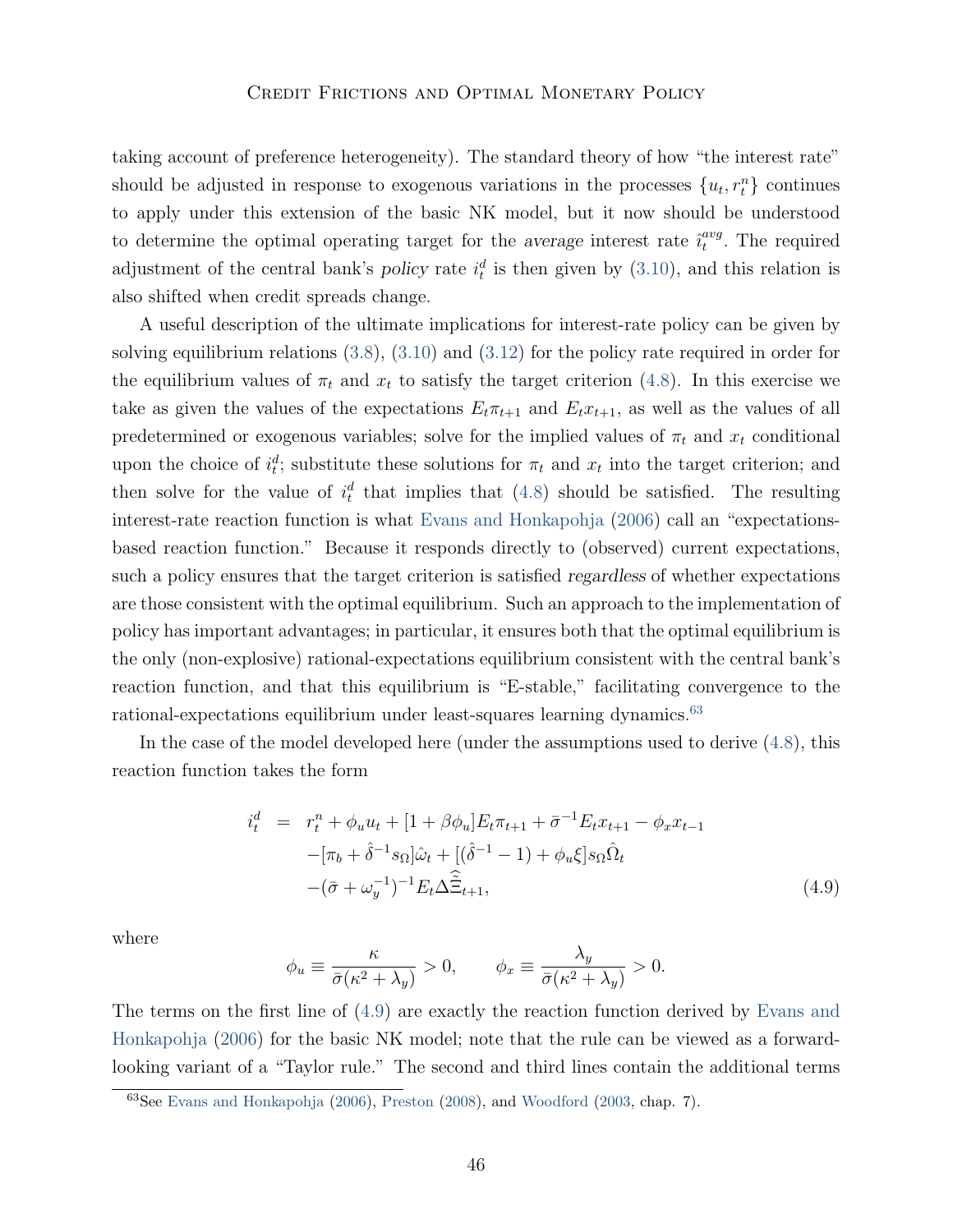that must be added in the case of credit frictions, taking into account the effects of credit spreads and of the resources used in intermediation on the effective natural rate of interest, the cost-push effects of credit spreads, and the consequences of spreads for the gap between the policy rate and the average interest rate. (We have written the terms on the second line in terms of  $\hat{\omega}_t$  and  $\hat{\Omega}_t$  rather than  $\hat{\Omega}_t$  and  $E_t\hat{\Omega}_{t+1}$ , by using [\(3.4\)](#page-26-0) to eliminate the expected gap term. This makes it easiest to contrast the effects of transitory as opposed to more persistent variations in credit spreads.)

Because the coefficient multiplying  $\hat{\omega}_t$  is negative, while the term multiplying  $\hat{\Omega}_t$  is positive (under the assumption that  $s_b \sigma_b > s_s \sigma_s$ ), the appropriate adjustment of the intercept of the reaction function is generally negative in the case of a transitory increase in credit spreads, but less negative (for any given size of increase in credit spreads) the more persistent the increase is expected to be. It is furthermore worth noting that in the limiting case in which  $s_b\sigma_b \gg s_s\sigma_s$  and  $\delta$  approaches 1, the coefficient on  $\hat{\omega}_t$  in [\(4.9\)](#page-46-0) approaches -1. Since the coefficient on  $\hat{\Omega}_t$  is also fairly small under a realistic calibration (about 0.03 in the calibration used above), it follows that the optimal reduction in the policy rate (relative to what the reaction function would otherwise call for) in response to a purely transitory increase in credit spreads will equal nearly 100 percent of the increase in spreads, as proposed by [Taylor](#page-60-1) [\(2008\)](#page-60-1) and [McCulley and Toloui](#page-59-3) [\(2008\)](#page-59-3). In this limiting case, it is really only the interest rate faced by borrowers that matters for aggregate demand, and thus it is only the consequence of the policy rate for the rate that will be faced by borrowers that matters for fulfillment of the target criterion; in this case the reasoning of Taylor and of McCulley and Toloui is essentially correct.

Even in the case of a less extreme parameterization of the structural model and a more persistent disturbances to credit markets, the optimal adjustment can easily be a large fraction of the size of the increase in credit spreads. For example, in the case of the calibration discussed above and in the case of a financial shock with the degree of persistence assumed in Figures [15](#page-75-0) below (i.e., an autoregressive coefficient of 0.75), the reduction in the intercept of the central-bank reaction function will be by about 85 basis points for each percentage point increase in credit spreads. However, under a parameterization in which the expenditure decisions of borrowers are not so largely responsible for the interest sensitivity of aggregate expenditure, the optimal reduction in the policy rate in response to an increase in credit spreads would be smaller. For example, in the case that  $s_b \sigma_b = s_s \sigma_s$ , the coefficient on  $\hat{\omega}_t$  is equal to exactly  $-\pi_b$ , while the coefficient on  $\hat{\Omega}_t$  is zero. In this case, it is only optimal to reduce the policy rate by  $\pi_b$  percentage points for every percentage point increase in credit spreads; in this case, the optimal reaction function is most simply expressed in terms of an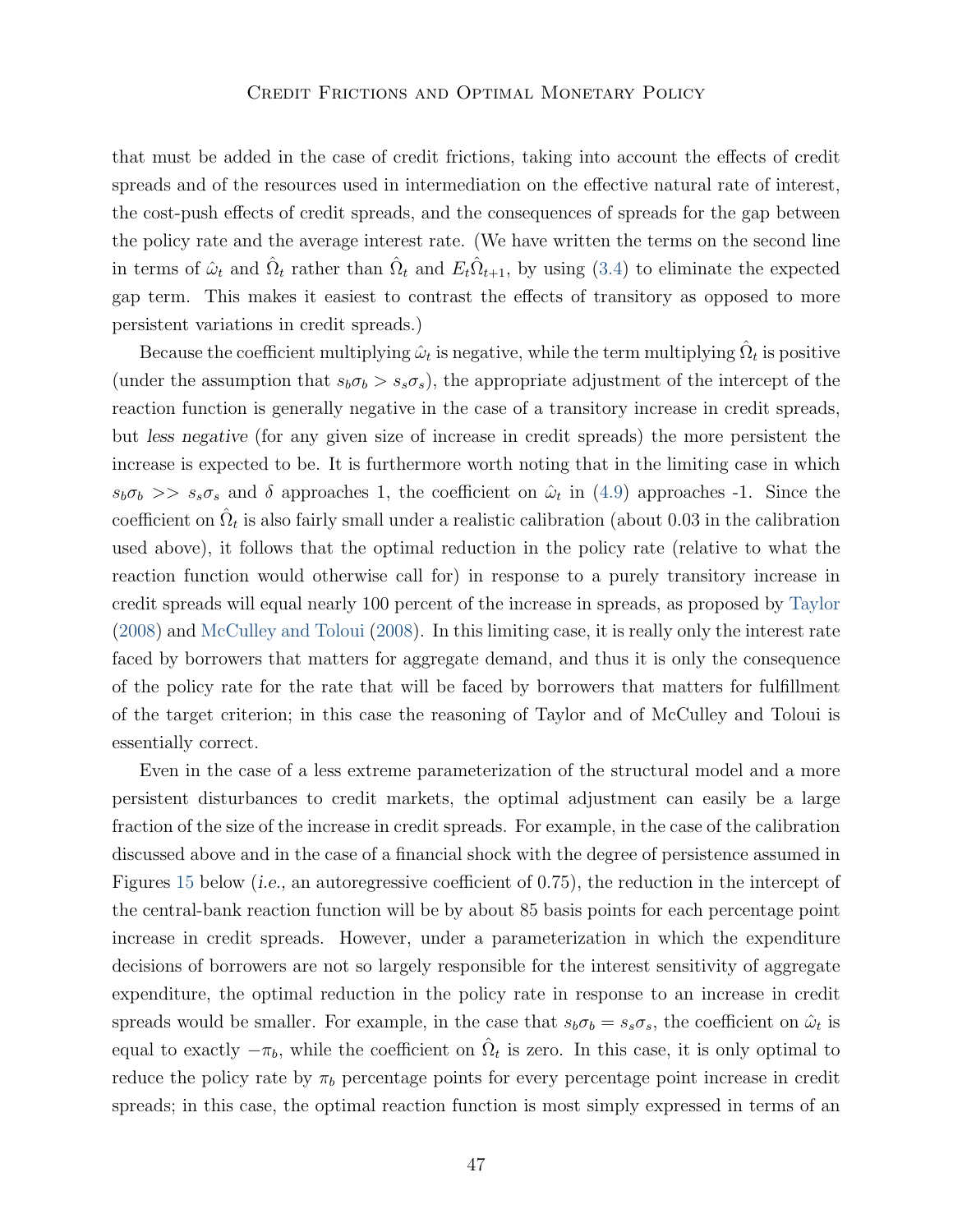operating target for  $i_t^{avg}$  $t^{avg}_{t}$ , rather than either  $i^{d}_{t}$  or  $i^{b}_{t}$ . (It is also interesting to note that in this case, the optimal response is independent of the degree of persistence of the disturbance to credit markets.)

These analytical results depend, of course, on a number of simplifying assumptions. Matters are more complicated, in particular, if we assume that either the resources used in financial intermediation, the size of credit spreads, or both depend on the volume of bank lending. Rather than seek analytical results in the more general case, we present some illustrative numerical calculations of optimal policy in calibrated examples, and investigate the degree to which the insights suggested by the analysis of this simple case continue to apply.

## 4.3 Numerical Analysis

In order to check the degree to which the results obtained above for a special case continue to hold, at least approximately, under more general assumptions, we numerically analyze optimal policy in the calibrated economies for which we have already analyzed the consequences of a simple Taylor rule in section 2. Under assumptions more general than those used in the previous section, we can characterize the optimal responses to exogenous disturbances of various sorts by deriving the first-order conditions that characterize optimal (Ramsey) policy — the problem of maximizing  $(4.1)$  subject to constraints  $(2.7)$ – $(2.8)$ ,  $(2.12)$ – $(2.15)$ ,  $(2.26)-(2.27)$  $(2.26)-(2.27)$  $(2.26)-(2.27)$ , and  $(2.28)-(2.29)$  $(2.28)-(2.29)$  $(2.28)-(2.29)$  — and then log-linearizing them around the zero-inflation optimal steady state. The resulting log-linear equations can be solved for log-linear optimal dynamic responses of the various endogenous variables to (small enough) random shocks to each of the exogenous disturbance processes.

A useful question about these optimal responses is the degree to which they can be achieved through one or another rule for the conduct of monetary policy. Given our results for the special case treated in the previous section, one obvious candidate for a rule is flexible inflation targeting, here understood to mean a commitment to adjust the policy rate as necessary to ensure that the target criterion  $(4.8)$  holds at all times.<sup>[64](#page-1-0)</sup> Other simple

 $64$ More precisely, the target criterion that we assume is the one that characterizes optimal policy in the representative-household model. The target criterion discussed in the previous section corresponded to optimal policy in a representative household model in which the steady-state level of output is efficient, which required that  $1 - \tau = \mu^p \equiv \theta/(\theta - 1)$ . More generally, the optimal target criterion for the representativehousehold model continues to be of the form  $(4.8)$ , but the definition of the output gap  $x_t$  and the relative weight  $\lambda_y$  are slightly different, as explained in [Benigno and Woodford](#page-56-0) [\(2005\)](#page-56-0). To be precise, in our numerical solutions under the "flexible inflation targeting rule"  $(4.8)$ , we define the variable  $x_t$  as in Benigno and Woodford, except that the exogenous level of government purchases  $\hat{G}_t$  is replaced by  $\hat{G}_t + \tilde{\Xi}_t$ , as in [\(4.4\)](#page-42-1).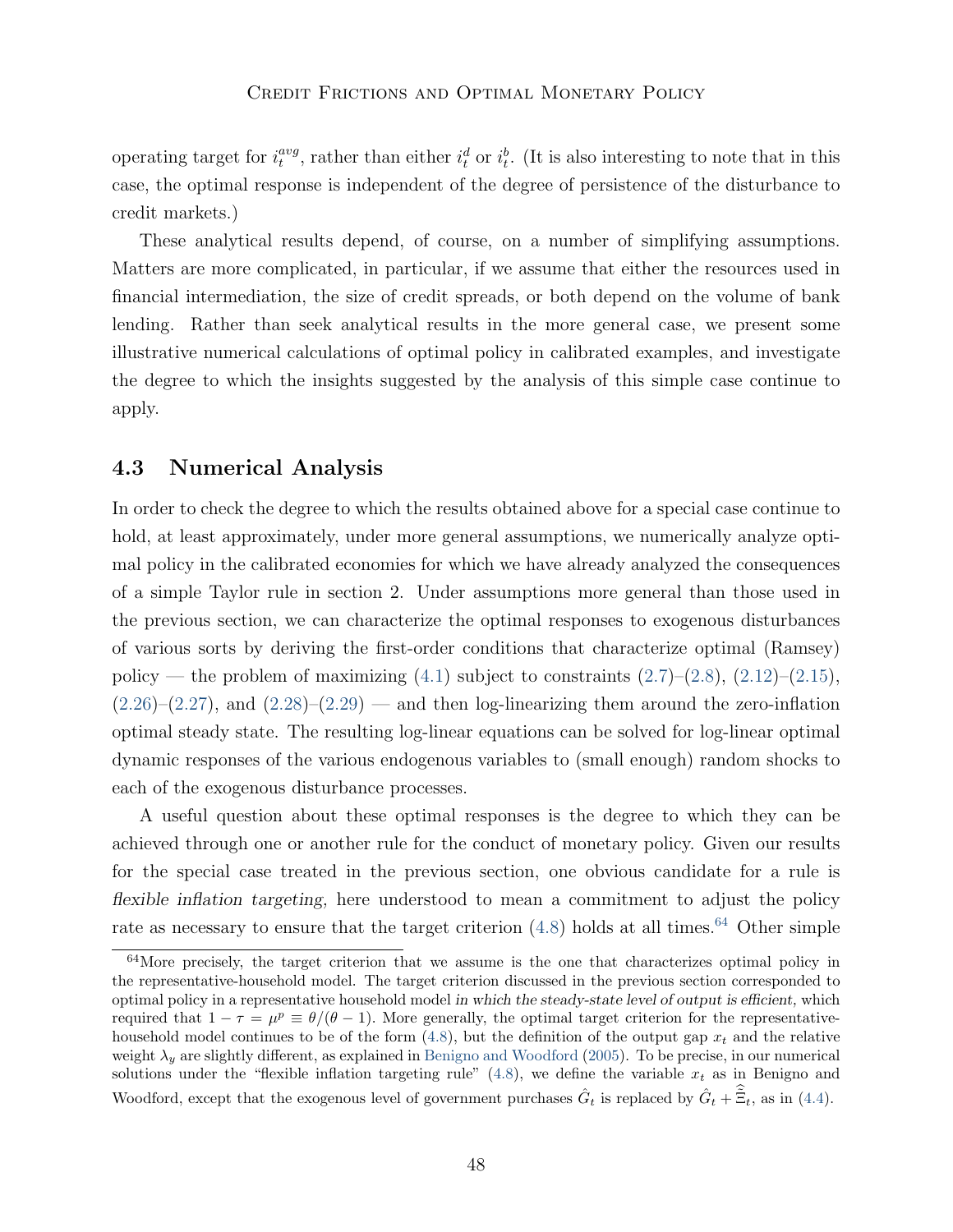proposals that we shall consider include the simple Taylor rule analyzed in section 2, and a strict inflation targeting rule, under which monetary policy stabilizes the inflation rate regardless of the type of disturbance that occurs.

The equilibrium responses of the endogenous variables to a technology shock (of exactly the same kind previously considered in Figures [3](#page-63-0) and [6\)](#page-66-0) under each of these alternative monetary policies are shown in Figure [10.](#page-70-0) (The model parameterization is again the one with a convex intermediation technology, as in Figures [5](#page-65-0)[-9.](#page-69-0)) The solid line (labeled 'Optimal') indicates the equilibrium responses to the increase in productivity under the optimal policy. The dashed line (labeled 'PiStab') instead indicates responses under a policy that fully stabilizes inflation (*i.e.*, strict inflation targeting); the line marked with  $+$  signs (labeled 'Taylor') indicates responses under policy conducted in accordance with the Taylor rule; and the line marked with x's (labeled 'FlexTarget') indicates responses under the flexible inflation targeting policy.

In the case of this kind of shock, the aggregate-supply relation [\(3.12\)](#page-29-0) implies that there is little inconsistency between inflation stabilization and output-gap stabilization; and as a consequence strict inflation targeting and flexible inflation targeting are barely distinguish-able policies.<sup>[65](#page-1-0)</sup> They are also both very close to the optimal policy, confirming that in this respect the analytical results of the previous section continue to provide a good approximation. The Taylor rule is instead much less close to an optimal policy, because it requires policy to be tightened in response to the output increase, even when this does not represent high output relative to the natural rate (which is increased by the technology shock). Similar results are obtained in the case of exogenous shocks to the disutility of labor, the demand of borrowers, or to the path of government debt (none of which are shown here): in each case, there is sufficiently little tension between the requirements of inflation stabilization and of output-gap stabilization that flexible inflation targeting and strict inflation targeting are similar policies, and both are fairly close to optimal policy (while the Taylor rule is much less close).

Figure [11](#page-71-0) shows the corresponding equilibrium responses in the case of a shock to the wage markup  $\mu_t^w$ , under the same four alternative policies. This case is interesting because it is one in which strict inflation targeting is clearly not an optimal policy, even in the representative-household model, owing to the substantial "cost-push" effect of such a shock. (However, even in this case, strict inflation targeting is still more similar to optimal policy than is adherence to the Taylor rule.) The figure shows that in the case of this kind of shock,

 $65$ In fact, if we did not allow for endogeneity of the credit spread, as in the model with a linear intermediation technology, they would not differ at all.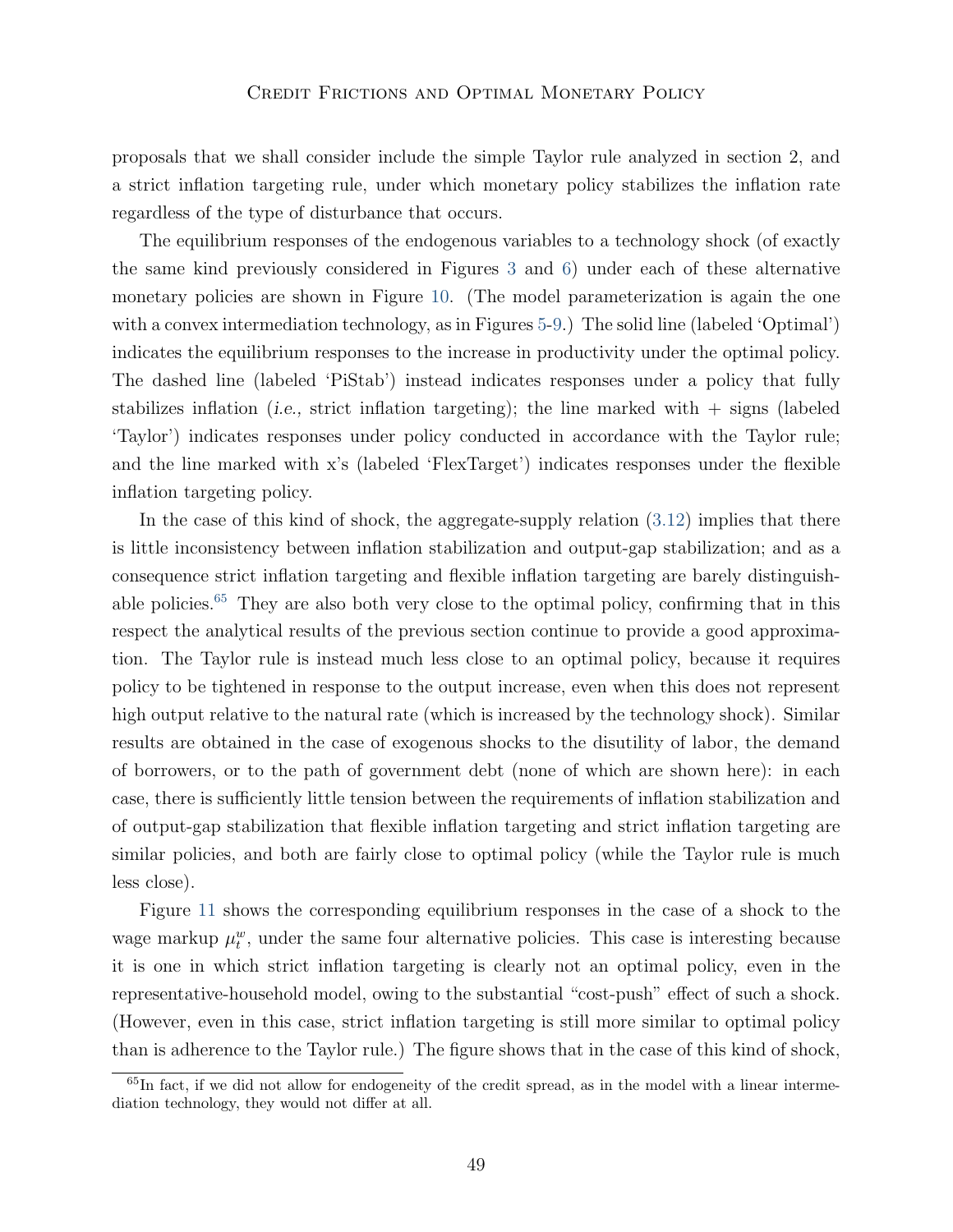as with other "supply shocks" such as disturbances to the disutility of labor supply or to the tax rate, flexible inflation targeting is nonetheless quite a close approximation to optimal policy.

Figure [12](#page-72-0) shows the corresponding equilibrium responses to a shock to the level of government purchases (of the kind previously assumed in Figures [4](#page-64-0) and [7\)](#page-67-0); and Figure [13](#page-73-0) shows the responses to a shock to the demand of savers (of the kind previously assumed in Figure [8\)](#page-68-0). In the case of a shock to government purchases, strict inflation targeting is again not optimal, $66$  and in at least some respects the Taylor rule is in this case closer to the optimal policy than would be strict inflation targeting.[67](#page-1-0) Nonetheless, once again flexible inflation targeting is the closest to optimal policy of the set of simple policy rules considered here, though optimal policy would be slightly tighter in the period of the shock. In the case of a shock to the demand of savers as well, flexible inflation targeting is the closest to optimal policy, though again optimal policy would be slightly tighter in the period of the shock. Flexible inflation targeting is nonetheless a slightly tighter policy (initially) in response to the expansionary shock than strict inflation targeting would be, though it is not excessively tight in the way that the simple Taylor rule is.

Figure [14](#page-74-0) instead considers equilbrium responses to a shock to the demand of borrowers (again, the shock increases their purchases by one percent for a given marginal utility of income). In this case, the way in which the strict inflation targeting policy is suboptimal is opposite to the case of two "demand shocks" just considered: under an optimal policy, inflation would be allowed to rise slightly in response to the shock. But again the flexible inflation targeting policy deviates from strict inflation targeting in the correct direction, while both targeting rules are substantially better than the simple Taylor rule.

Finally, Figure [15](#page-75-0) shows the corresponding equilibrium responses in the case of a shock to the default rate  $\tilde{\chi}_t$ , of a size sufficient to increase the credit spread  $\omega_t$  by four percentage points (annualized). This kind of shock (not discussed in section 2.3 because there is no analogous shock in the models without financial frictions) would be quite contractionary if monetary policy were conducted in accordance with an unadjusted Taylor rule.<sup>[68](#page-1-0)</sup> But as in the case of a productivity shock (shown in Figure 10) or a shock to the disutility of labor supply, either kind of inflation targeting is much closer to optimal policy. Yet even in this case, flexible inflation targeting is not quite an equivalent policy to strict inflation targeting,

<sup>&</sup>lt;sup>66</sup>This would be true even in the representative-household model, given the existence of steady-state distortions, as discussed by [Benigno and Woodford](#page-56-0) [\(2005\)](#page-56-0).

<sup>&</sup>lt;sup>67</sup>The response of output is more nearly optimal under the Taylor rule.

<sup>&</sup>lt;sup>68</sup>This effect could be substantially mitigated, of course, by a spread-adjusted Taylor rule of the kind proposed by [Taylor](#page-60-1) [\(2008\)](#page-60-1). See [C´urdia and Woodford](#page-57-2) [\(2010\)](#page-57-2) for numerical analysis of rules of that kind.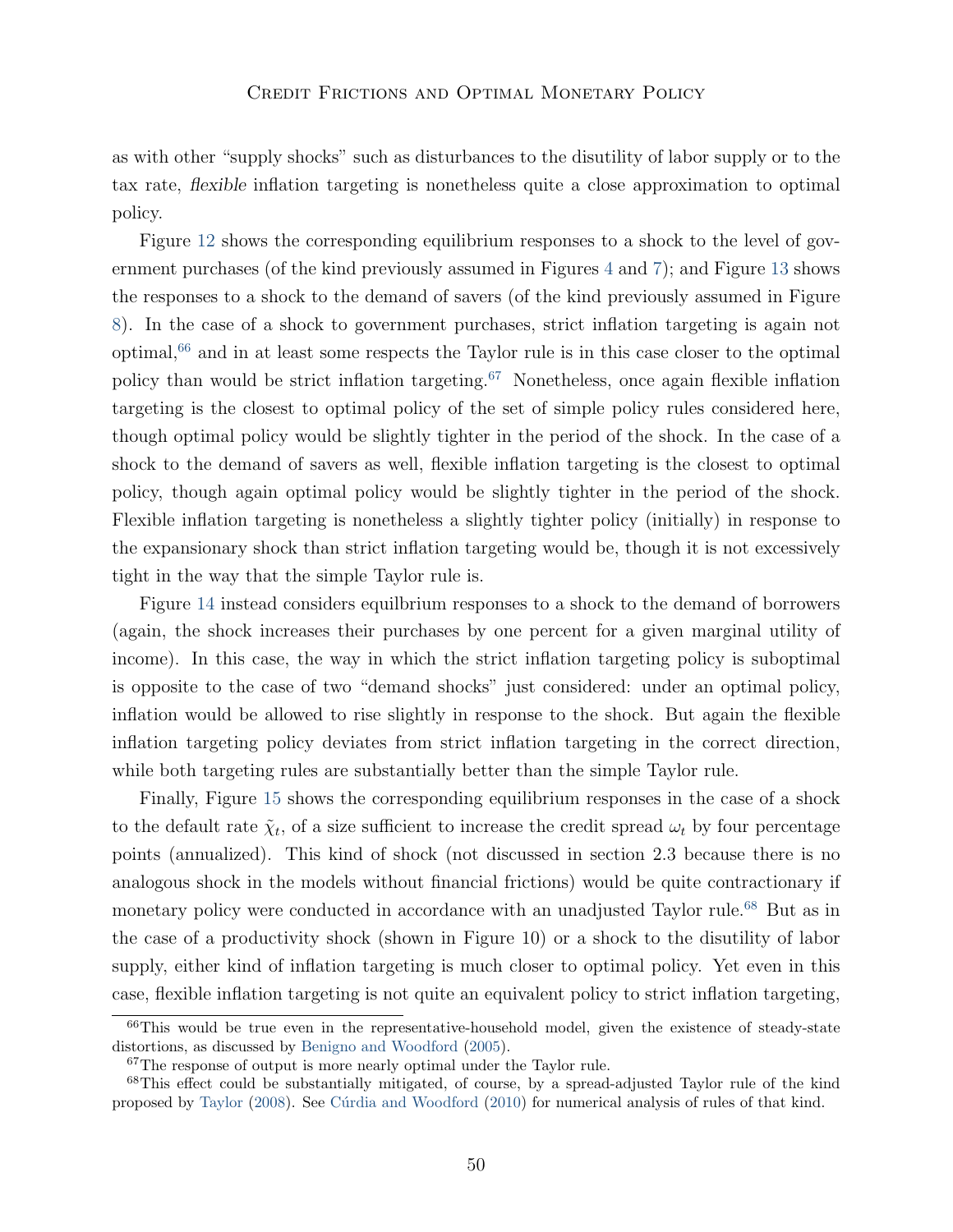and is closer to the optimal policy.

Overall, our conclusion is that while the additional distortions that were omitted in the special case for which we were able to give an analytical characterization of optimal policy in section 3.1 are of at least some significance in our calibrated model, the flexible inflation targeting rule [\(4.8\)](#page-44-1) continues to provide a fairly good approximation to optimal policy, in response to each of the variety of types of exogenous disturbances discussed above.<sup>[69](#page-1-0)</sup> Since this is also the rule that characterizes optimal policy in the basic NK model, in at least this sense the basic NK model remains quite a good guide to policy in the kind of environment that we consider. Of course, it is important to remember that the policy prescription provided by [\(4.8\)](#page-44-1) is not a complete description of the way in which the policy rate should be adjusted: it is still necessary to use a model of the transmission mechanism to determine what adjustments of the policy rate are needed to ensure that the target criterion is satisfied. And the model used for this latter purpose needs to be one that takes account of the credit frictions — in particular, that takes account of the variations over time in the size of credit spreads. But the target criterion around which monetary policy deliberations are structured may not need to be changed in response to the existence of credit frictions.

# 5 Conclusions

With regard to the most general question raised in our introduction — implications for models for policy analysis — our results suggest that the basic view of the way in which monetary policy influences aggregate expenditure and inflation presented in New Keynesian models need not be modified in any fundamental way as a consequence of the observation that substantial spreads exist on average between different interest rates in the economy, or that these spreads are not always constant over time. We have exhibited a simple extension of the basic NK model in which a time-varying positive spread exists between the interest rate available to savers and the interest rate at which borrowers can borrow. Yet in at least the simplest version of this model, the monetary transmission mechanism is virtually identical to that of the basic NK model: monetary policy can be viewed purely as central-bank control of a short-term nominal interest rate (the deposit rate  $i_t^d$ ), and the ways in which aggregate expenditure and inflation are determined by the expected central-bank reaction function for the policy rate (e.g., a Taylor rule specification) are nearly identical to those in the basic NK model. Hence the fundamental lessons implied by that framework for monetary policy

 $69$ The Appendix includes figures with the equilibrium responses to all the exogenous disturbances considered, under the alternative policies discussed.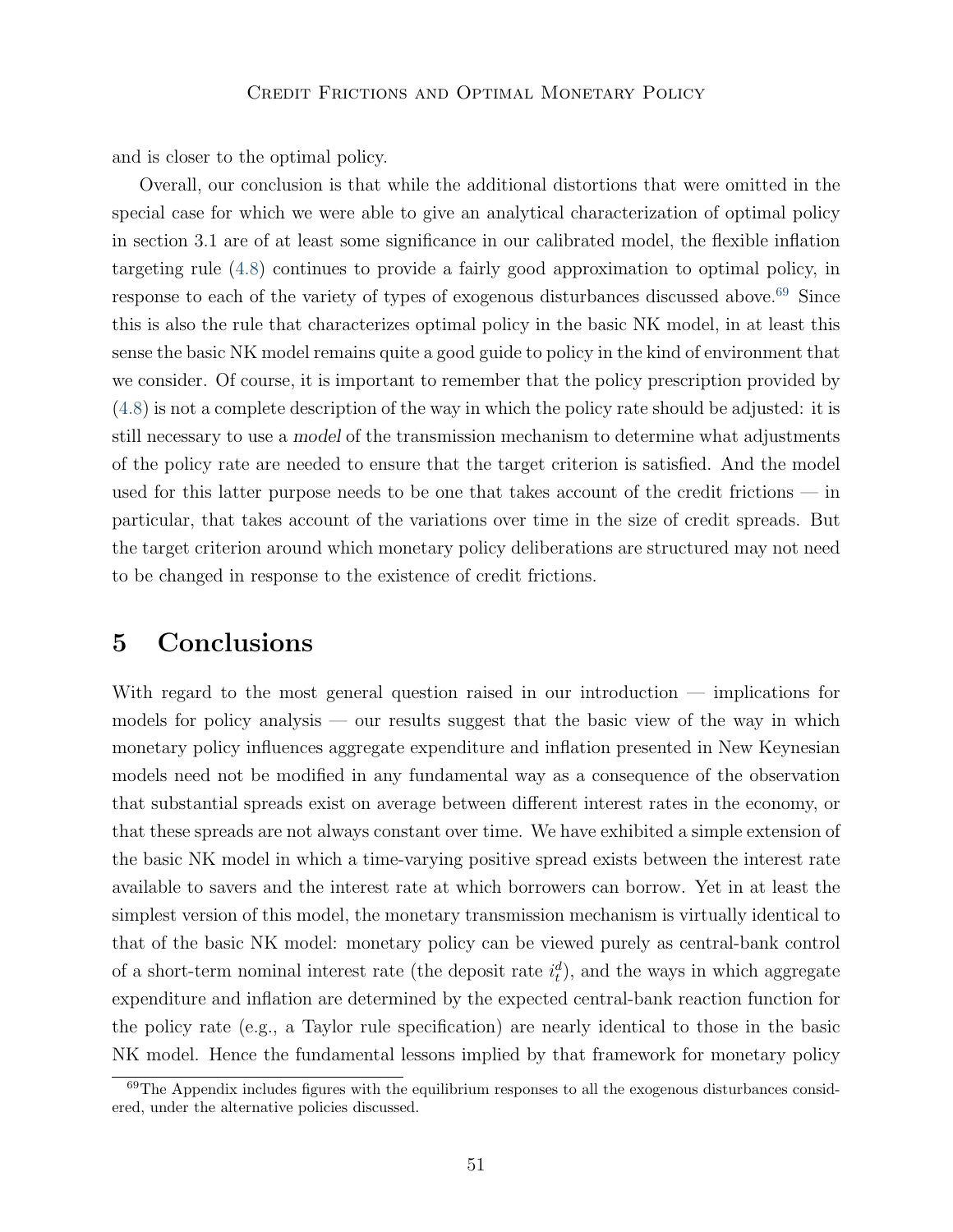analysis continue to apply (for example, the conclusion that central banks influence the aggregate economy primarily by affecting the expected future path of short-run real rates of return, rather than through their control of the current short rate as such, the conclusion that optimal policy is history-dependent, and so on).

This does not mean that financial frictions are irrelevant to output and inflation determination. Even in the simplest case of the present model, time-variation in credit spreads affects both the "IS relation" between the expected path of the real policy rate and aggregate expenditure and the "AS relation" between aggregate output and inflation. However, in the simplest version of the model, these spreads simply contribute additional additive terms to these relations, corresponding to a new form of exogenous disturbance, in addition to the real sources of variation in the natural rate of interest and natural rate of output, and the "cost-push" disturbances allowed for in the basic NK model. The occurrence of such additional disturbances matters: successful monetary policy requires appropriate adjustment of the policy rate in response to disturbances, and this requires monitoring them in real time and correctly identifying their character as they occur. But the effects of "financial shocks" in the simplest version of our model with credit frictions are not fundamentally different than the effects of a certain linear combination of types of shocks that are already considered in the standard NK literature, and the appropriate response to them (from the point of view of stabilization of inflation and/or real activity) is the same as would be appropriate in the case of that combination of familiar shocks.

Among other things, allowing for credit spreads need not require any reconsideration of the often-noted de-emphasis of measures of the money supply and sources of money demand in standard NK models.<sup>[70](#page-1-0)</sup> We have shown that it is possible to extend the basic NK model to incorporate time-varying credit frictions, without making any reference to money or introducing a transactions role for money. This can be interpreted as a "cashless" model in which there actually are no transactions balances and no government liabilities that are held other than for their pecuniary returns. But as usual, the model can also be interpreted as one in which money does supply liquidity services and earns a correspondingly lower return than government debt, and in which the central bank implements its interest-rate target by adjusting the supply of money. It remains the case, under this latter interpretation, that

 $70$ Critics of the omission of a fundamental role for monetary aggregates in NK models (e.g., [Issing,](#page-58-0) [2006;](#page-58-0) [Goodhart,](#page-58-1) [2007\)](#page-58-1) often point to the absence of multiple interest rates and of any role for financial intermediaries as a ground for suspecting the empirical relevance of such models. Goodhart, in particular, proposes that the absence of financial frictions in such models may account for the absence of an essential role for money: "by basing their model on [frictionless financial markets], the Neo-Keynesians are turning their model into an essentially non-monetary model. So it is no surprise that monetary variables are inessential in it" (p. 11).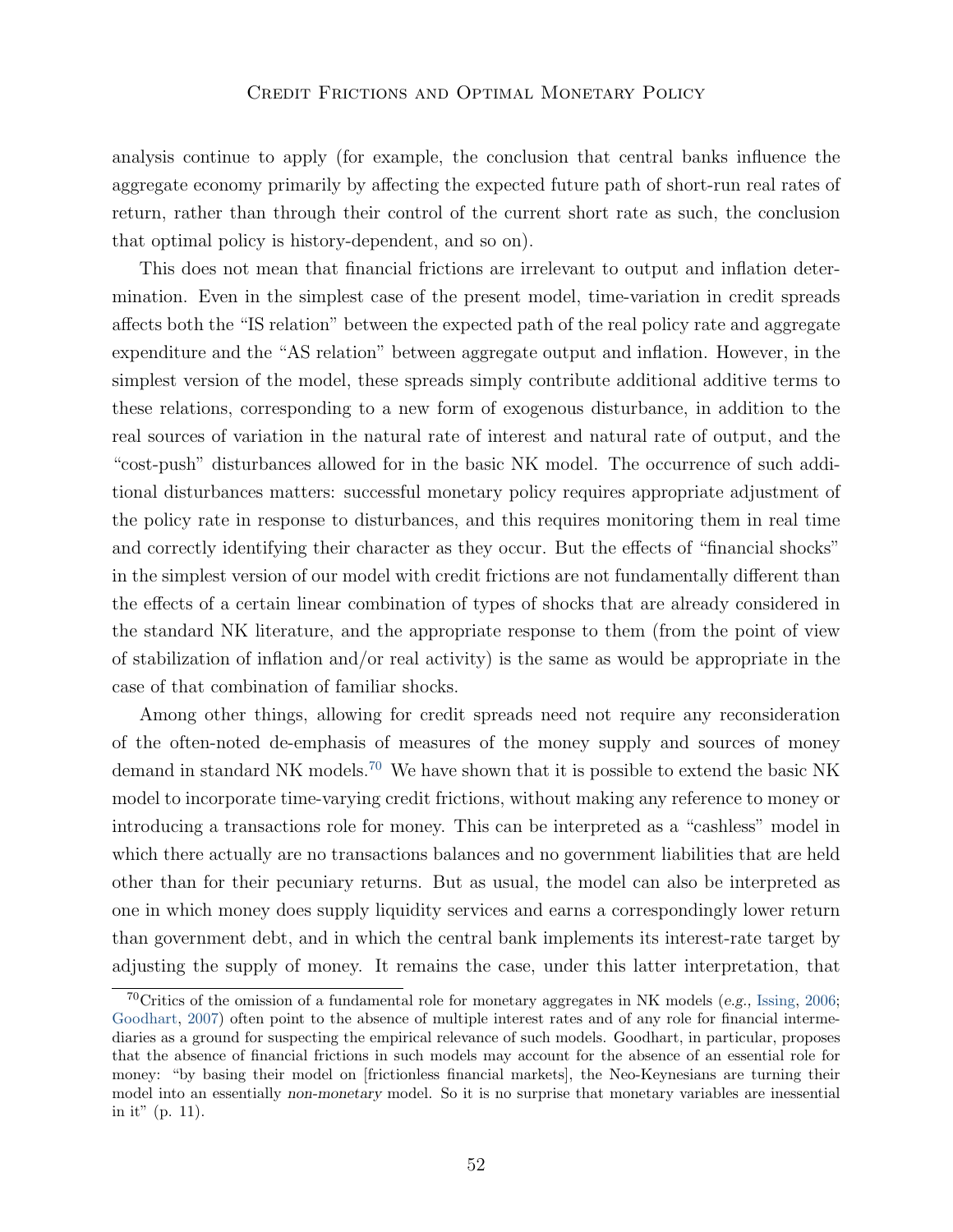what matters about monetary policy is the intended reaction function for interest rates, and not the adjustments of the supply of money that are required in order to achieve the interestrate targets, and that, under a plausible calibration of the size of monetary frictions, the existence of such frictions is of negligible quantitative significance for the predicted evolution of aggregate activity and inflation.[71](#page-1-0)

Yet while our results suggest that in the case of many types of aggregate disturbances (both disturbances that are ordinarily thought of as "demand" disturbances, and others that are considered "supply" disturbances), the effects of shocks on the evolution of output, inflation and interest rates under a conventional specification of monetary policy are not too greatly changed by the introduction of credit frictions, this is not uniformly the case. One example is the effects of changes in the path of government debt owing to shifts in fiscal policy. While the path of government debt has no effects on inflation, output or interest-rate determination in the basic NK model (if distorting tax rates are assumed not to change, so that the changed path of government borrowing corresponds only to a change in the time path of net lump-sum transfers from the government) — that is, "Ricardian equivalence" obtains — in the presence of credit frictions of the kind modeled here, this is no longer the case (even under the special assumption about tax rates). This suggests that the integration of fiscal variables into models used in central banks for monetary policy analysis may deserve a higher place on the research agenda.

Another important consequence of allowing for credit spreads, of course, is the possibility of considering how a central bank should respond to observed variation in such spreads. It is often argued that widening credit spreads provide a prima facie case for the appropriateness of lowering the central bank's policy rate. The argument commonly given is that when spreads increase, the terms on which it is possible to borrow are tightened, even in the absence of any increase in the policy rate. If it was not desired to tighten monetary conditions, it is therefore necessary to lower the policy rate, to the extent required in order to preserve the original cost

<sup>71</sup>Of course, our analysis here does not prove that it is not of value to model the evolution of a suitably defined monetary aggregate. In the model proposed by [Woodford](#page-60-2) [\(2015\)](#page-60-2), for example, the quantity of "money-like" liabilities issued by private intermediaries is an important state variable, because the amount of funding of this kind determines the amount of assets that such intermediaries will be forced to liquidate in the event that they are unable to roll over their short-term funding, and this in term determines the extent to which asset prices will be depressed in such a crisis. Such a model allows for a type of financial friction that we abstract from here. But even in the model of [Woodford](#page-60-2) [\(2015\)](#page-60-2), the relevant aggregate is not a traditional monetary aggregate, but rather the quantity of privately issued short-term safe instruments, such as repos or asset-backed commercial paper; and the reason it matters is not because of the ability of such assets to substitute for some uses of government-supplied money, as in traditional monetarist theory, but because of the consequences of the adjustment of the asset side of bank's balance sheets that may be required if the demand for such liabilities suddenly changes.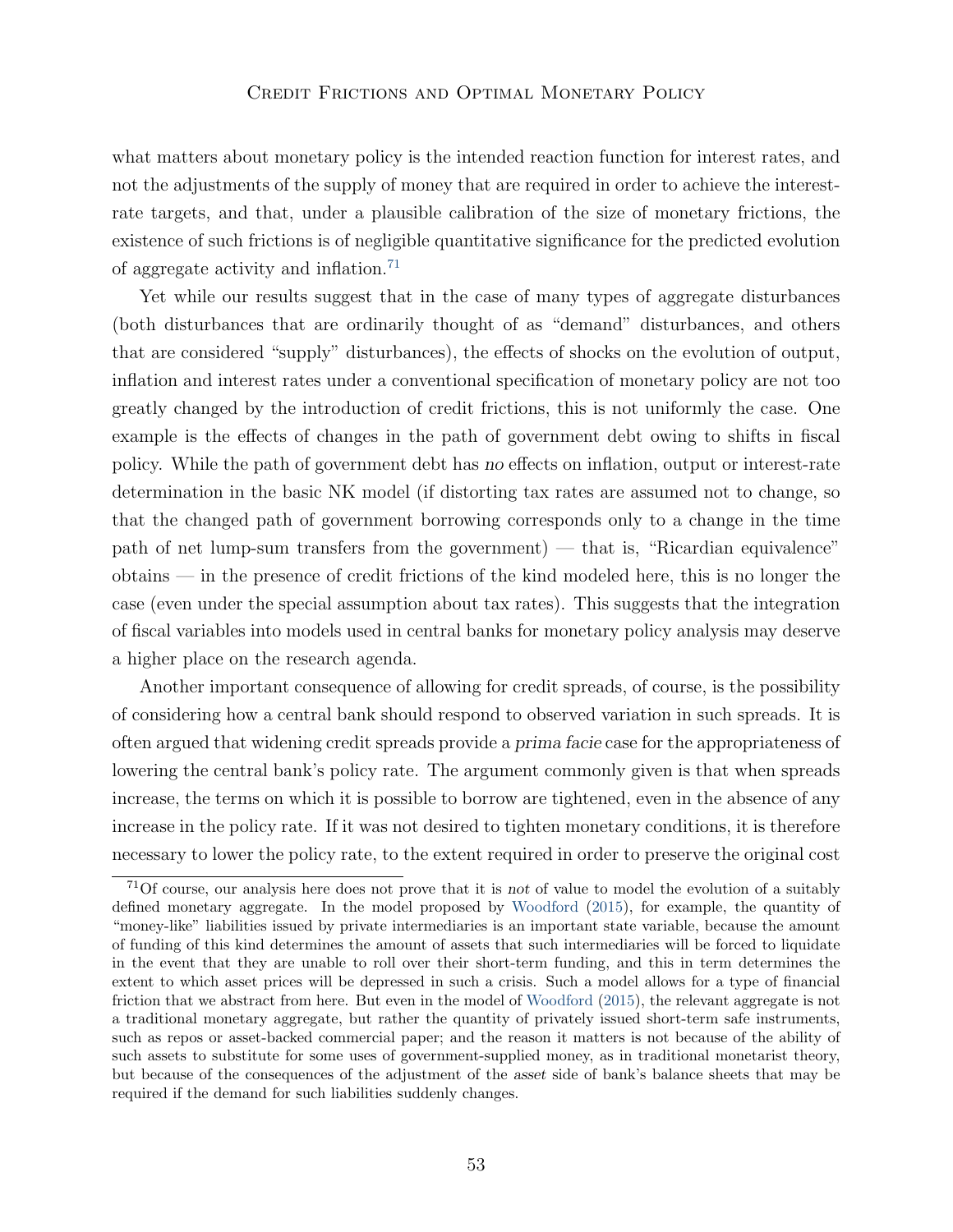of borrowing. Authors such as [McCulley and Toloui](#page-59-3) [\(2008\)](#page-59-3) suggest a one-for-one reduction in the policy rate in response to increases in particular credit spreads.

In our model, it is certainly right that the policy rate is not the only interest rate that matters in assessing the degree to which financial conditions are expansionary. On the other hand, it is not true (except in a rather special limiting case) that only the interest rate faced by borrowers matters, either; so a full offset of the observed increase in credit spreads would generally be a larger interest-rate reduction than is optimal. (A decline in the interest rate received by savers, with no change in the interest rate faced by borrowers, represents a loosening of financial conditions, insofar as saving decisions are also interest-elastic to some extent.) Moreover, the justification of a reduction in the policy rate in response to an increase in credit spreads depends on an expectation that the lower policy rate will be passed through to the interest rates at which intermediaries are willing to lend; if such passthrough is incomplete, this would further reduce the extent to which it is optimal for the policy rate to adjust in response to a change in credit spreads. And even in the case of an exogenous credit spread (so that changes in the policy rate are passed through one-for-one to lending rates), the optimal adjustment of the policy rate to an increase in the credit spread is generally less than the full size of the increase in the spread, and the optimal adjustment is smaller the more persistent the increase in the credit spread is expected to be.

Still less would our model justify the view, which sometimes appears to be assumed in popular discussions of the appropriate response to strains in credit markets, that the persistence of higher-than-average credit spreads means that interest rates have not been cut enough. (This is evidently what is assumed when commentators seek to judge whether policy rates have been cut by the right amount by looking at whether spreads remain unusually large, rather than asking whether borrowing rates are actually high.)

It is true that an increase in spreads is a source of deadweight loss in our model, so that a reduction of spreads to normal levels, if this could be done without changing anything else, would be desirable. But it is not necessarily true that monetary policy can do anything to undo an increase in credit spreads — this is certainly the case in our simplest model, where the credit spread is determined entirely by exogenous factors — and lowering interest rates will instead certainly have collateral effects. Even if monetary policy can influence spreads, it is not obvious that this will be beneficial. For example, in the case that spreads are endogenous because they depend on the volume of bank lending, monetary policy can lower spreads to the extent that it can lead to a contraction of bank lending; but that would not necessarily increase efficiency, even if a reduction in the spread associated with a given volume of lending would enhance efficiency (by allowing more lending). A better principle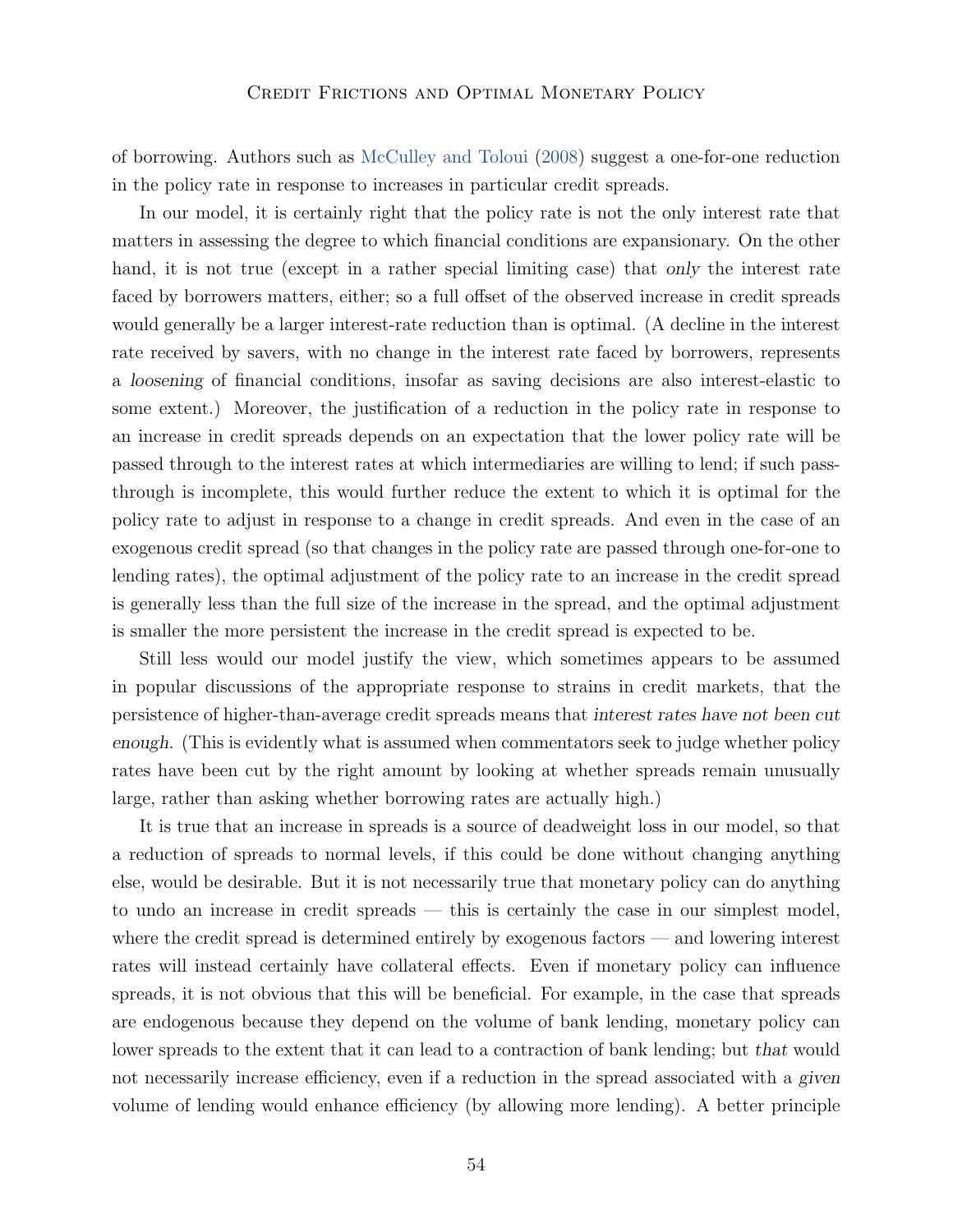may well be to use monetary policy to mitigate the distortions caused by an increase in credit spreads, to the extent that this is possible, rather than seeking to use policy to influence the level of spreads as such.

A policy rule that directs the central bank to adjust its policy rate as necessary to satisfy a "flexible inflation target" will automatically require the central bank to adjust the policy rate to take account of changes in the severity of financial frictions, without any need to modify the target criterion that the bank aims to conform with. In our model of the transmission mechanism, it is the level and expected future path of the average interest rate, rather than the policy rate, that determines whether the evolution of output and inflation should satisfy the target criterion. When the relation between this average rate and the policy rate changes owing to a change in the size of interest-rate spreads, the level and expected path of the policy rate required for conformity with the target criterion will obviously change. The required policy rate will similarly change as a result of the effects of changing credit spreads on the "IS relation" and aggregate-supply relation discussed in section 2.

When the policy rule is specified in terms of a target criterion, it is not obvious that the target criterion that should be chosen depends much on the importance of credit frictions. In a particularly simple case of a model with time-varying credit frictions, we have shown that the optimal target criterion remains exactly the same as in the basic NK model: the central bank should seek to stabilize a weighted average of the inflation rate and the rate of growth of the output gap (or alternatively, to stabilize an output-gap-adjusted price level). Under more general assumptions, this exact equivalence does not obtain. Nonetheless, the target criterion that would be optimal in the case of the model without credit frictions seems still to provide a fairly good approximation to optimal policy in the model with credit frictions, when these are parameterized to be of an empirically realistic magnitude. Because of the advantages (for example, from the point of view of communication) of commitment to a simple criterion, and because of the degree to which any attempt to refine the rule would depend on fine details of the specification of the financial frictions, about which there is likely to be uncertainty in any event, our results suggest that maintaining a commitment to the same target criterion as would be optimal in the absence of financial frictions is not a bad idea.

This suggests that a central bank should not change its target criterion — what it regards as acceptable paths of inflation and real activity — at all in times of financial stress, but instead should take account of those developments only as a result of the changes that they imply for the links between the policy rate and the evolution of the target variables, and hence for the path of the policy rate that is required to satisfy the target criterion. As we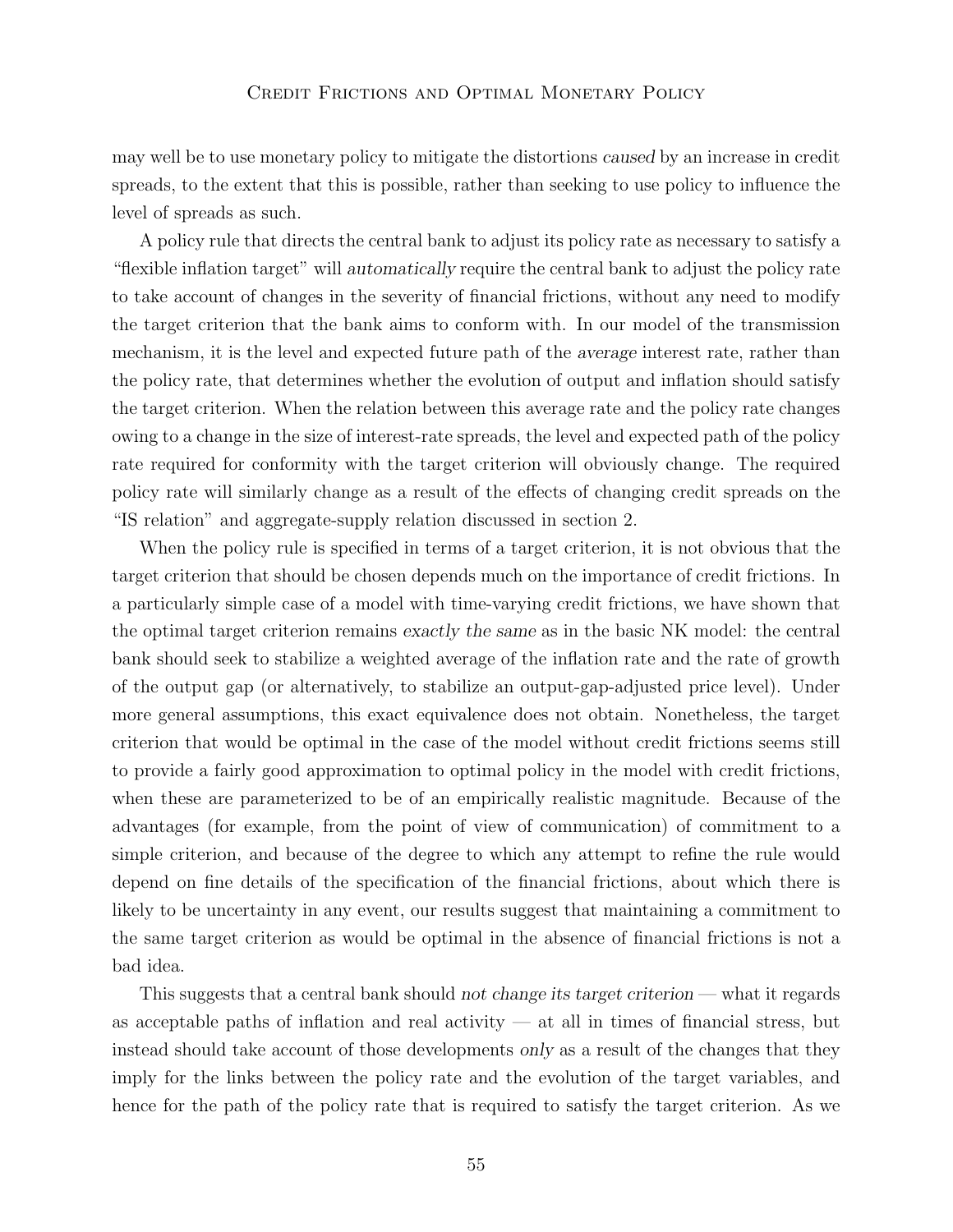have shown, this will generally mean lowering the policy rate in response to a disturbance that increases credit spreads; but the exact size of the appropriate response will involve balancing each of several economic effects of the change in the anticipated path of credit spreads.

The present analysis represents merely a first attempt at exploration of what is obviously a very rich terrain. Among other obvious limitations of the present analysis, we have allowed for only one, very simple form of possible endogeneity of credit spreads.<sup>[72](#page-1-0)</sup> Further analysis will be necessary before we can judge how robust the conclusions of the present analysis are to variations in this aspect of our model of the monetary transmission mechanism.

## References

- <span id="page-56-3"></span>Araújo, Aloísio, Susan Schommer, and Michael Woodford. 2015. "Conventional and Unconventional Monetary Policy with Endogenous Collateral Constraints." American Economic Journal: Macroeconomics, 7: 1–43.
- <span id="page-56-0"></span>Benigno, Pierpaolo, and Michael Woodford. 2005. "Inflation Stabilization and Welfare: The Case of a Distorted Steady State." Journal of the European Economic Association, 3(6): 1185–1236.
- <span id="page-56-1"></span>Benigno, Pierpaolo, and Michael Woodford. 2012. "Linear-Quadratic Approximation of Optimal Policy Problems." Journal of Economic Theory, 147(1): 1–42.
- <span id="page-56-2"></span>Bernanke, Ben S., Mark Gertler, and Simon Gilchrist. 1999. "The Financial Accelerator in a Quantitative Business Cycle Framework." In Handbook of Macroeconomics. Vol. 1C, , ed. John B. Taylor and Michael Woodford, Chapter 21, 1341-93. Amsterdam:North-Holland.
- Brunnermeier, Markus K., Thomas M. Eisenbach, and Yuliy Sannikov. 2012. "Macroeconomics with Financial Frictions: A Survey." NBER Working Paper No. 18102.

<sup>72</sup>For example, we abstract from the possible dependence of loan rates on borrowers' net worth stressed in the "financial accelerator" model of [Bernanke, Gertler and Gilchrist](#page-56-2) [\(1999\)](#page-56-2); from the stickiness of loan rates stressed by [Hulsewig, Mayer and Wollmershauser](#page-58-2) [\(2009\)](#page-58-2), [Teranishi](#page-60-3) [\(2008\)](#page-60-3), [Sudo and Teranishi](#page-60-4) [\(2008\)](#page-60-4), and [Gerali, Neri and Signoretti](#page-58-3) [\(2008\)](#page-58-3); and from endogenous variation in the extent to which collateral constraints on borrowers bind, as emphasized by both [Ara´ujo, Schommer and Woodford](#page-56-3) [\(2015\)](#page-56-3) and [Woodford](#page-60-2) [\(2015\)](#page-60-2).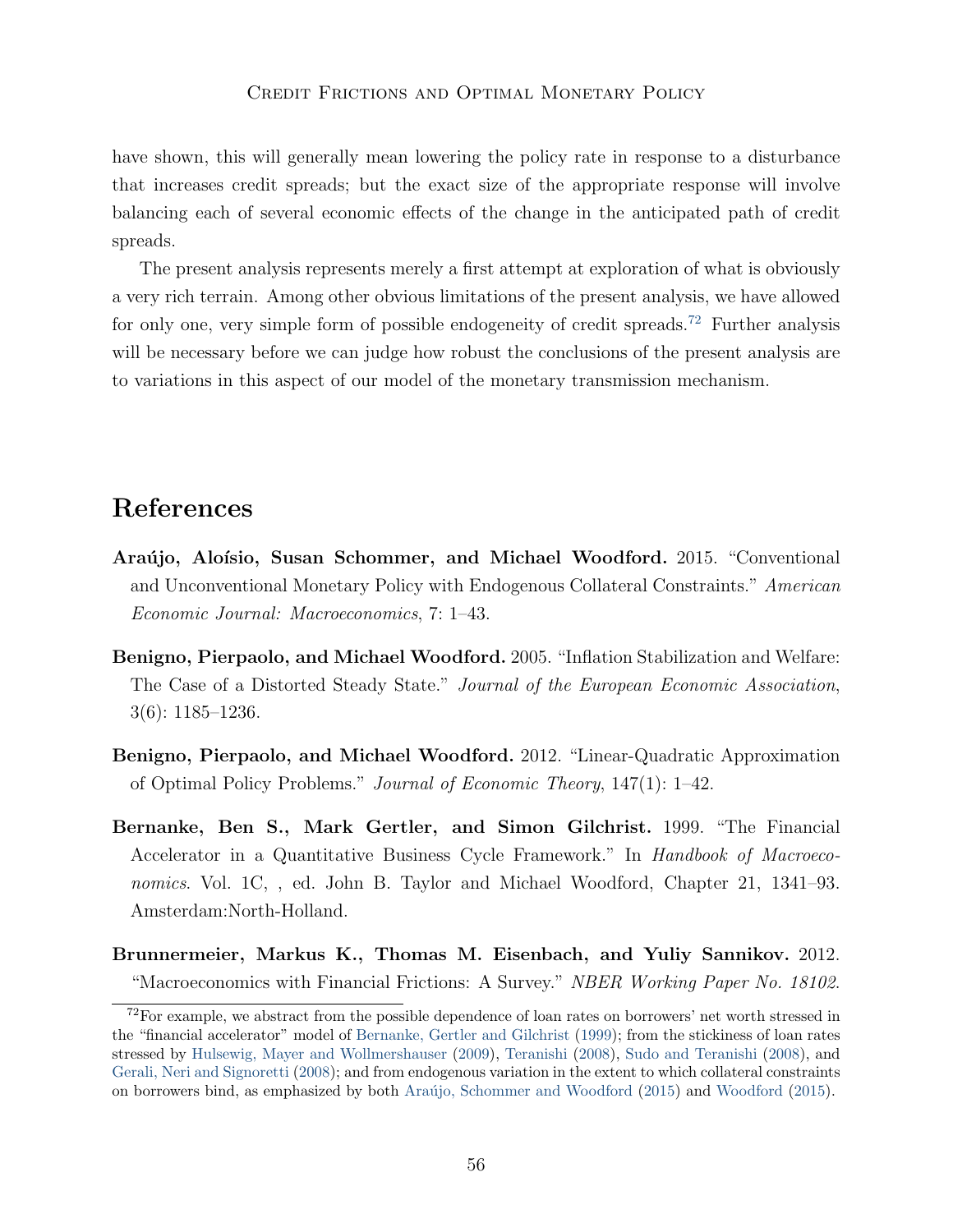- Calvo, Guillermo. 1983. "Staggered Prices in a Utility-Maximizing Framework." Journal of Monetary Economics, 12.
- Christiano, Lawrence J., Cosmin Ilut, Roberto Motto, and Massimo Rostagno. 2008. "Monetary Policy and Stock-Market Boom-Bust Cycles." ECB Working Paper No. 955.
- Christiano, Lawrence J., Roberto Motto, and Massimo Rostagno. 2003. "The Great Depression and the Friedman-Schwartz Hypothesis." Journal of Money, Credit and Banking, 35: 1119–1198.
- Christiano, Lawrence J., Roberto Motto, and Massimo Rostagno. 2010. "Financial Factors in Business Cycles." ECB Working Paper No. 1192.
- <span id="page-57-0"></span>Clarida, Richard, Jordi Gali, and Mark Gertler. 1999. "The Science of Monetary Policy: A New Keynesian Perspective." Journal of Economic Literature, 37: 1661–1707.
- Cúrdia, Vasco. 2008. "Optimal Monetary Policy under Sudden Stops." FRBNY Staff Report No. 323.
- <span id="page-57-2"></span>Cúrdia, Vasco, and Michael Woodford. 2010. "Credit Spreads and Monetary Policy." Journal of Money Credit and Banking, 42(s1): 3–35.
- Cúrdia, Vasco, and Michael Woodford. 2011. "The Central-Bank Balance Sheet as an Instrument of Monetary Policy." Journal of Monetary Economics, 58(1): 54–79.
- De Fiore, Fiorella, and Oreste Tristani. 2011. "Credit and the Natural Rate of Interest." Journal of Money, Credit and Banking, 43(2-3): 407–440.
- Den Haan, Wouter, Steven W. Sumner, and Guy Yamashiro. 2010. "Bank Loan Components and the Time-Varying Effects of Monetary Policy Shocks." Economica, 78: 593–617.
- <span id="page-57-1"></span>Evans, George W., and Seppo Honkapohja. 2006. "Monetary Policy, Expectations and Commitment." Scandinavian Journal of Economics, 108: 15–38.
- Faia, Ester, and Tommaso Monacelli. 2007. "Optimal Interest-Rate Rules, Asset Prices, and Credit Frictions." Journal of Economic Dynamics and Control, 31: 3228–3254.
- Fuerst, Timothy S. 1992. "Liquidity, Loanable Funds, and Real Activity." Journal of Monetary Economics, 29: 3–24.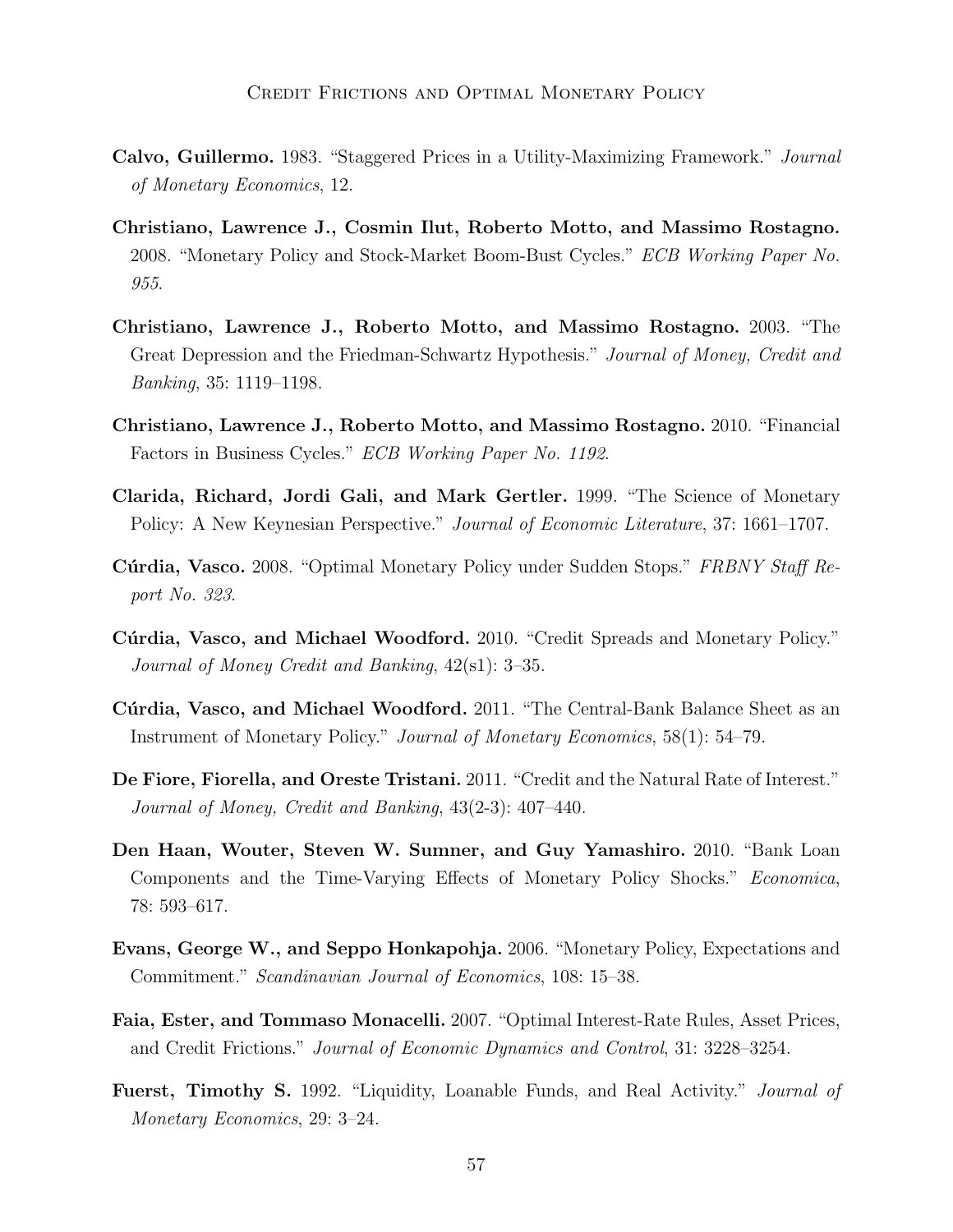- <span id="page-58-3"></span>Gerali, Andrea, Stefano Neri, and Federico M. Signoretti. 2008. "Credit and Banking in a DSGE Model." Unpublished.
- Gertler, Mark, and Nobuhiro Kiyotaki. 2010. "Financial Intermediation and Credit Policy in Business Cycle Analysis." Unpublished.
- Gertler, Mark, and Peter Karadi. 2011. "A Model of Unconventional Monetary Policy." Journal of Monetary Economics, 58: 17–34.
- Gertler, Mark, Simon Gilchrist, and Fabio Natalucci. 2007. "External Constraints on Monetary Policy and the Financial Accelerator." Journal of Money, Credit and Banking, 39: 295–330.
- Goodfriend, Marvin. 2005. "Narrow Money, Broad Money, and the Transmission of Monetary Policy." Board of Governors of the Federal Reserve System.
- Goodfriend, Marvin, and Bennett T. McCallum. 2007. "Banking and Interest Rates in Monetary Policy Analysis: A Quantitative Exploration." Journal of Monetary Economics, 54: 1480–1507.
- <span id="page-58-1"></span>Goodhart, Charles A.E. 2007. "Whatever Became of the Monetary Aggregates?" LSE Financial Markets Group Special Paper 172.
- <span id="page-58-2"></span>Hulsewig, Oliver, Eric Mayer, and Timo Wollmershauser. 2009. "Bank Behavior, Incomplete Interest-Rate Pass-Through, and the Cost Channel of Monetary Policy Transmission." Economic Modelling, 26(6): 1310–1327.
- Iacoviello, Matteo. 2005. "Housing Prices, Borrowing Constraints, and Monetary Policy in the Business Cycle." American Economic Review, 95: 739–764.
- <span id="page-58-0"></span>Issing, Otmar. 2006. "The ECB's Monetary Policy Strategy: Why Did We Choose a Two Pillar Approach?" Speech at the Fourth ECB Central Banking Conference "The Role of Money: Money and Monetary Policy in the Twenty-First Century".
- Jermann, Urban, and Vincenzo Quadrini. 2012. "The Macroeconomic Effects of Financial Shocks." American Economic Review, 102(1): 238–71.
- Kiyotaki, Nobuhiro, and John Moore. 2012. "Liquidity, Business Cycles, and Monetary Policy." NBER Working Paper No. 17934.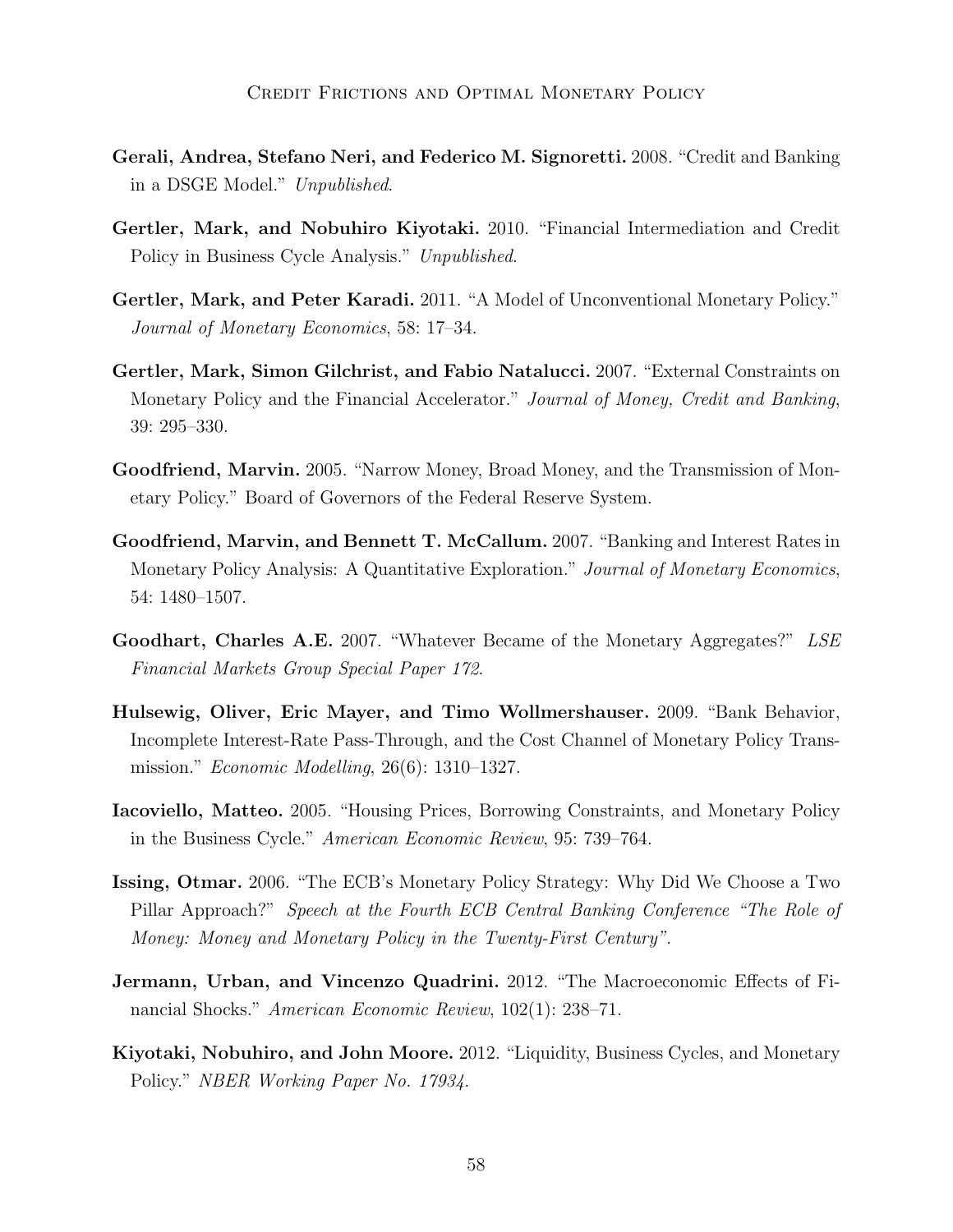- Lagos, Ricardo, and Randall Wright. 2005. "A Unified Framework for Monetary Theory and Policy Analysis." Journal of Political Economy, 113: 463–484.
- <span id="page-59-0"></span>Lown, Cara S., and Donald P. Morgan. 2002. "Credit Effects in the Monetary Mechanism." Federal Reserve Bank of New York Economic Policy Review, 8(1): 217–235.
- Lucas, Robert E., Jr. 1990. "Liquidity and Interest Rates." Journal of Economic Theory, 50: 237–264.
- Lucas, Robert E., Jr., and Nancy Stokey. 1987. "Money and Interest in a Cash-in-Advance Economy." Econometrica, 55: 491–513.
- <span id="page-59-3"></span>McCulley, Paul, and Ramin Toloui. 2008. "Chasing the Neutral Rate Down: Financial Conditions, Monetary Policy, and the Taylor Rule." PIMCO Global Central Bank Focus February 20.
- Meh, Césaire, and Kevin Moran. 2010. "The Role of Bank Capital in the Propagation of Shocks." Journal of Economic Dynamics and Control, 34(3): 555–576.
- Mehra, Rajnish, Facundo Piguillem, and Edward C. Prescott. 2008. "Intermediated Quantities and Returns." Federal Reserve Bank of Minneapolis Staff Report No. 405.
- Meyer, Laurence H., and Brian P. Sack. 2008. "Updated Monetary Policy Rules: Why Don't They Explain Recent Monetary Policy?" Monetary Policy Insights. Macroeconomic Advisors, March 7.
- <span id="page-59-2"></span>Preston, Bruce. 2008. "Adaptive Learning and the Use of Forecasts in Monetary Policy." Journal of Economic Dynamics and Control, 32(11): 3661–3681.
- <span id="page-59-1"></span>Rotemberg, Julio J., and Michael Woodford. 1997. "An Optimization-Based Econometric Framework for the Evaluation of Monetary Policy." NBER Macroeconomics Annual, 12: 297–346.
- Smets, Frank R., and Raf Wouters. 2003. "An Estimated Dynamic Stochastic General Equilibrium Model of the Euro Area." Journal of the European Economics Association, 5: 1123–1175.
- Smets, Frank R., and Raf Wouters. 2007. "Shocks and Frictions in US Business Cycles: A Bayesian DSGE Approach." American Economic Review, 97: 586–606.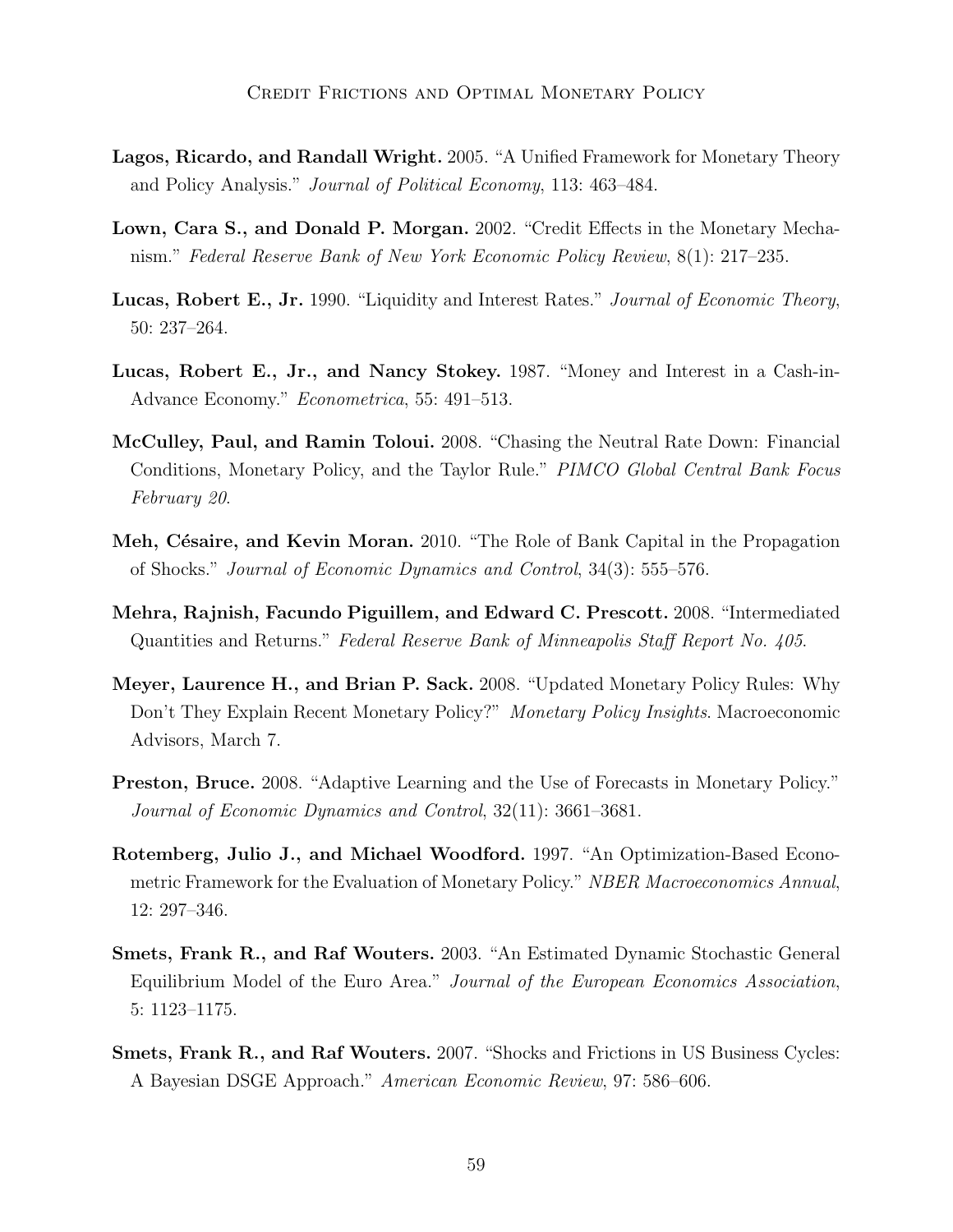- <span id="page-60-4"></span>Sudo, Nao, and Yuki Teranishi. 2008. "Optimal Monetary Policy under Heterogeneous Banks." Unpublished, Bank of Japan.
- <span id="page-60-1"></span>Taylor, John B. 2008. "Monetary Policy and the State of the Economy." Testimony before the Committee on Financial Services, U.S. House of Representatives, February 26.
- <span id="page-60-3"></span>Teranishi, Yuki. 2008. "Optimal Monetary Policy under Staggered Loan Contracts." Unpublished, Columbia University.
- <span id="page-60-0"></span>Woodford, Michael. 2003. Interest and Prices: Foundations of a Theory of Monetary Policy. Princeton:Princeton University Press.
- <span id="page-60-2"></span>Woodford, Michael. 2015. "Quantitative Easing and Financial Stability." Unpublished, Columbia University.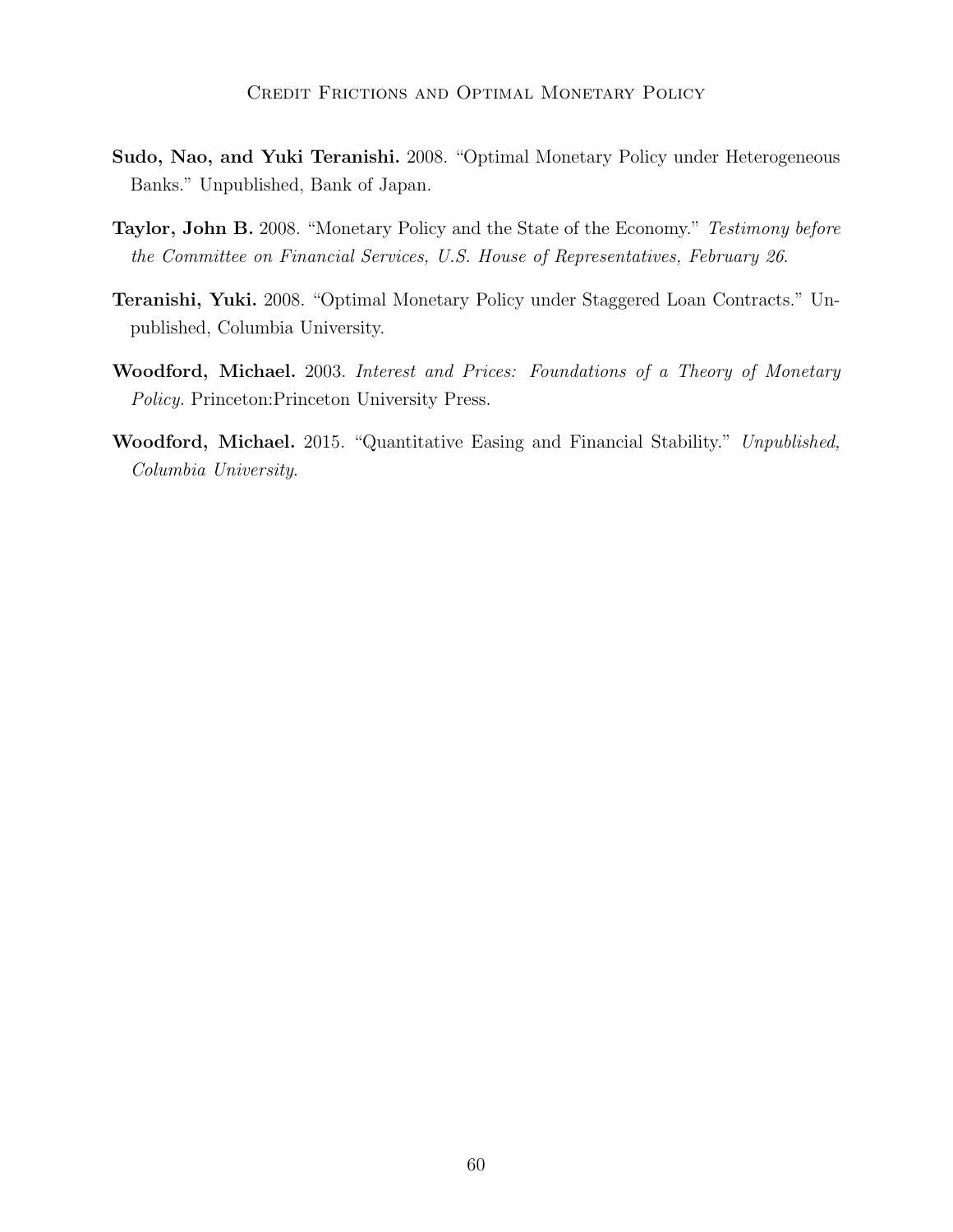

Figure 1: Marginal utilities of consumption for households of the two types. The values  $\bar{c}^s$  and  $\bar{c}^b$  indicate steady-state consumption levels of the two types, and  $\bar{\lambda}^s$  and  $\bar{\lambda}^b$  their corresponding steady-state marginal utilities.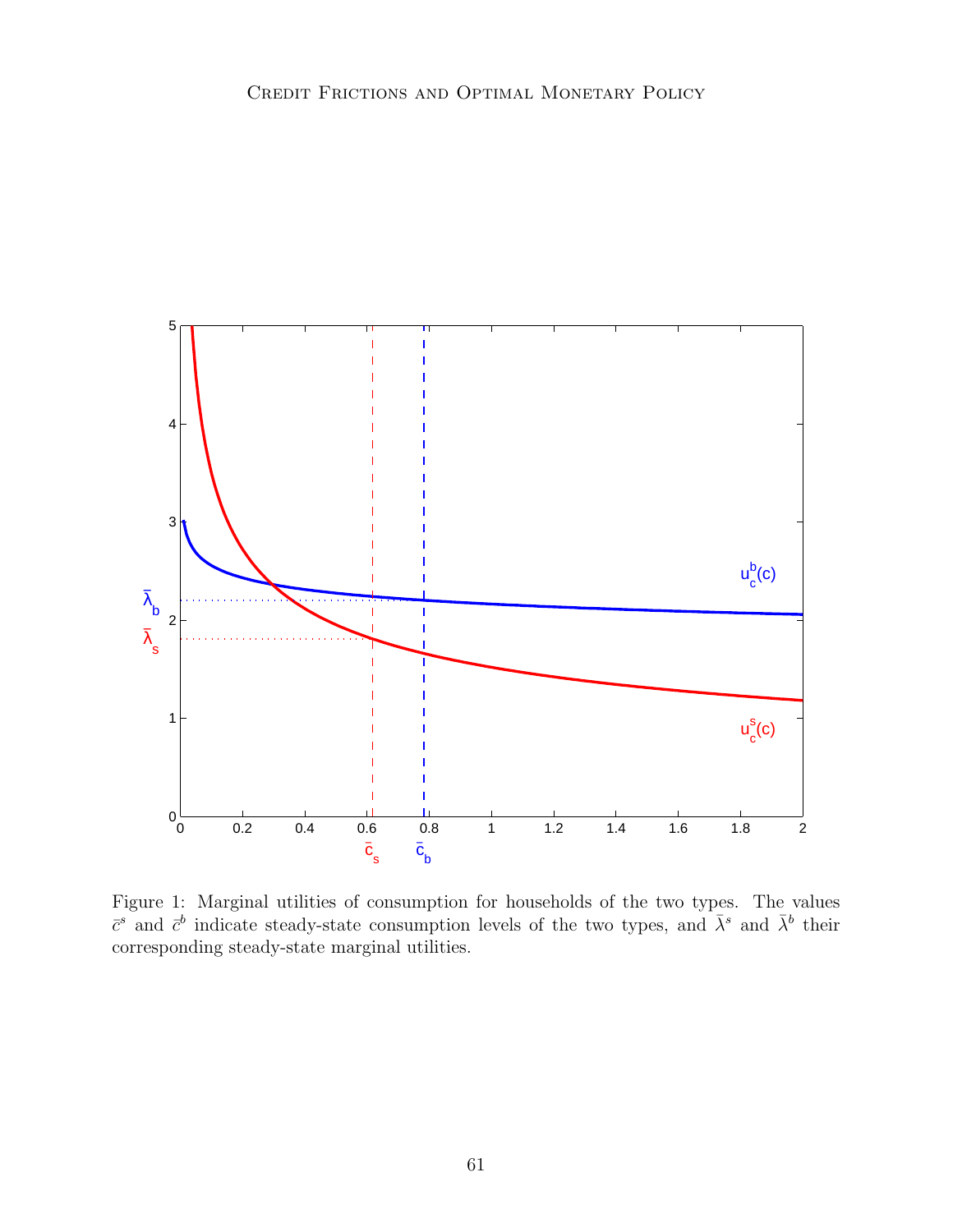

<span id="page-62-0"></span>Figure 2: Impulse responses to a 1 percent (annualized) shock to  $\epsilon_t^m$ , in three different models with a linear intermediation technology.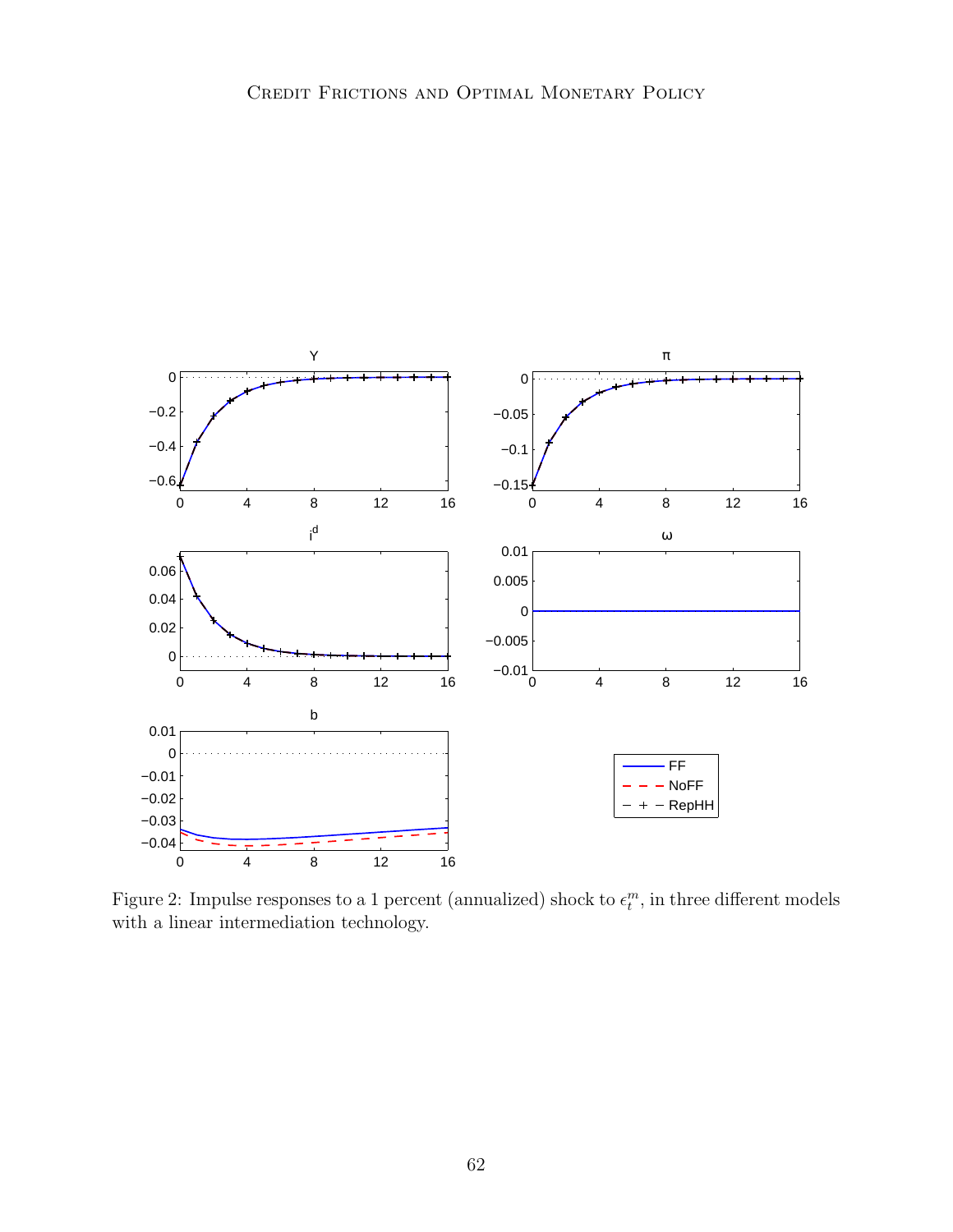

<span id="page-63-0"></span>Figure 3: Impulse responses to a 1 percent shock to  $Z_t$ , in three different models with a linear intermediation technology.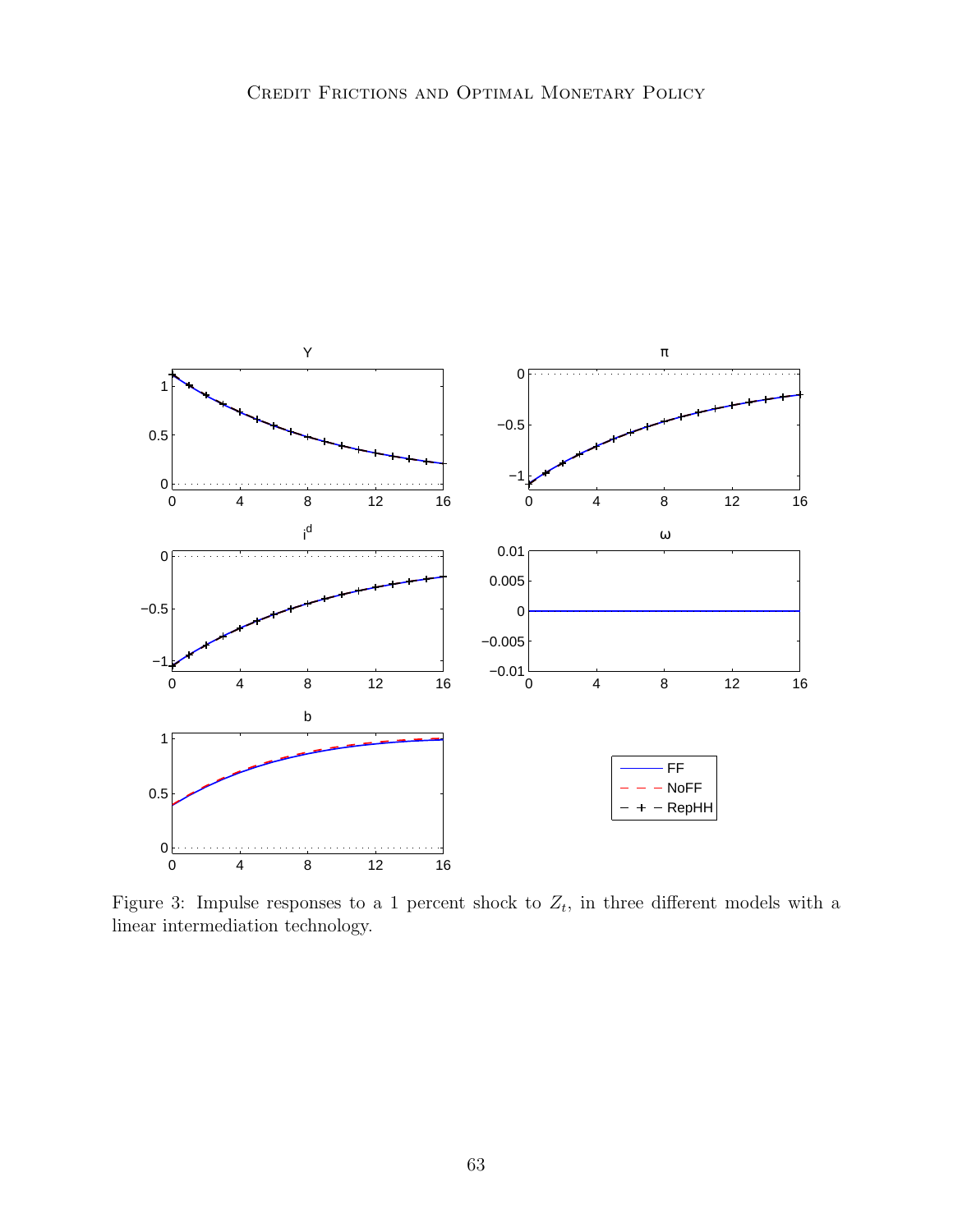

<span id="page-64-0"></span>Figure 4: Impulse responses to a shock to  $G_t$  equal to 1 percent of steady-state output, in three different models with a linear intermediation technology.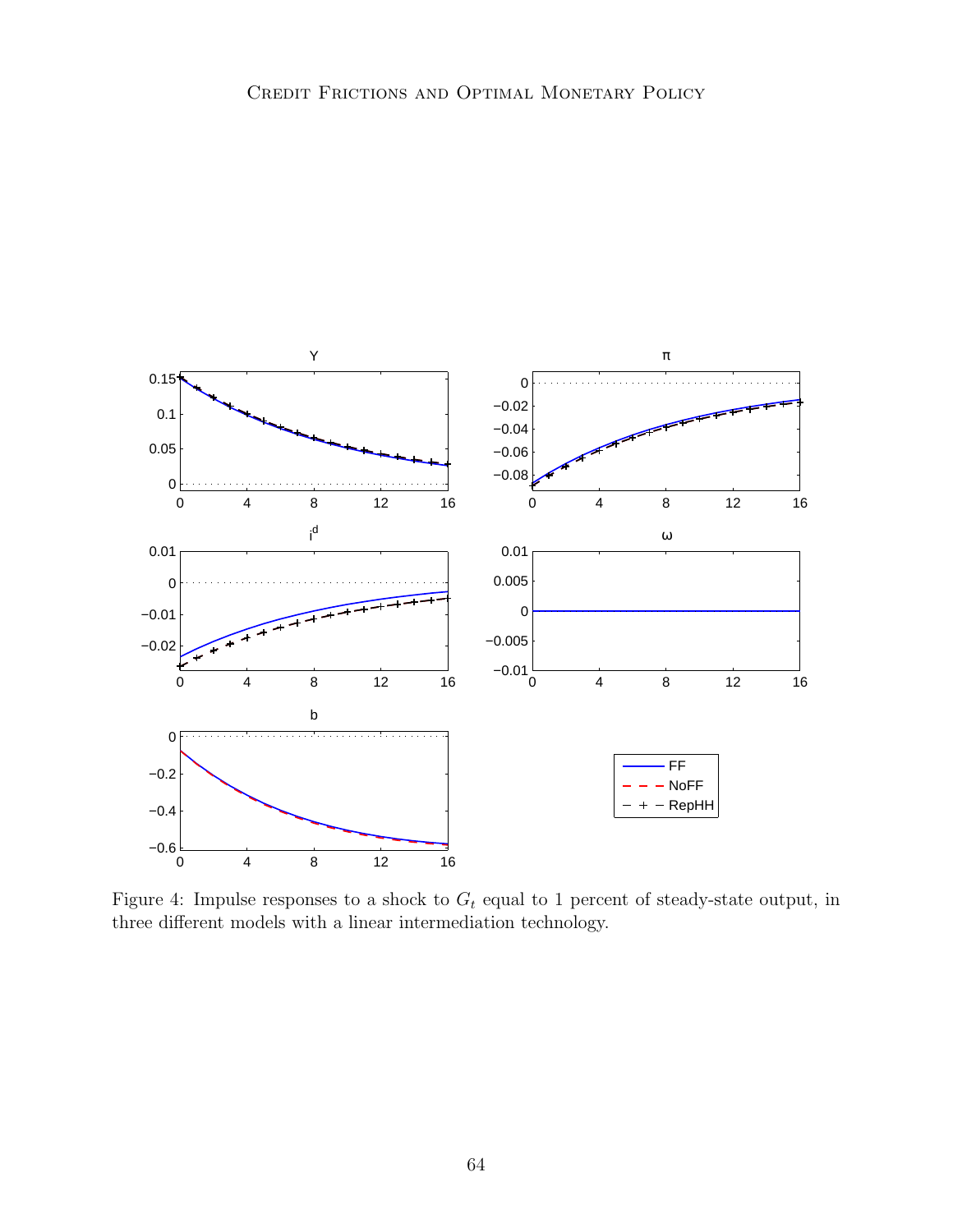

<span id="page-65-0"></span>Figure 5: Impulse responses to a 1 percent (annualized) shock to  $\epsilon_t^m$ , in three different models with a convex intermediation technology.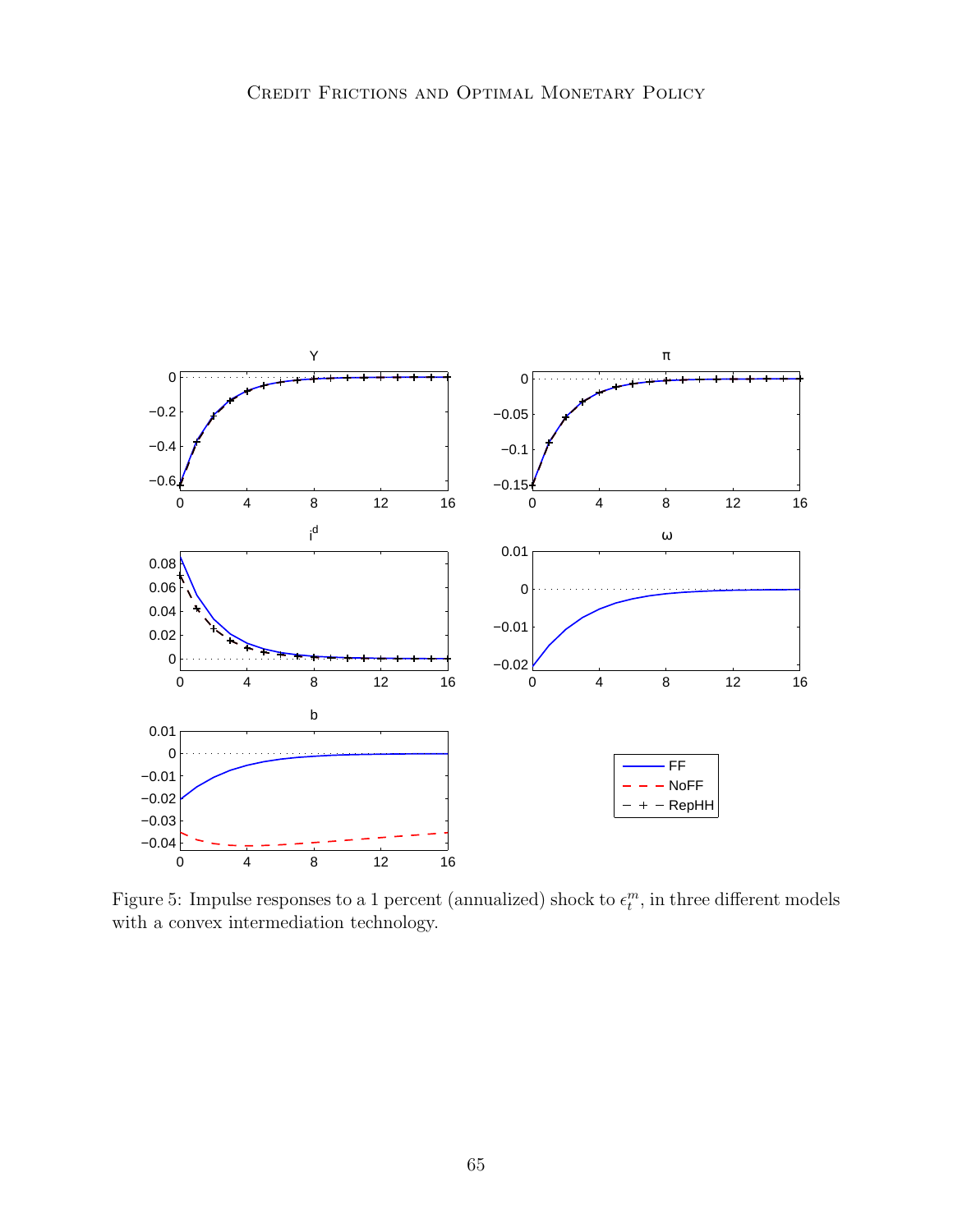

<span id="page-66-0"></span>Figure 6: Impulse responses to a 1 percent shock to  $Z_t$ , in three different models with a convex intermediation technology.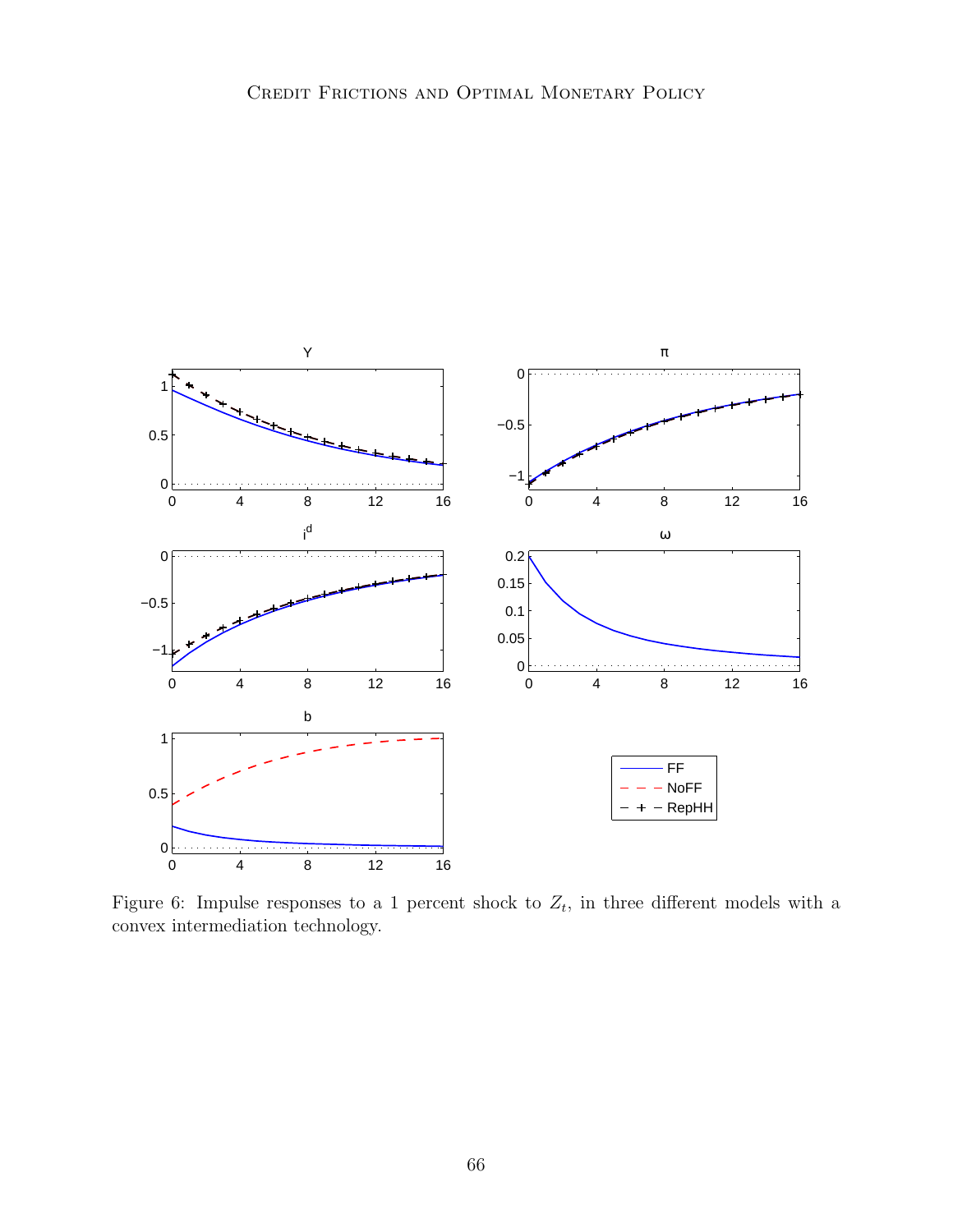

<span id="page-67-0"></span>Figure 7: Impulse responses to a shock to  $G_t$  equal to 1 percent of steady-state output, in three different models with a convex intermediation technology.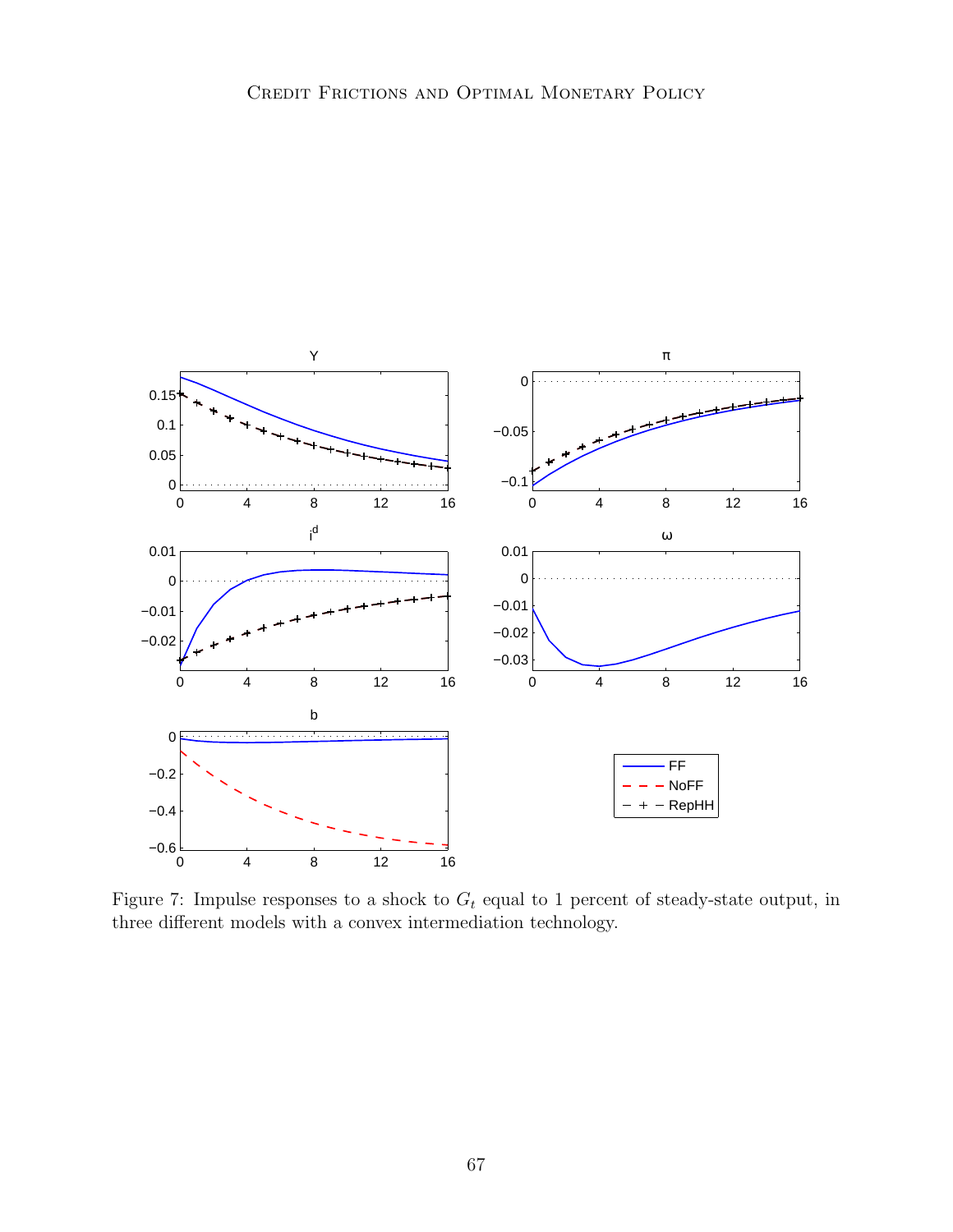

<span id="page-68-0"></span>Figure 8: Impulse responses to a 1 percent shock to type s expenditure, in three different models with a convex intermediation technology.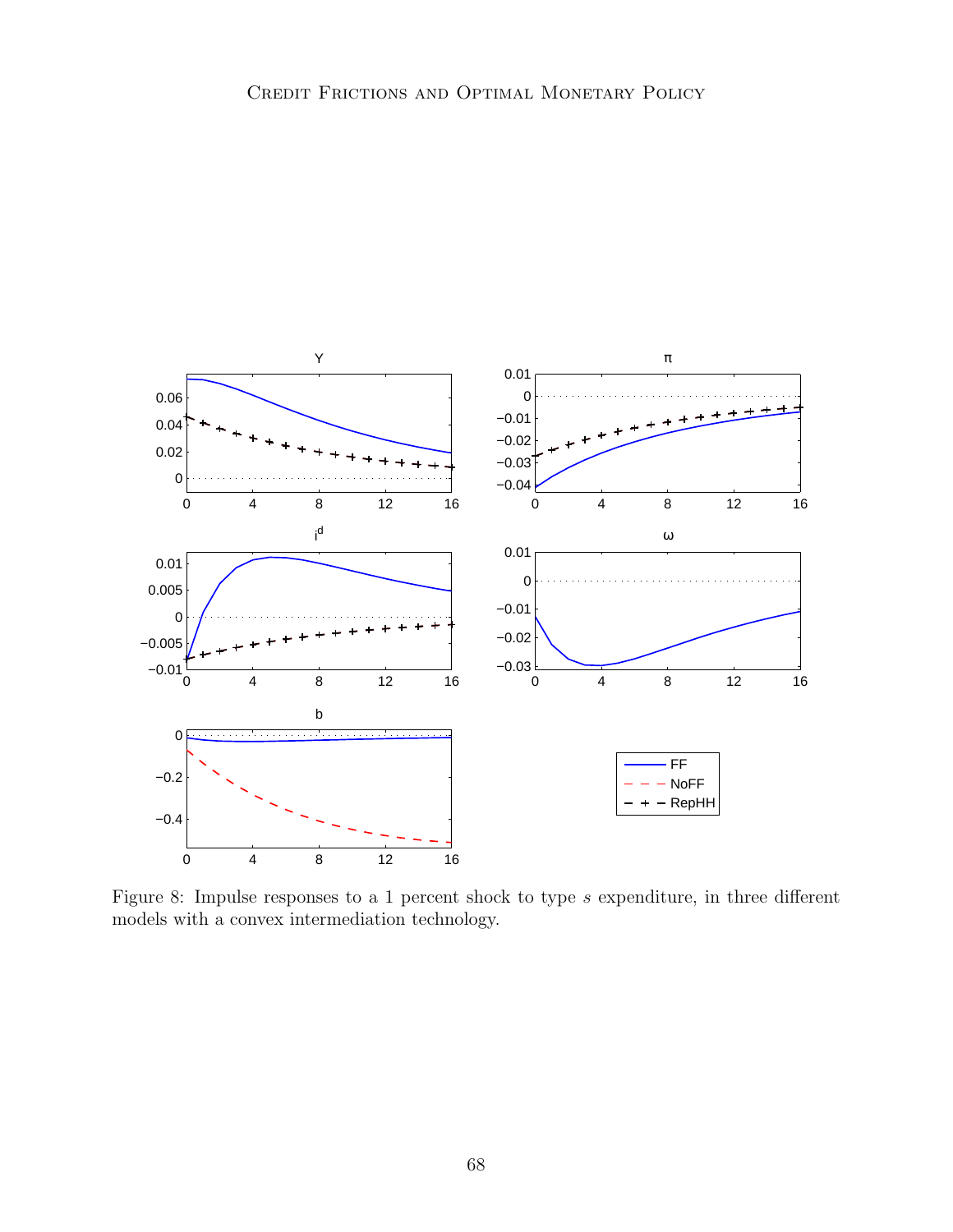

<span id="page-69-0"></span>Figure 9: Impulse responses to a shock to  $b_t^g$  $_t^g$  equal to 1 percent of steady-state output, in three different models with a convex intermediation technology.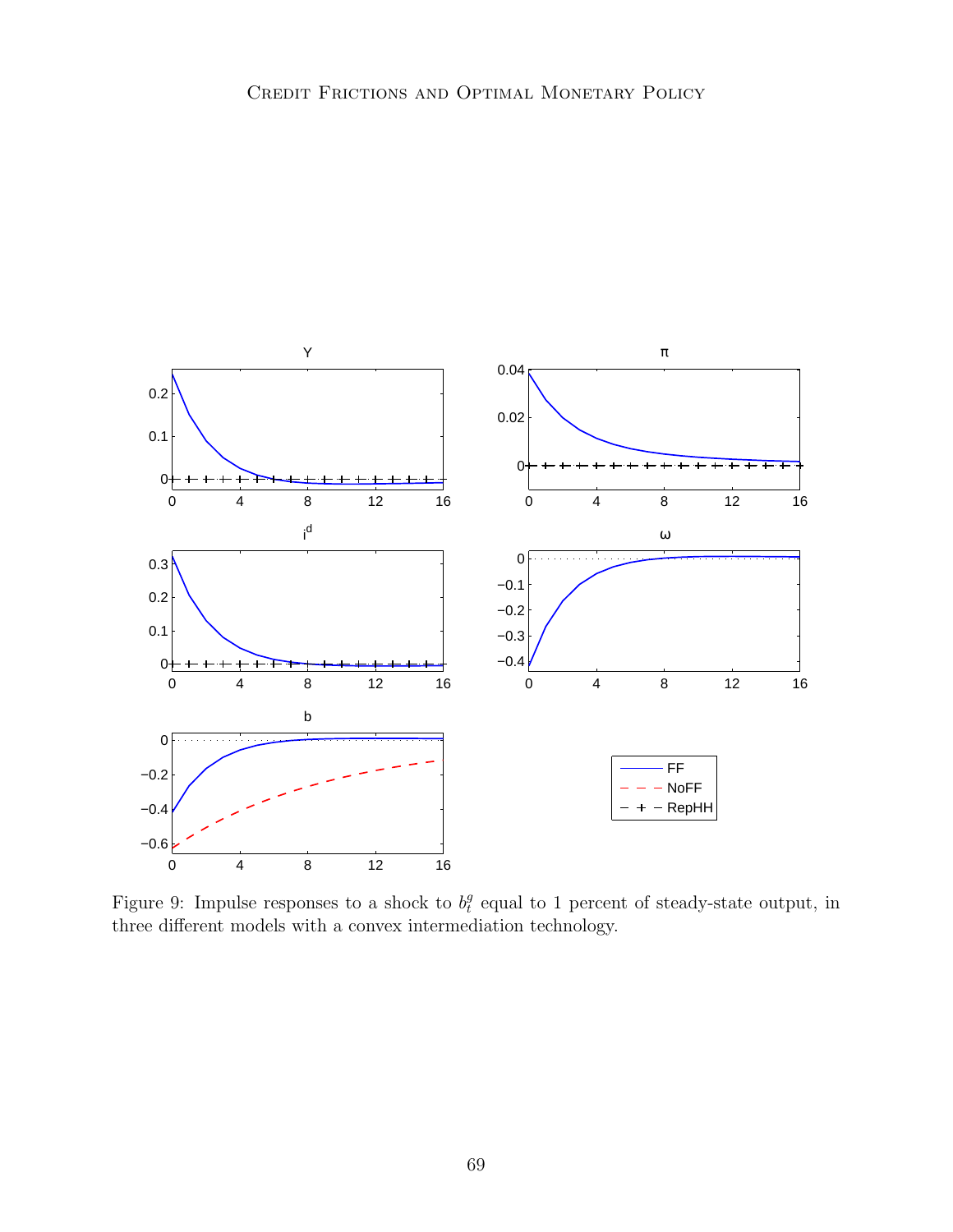

<span id="page-70-0"></span>Figure 10: Impulse responses to a 1 percent shock to  $Z_t$ , under four alternative monetary policies.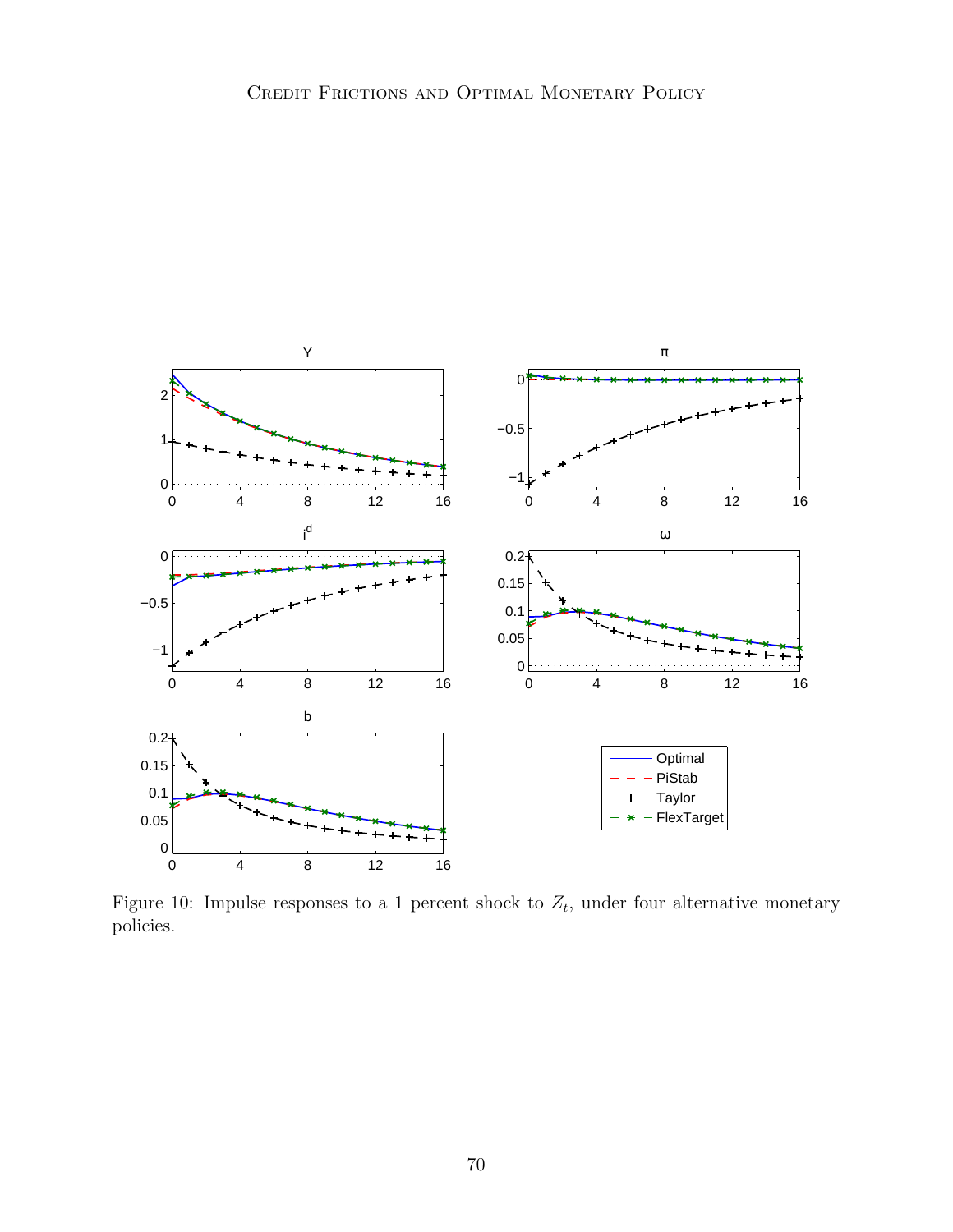

<span id="page-71-0"></span>Figure 11: Impulse responses to a 1 percent shock to  $\mu_t^w$ , under four alternative monetary policies.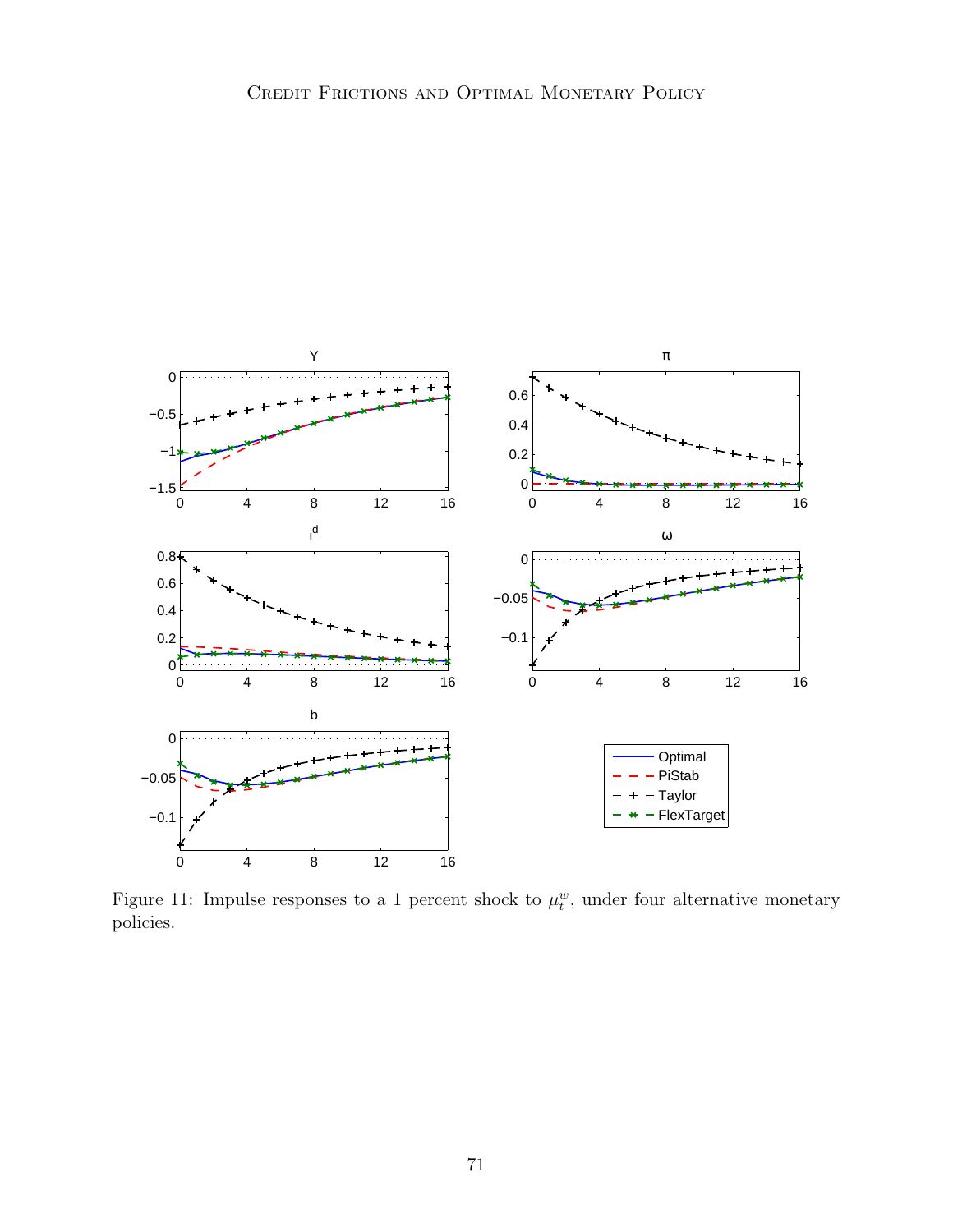

Figure 12: Impulse responses to a shock to  $G_t$  equal to 1 percent of steady-state output, under four alternative monetary policies.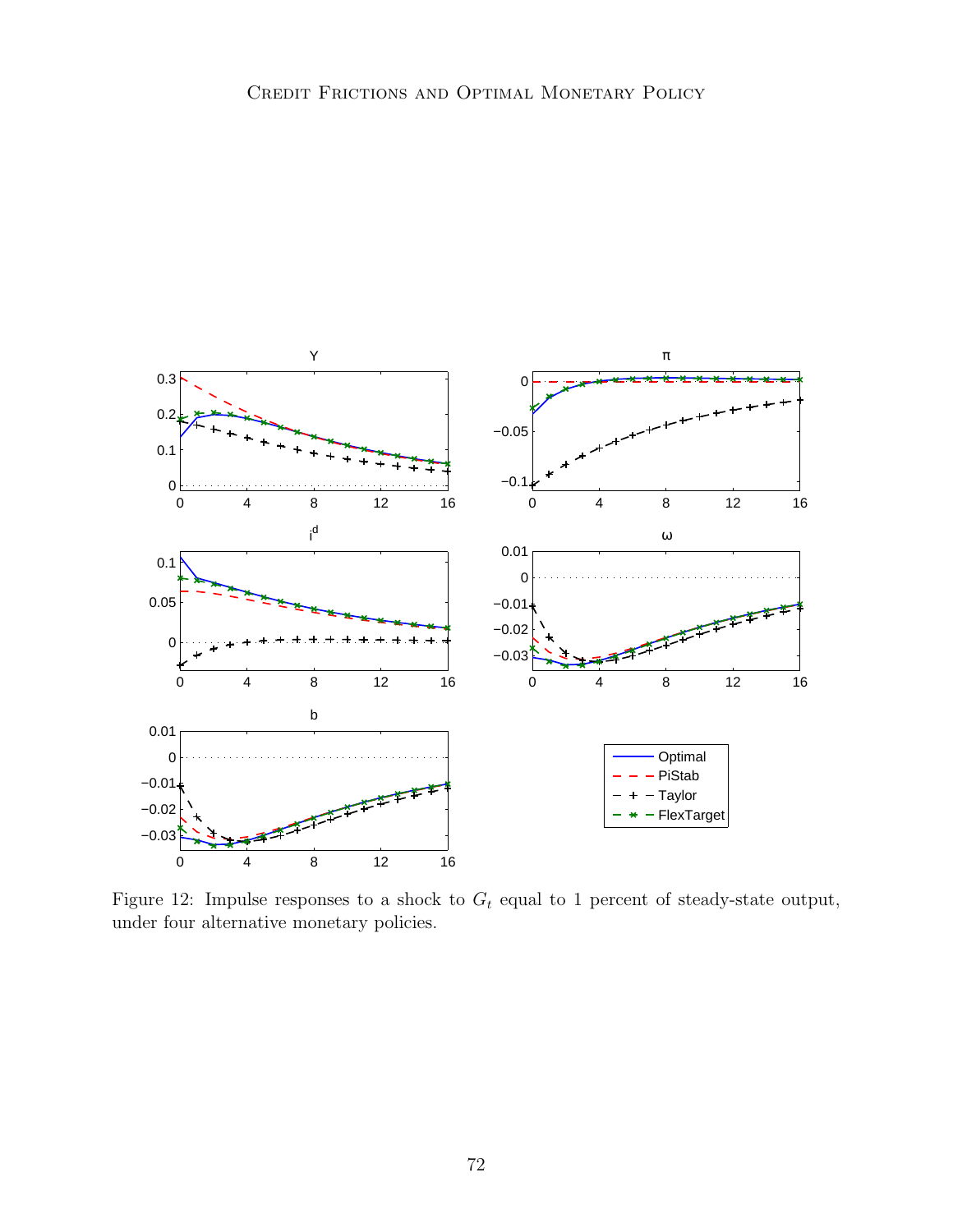

Figure 13: Impulse responses to a 1 percent shock to type s expenditure, under four alternative monetary policies.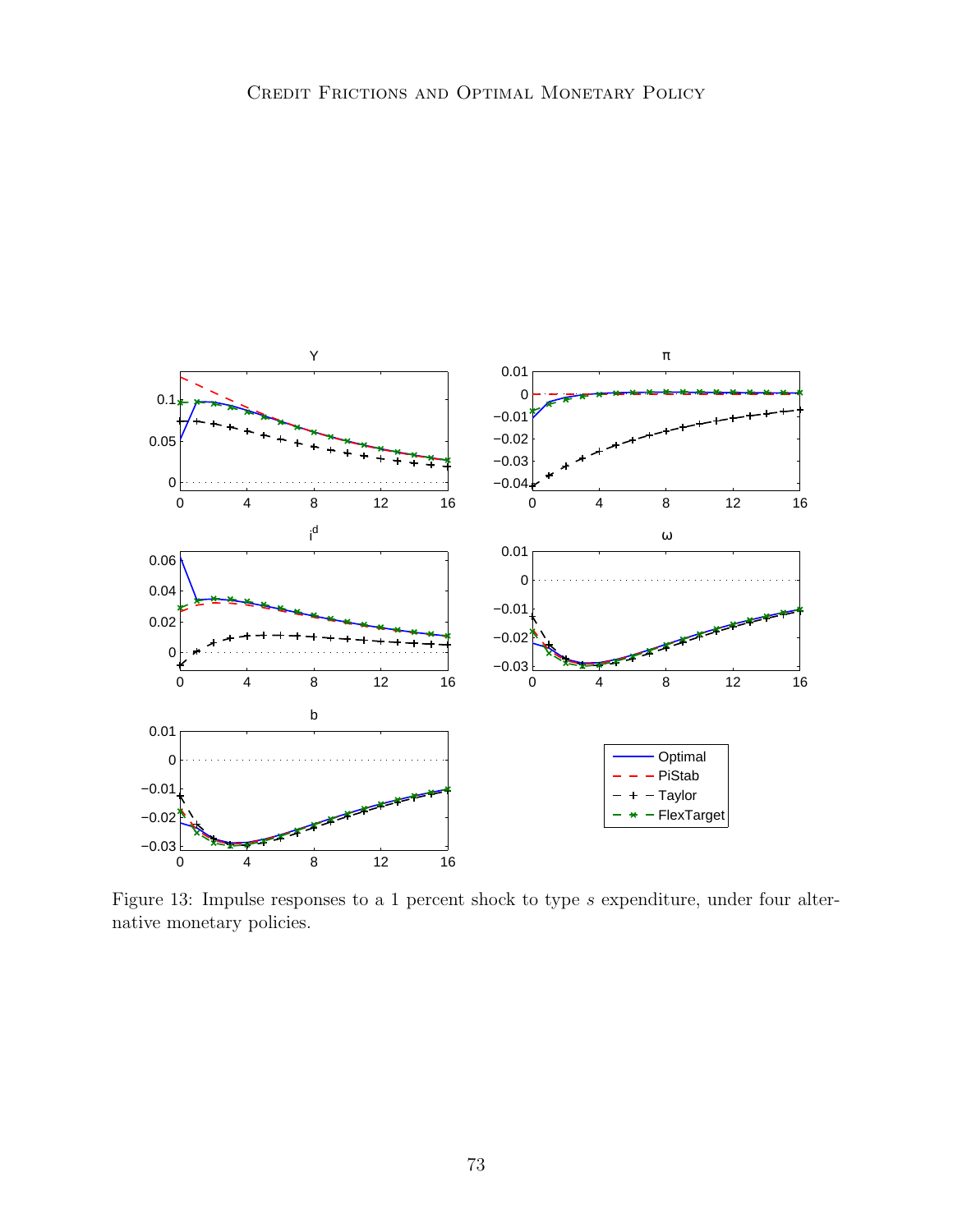

Figure 14: Impulse responses to a 1 percent shock to type b expenditure, under four alternative monetary policies.